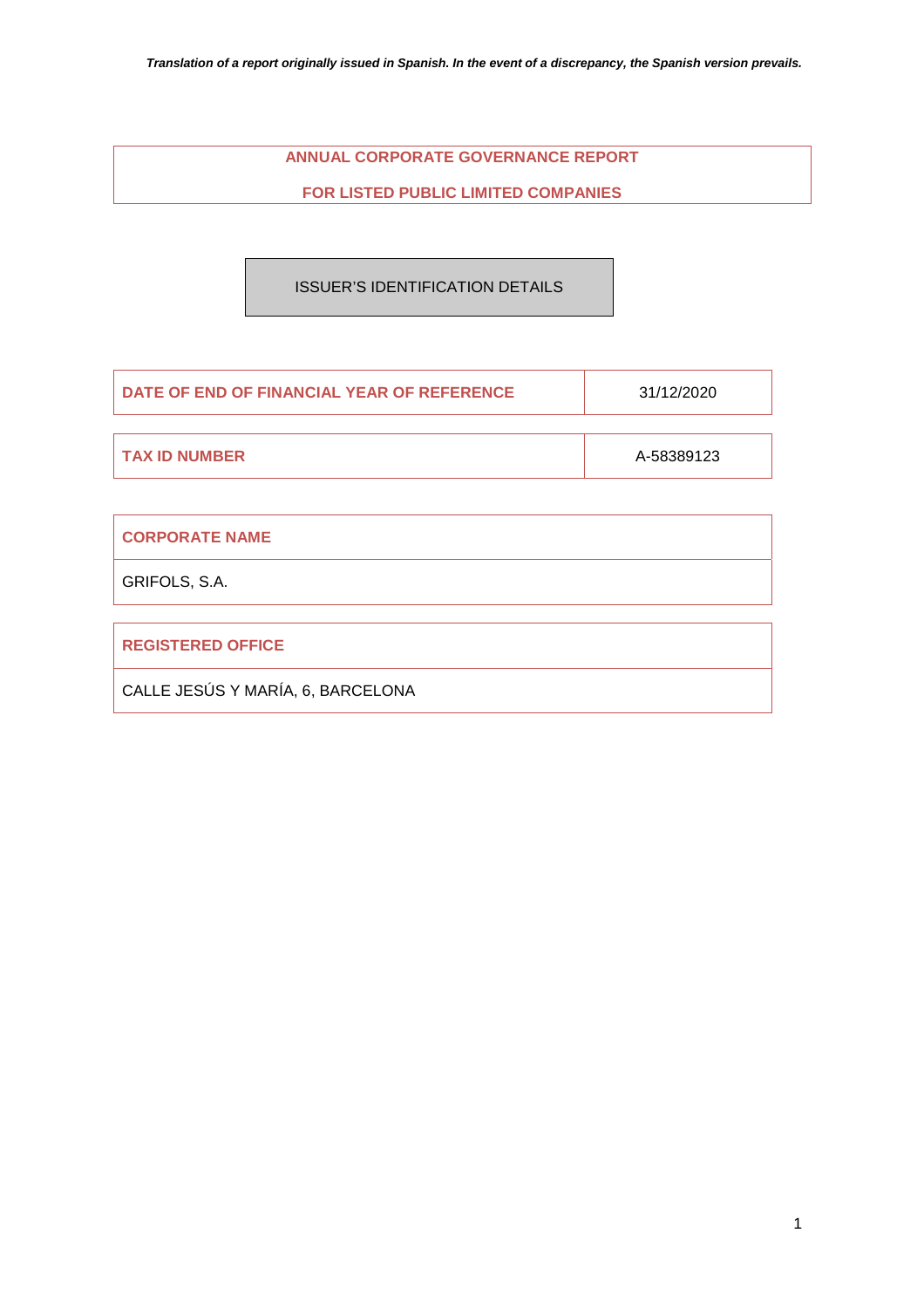## **ANNUAL CORPORATE GOVERNANCE REPORT**

## **FOR LISTED PUBLIC LIMITED COMPANIES**

## **A. OWNERSHIP STRUCTURE**

### **A.1. Complete the following table on the company's share capital:**

| Date of last change   Share capital in $\in$ |                | Number of<br>shares | Number of voting<br>riahts |
|----------------------------------------------|----------------|---------------------|----------------------------|
| 04/01/2016                                   | 119.603.705.00 | 687.554.908         | 426.129.798                |

State whether there are different classes of shares with different associated rights:

## YES

| <b>Class</b> | Number of<br>shares | Face value<br>per share | <b>Unitary</b><br>number of<br>voting rights | <b>Associated rights</b>                                                                                                                                |
|--------------|---------------------|-------------------------|----------------------------------------------|---------------------------------------------------------------------------------------------------------------------------------------------------------|
| Class A      | 426,129,798         | 0.25                    | 426,129,798                                  | Ordinary shares                                                                                                                                         |
| Class B      | 261,425,110         | 0.05                    |                                              | Separate voting<br>right at the general<br>shareholders<br>meeting; Preferred<br>dividend; Right of<br>redemption;<br>Preferential<br>liquidation right |

**A.2. Provide details of the company's significant direct and indirect shareholders at year-end, excluding any directors:** 

| Personal or corporate name of<br>the shareholder         | % of voting rights<br>attributed to the<br>shares |                 | % of voting rights<br>through financial<br><b>instruments</b> |                 | $%$ of<br>total<br>voting<br>rights |
|----------------------------------------------------------|---------------------------------------------------|-----------------|---------------------------------------------------------------|-----------------|-------------------------------------|
|                                                          | <b>Direct</b>                                     | <b>Indirect</b> | <b>Direct</b>                                                 | <b>Indirect</b> |                                     |
| <b>CAPITAL RESEARCH AND</b><br><b>MANAGEMENT COMPANY</b> | 0.00                                              | 3.01            | 0.00                                                          | 0.00            | 3.01                                |
| <b>BLACKROCK, INC.</b>                                   | 0.00                                              | 3.06            | 0.00                                                          | 1.41            | 4.47                                |
| <b>FIDELITY INTERNATIONAL</b><br>LIMITED                 | 0.00                                              | 2.04            | 0.00                                                          | 0.11            | 2.15                                |
| NÚRIA ROURA CARRERAS                                     | 0.00                                              | 6.15            | 0.00                                                          | 0.00            | 6.15                                |
| THORTHOL HOLDINGS, B.V.                                  | 7.09                                              | 0.00            | 0.00                                                          | 0.00            | 7.09                                |
| <b>SCRANTON ENTERPRISES,</b><br>B.V.                     | 8.13                                              | 0.00            | 0.00                                                          | 0.00            | 8.13                                |
| DERIA, S.A.                                              | 9.16                                              | 0.00            | 0.00                                                          | 0.00            | 9.16                                |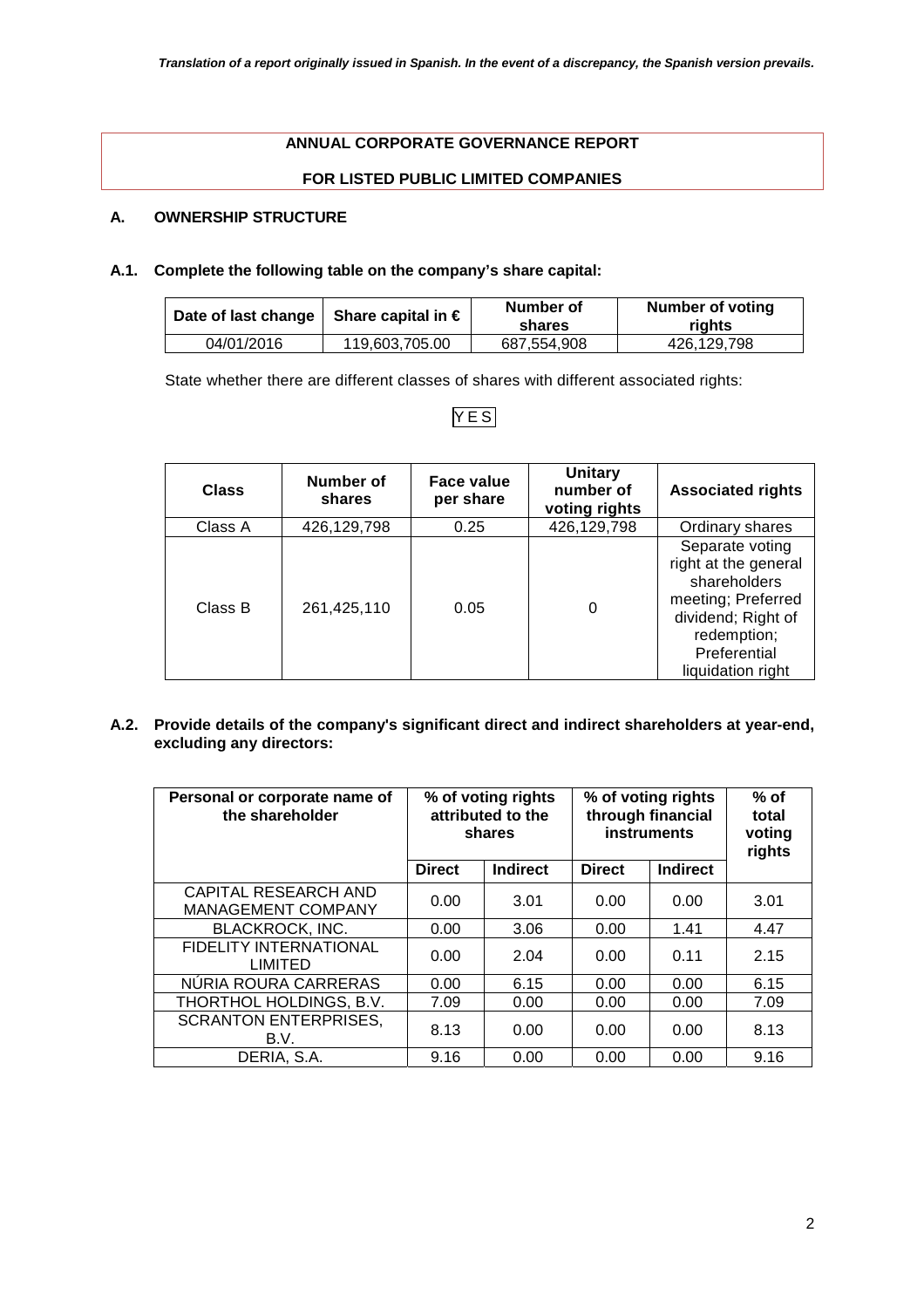Details of the indirect holding:

| <b>Personal or corporate</b><br>name of the indirect<br>shareholder | <b>Personal or corporate</b><br>name of the direct<br>shareholder | $%$ of<br>voting<br>rights<br>attributed<br>to the<br>shares | % of voting<br>rights<br>through<br>financial<br><b>instruments</b> | $%$ of<br>total<br>voting<br>rights |
|---------------------------------------------------------------------|-------------------------------------------------------------------|--------------------------------------------------------------|---------------------------------------------------------------------|-------------------------------------|
| <b>CAPITAL RESEARCH</b><br>AND MANAGEMENT<br><b>COMPANY</b>         | <b>CAPITAL RESEARCH</b><br>AND MANAGEMENT<br><b>COMPANY</b>       | 3.01                                                         | 0.00                                                                | 3.01                                |
| <b>BLACKROCK, INC.</b>                                              | <b>BLACKROCK, INC.</b>                                            | 3.06                                                         | 1.41                                                                | 4.47                                |
| <b>FIDELITY</b><br><b>INTERNATIONAL</b><br><b>LIMITED</b>           | FIL INVESTMENTS<br><b>INTERNATIONAL</b>                           | 1.91                                                         | 0.11                                                                | 2.02                                |
| NÚRIA ROURA<br><b>CARRERAS</b>                                      | <b>RODELLAR</b><br><b>AMSTERDAM</b><br><b>HOLDINGS B.V.</b>       | 6.15                                                         | 0.00                                                                | 6.15                                |
| <b>FIDELITY</b><br><b>INTERNATIONAL</b><br><b>LIMITED</b>           | <b>FIL GESTION</b>                                                | 0.10                                                         | 0.00                                                                | 0.10                                |
| <b>FIDELITY</b><br><b>INTERNATIONAL</b><br>LIMITED                  | FIL INVESTMENT<br><b>MANAGEMENT</b><br>(AUSTRALIA) LIMITED        | 0.03                                                         | 0.00                                                                | 0.03                                |

Detail the most significant movements in the share structure that have taken place during the year:

#### Most significant movements

On 27 January 2020, Fidelity International Limited's stake in the company's share capital exceeded the legal limit of 2%.

On 9 March 2020, Deria S.A. increased its stake in the company's share capital from 8.911% to 8.952%.

On 19 March 2020, Fidelity International Limited increased its stake in the company's share capital from 2.006% to 2.151%.

On 20 March 2020, Fidelity International Limited decreased its stake in the company's share capital from 2.151% to 2.150%.

On 26 March 2020, Invesco Limited decreased its stake in the company's share capital below the legal limit of 3%.

On 8 June 2020, Invesco Limited decreased its stake in the company's share capital below the legal limit of 2%.

On 1 September 2020, Invesco Limited decreased its stake in the company's share capital below the legal limit of 1%.

On 7 September 2020, Deria, S.A. increased its stake in the company's share capital from 9.004% to 9.045%.

On 8 September 2020, Deria, S.A. increased its stake in the company's share capital from 9.045% to 9.099%.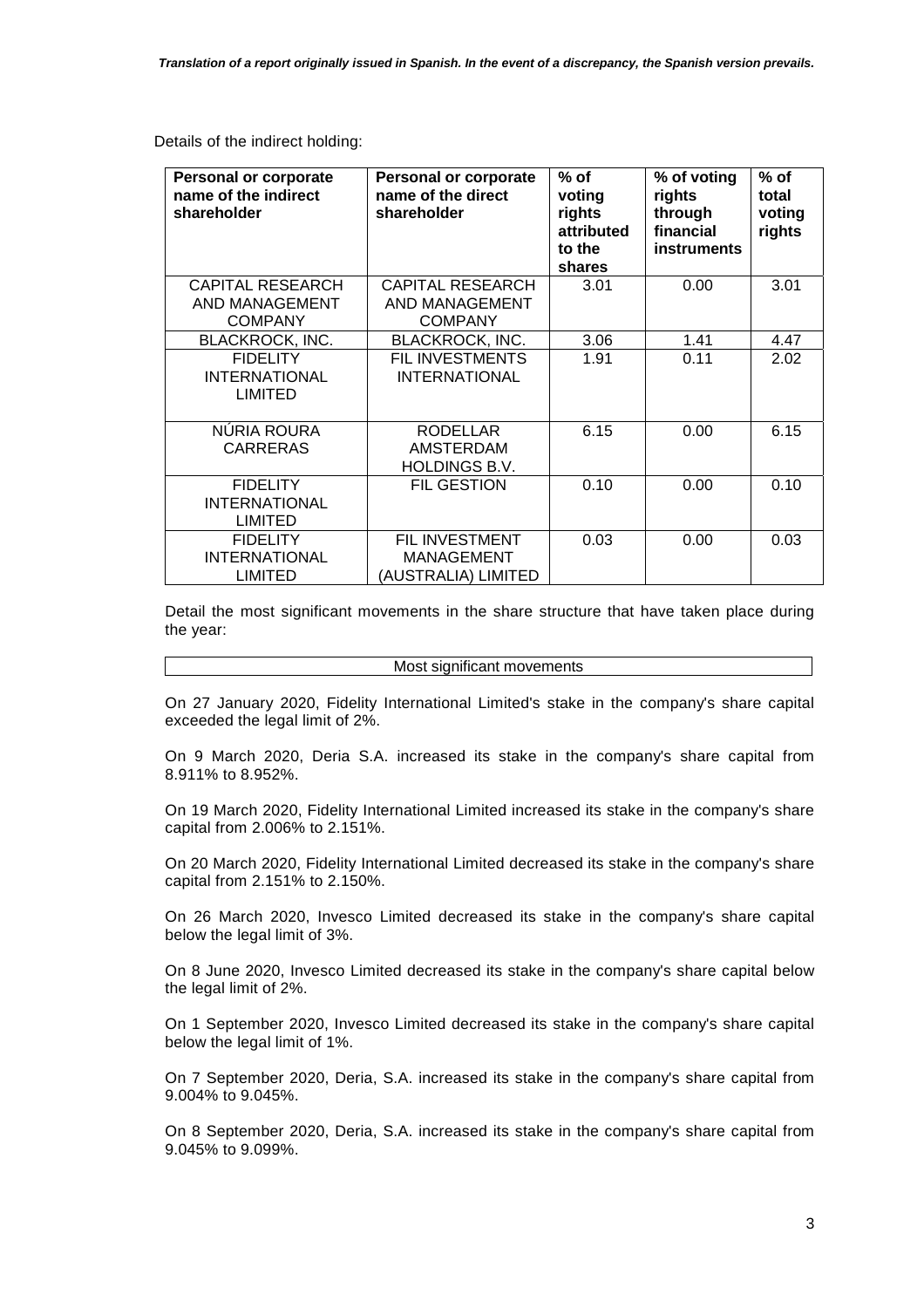On 9 September 2020, Deria, S.A. increased its stake in the company's share capital from 9.099% to 9.145%.

On 10 September 2020, Deria, S.A. increased its stake in the company's share capital from 9.145% to 9.161%.

On 16 September 2020, Thorthol Holdings, B.V. increased its stake in the company's share capital from 7.060% to 7.070%.

On 17 September 2020, Thorthol Holdings, B.V. increased its stake in the company's share capital from 7.070% to 7.079%.

On 18 September 2020, Thorthol Holdings, B.V. increased its stake in the company's share capital from 7.079% to 7.089%.

On 6 November 2020, Blackrock Inc. increased its stake in the company's share capital from 4.399% to 4.488%.

On 10 November 2020, Blackrock Inc. decreased its stake in the company's share capital from 4.488% to 4.469%.

### **A.3. List the members of the company's board of directors with voting rights in the company:**

| <b>Personal or</b><br>corporate name of<br>the director |               | % of voting rights<br>attributed to the<br>shares |               | % of voting rights<br>through financial<br><b>instruments</b> |      |               | % of voting rights<br>that may be<br>transferred<br>through financial<br>instruments |
|---------------------------------------------------------|---------------|---------------------------------------------------|---------------|---------------------------------------------------------------|------|---------------|--------------------------------------------------------------------------------------|
|                                                         | <b>Direct</b> | <b>Indirect</b>                                   | <b>Direct</b> | <b>Indirect</b>                                               |      | <b>Direct</b> | <b>Indirect</b>                                                                      |
| <b>MS. MARLA</b><br><b>ELIZABETH</b><br><b>SALMON</b>   | 0.00          | 0.00                                              | 0.00          | 0.00                                                          | 0.00 | 0.00          | 0.00                                                                                 |
| MR. RAIMON<br><b>GRIFOLS ROURA</b>                      | 0.00          | 0.00                                              | 0.00          | 0.00                                                          | 0.00 | 0.00          | 0.00                                                                                 |
| <b>MR. RAMON RIERA</b><br><b>ROCA</b>                   | 0.08          | 0.00                                              | 0.00          | 0.00                                                          | 0.08 | 0.00          | 0.00                                                                                 |
| MR. TOMÁS DAGÁ<br><b>GELABERT</b>                       | 0.02          | 0.00                                              | 0.00          | 0.00                                                          | 0.02 | 0.00          | 0.00                                                                                 |
| <b>ENRIQUETA</b><br>MS.<br><b>FELIP FONT</b>            | 0.00          | 0.00                                              | 0.00          | 0.00                                                          | 0.00 | 0.00          | 0.00                                                                                 |
| MR. STEVEN<br><b>MAYER</b>                              | 0.00          | 0.00                                              | 0.00          | 0.00                                                          | 0.00 | 0.00          | 0.00                                                                                 |
| MR. VICTOR<br><b>GRIFOLS DEU</b>                        | 0.00          | 0.00                                              | 0.00          | 0.00                                                          | 0.00 | 0.00          | 0.00                                                                                 |
| MR. VICTOR<br><b>GRIFOLS ROURA</b>                      | 0.02          | 0.19                                              | 0.00          | 0.00                                                          | 0.21 | 0.00          | 0.00                                                                                 |
| <b>MS. CARINA</b><br>SZPILKA LÁZARO                     | 0.00          | 0.00                                              | 0.00          | 0.00                                                          | 0.00 | 0.00          | 0.00                                                                                 |
| MR. IÑIGO<br>SÁNCHEZ-ASIAIN<br><b>MARDONES</b>          | 0.00          | 0.00                                              | 0.00          | 0.00                                                          | 0.00 | 0.00          | 0.00                                                                                 |
| MS. BELÉN<br><b>VILLALONGA</b><br><b>MORENÉS</b>        | 0.00          | 0.00                                              | 0.00          | 0.00                                                          | 0.00 | 0.00          | 0.00                                                                                 |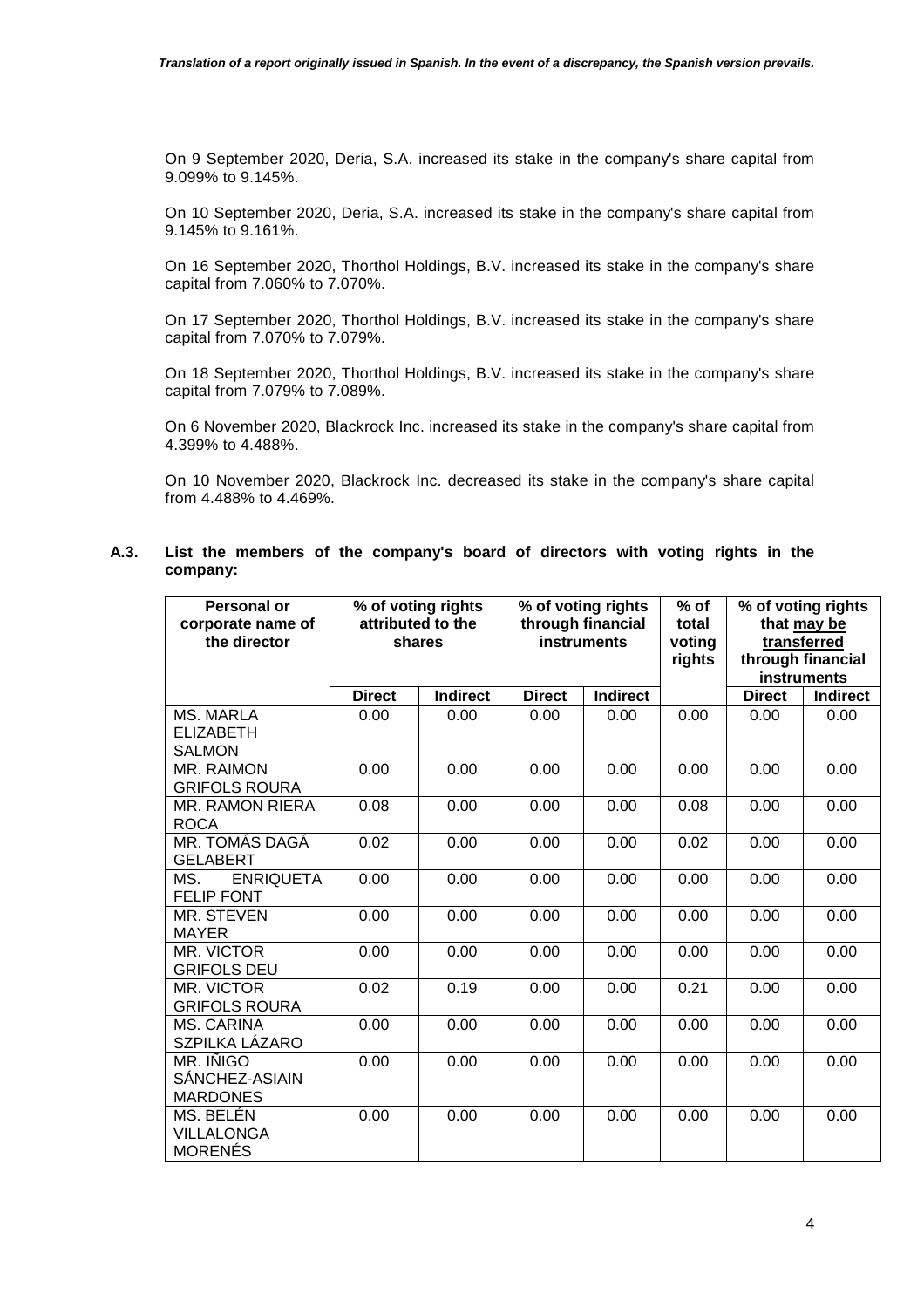| MR. THOMAS<br>GLANZMANN    | 0.01 | 0.03 | 0.00 | 0.00 | 0.04 | 0.00 | 0.00 |
|----------------------------|------|------|------|------|------|------|------|
| MR. JAMES<br><b>COSTOS</b> | 0.00 | 0.00 | 0.00 | 0.00 | 0.00 | 0.00 | 0.00 |

#### **% of the total number of voting rights held by the board of directors** 0.35

Detail the indirect holding:

| <b>Personal or</b><br>corporate name<br>of the director | Personal or<br>corporate name of<br>the direct<br>shareholder | $%$ of<br>voting<br>rights<br>attributed<br>to the<br>shares | % of voting<br>rights<br>through<br>financial<br>instruments | $%$ of<br>total<br>voting<br>rights | %<br>voting<br>оf<br>rights that may<br>transferred<br>be<br>through<br>financial<br>instruments |
|---------------------------------------------------------|---------------------------------------------------------------|--------------------------------------------------------------|--------------------------------------------------------------|-------------------------------------|--------------------------------------------------------------------------------------------------|
| MR. THOMAS                                              | <b>GLANZMANN</b>                                              | 0.01                                                         | 0.00                                                         | 0.01                                | 0.00                                                                                             |
| <b>GLANZMANN</b>                                        | <b>ENTERPRISES AG</b>                                         |                                                              |                                                              |                                     |                                                                                                  |
| MR. THOMAS                                              | <b>OPULENTIA</b>                                              | 0.02                                                         | 0.00                                                         | 0.02                                | 0.00                                                                                             |
| <b>GLANZMANN</b>                                        | <b>HOLDINGS LTD.</b>                                          |                                                              |                                                              |                                     |                                                                                                  |
| <b>VICTOR</b><br>MR.<br><b>GRIFOLS ROURA</b>            | PADOLÇ, S.L.                                                  | 0.19                                                         | 0.00                                                         | 0.19                                | 0.00                                                                                             |

**A.4. State, where applicable, any family, commercial, contractual or corporate relationships that exist among significant shareholders to the extent that these are known to the company, unless they are insignificant or arise in the ordinary course of business, except of those that are indicated in section A.6:** 

| <b>Related personal or</b><br>corporate name | <b>Relationship</b> | <b>Brief description</b>          |
|----------------------------------------------|---------------------|-----------------------------------|
| MS. NÚRIA ROURA                              | FAMILY              | Mother of a shareholder of Deria, |
| CARRERAS, DERIA, S.A.                        |                     | S.A.                              |

**A.5. State, where applicable, any commercial, contractual or corporate relationships that exist between significant shareholders and the company and/or its group, unless they are insignificant or arise in the ordinary course of business:** 

| Related personal or corporate name | <b>Relationship</b> | <b>Brief description</b> |
|------------------------------------|---------------------|--------------------------|
| N/A                                |                     |                          |

**A.6. Describe the relationship between the significant shareholders or shareholders represented on the board and the directors, or their representatives when the directors are legal persons, unless it is practically irrelevant to both parties:** 

Explain, where necessary, how significant shareholders are represented. State, specifically, the name of the directors who have been appointed to represent significant shareholders and whose appointment has been supported by significant shareholders, or are linked with significant shareholders and/or its group entities, detailing the nature of the relationship. Indicate, in particular and where appropriate, if there are board members, or director's representatives, of the listed company, who are, at the same time, members of the management body, or representatives, of companies that hold significant shareholdings in the listed company or group entities of these significant shareholders, indicating their identity and position.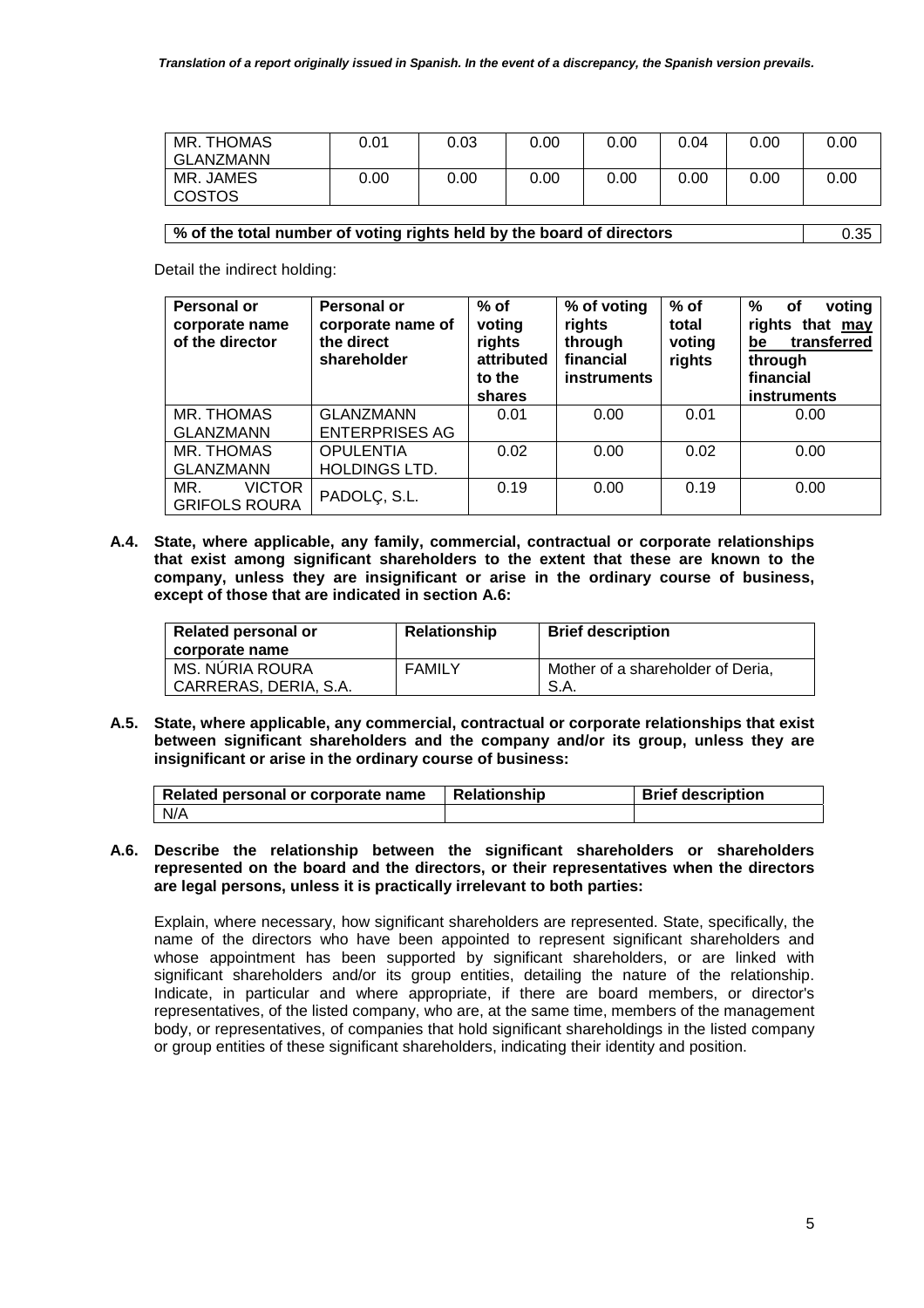| <b>Personal or corporate</b><br>name of the related<br>director or representative | <b>Personal or</b><br>corporate name of<br>the related<br>significant<br>shareholder | Corporate<br>name of the<br>group<br>company of<br>the<br>significant<br>shareholder | Description of the<br>relationship/position                                                                                                                        |
|-----------------------------------------------------------------------------------|--------------------------------------------------------------------------------------|--------------------------------------------------------------------------------------|--------------------------------------------------------------------------------------------------------------------------------------------------------------------|
| MR. RAIMON GRIFOLS<br><b>ROURA</b>                                                | MS. NÚRIA<br><b>ROURA</b><br><b>CARRERAS</b>                                         | N/A                                                                                  | Ms. Núria Roura<br>Carreras is Mr. Raimon<br>Grifols Roura's mother.                                                                                               |
| <b>MR. RAIMON GRIFOLS</b><br><b>ROURA</b>                                         | <b>SCRANTON</b><br><b>ENTERPRISES,</b><br>B.V.                                       | N/A                                                                                  | Mr. Raimon Grifols<br>Roura is a non-<br>controlling shareholder<br>of Scranton Enterprises,<br>B.V. (pursuant to the<br><b>Spanish Securities</b><br>Market Law). |
| <b>MR. RAIMON GRIFOLS</b><br><b>ROURA</b>                                         | DERIA, S.A.                                                                          | N/A                                                                                  | Mr. Raimon Grifols<br>Roura is a non-<br>controlling shareholder<br>of Deria, S.A. (pursuant<br>to the Spanish Securities<br>Market Law).                          |
| MR. RAMON RIERA ROCA                                                              | <b>SCRANTON</b><br><b>ENTERPRISES,</b><br>B.V.                                       | N/A                                                                                  | Mr. Ramón Riera Roca<br>is a non-controlling<br>shareholder of Scranton<br>Enterprises, B.V.<br>(pursuant to the Spanish<br>Securities Market Law).                |
| MR. TOMÁS DAGÁ<br><b>GELABERT</b>                                                 | <b>SCRANTON</b><br>ENTERPRISES,<br>B.V.                                              | N/A                                                                                  | Mr. Tomás Dagá<br>Gelabert is a non-<br>controlling shareholder<br>of Scranton Enterprises,<br>B.V. (pursuant to the<br><b>Spanish Securities</b><br>Market Law).  |
| <b>MR. VICTOR GRIFOLS</b><br>DEU                                                  | MS. NÚRIA<br><b>ROURA</b><br><b>CARRERAS</b>                                         | N/A                                                                                  | Mr. Victor Grifols Deu is<br>Ms. Núria Roura<br>Carreras' grandson.                                                                                                |
| <b>MR. VICTOR GRIFOLS</b><br><b>ROURA</b>                                         | MS. NÚRIA<br><b>ROURA</b><br><b>CARRERAS</b>                                         | N/A                                                                                  | Ms. Núria Roura<br>Carreras is Mr. Victor<br>Grifols Roura's mother.                                                                                               |
| <b>MR. VICTOR GRIFOLS</b><br><b>ROURA</b>                                         | <b>SCRANTON</b><br><b>ENTERPRISES,</b><br>B.V.                                       | N/A                                                                                  | Mr. Victor Grifols Roura<br>is a non-controlling<br>shareholder of Scranton<br>Enterprises, B.V.<br>(pursuant to the Spanish<br>Securities Market Law).            |
| <b>GRIFOLS</b><br><b>VICTOR</b><br>MR.                                            | DERIA, S.A.                                                                          | N/A                                                                                  | Mr. Victor Grifols Roura                                                                                                                                           |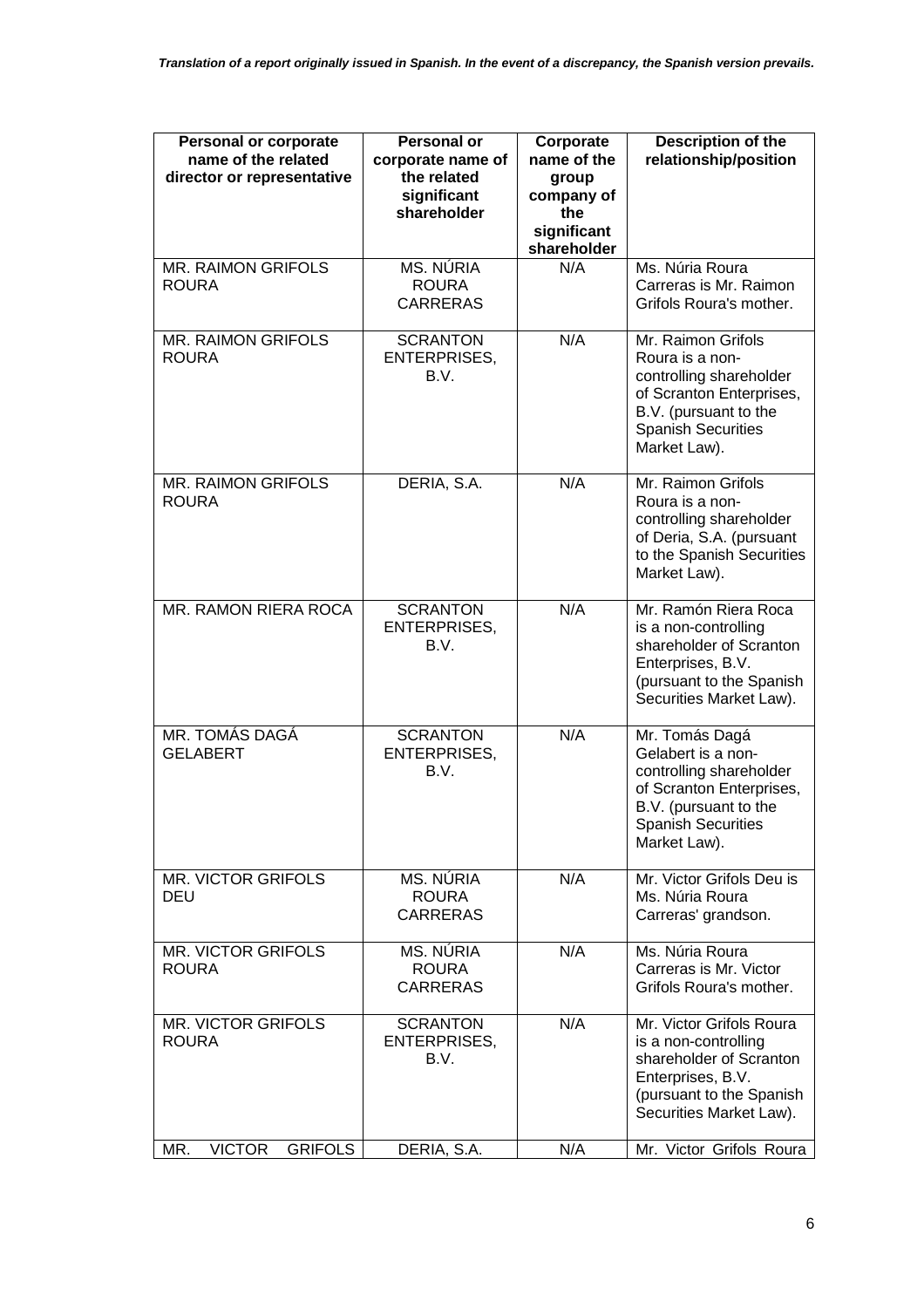| <b>ROURA</b> | represents Deria, S.A. in  |
|--------------|----------------------------|
|              | the board of directors of  |
|              | Grifols, S.A. He is also a |
|              | non-controlling            |
|              | shareholder of Deria,      |
|              | S.A. (pursuant to the      |
|              | Securities<br>Spanish      |
|              | Market Law).               |

**A.7. State whether the company has been informed of any shareholders' agreements that affects the company as set out in articles 530 and 531 of the Spanish Companies Act. Where applicable, describe these briefly and list the shareholders bound by any such agreement:** 

## NO

State whether the company is aware of the existence of any concerted actions arranged by its shareholders. Where applicable, give a short description of these**:**

# NO

In the event of there having been any amendments to or termination of said stipulations or agreements or concerted actions within the financial year, expressly state this**:**

Not applicable.

**A.8. State whether there is any natural or legal person now exercising or who could exercise control over the company pursuant to article 5 of the Spanish Securities Market Law. Where applicable, identify this person:** 

## NO

**A.9. Complete the following tables about the company's treasury shares:** 

**At the close of the financial year:** 

| Number of shares held directly | Number<br>held indirectly (*) | shares<br>0f | Total %<br>capital | of. | share |
|--------------------------------|-------------------------------|--------------|--------------------|-----|-------|
| 13,012,164                     |                               |              | 0.44               |     |       |

All the company's treasury shares are Class B shares, without voting rights.

## **(\*) Through:**

| Personal or corporate name of the indirect owner   Number of shares held directly |  |
|-----------------------------------------------------------------------------------|--|
| No data                                                                           |  |

#### **Explain any significant variations during the year:**

#### **Explain the significant variations**

The company's treasury shares at year-end is 3,012,164 Class B shares, without voting rights. Class B shares have decreased by 402,888 in comparison with the previous year as a result of the delivery during the financial year of the RSUs allocated during financial year 2018 with a vesting period of two years and one day (according to the company's incentive plan for 2017).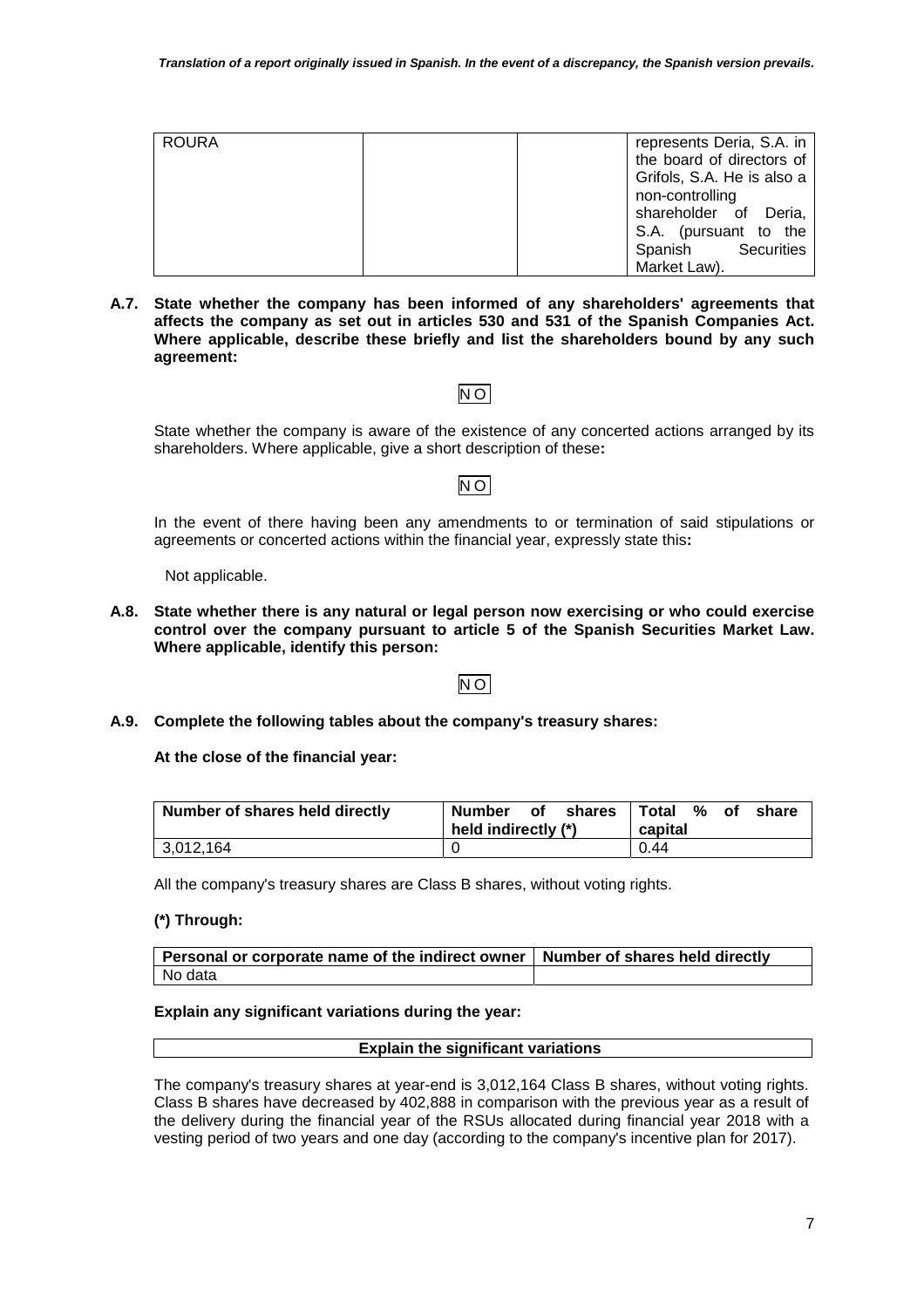#### **A.10. Give details of the conditions and period of the current mandate given by the General Shareholders' meeting to the board of directors to issue, repurchase or transfer the company's treasury shares:**

At the Ordinary General Shareholders' Meeting held on 9 October 2020, among other resolutions, it was agreed to authorize the Company's Board of Directors to acquire the Company's own shares or subscription rights, by means of purchase, exchange, attribution account payment or any other form envisaged in the Law, either directly or through its subsidiaries, within the limits and subject to the requirements set forth below:

- (i) That, insofar as there are Class B shares, the acquisition should be performed pro rata between Class A shares and Class B shares, at the same price and under identical terms and conditions;
- (ii) That, the nominal value of the acquired shares, added to the ones already owned by the Company or its Subsidiary companies, should not exceed 10% of the Company's share capital at any time;
- (iii) That, as a consequence of the acquisition, including any shares that the Company, or individual acting in its own name but on the Company's behalf, had previously acquired and had in its portfolio, should not make the net worth work out lower than the amount of the share capital plus the legally or statutorily non-disposable reserves;
- (iv) That the acquired shares should be paid up in full;
- (v) The maximum acquisition price will be the listed price for the Class A shares at the stock exchange session on the day the acquisition is made or, where applicable, the one authorized by the National Securities Market Commission (*Comisión Nacional del Mercado de Valores*). The minimum price will be 100% of the face value of each Class A share;
- (vi) This authorization is granted for a maximum term of five years;
- (vii) The acquired shares may be intended to be given to the employees or directors of the Group, either directly or as result of exercising any option rights to which they may be entitled.

It was also agreed to revoke and declare void in all its terms the previous authorization for the Company to acquire treasury shares granted by the Ordinary Shareholders' Meeting held on 29 May 2015.

#### **A.11. Estimated floating capital:**

|                                   | $\mathsf{U}_L$ |
|-----------------------------------|----------------|
| <b>Estimated floating capital</b> |                |

**A.12. Indicate any restriction (under law or the company's articles of association of any nature) to the transmissibility of securities and/or any restrictions to voting rights. In particular, the existence of any kind of restrictions which may hamper the taking of control of the company by means of the acquisition of its shares on the market as well as any authorisation or communication schemes relating to the purchase or transfer of the company's financial instruments that may be applicable according to the sectorial regulation shall be reported:** 

### NO

**A.13. State whether the general shareholders' meeting has agreed to adopt any neutralization measures against a public takeover bid pursuant to the provisions of Law 6/2007:**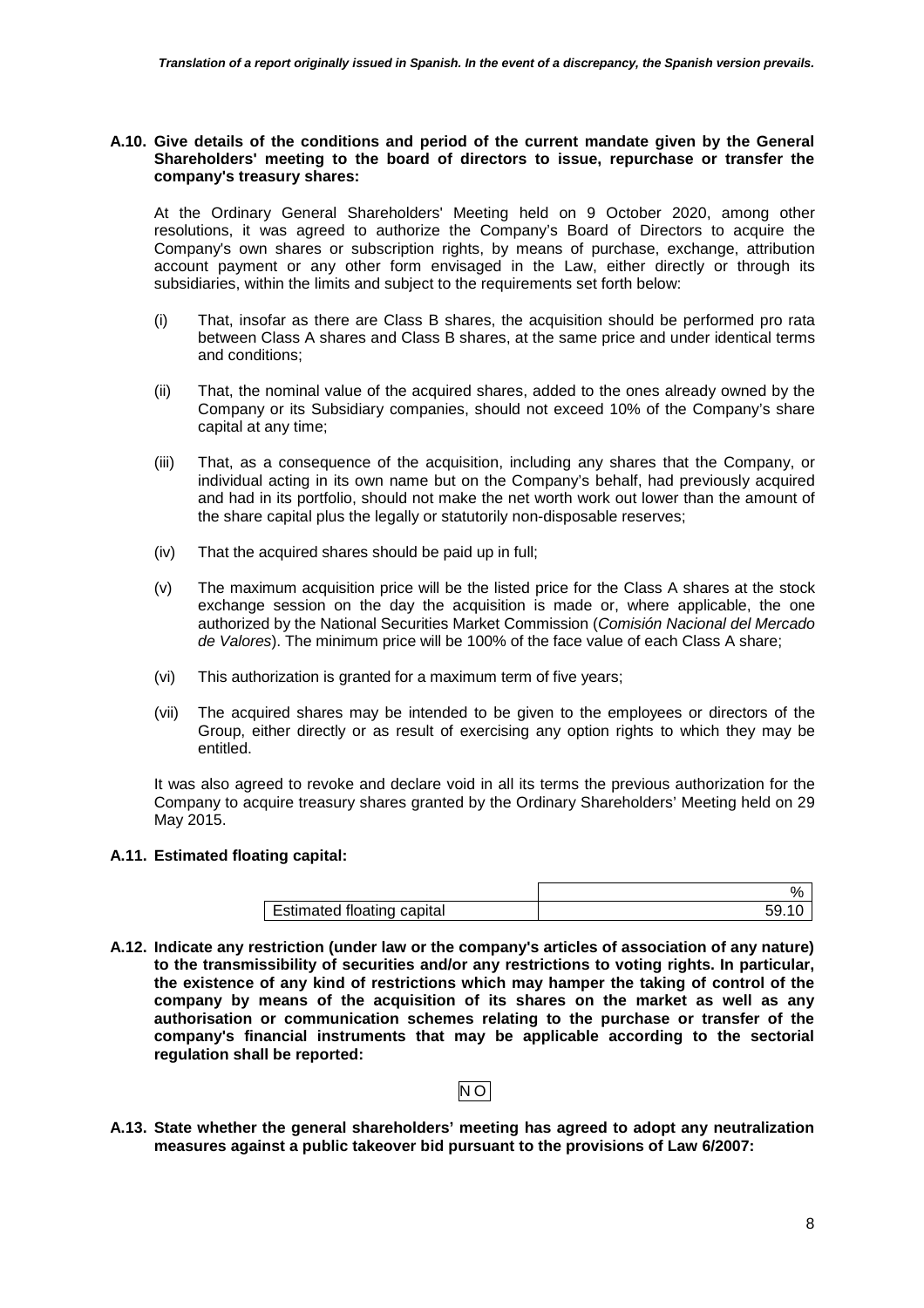## NO

Where applicable, explain the approved measures and the terms under which the restrictions would become ineffective:

### **A.14. Indicate whether the company has issued any securities that are not traded on a regulated community market:**

Where applicable, explain the different classes of shares and, for each class of shares, the rights and obligations conferred.

 $\overline{NO}$ 

#### **B. GENERAL SHAREHOLDERS' MEETING**

**B.1. State and where applicable provide details of, whether there are any differences between the required quorum for the general shareholders' meeting and the quorum system laid down in the Spanish Companies Act:** 

NO

**B.2. State and, where applicable, give details of any differences from the system envisaged in the Spanish Companies Act for the adoption of corporate resolutions:** 

## NO

**B.3. State any rules applicable to the amendment of the articles of association of the company. In particular, those majorities provided for in cases of amendment of the articles of association, as well, where applicable, as those rules provided for in cases of tutelage of the rights of shareholders in the amendment of articles of association:** 

Article 201.2 of Royal Legislative Decree 1/2010, of 2 July, which passed the redrafted text of the Spanish Companies Act.

In addition, the articles of association of the Company establish that in order to protect the rights of Class B shares, corporate resolutions on certain "Extraordinary Matters" shall, in addition to their approval in accordance with article 17 of the articles of association (the adoption of resolutions by simple majority of the capital present and/or represented), require the approval of the majority of the Class B Shares then in issue.

In this regard, any resolutions and any amendments to the articles of association of the Company which directly or indirectly damages or adversely affects the rights, preferences or privileges of the Class B Shares (including any resolution that damages or adversely affects the Class B Shares in comparison to the Class A Shares or that benefits or positively affects the Class A Shares in comparison to the Class B Shares, or that affects the provisions of the Company's articles of association in relation to the Class B Shares) shall require the approval of a majority of Class B Shares then in issue.

Finally, it must be indicated that the General Shareholders' Meeting has the power to decide on all matters vested on it by law or by the Company's articles of association, and, in particular, without limitation to the foregoing, it shall be the sole corporate body or competent authority to decide on matters considered "Extraordinary Matters" in accordance with article 6.2 of the Company's articles of association.

#### **B.4. Give details of attendance at general shareholders' meetings held during the financial year covered by this report and those from the previous two financial years:**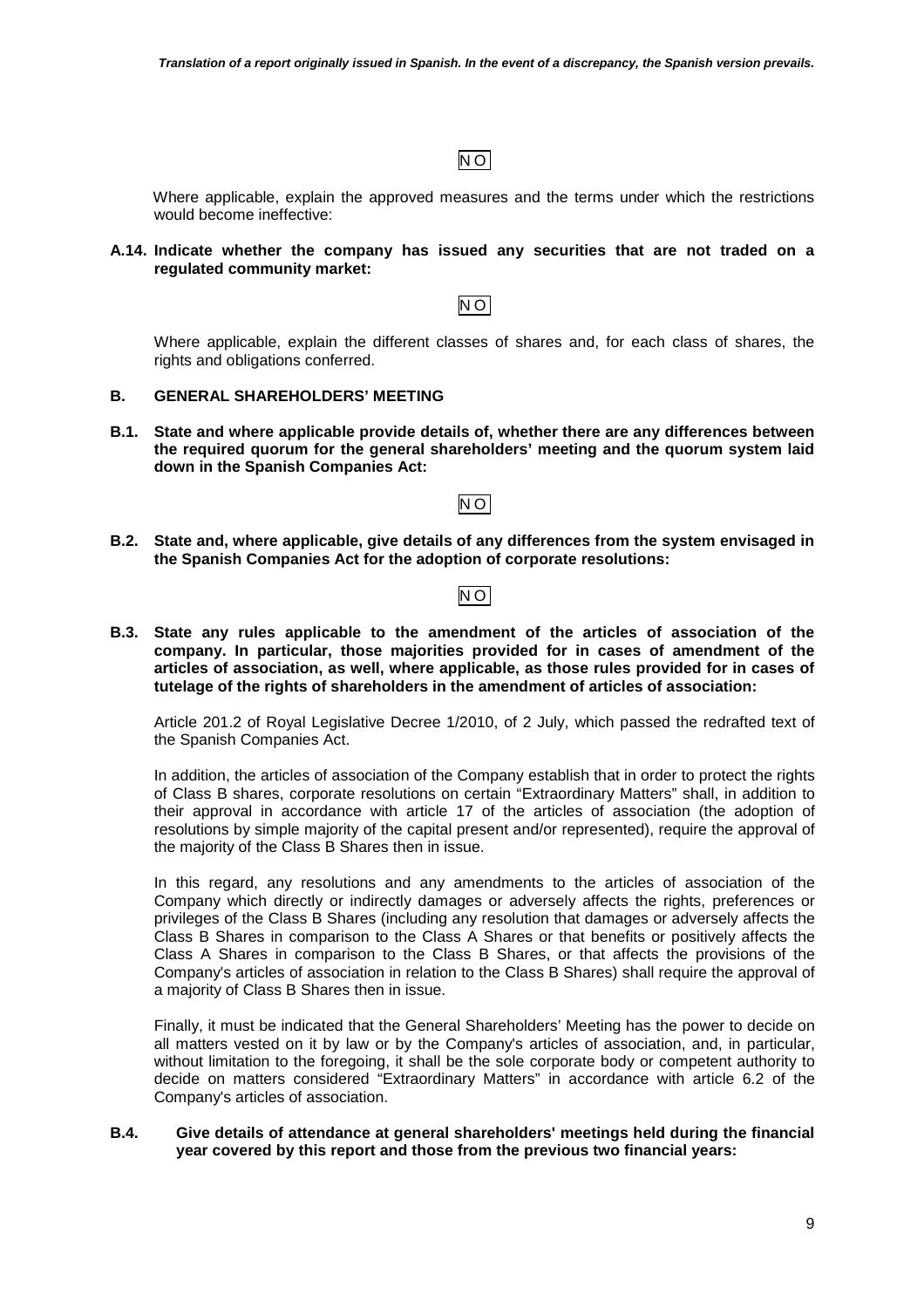|                                                 | <b>Details of attendance</b>      |            |                             |               |              |  |
|-------------------------------------------------|-----------------------------------|------------|-----------------------------|---------------|--------------|--|
|                                                 |                                   |            | % remote voting             |               |              |  |
| Date of the general<br>shareholders'<br>meeting | $%$ of<br>attendance<br>in person | % as proxy | <b>Electronic</b><br>voting | <b>Others</b> | <b>Total</b> |  |
| 25/05/2018                                      | 4.80                              | 75.03      | 0.00                        | 0.05          | 79.88        |  |
| Floating capital                                | 0.03                              | 42.02      | 0.00                        | 0.00          | 42.05        |  |
| 24/05/2019                                      | 5.65                              | 72.46      | 0.00                        | 1.41          | 79.52        |  |
| Floating capital                                | 0.02                              | 41.08      | 0.00                        | 0.00          | 41.10        |  |
| 09/10/2020                                      | 0.18                              | 73.02      | 0.00                        | 0.39          | 73.59        |  |
| Floating capital                                | 0.02                              | 42.72      | 0.00                        | 0.00          | 42.74        |  |

**B.5. Indicate whether there has been any item on the agenda, which has not been approved by the shareholders for whatever reason at the general shareholders' meeting held during the year.** 

NO

**B.6. Indicate whether there is any statutory restriction in the articles of association establishing a minimum number of shares needed to attend the general shareholders' meeting or for distance voting.**

# NO

**B.7. Indicate whether certain resolutions other than those established by law that may entail the acquisition, disposal, transfer of material assets to another company or other corporate transactions of similar nature must be submitted for approval by the general shareholders' meeting**.

## NO

**B.8. State the address and means of access to the website of the company and the information on corporate governance and other information on general shareholders' meetings which must be made available to shareholders via the website of the company.**

The address of the Company's website is www.grifols.com. Information on corporate governance can be accessed through the link Investors on the main page, or directly at http://inversores.grifols.com.

## **C COMPANY ADMINISTRATIVE STRUCTURE**

## **C.1. BOARD OF DIRECTORS**

**C.1.1. Maximum and minimum number of directors envisaged by the articles of association and established by the general shareholders' meeting:** 

| Maximum number of directors                                          |  |
|----------------------------------------------------------------------|--|
| Minimum number of directors                                          |  |
| Number of directors established by the general shareholders' meeting |  |

**C.1.2. Complete the following table with the Board members' details:** 

| Personal or corporate   Representative   Category   Position on   Date of first   Date of last |  |              |                          | <b>Election</b> |
|------------------------------------------------------------------------------------------------|--|--------------|--------------------------|-----------------|
| name of director                                                                               |  | the          | appointment lappointment | procedure       |
|                                                                                                |  | <b>Board</b> |                          |                 |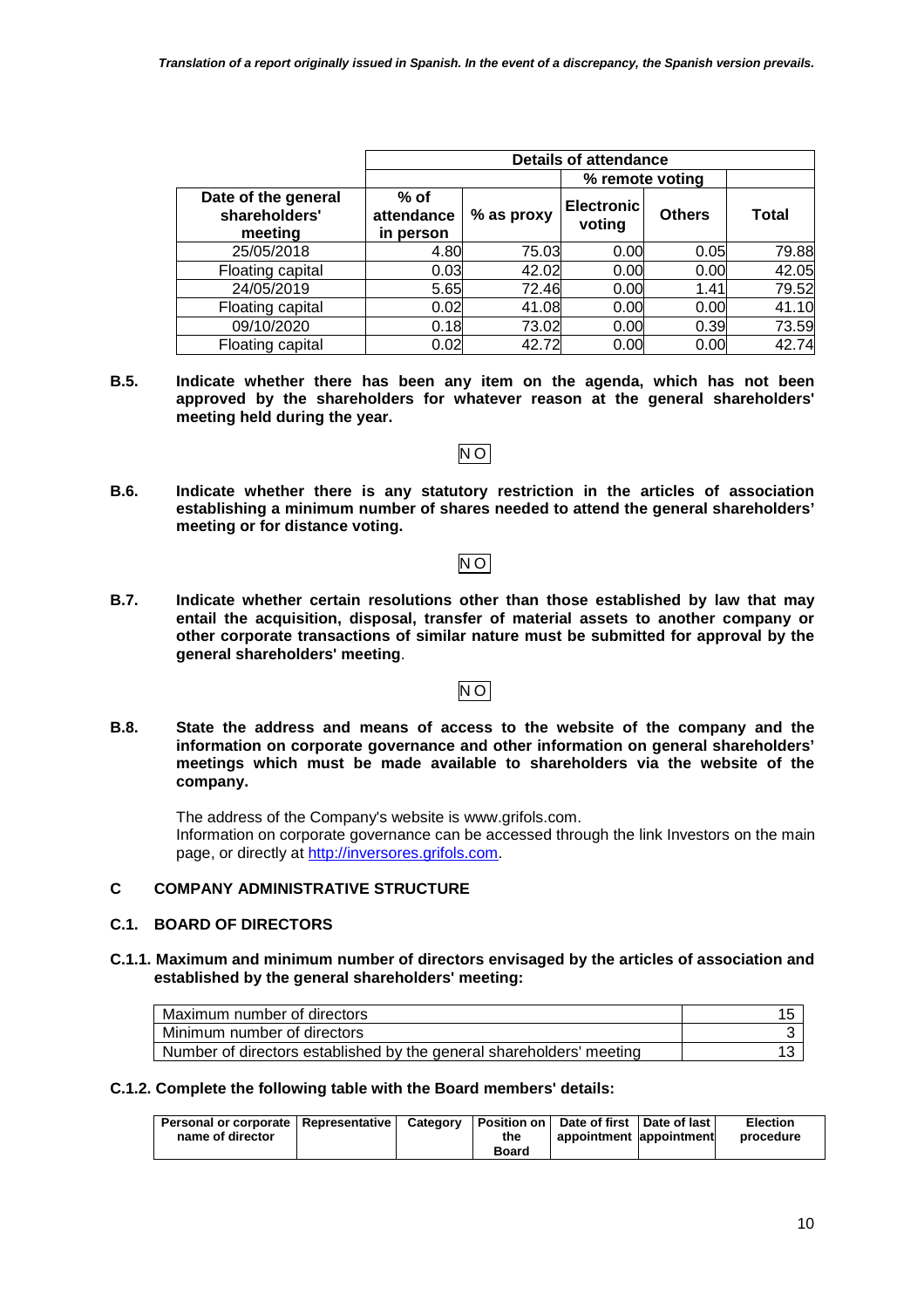| Personal or corporate                       | Representative | Category          | <b>Position on</b>                     | Date of first | Date of last | <b>Election</b>                                |
|---------------------------------------------|----------------|-------------------|----------------------------------------|---------------|--------------|------------------------------------------------|
| name of director                            |                |                   | the<br><b>Board</b>                    | appointment   | appointment  | procedure                                      |
| <b>MS. MARLA ELIZABETH</b><br><b>SALMON</b> |                | Independent       | <b>Director</b>                        | 30/05/2014    | 25/05/2018   | General<br>Shareholders'<br>Meeting resolution |
| <b>MR. RAIMON GRIFOLS</b><br><b>ROURA</b>   |                | Executive         | Co-CEO                                 | 29/05/2015    | 24/05/2019   | General<br>Shareholders'<br>Meeting resolution |
| MR. RAMÓN RIERA<br><b>ROCA</b>              |                | Other<br>external | Director                               | 13/04/2000    | 26/05/2017   | General<br>Shareholders'<br>Meeting resolution |
| MR. TOMÁS DAGÁ<br><b>GELABERT</b>           |                | Other<br>external | Vice<br>Secretary<br>and Director      | 13/04/2000    | 24/05/2019   | General<br>Shareholders'<br>Meeting resolution |
| <b>MS. ENRIQUETA FELIP</b><br><b>FONT</b>   |                | Independent       | Director                               | 24/05/2019    | 24/05/2019   | General<br>Shareholders'<br>Meeting resolution |
| <b>MR. STEVEN MAYER</b>                     |                | Independent       | <b>Director</b>                        | 25/01/2011    | 09/10/2020   | General<br>Shareholders'<br>Meeting resolution |
| <b>MR. VICTOR GRIFOLS</b><br>DEU            |                | Executive         | Co-CEO                                 | 27/05/2016    | 09/10/2020   | General<br>Shareholders'<br>Meeting resolution |
| <b>MR. VICTOR GRIFOLS</b><br><b>ROURA</b>   |                | Proprietary       | Chairman                               | 08/07/1991    | 26/05/2017   | General<br>Shareholders'<br>Meeting resolution |
| <b>MS. CARINA SZPILKA</b><br>LÁZARO         |                | Independent       | Director                               | 29/05/2015    | 24/05/2019   | General<br>Shareholders'<br>Meeting resolution |
| MR. IÑIGO SÁNCHEZ<br>ASIAÍN - MARDONES      |                | Independent       | Lead<br>Independent<br><b>Director</b> | 29/05/2015    | 24/05/2019   | General<br>Shareholders'<br>Meeting resolution |
| MS. BELÉN<br>VILLALONGA<br><b>MORENÉS</b>   |                | Independent       | Director                               | 24/05/2013    | 25/05/2018   | General<br>Shareholders'<br>Meeting resolution |
| <b>MR. THOMAS</b><br><b>GLANZMANN</b>       |                | Other<br>external | Vice<br>Chairman                       | 05/04/2006    | 09/10/2020   | General<br>Shareholders'<br>Meeting resolution |
| MR. JAMES COSTOS                            |                | Independent       | Director                               | 09/10/2020    | 09/10/2020   | General<br>Shareholders'<br>Meeting resolution |

## Total number of directors 13

**Indicate any members leaving the Board of Directors through dismissal or by a general shareholders' meeting resolution during the period for which information is given.**

| <b>Personal</b><br><b>or</b><br>corporate<br>name of the<br>director      | οf<br>Category<br>the director at<br>the time<br>of<br>the dismissal | Date of last<br>appointment | Leaving<br>date | Committee<br>on which the<br>director was<br>a member | Indicate if<br>the<br>director<br>leaved<br>before the<br>οf<br>end<br>his/her<br>οf<br>term<br>office |
|---------------------------------------------------------------------------|----------------------------------------------------------------------|-----------------------------|-----------------|-------------------------------------------------------|--------------------------------------------------------------------------------------------------------|
| MR.<br><b>LUIS</b><br><b>ISASI</b><br>FERNÁNDEZ<br>DE<br><b>BOBADILLA</b> | Independent                                                          | 27/05/2016                  | 09/10/2020      | Appointments<br>and<br>Remuneration<br>Committee      | <b>NO</b>                                                                                              |

Reason for dismissal, if he/she has left before the end of his/her term and other remarks; information about the director sending a letter to the other members of the board and, for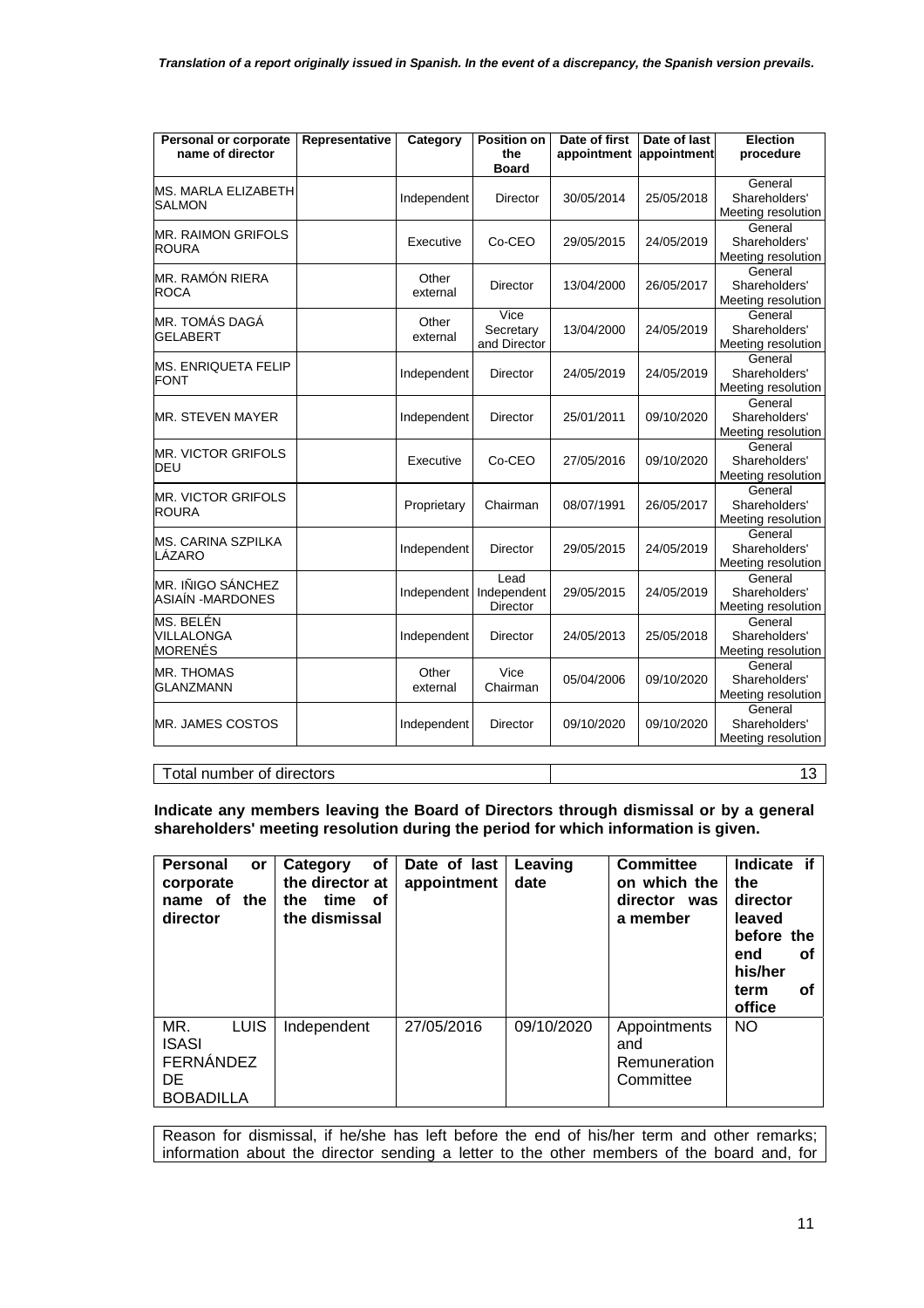dismissals of non-executive directors, an explanation or opinion of the director who has been dismissed by the general shareholders' meeting

The Ordinary General Shareholders' Meeting held on 9 October 2020 was notified that the Board of Directors had not proposed the re-election of Mr. Luis Isasi Fernández de Bobadilla as director, whose mandate ended in 2020, at his request, after notifying the Board of Directors that he could not continue as director of the Company due to professional reasons.

### **C.1.3. Complete the following tables on the Board members and their category:**

| <b>EXECUTIVE DIRECTORS</b>                    |                                                                    |                                                                                                                                                                                                                                                                                                                                                                                                                                                                                                                                                                                                                                                                                                                                                                                                                                                                                                                                                       |  |  |  |  |
|-----------------------------------------------|--------------------------------------------------------------------|-------------------------------------------------------------------------------------------------------------------------------------------------------------------------------------------------------------------------------------------------------------------------------------------------------------------------------------------------------------------------------------------------------------------------------------------------------------------------------------------------------------------------------------------------------------------------------------------------------------------------------------------------------------------------------------------------------------------------------------------------------------------------------------------------------------------------------------------------------------------------------------------------------------------------------------------------------|--|--|--|--|
| Personal or corporate name<br>of the director | <b>Office held</b><br>on the<br>Company's<br>organization<br>chart | <b>Profile</b>                                                                                                                                                                                                                                                                                                                                                                                                                                                                                                                                                                                                                                                                                                                                                                                                                                                                                                                                        |  |  |  |  |
| <b>MR. RAIMON GRIFOLS</b><br><b>ROURA</b>     | Co-CEO                                                             | Mr. Raimon Grifols is Grifols' joint and<br>several Chief Executive Officer together with<br>his nephew, Mr. Víctor Grifols Deu since 1<br>January 2017. He succeeds his brother Mr.<br>Víctor Grifols Roura on the position. He is a<br>member of the administration bodies of<br>several companies within the Grifols Group.<br>From 2001 to 2015 he was Secretary non-<br>member of the Board of Directors of Grifols,<br>S.A. serving as Director and Vice-Secretary<br>of the Board since 2015. In May 2016 the<br>Board accepted his resignation as Vice-<br>Secretary. Prior to his appointment as<br>executive director in July 2016, Mr. Grifols<br>Roura was a partner at the law firm Osborne<br>Clarke in Spain. He holds a degree in Law<br>from the University of Barcelona.                                                                                                                                                            |  |  |  |  |
| MR. VÍCTOR GRIFOLS DEU                        | Co-CEO                                                             | Mr. Víctor Grifols Deu is Grifols' joint and<br>several Chief Executive Officer together with<br>his uncle, Mr. Raimon Grifols Roura, since 1<br>January 2017. He succeeds his father, Mr.<br>Víctor Grifols Roura on the position. He is a<br>member of the administration bodies of<br>several companies within the Grifols Group<br>and was appointed executive director in May<br>2016. He joined the Group in 2001 as an<br>Planning<br>analyst<br>in<br>the<br>and<br>Control<br>Department. In 2008 he became the director<br>of the Planning and Control Department and<br>was also appointed member of the Executive<br>Committee. He was part of the team that<br>analyzed and was responsible for<br>the<br>integration of the transactions of Alpha<br>Therapeutics, Talecris Biotherapeutics and<br>Novartis'<br>Diagnostic<br>Transfusion<br>Unit<br>following the acquisitions.<br>holds<br>He<br>degree<br><b>Business</b><br>in<br>a |  |  |  |  |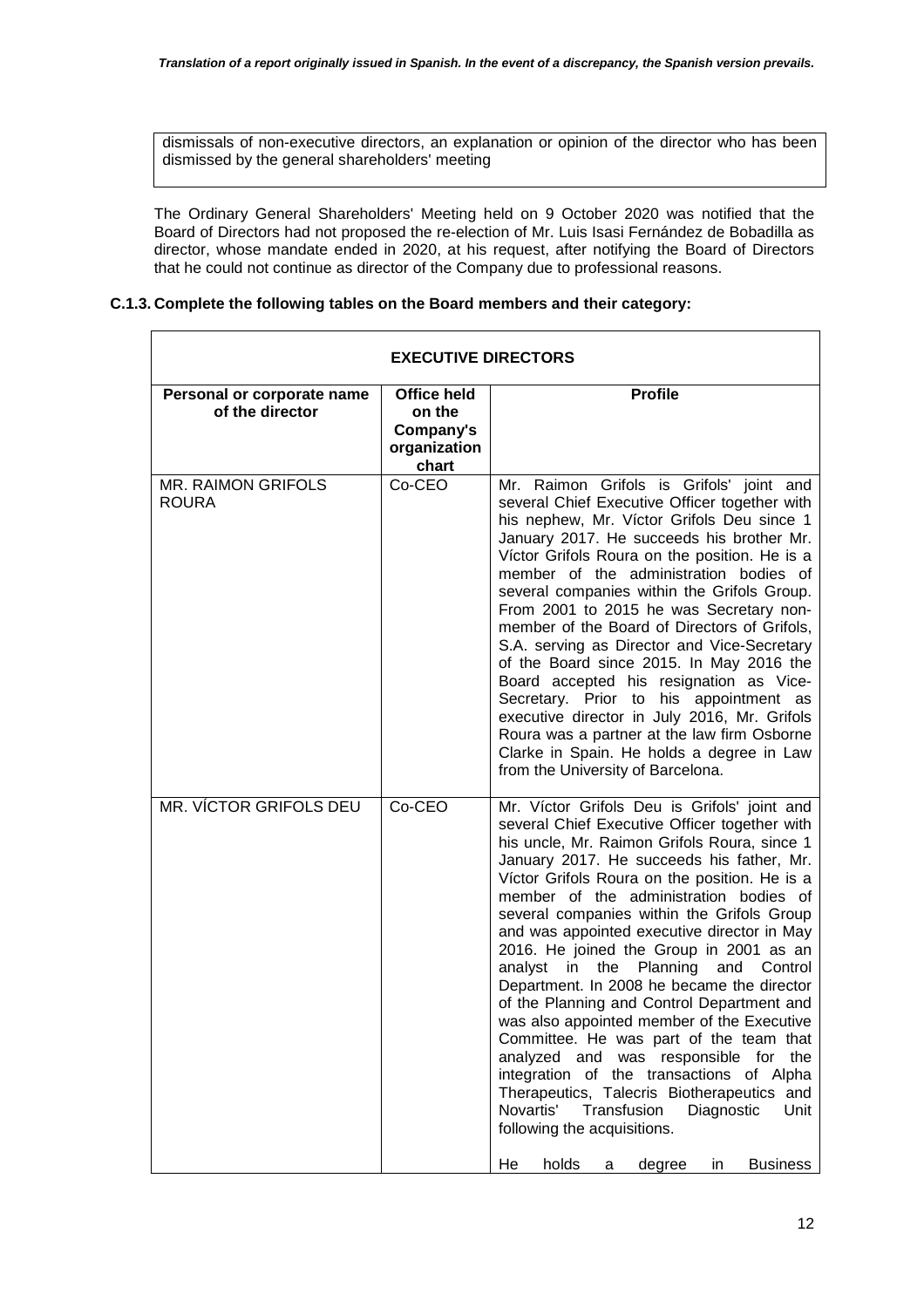|  | Administration and Management from the<br>Ramon Llull University - Sarrià Chemical<br>Institute (IQS) and a postgraduate degree in<br>Business Administration and Management<br>from the Michael Smurfit Business School in<br>Dublin. |
|--|----------------------------------------------------------------------------------------------------------------------------------------------------------------------------------------------------------------------------------------|
|--|----------------------------------------------------------------------------------------------------------------------------------------------------------------------------------------------------------------------------------------|

| Total number of executive directors |       |
|-------------------------------------|-------|
| Total % of the Board                | 15.38 |

r

| <b>PROPRIETARY DIRECTORS</b>                  |                                                                                                    |                                                                                                                                                                                                                                                                                                                                                                                                                                                                                                                                                                                     |      |  |
|-----------------------------------------------|----------------------------------------------------------------------------------------------------|-------------------------------------------------------------------------------------------------------------------------------------------------------------------------------------------------------------------------------------------------------------------------------------------------------------------------------------------------------------------------------------------------------------------------------------------------------------------------------------------------------------------------------------------------------------------------------------|------|--|
| Personal or corporate name<br>of the director | <b>Significant</b><br>shareholder<br>he.<br>represents<br>or has<br>proposed<br>his<br>appointment | <b>Profile</b>                                                                                                                                                                                                                                                                                                                                                                                                                                                                                                                                                                      |      |  |
| MR. VÍCTOR GRIFOLS<br><b>ROURA</b>            | Deria, S.A.                                                                                        | Mr. Víctor Grifols Roura is non-executive<br>Chairman and proprietary director since 1<br>January 2017. Prior to this date and since<br>1985 he was Chief Executive Officer and top<br>executive of the Grifols Group, succeeding<br>his father, Mr. Víctor Grifols Lucas, in the role<br>and spearheading the 1987 reorganization<br>that resulted in Grifols as it is today. Mr.<br>Grifols Roura originally joined the Group in<br>1973 as Exports Manager later becoming<br>Sales Manager. He holds a degree in<br>Business Administration from the University<br>of Barcelona. |      |  |
| Total number of proprietary directors         |                                                                                                    |                                                                                                                                                                                                                                                                                                                                                                                                                                                                                                                                                                                     |      |  |
| Total % of the Board                          |                                                                                                    |                                                                                                                                                                                                                                                                                                                                                                                                                                                                                                                                                                                     | 7.69 |  |

| <b>INDEPENDENT DIRECTORS</b>                  |                                                                                                                                                                                                                                                                                                                                                                                                                                                                                                                                                                      |  |  |
|-----------------------------------------------|----------------------------------------------------------------------------------------------------------------------------------------------------------------------------------------------------------------------------------------------------------------------------------------------------------------------------------------------------------------------------------------------------------------------------------------------------------------------------------------------------------------------------------------------------------------------|--|--|
| Personal or corporate name<br>of the director | <b>Profile</b>                                                                                                                                                                                                                                                                                                                                                                                                                                                                                                                                                       |  |  |
| MS. MARLA E. SALMON                           | Ms. Marla E. Salmon has served as director of Grifols, S.A.<br>since May 2014. She is Professor at the University of<br>Washington, with appointments in global health, nursing,<br>and public affairs. Her career has focused on health policy<br>and health care systems capacity building globally and in<br>the US, working with governments, international agencies,<br>member-state organizations, and other health-related<br>entities. Her recent scholarship focuses on gender-lens<br>impact investment in the health sector in lower income<br>countries. |  |  |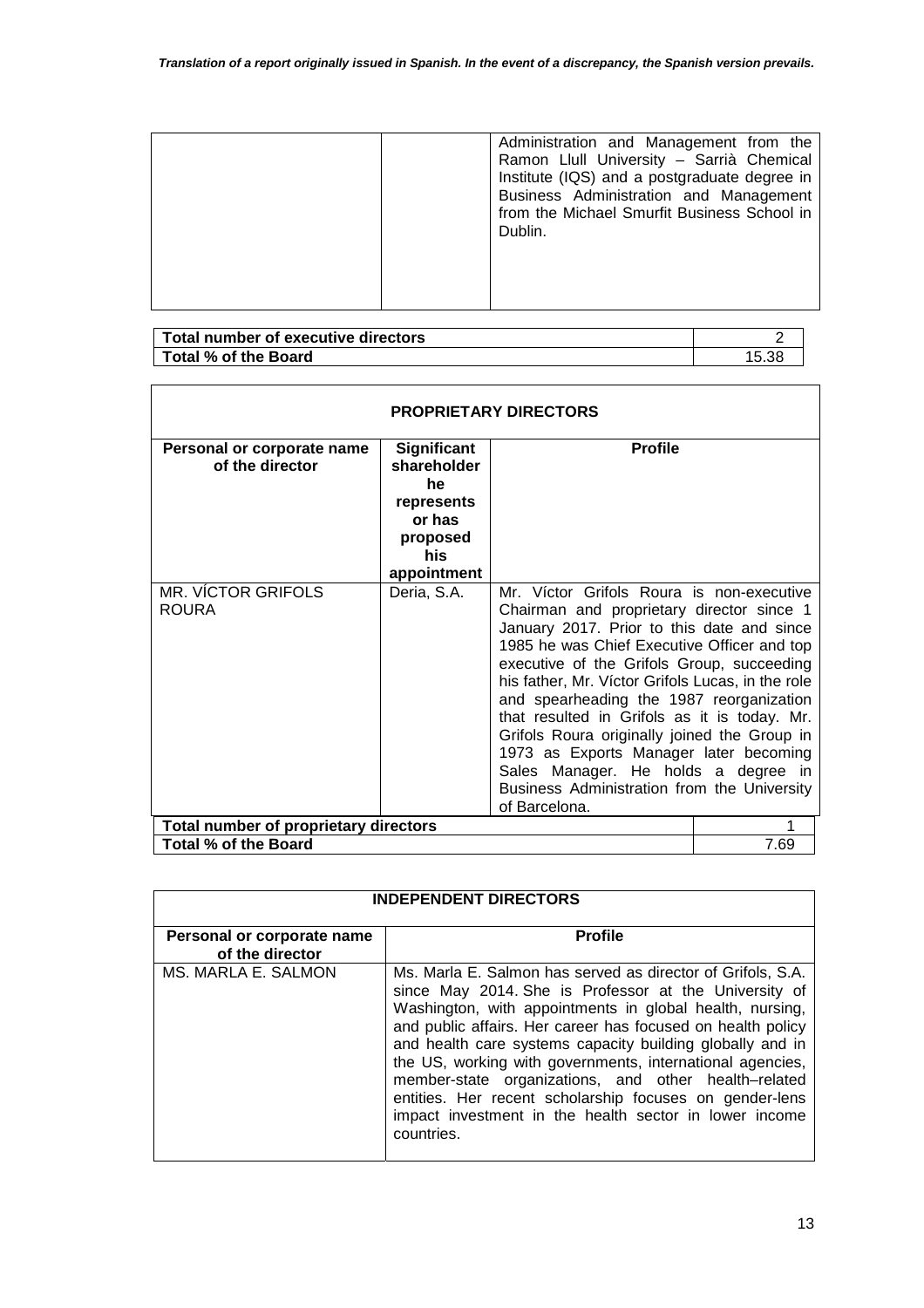| <b>INDEPENDENT DIRECTORS</b>                  |                                                                                                                                                                                                                                                                                                                                                                                                                                                                                                                                                                                                                                                                                                                                                                                                                                                                                                                                                         |  |  |
|-----------------------------------------------|---------------------------------------------------------------------------------------------------------------------------------------------------------------------------------------------------------------------------------------------------------------------------------------------------------------------------------------------------------------------------------------------------------------------------------------------------------------------------------------------------------------------------------------------------------------------------------------------------------------------------------------------------------------------------------------------------------------------------------------------------------------------------------------------------------------------------------------------------------------------------------------------------------------------------------------------------------|--|--|
| Personal or corporate name<br>of the director | <b>Profile</b>                                                                                                                                                                                                                                                                                                                                                                                                                                                                                                                                                                                                                                                                                                                                                                                                                                                                                                                                          |  |  |
|                                               | Prior to her academic career, she was a member of the US<br>Government's Senior Executive Service, in the Health and<br>Human Services Department. While there, she served on<br>White House Taskforce on Healthcare Reform, the US<br>Delegation to the World Health Assembly, and chaired the<br>World Health Organization's Global Advisory Group on<br>Nursing and Midwifery.                                                                                                                                                                                                                                                                                                                                                                                                                                                                                                                                                                       |  |  |
|                                               | She is currently a member of the IES Abroad, Inc. Board of<br>Directors,<br>of the<br>National<br>Academies<br>of<br>Science,<br>Engineering and Medicine's Health and Medicine Division<br>Committee.                                                                                                                                                                                                                                                                                                                                                                                                                                                                                                                                                                                                                                                                                                                                                  |  |  |
|                                               | She holds a doctorate in health policy and administration<br>from the Johns Hopkins School of Hygiene and Public<br>Health, two Honoris Causa doctorates in recognition of her<br>national and international service, and other degrees in<br>nursing and political science. She is a member of the<br>National Academy of Medicine and fellow in the American<br>Academy of Nursing.                                                                                                                                                                                                                                                                                                                                                                                                                                                                                                                                                                   |  |  |
| MS. ENRIQUETA FELIP<br><b>FONT</b>            | Ms. Enriqueta Felip Font received her degree in Medicine<br>and Surgery from the Autonomous University of Barcelona,<br>where she also completed her studies for a PhD in Medical<br>Oncology. She has an extensive professional career and<br>accredited experience in the oncology sector, as well as<br>knowledge in the scientific and research field. She is<br>currently the Section Chief of the Medical Oncology Service<br>at Vall d'Hebron University Hospital (HUVH) and the<br>Principal Investigator of the Vall d'Hebron Institute of<br>Oncology's Thoracic Tumors Cancer Group. Ms. Enriqueta<br>Felip Font is a member of the Scientific Committee of the<br>Hospital Parc Taulí of Sabadell. Throughout her career, she<br>has obtained several recognitions for her work in the<br>oncology field. In 2015, she was awarded with the first<br>ESMO Women for Oncology Award from the European<br>Society of Medical Oncology (ESMO). |  |  |
|                                               | Most recently, she featured on Clarivate Analytics' annual<br>Global Highly Cited Researchers List 2018 and 2019. Ms.<br>Enriqueta Felip Font has played key roles in many leading<br>professional and international cancer societies including the<br>European Society of Medical Oncology (ESMO), the<br>European School of Oncology (ESO) and the International<br>Association for the Study of Lung Cancer (IASLC), where<br>she is currently a member of the Board of Directors.                                                                                                                                                                                                                                                                                                                                                                                                                                                                   |  |  |
| MR. STEVEN MAYER                              | Mr. Steven Mayer has served as director of Grifols, S.A.<br>since January 2011. He is currently the Chief Executive<br>Officer of Iron Horse Acquisition Corp. and of Dedication<br>Capital, LLC, private investment firms that he founded.<br>From 2002 until 2018, he held a variety of management<br>positions with Cerberus Capital Management, L.P. and<br>Cerberus California, LLC, affiliated private investment firms,                                                                                                                                                                                                                                                                                                                                                                                                                                                                                                                          |  |  |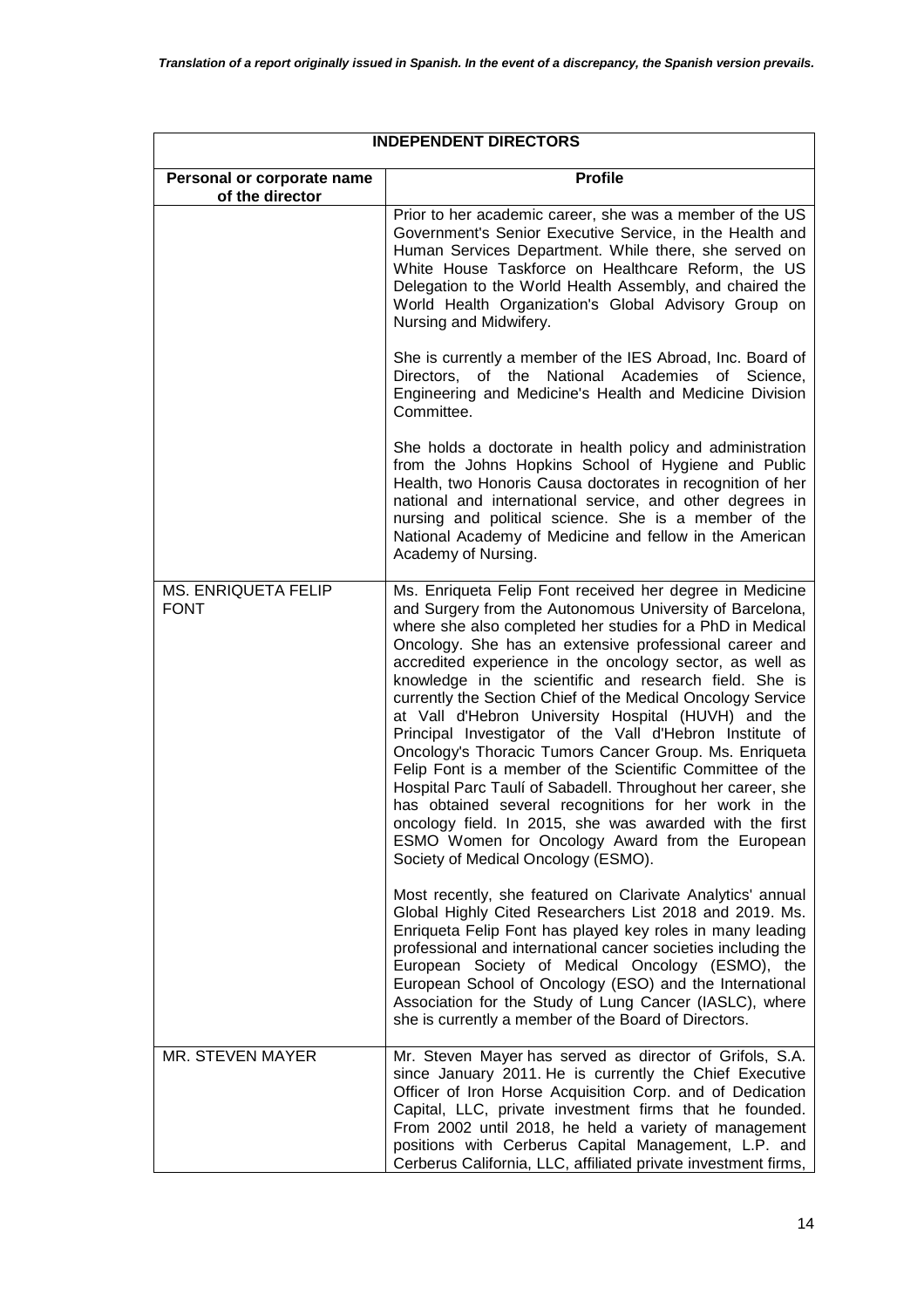| <b>INDEPENDENT DIRECTORS</b>                     |                                                                                                                                                                                                                                                                                                                                                                                                                                                                                                                                  |  |  |
|--------------------------------------------------|----------------------------------------------------------------------------------------------------------------------------------------------------------------------------------------------------------------------------------------------------------------------------------------------------------------------------------------------------------------------------------------------------------------------------------------------------------------------------------------------------------------------------------|--|--|
| Personal or corporate name<br>of the director    | <b>Profile</b>                                                                                                                                                                                                                                                                                                                                                                                                                                                                                                                   |  |  |
|                                                  | culminating with serving as Senior Managing Director, Co-<br>Head of Global Private Equity, and Chairman of the<br>Cerberus Investment Committee.                                                                                                                                                                                                                                                                                                                                                                                |  |  |
|                                                  | Mr. Mayer holds a Bachelor of Arts degree, cum laude, from<br>Princeton University and a Juris Doctor degree, magna cum<br>laude, from Harvard Law School.                                                                                                                                                                                                                                                                                                                                                                       |  |  |
|                                                  | Mr. Mayer has been a member of the Board of Directors or<br>equivalent body of a large number of companies in a wide<br>variety of industries in the United States and Europe. He is<br>currently a member of the Board of Supervisors of Syntellix<br>AG and a director of PrettyParty, LLC.                                                                                                                                                                                                                                    |  |  |
| <b>CARINA</b><br><b>SZPILKA</b><br>MS.<br>LÁZARO | Ms. Carina Szpilka Lázaro has served as director of Grifols,<br>S.A. since May 2015. She earned a degree in Business<br>Administration from the Universidad Pontificia de Comillas<br>in Madrid (ICADE) and an Executive MBA from the Instituto<br>de Empresa of Madrid.                                                                                                                                                                                                                                                         |  |  |
|                                                  | She began her professional career in the financial sector<br>working at Banco Santander and Argentaria (now known as<br>BBVA). In 1998 she was part of the team that founded ING<br>Direct in Spain, where she held the position of CEO from<br>2010 to 2013, having previously held said position in ING<br>Direct France from 2008 to 2010.                                                                                                                                                                                    |  |  |
|                                                  | She is currently a partner at KFund Venture Capital, an<br>independent director at Abanca<br>and Meliá Hotels<br>International, as well as Chairwoman of Adigital. She has<br>received numerous awards. Among others, in 2011 she<br>was given the "Female Executive of the Year" award by the<br>Spanish Federation of Female Directors, Executives,<br>Professionals and Entrepreneurs (Federación Española de<br>Mujeres Directivas - FEDEPE). During 4 years, she was<br>also a member of the UNICEF Foundation.             |  |  |
| MR. IÑIGO SÁNCHEZ-ASIAÍN<br><b>MARDONES</b>      | Mr. Iñigo Sánchez-Asiaín Mardones has been the Lead<br>Independent director of the Grifols' Board since May 2015.<br>He holds a degree in Business Administration from the<br>Comillas Pontifical University of Madrid (ICADE) and an<br>MBA from Harvard Business School. He is member of the<br>Executive Committee of the Harvard Club of Spain, which<br>he has previously chaired.                                                                                                                                          |  |  |
|                                                  | He is a founding partner at Portobello Capital since 2010, a<br>private equity company, where he is member of the<br>Executive and Investment Committees, leading<br>the<br>investments in companies such as Angulas Aguinaga,<br>company where he is Vice-Chairman and member of the<br>Executive Committee and Hotels & Resorts Blue Sea, S.L.,<br>where he is a member of the Board of Directors. Previously<br>he was Deputy General Director (Subdirector General) at<br>Banco Santander (1993-2005) and was partner<br>and |  |  |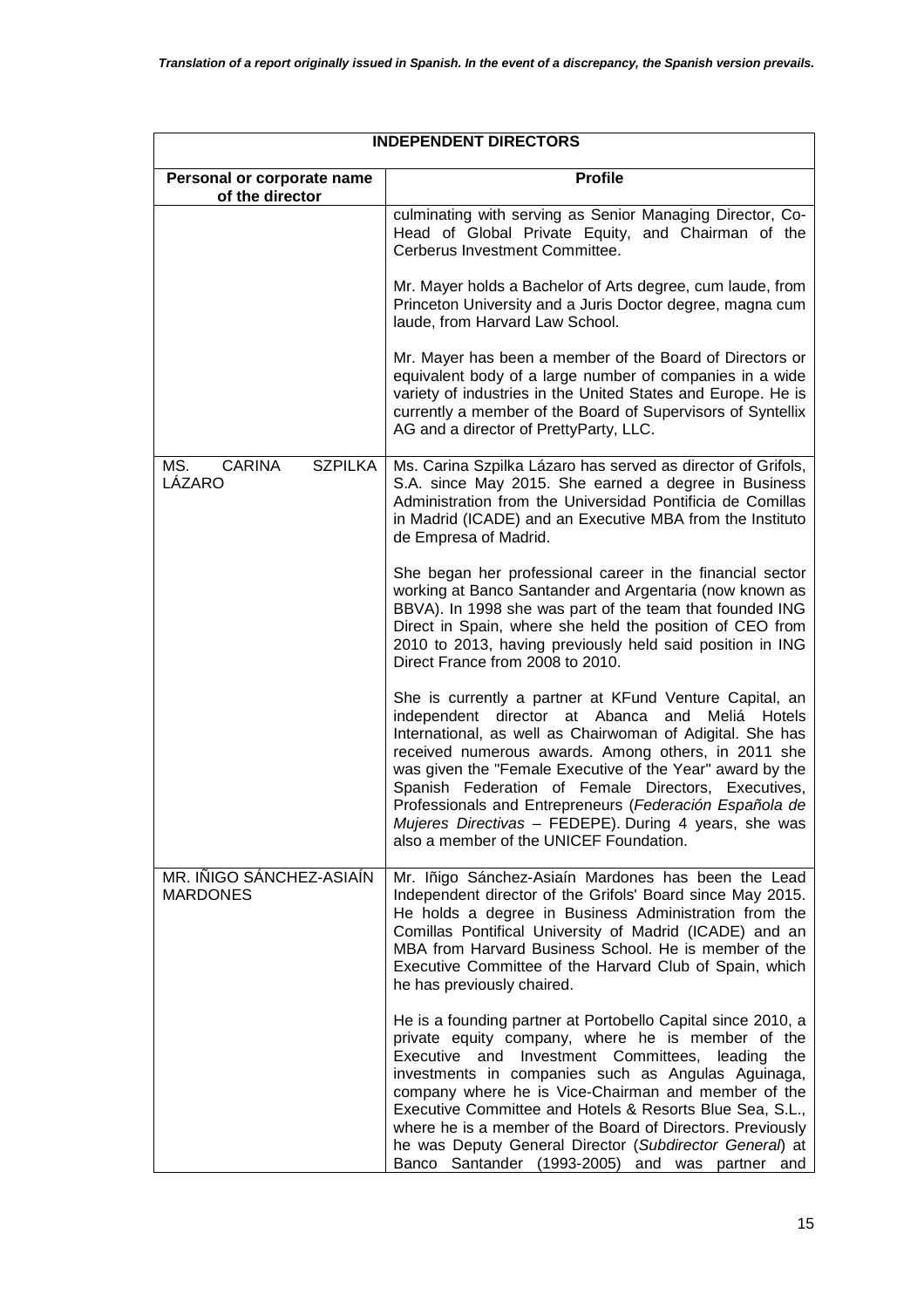| <b>INDEPENDENT DIRECTORS</b>                  |                                                                                                                                                                                                                                                                                                                                                                                                                                                                                                                                                                                                                                                                                                                                                                                                                                                                                                                                                                                                                                                                                                |  |  |  |
|-----------------------------------------------|------------------------------------------------------------------------------------------------------------------------------------------------------------------------------------------------------------------------------------------------------------------------------------------------------------------------------------------------------------------------------------------------------------------------------------------------------------------------------------------------------------------------------------------------------------------------------------------------------------------------------------------------------------------------------------------------------------------------------------------------------------------------------------------------------------------------------------------------------------------------------------------------------------------------------------------------------------------------------------------------------------------------------------------------------------------------------------------------|--|--|--|
| Personal or corporate name<br>of the director | <b>Profile</b>                                                                                                                                                                                                                                                                                                                                                                                                                                                                                                                                                                                                                                                                                                                                                                                                                                                                                                                                                                                                                                                                                 |  |  |  |
|                                               | member of the Board of Directors of Ibersuizas Gestión<br>SGECR, S.A. (2005-2010).                                                                                                                                                                                                                                                                                                                                                                                                                                                                                                                                                                                                                                                                                                                                                                                                                                                                                                                                                                                                             |  |  |  |
| MS. BELÉN VILLALONGA<br><b>MORENÉS</b>        | Ms. Belén Villalonga Morenés has served as director of<br>Grifols, S.A. since May 2013. She is a Professor of<br>Management at New York University's Stern School of<br>Business. Between 2001 and 2012 she was a faculty<br>member at Harvard Business School. Her teaching,<br>research, and consulting activities are in the areas of<br>corporate strategy, finance, and governance, with a special<br>focus on family-controlled companies.                                                                                                                                                                                                                                                                                                                                                                                                                                                                                                                                                                                                                                               |  |  |  |
|                                               | She is also a director at Banco Santander International, the<br>Santander group's private banking subsidiary in the United<br>States and has also been an independent director between<br>2006 and 2019 at Acciona, a leader in the renewable<br>energy and infrastructure industries, and between 2015 and<br>2018 at Talgo, a high-speed train manufacturer.                                                                                                                                                                                                                                                                                                                                                                                                                                                                                                                                                                                                                                                                                                                                 |  |  |  |
|                                               | Belén<br>Villalonga Morenés holds<br>Ms.<br>Ph.D. in<br>a<br>Management and an M.A. in Economics from the University<br>of California, Los Angeles, where she was a Fulbright<br>Scholar. She also holds a Ph.D. in Business Economics<br>from the Complutense University of Madrid as well as a<br>degree in Economic and Management Sciences from the<br>Colegio Universitario de Estudios Financieros in Madrid.                                                                                                                                                                                                                                                                                                                                                                                                                                                                                                                                                                                                                                                                            |  |  |  |
| MR. JAMES COSTOS                              | Mr. James Costos is an American diplomat who holds a<br>degree in Political Science from the University of<br>Massachusetts. He has an extensive professional career<br>and accredited experience in different sectors, including<br>international relations and the digital and communications<br>sectors. From 2013 to 2017, he was the U.S. Ambassador<br>to the Kingdom of Spain and the Principality of Andorra. He<br>is currently the President of Grupo Secuoya Studios in<br>Madrid, He is a member of the Board of Directors of PJT<br>Partners, a firm providing financial advisory services in<br>investment banking; Senior Advisor of F.C. Barcelona and<br>Senior Managing Director in the Venture Technology Group<br>at Dentons. He is also a member of the Advisory Board of<br>AmCham Spain, as well as of three technology companies<br>focused on artificial intelligence, teleportation and digital<br>transparency. Additionally, he is a member of the Atlantic<br>Council on Foreign Relations and the International Council<br>of the Reina Sofia Museum Foundation. |  |  |  |

| Total number of independent directors |       |
|---------------------------------------|-------|
| Total % of the Board                  | 53.85 |

Indicate whether any director classified as independent receives, from the company or from its group, any amount or benefit for any concept other than remuneration as a Board Member, or maintains, or has maintained, during the last financial year, a business relationship with the Company or with any companies in its group, whether this may be in its own name or as a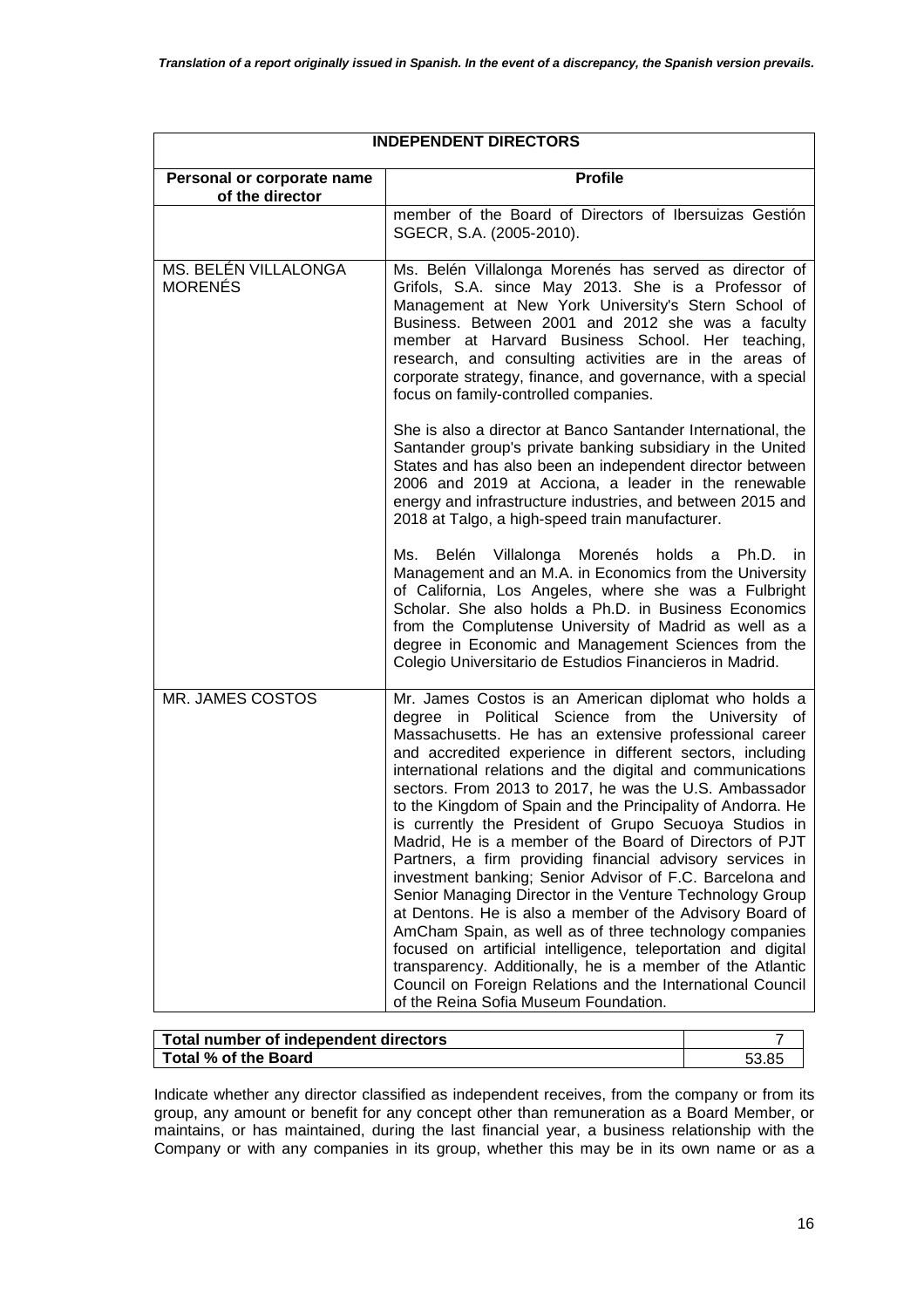significant shareholder, director or senior executive of an entity which maintains or may have maintained such a relationship.

Where applicable, a motivated statement by the Board is to be included on the reasons due to which it considers that the said director may perform its functions in the capacity of independent director.

| Personal or corporate name of the   Relationship<br>  director | <b>Motivated statement</b> |
|----------------------------------------------------------------|----------------------------|
| No data                                                        |                            |

| <b>OTHER EXTERNAL DIRECTORS</b>                                                                                                                                                                                                                  |                                                                                                                                                                                                                                                                   |                                                                                                  |                                                                                                                                                                                                                                                                                                                                                                                                                                                                                                                                                                                                                                                                                                                                                                                                                                                                                                                                                                                |  |
|--------------------------------------------------------------------------------------------------------------------------------------------------------------------------------------------------------------------------------------------------|-------------------------------------------------------------------------------------------------------------------------------------------------------------------------------------------------------------------------------------------------------------------|--------------------------------------------------------------------------------------------------|--------------------------------------------------------------------------------------------------------------------------------------------------------------------------------------------------------------------------------------------------------------------------------------------------------------------------------------------------------------------------------------------------------------------------------------------------------------------------------------------------------------------------------------------------------------------------------------------------------------------------------------------------------------------------------------------------------------------------------------------------------------------------------------------------------------------------------------------------------------------------------------------------------------------------------------------------------------------------------|--|
| Identify the other external directors and give details of the reasons due to which they<br>may not be considered proprietary or independent and their relationships, whether this<br>may be with the company, its executives or its shareholders |                                                                                                                                                                                                                                                                   |                                                                                                  |                                                                                                                                                                                                                                                                                                                                                                                                                                                                                                                                                                                                                                                                                                                                                                                                                                                                                                                                                                                |  |
| <b>Personal or</b><br>corporate<br>name of the<br>director                                                                                                                                                                                       | <b>Reasons</b>                                                                                                                                                                                                                                                    | Company,<br>director<br>or<br>shareholder<br>he/she<br>which<br>maintains<br>the<br>relationship | <b>Profile</b>                                                                                                                                                                                                                                                                                                                                                                                                                                                                                                                                                                                                                                                                                                                                                                                                                                                                                                                                                                 |  |
| MR. TOMÁS<br><b>DAGA</b><br><b>GELABERT</b>                                                                                                                                                                                                      | His relationship is not<br>covered within the<br>current definitions of<br>executive,<br>proprietary<br>or<br>independent director.<br>He is a partner in the<br>law firm Osborne<br>Clarke,<br>which<br>renders legal and tax<br>services<br>to<br>the<br>Group. | Grifols, S.A.                                                                                    | Mr. Tomás Dagá Gelabert has<br>served as director of Grifols,<br>S.A. since April 2000 and as<br>Vice-Secretary of the Board<br>since May 2016. He<br>is<br>currently partner and founder<br>of the law firm Osborne<br>Clarke in Spain and was its<br>managing director until June<br>2017. Previously he worked in<br>corporate<br>the<br>and<br>tax<br>department of Peat Marwick<br>Mitchell & Co. in Barcelona.<br>He holds a degree in Law<br>University<br>from<br>the<br>οf<br>Barcelona.<br>He is currently a member of<br>the administration bodies of<br>several companies within the<br>Grifols Group. He is a board<br>member of Alkahest Inc. and<br>board member of Shanghai<br>RAAS Blood Products Co.,<br>Ltd.; as well as trustee and<br>Secretary<br>of<br>the<br>private<br>foundation Victor Grifols<br>- i<br>Lucas and trustee of the<br>Probitas Fundación Privada<br>foundation.<br>Secretary<br>and<br>non-member of<br>Progenika<br>Biopharma, S.A. |  |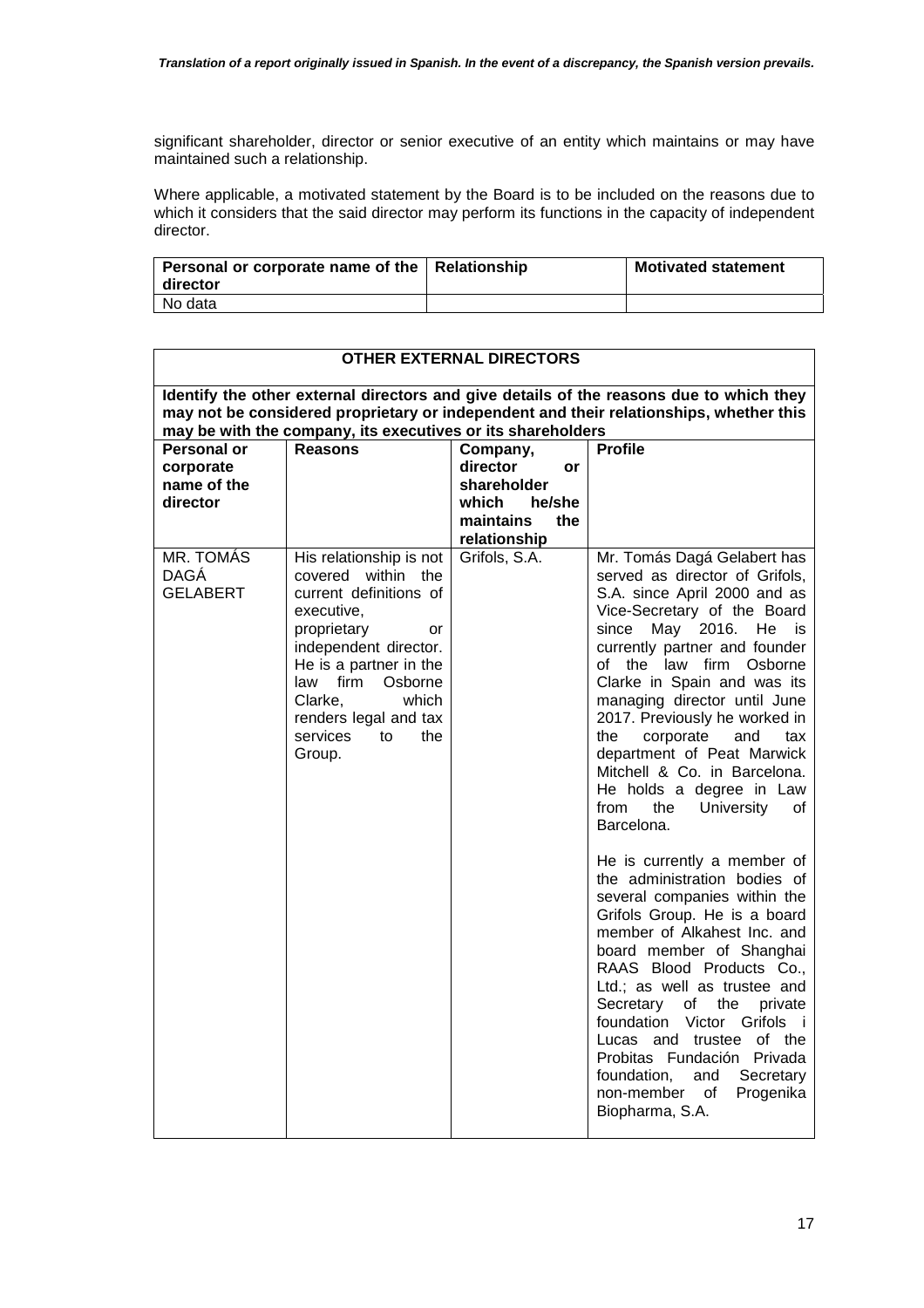| <b>OTHER EXTERNAL DIRECTORS</b>                            |                                                                                                                                                                                                                                                                                                            |                                                                                                  |                                                                                                                                                                                                                                                                                                                                                                                                                                                                                                                                                                                                                                                                                                                                                                                                                                                                                                                                                                                                                                                                                                                                                                                                                                                                                                                                                                                          |  |
|------------------------------------------------------------|------------------------------------------------------------------------------------------------------------------------------------------------------------------------------------------------------------------------------------------------------------------------------------------------------------|--------------------------------------------------------------------------------------------------|------------------------------------------------------------------------------------------------------------------------------------------------------------------------------------------------------------------------------------------------------------------------------------------------------------------------------------------------------------------------------------------------------------------------------------------------------------------------------------------------------------------------------------------------------------------------------------------------------------------------------------------------------------------------------------------------------------------------------------------------------------------------------------------------------------------------------------------------------------------------------------------------------------------------------------------------------------------------------------------------------------------------------------------------------------------------------------------------------------------------------------------------------------------------------------------------------------------------------------------------------------------------------------------------------------------------------------------------------------------------------------------|--|
|                                                            | may be with the company, its executives or its shareholders                                                                                                                                                                                                                                                |                                                                                                  | Identify the other external directors and give details of the reasons due to which they<br>may not be considered proprietary or independent and their relationships, whether this                                                                                                                                                                                                                                                                                                                                                                                                                                                                                                                                                                                                                                                                                                                                                                                                                                                                                                                                                                                                                                                                                                                                                                                                        |  |
| <b>Personal or</b><br>corporate<br>name of the<br>director | <b>Reasons</b>                                                                                                                                                                                                                                                                                             | Company,<br>director<br>or<br>shareholder<br>which<br>he/she<br>maintains<br>the<br>relationship | <b>Profile</b>                                                                                                                                                                                                                                                                                                                                                                                                                                                                                                                                                                                                                                                                                                                                                                                                                                                                                                                                                                                                                                                                                                                                                                                                                                                                                                                                                                           |  |
| MR. THOMAS<br><b>GLANZMANN</b>                             | His relationship is not<br>covered within the<br>current definitions of<br>executive,<br>proprietary<br>or<br>independent director.<br>rendered<br>He<br>has<br>consultancy services<br>to the Group from<br>2011 until<br>March<br>2019. Besides, he<br>has been a director<br>for more than 12<br>years. | Grifols, S.A.                                                                                    | Mr. Thomas Glanzmann has<br>served as director of Grifols,<br>S.A. since April 2006 and as<br>non-executive Vice-Chairman<br>since 1 January 2017, and<br>Chairman of the Sustainability<br>Committee since December<br>2020. From 2006 until 2011<br>he was the Chief Executive<br>Officer<br>President<br>and<br>οf<br>Gambro AB. Previously, Mr.<br>Glanzmann was the CEO and<br>Managing Director<br>οf<br>HemoCue AB. Between 1988<br>and 2004 he held various<br>positions at Baxter Healthcare<br>Corporation:<br>Senior Vice-<br>President<br>Senior<br>and<br>Corporate Officer of Baxter<br>Healthcare<br>Corporation,<br>of<br>President<br><b>Baxter</b><br>Bioscience, Chief Executive<br>Officer<br>of<br>Immuno<br>International; and President of<br>the European Biotech Group,<br>among others. Between 1984<br>and 1988, he worked at Philip<br>Morris becoming country<br>manager<br>for<br>Norway,<br>Denmark and Iceland.<br>He holds a B.A. degree in<br>Political<br>Science<br>from<br>Dartmouth College,<br>United<br>States, and an M.B.A. from<br>IMD, Lausanne - Switzerland.<br>He also holds a Board of<br>Directors Certification from<br>the UCLA Anderson School of<br>Management, USA.<br>He is a member of several<br>committees<br>at Alcon,<br>Inc.<br>the<br>(among<br>others,<br>sustainability,<br>compensation<br>and innovation committee) as |  |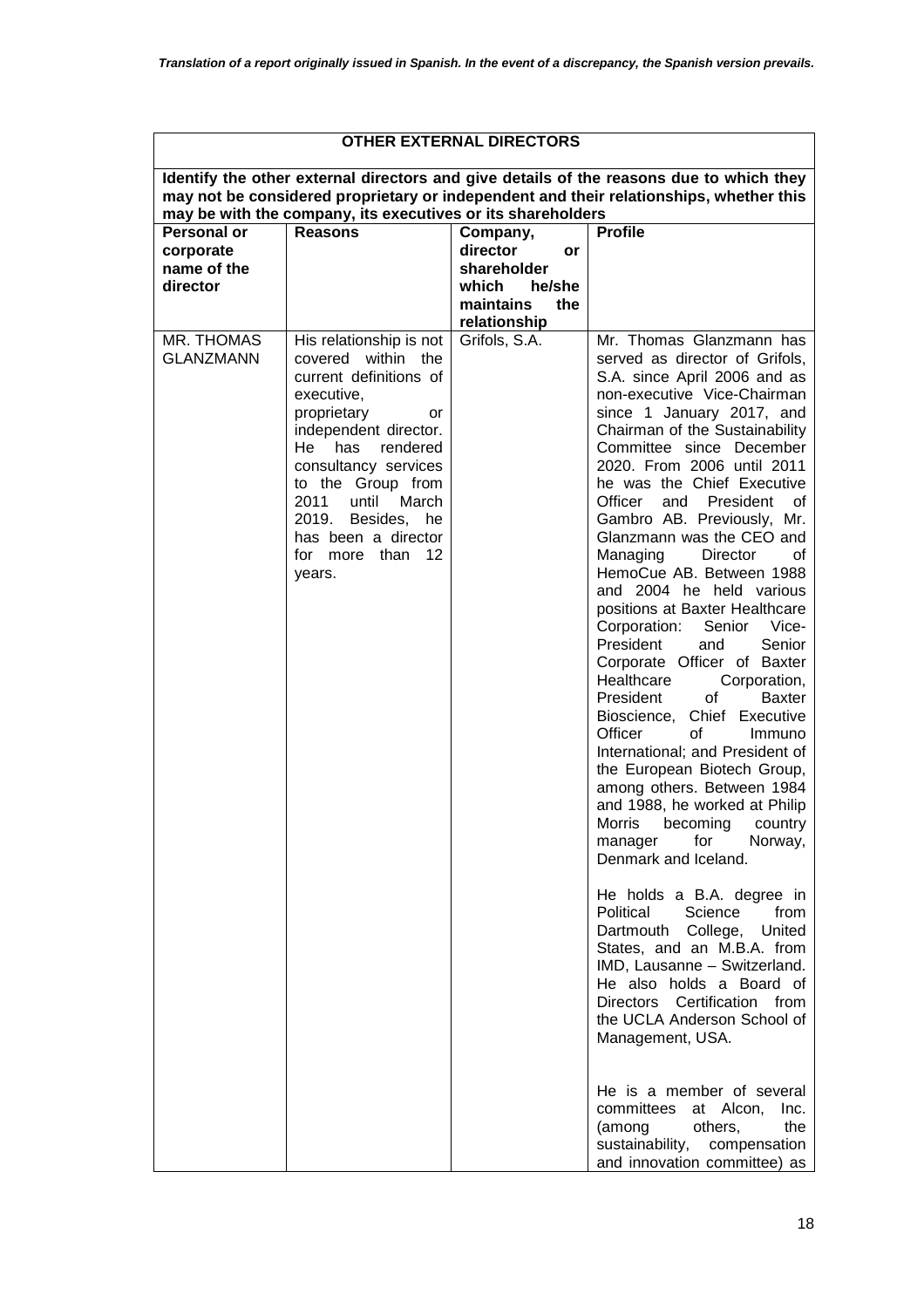|                                                     | <b>OTHER EXTERNAL DIRECTORS</b>                                                                                                                                                                                                                                                                 |                                                                                                  |                                                                                                                                                                                                                                                                                                                                                           |  |  |
|-----------------------------------------------------|-------------------------------------------------------------------------------------------------------------------------------------------------------------------------------------------------------------------------------------------------------------------------------------------------|--------------------------------------------------------------------------------------------------|-----------------------------------------------------------------------------------------------------------------------------------------------------------------------------------------------------------------------------------------------------------------------------------------------------------------------------------------------------------|--|--|
|                                                     | Identify the other external directors and give details of the reasons due to which they<br>may not be considered proprietary or independent and their relationships, whether this<br>may be with the company, its executives or its shareholders                                                |                                                                                                  |                                                                                                                                                                                                                                                                                                                                                           |  |  |
| Personal or<br>corporate<br>name of the<br>director | <b>Reasons</b>                                                                                                                                                                                                                                                                                  | Company,<br>director<br>Ωr<br>shareholder<br>which<br>he/she<br>maintains<br>the<br>relationship | <b>Profile</b>                                                                                                                                                                                                                                                                                                                                            |  |  |
|                                                     |                                                                                                                                                                                                                                                                                                 |                                                                                                  | well as a Healthcare Advisor<br>Madison Dearborn and<br>t∩∶<br>Partners. He is a Founder and<br>General Partner of Medical<br><b>Technology Venture Partners</b><br>in California, United States.                                                                                                                                                         |  |  |
| MR. RAMÓN<br><b>RIERA ROCA</b>                      | His relationship is not<br>covered within the<br>current definitions of<br>executive,<br>proprietary or<br>independent director.<br>He was executive<br>director of the<br>company until his<br>retirement on 30<br>June 2018. Besides,<br>he has been a<br>director for more<br>than 12 years. | Grifols, S.A.                                                                                    | Mr. Ramón Riera is a director<br>of Grifols S.A. He joined<br>Grifols in 1977. He served as<br>Chief Commercial Officer and<br>was a member of the<br>administrative bodies of<br>several companies of the<br>Grifols Group until his<br>retirement in 2018. He holds a<br>degree in Chemical Sciences<br>from the Autonomous<br>University of Barcelona. |  |  |

| Total number of external directors |  |
|------------------------------------|--|
| Total % of the Board               |  |

**State any changes which, where applicable, may have taken place during the period in the category of each director:** 

| Personal or corporate name of | Date of the | <b>Prior category</b> | Current  |
|-------------------------------|-------------|-----------------------|----------|
| ∣ the director                | change      |                       | category |
| No data                       |             |                       |          |

**C.1.4. Complete the following table with information relating to the number of female directors during the last 4 financial years, as well as their category**:

|                  | Number of female directors |            |            | % of the total number of directors in<br>each category |                   |            |            |            |
|------------------|----------------------------|------------|------------|--------------------------------------------------------|-------------------|------------|------------|------------|
|                  | FY<br>2020                 | FY<br>2019 | FY<br>2018 | FY<br>2017                                             | <b>FY</b><br>2020 | FY<br>2019 | FΥ<br>2018 | FY<br>2017 |
| <b>Executive</b> |                            |            |            |                                                        | 0.00              | 0.00       | 0.00       | 0.00       |
| Proprietary      |                            |            |            |                                                        | 0.00              | 0.00       | 0.00       | 0.00       |
| Independent      | 4                          | 4          |            | 4                                                      | 57.14             | 57.14      | 57.14      | 57.14      |
| Other external   |                            |            |            |                                                        | 0.00              | 0.00       | 0.00       | 0.00       |
| <b>Total</b>     | 4                          | 4          |            | 4                                                      | 30.77             | 30.77      | 30.77      | 30.77      |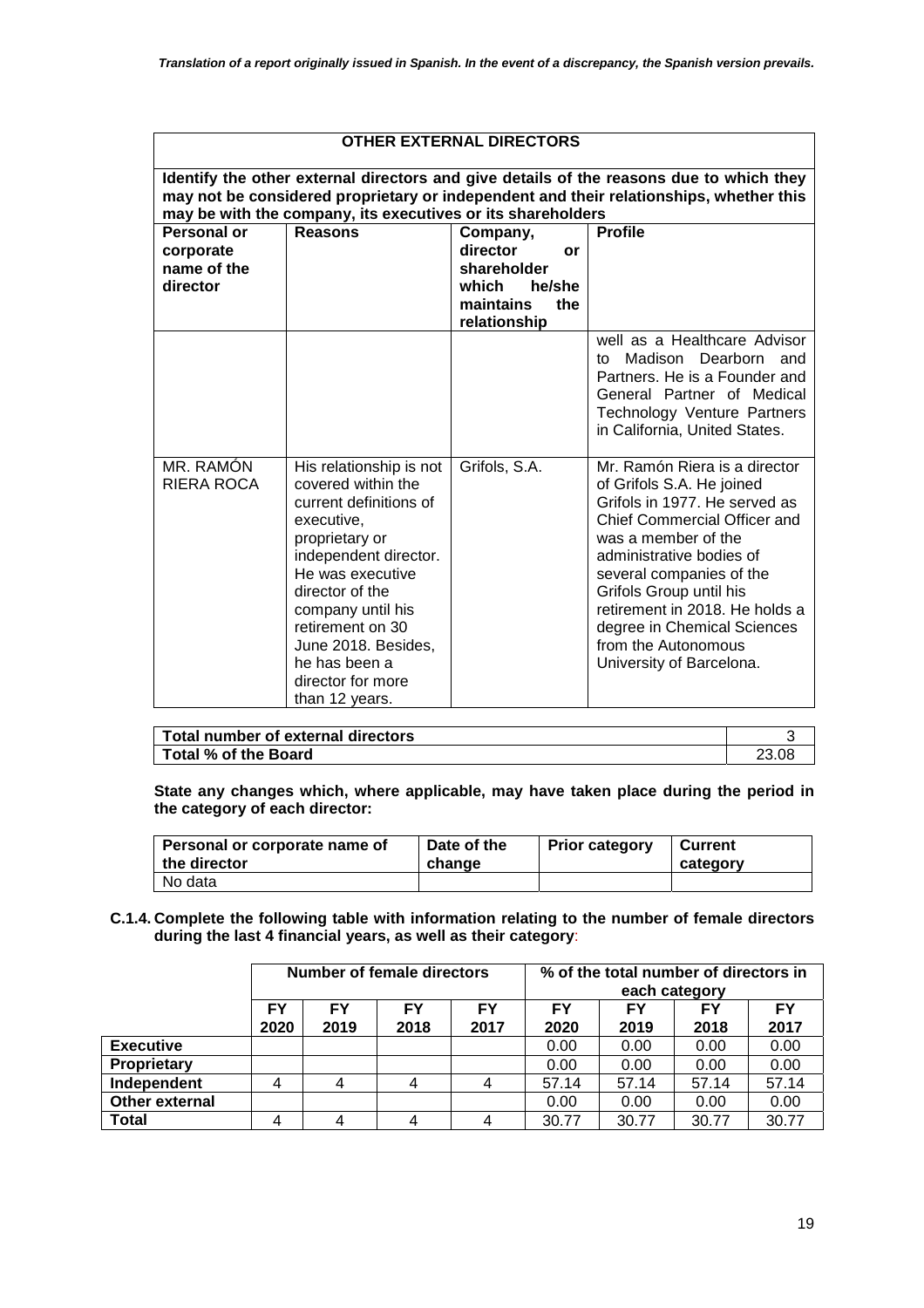**C.1.5. Indicate whether the company pursues diversity policies regarding the board of directors of the company for matters concerning, for instance, age, gender, disability or professional education and experience. According to the definition contained in the Spanish Audit Law, small and medium sized companies must at least inform about the gender diversity policy established in the company.** 

YES

**If yes, describe these diversity policies, their aim, the measures and manner in which they have been applied and the results obtained during the financial year. Also, inform about those specific measures adopted by the board of directors and the appointments and remuneration committee to achieve a diverse and balanced presence of male and female directors.** 

**If the company does not apply any diversity policy, explain why not.** 

**Description of policies, objectives, measures and how they have been implemented, including results achieved** 

Pursuant to the recommendations established in the Code of Corporate Governance for Listed Companies, Grifols has a policy on director diversity in the composition of the Board of Directors, which was approved by Grifols' Board of Directors on 22 February 2019, and modified on 11 December 2020, with the following aim: (i) to guarantee that any proposal for the appointment or re-election of the members of the Board is based on a prior analysis of the required competences by the Board of Directors and (ii) to support knowledge, experience, age and gender diversity. The Board of Directors ensures that the selection process promotes balance and diversity in terms of age, gender, experience and knowledge, as well as that it is free from any implicit bias that may lead to any kind of discrimination, in particular, on grounds of gender, disability or any other personal condition. In this regard, the Board of Directors avoids any discriminatory circumstance on grounds of gender that obstructs or hinders the appointment of a female candidate to become part of the Board of Directors.

In addition, the Appointments and Remuneration Committee on an annual basis reviews compliance with this policy and informs the Board of Directors about the results of its assessment.

Today, more than 30% of the members of the Board of Directors are women. Furthermore, in the last few years, the number of independent directors with a diverse professional expertise and experience has increased which has made the Board of Directors more diverse, has helped to improve analysis and debate and to bring into play plural perspectives and points of views. Independent directors now represent 54% of the total number of directors of the Company.

Specifically, during 2020, the appointment of Mr. James Costos as a director of Grifols has been proposed and approved. Due to his proven experience in international relations, as well as in the digital and communications sectors, his appointment contributes to the diversity of experience and knowledge in the Board's composition.

**C.1.6. Explain those measures which, where applicable, may have been agreed by the Appointments Committee to ensure that selection procedures do not contain implicit bias which may be an obstacle for the selection of female directors and that the company deliberately seeks and includes women who meet the professional profile sought among potential candidates and which make it possible to achieve a balance between men and women. Also, indicate if, among these measures, the Company aims to increase the number of female senior managers:** 

There are no explicit measures. Nevertheless, the Company considers that there is no need to adopt them at present because the Board of Directors bases its proposals to appoint board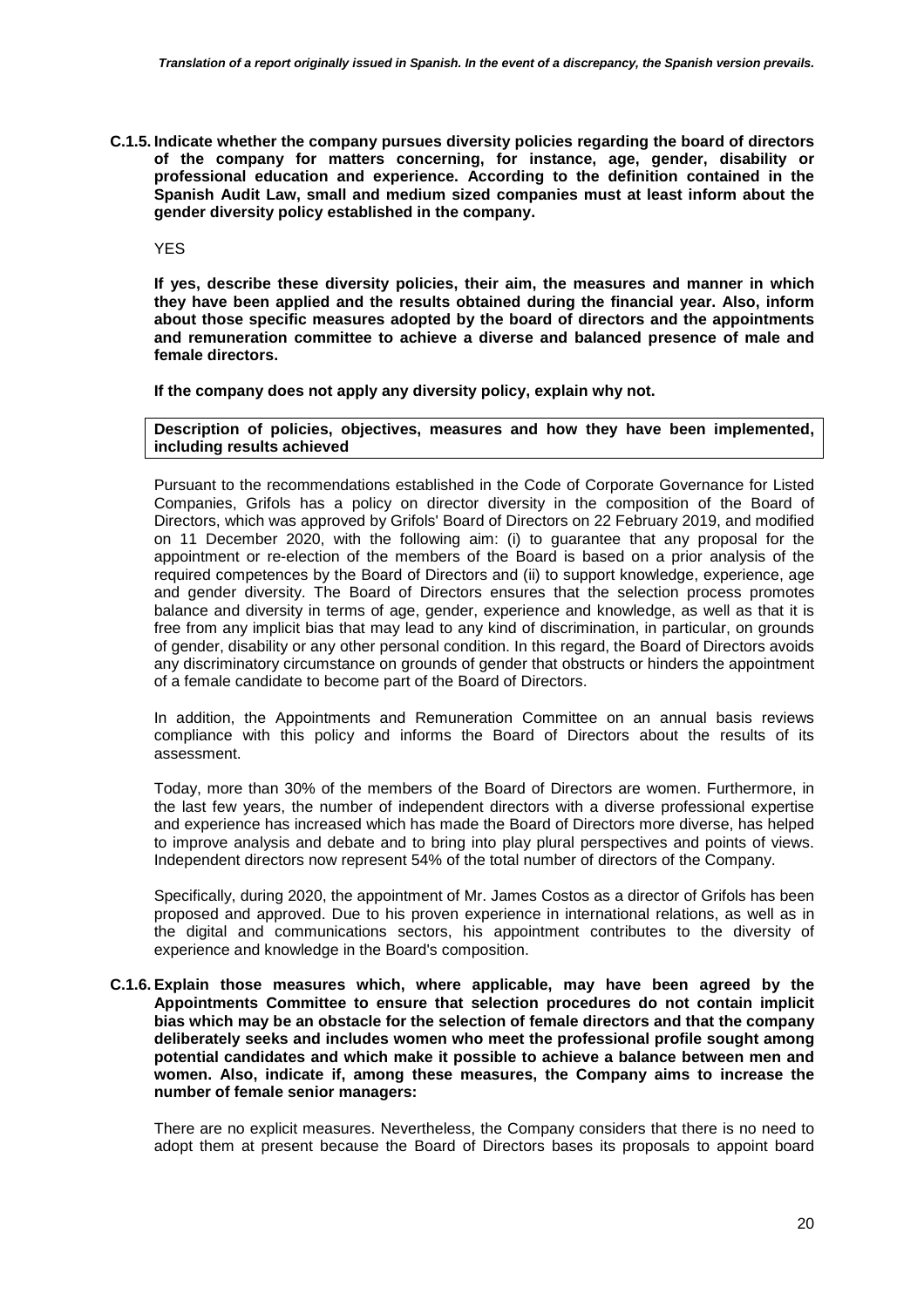members strictly on professional criterias (competence, knowledge and experience). The Company follows the same criteria to hire and appoint female senior managers.

**Whenever in spite of the measures which, where applicable, may have been adopted, the number of female directors or female senior managers may be very low or inexistent, explain the reasons that may justify this:** 

60% of Grifols' workforce is made up of women, with a progressive increase in all professional categories.

### **C.1.7. Explain the appointment committee's conclusions regarding the verification of compliance with the policy favouring the appropriate composition of the board of directors.**

The Appointments and Remuneration Committee has considered that, as a whole, the Board of Directors has a diverse and well-balanced composition.

The representation objective has been achieved because, as of the closing of financial year 2020, the percentage of women in the board represents 30.77%.

**C.1.8. Explain, where applicable, the reasons due to which proprietary directors have been appointed at the request of shareholders whose shareholding participation is lower than 3% of the share capital:** 

| Personal or corporate name of the shareholder | Reasons |
|-----------------------------------------------|---------|
| l No data                                     |         |

**Indicate if no formal requests have been attended to for presence on the board of directors received from shareholders whose shareholding is equal to or higher than that of others at the request of whom proprietary directors may have been appointed. Where applicable, explain the reasons due to which these have not been attended to:** 

NO

**C.1.9. Indicate, should any exist, the powers that may have been granted by the Board of Directors to the directors or board's committees:** 

| Personal or corporate name of the   Brief description<br>director or Committee |                                                                                                   |
|--------------------------------------------------------------------------------|---------------------------------------------------------------------------------------------------|
| MR. RAIMON GRIFOLS ROURA                                                       | All powers which may be granted by virtue of<br>law and of the Company's articles of association. |
| MR. VICTOR GRIFOLS DEU                                                         | All powers which may be granted by virtue of<br>law and of the Company's articles of association. |

**C.1.10. Identify where applicable, the members of the board of directors which assume positions as directors, directors' representative or executives in other companies which may form part of the group of the listed company:** 

| Personal or<br>Corporate<br>name of the director | Corporate<br>name of<br>the group entity | <b>Position</b>     | <b>Does</b><br>the<br>have<br>director<br>executive<br>functions? |
|--------------------------------------------------|------------------------------------------|---------------------|-------------------------------------------------------------------|
| <b>MR. RAIMON GRIFOLS</b>                        | <b>AIGÜES</b><br><b>MINERALS</b>         | CO-CEO              | <b>YES</b>                                                        |
| <b>ROURA</b>                                     | DE VILAJUÏGA, S.A.                       |                     |                                                                   |
| <b>MR. RAIMON GRIFOLS</b>                        | <b>DIAGNOSTIC</b>                        | <b>JOINT</b><br>AND | <b>YES</b>                                                        |
| <b>ROURA</b>                                     | GRIFOLS, S.A.                            | <b>SEVERAL</b>      |                                                                   |
|                                                  |                                          | <b>DIRECTOR</b>     |                                                                   |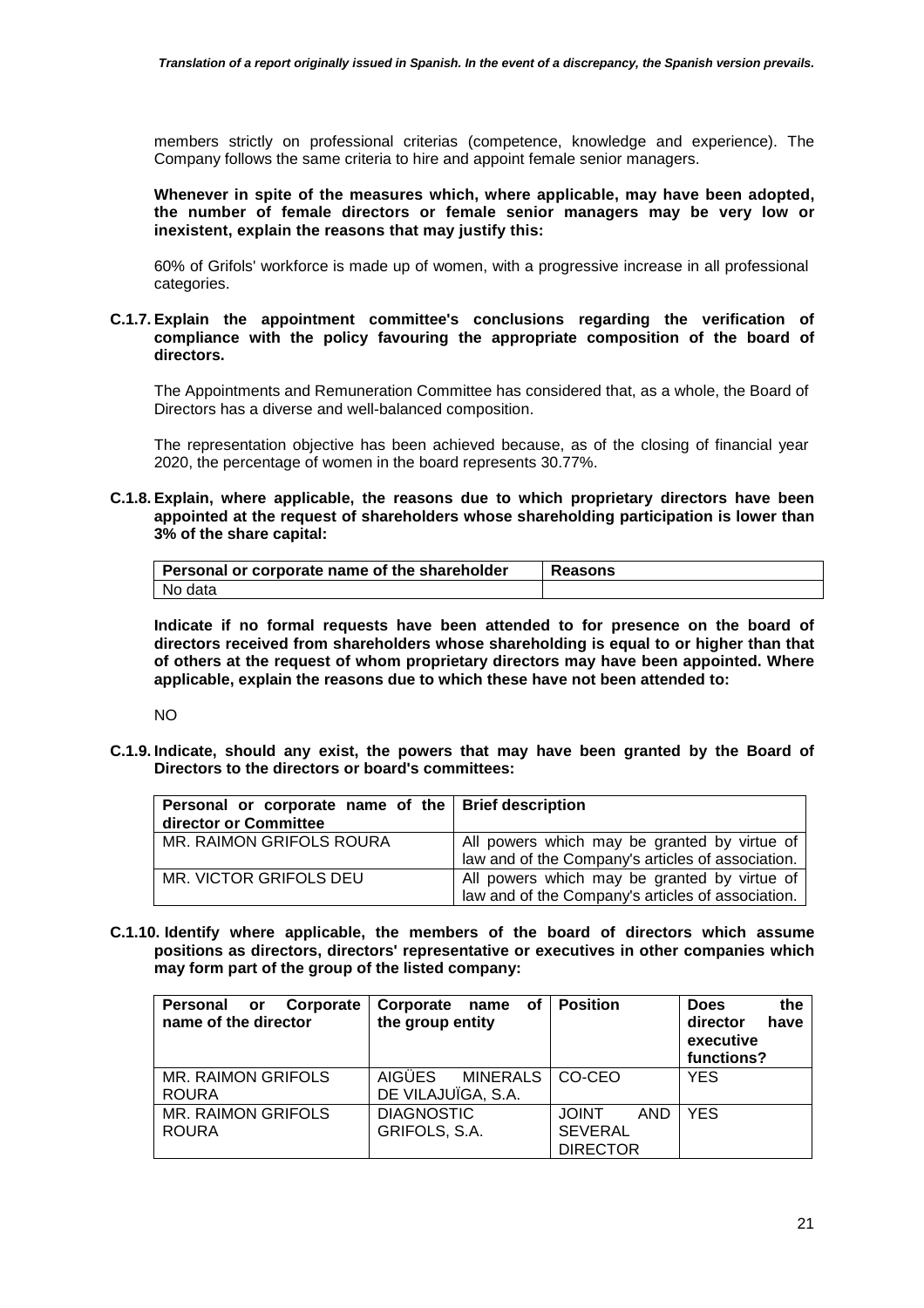| MR. RAIMON GRIFOLS<br><b>ROURA</b>        | INSTITUTO GRIFOLS,   DIRECTOR<br>S.A.                                                          |                                                                 | <b>NO</b>  |
|-------------------------------------------|------------------------------------------------------------------------------------------------|-----------------------------------------------------------------|------------|
| <b>MR. RAIMON GRIFOLS</b><br>ROURA        | <b>GRIFOLS</b><br>MOVACO,<br>S.A.                                                              | JOINT AND<br><b>SEVERAL</b><br><b>DIRECTOR</b>                  | <b>YES</b> |
| MR. RAIMON GRIFOLS<br><b>ROURA</b>        | <b>LABORATORIOS</b><br>GRIFOLS, S.A.                                                           | AND<br><b>TUIOL</b><br><b>SEVERAL</b><br><b>DIRECTOR</b>        | <b>YES</b> |
| MR. RAIMON GRIFOLS<br><b>ROURA</b>        | BIOMAT, S.A.                                                                                   | AND<br><b>JOINT</b><br><b>SEVERAL</b><br><b>DIRECTOR</b>        | <b>YES</b> |
| MR. RAIMON GRIFOLS<br><b>ROURA</b>        | GRIFOLS VIAJES, S.A.                                                                           | <b>JOINT</b><br>AND<br><b>SEVERAL</b><br><b>DIRECTOR</b>        | <b>YES</b> |
| MR. RAIMON GRIFOLS<br><b>ROURA</b>        | <b>GRIFOLS</b><br>INTERNATIONAL, S.A.                                                          | <b>AND</b><br><b>JOINT</b><br><b>SEVERAL</b><br><b>DIRECTOR</b> | <b>YES</b> |
| <b>MR. RAIMON GRIFOLS</b><br><b>ROURA</b> | <b>GRIFOLS</b><br>ENGINEERING, S.A.                                                            | <b>JOINT</b><br><b>AND</b><br><b>SEVERAL</b><br><b>DIRECTOR</b> | <b>YES</b> |
| MR. TOMÁS DAGÁ<br><b>GELABERT</b>         | <b>CHIQUITO</b><br>ACQUISITION CORP.                                                           | <b>DIRECTOR</b>                                                 | <b>NO</b>  |
| MR. TOMÁS DAGÁ<br><b>GELABERT</b>         | <b>GRIFOLS</b><br><b>INNOVATION</b><br><b>AND</b><br><b>NEW TECHNOLOGIES</b><br><b>LIMITED</b> | <b>DIRECTOR</b>                                                 | <b>NO</b>  |
| MR. TOMÁS DAGÁ<br><b>GELABERT</b>         | <b>GRIFOLS</b><br><b>WORLDWIDE</b><br><b>OPERATIONS</b><br><b>LIMITED</b>                      | <b>DIRECTOR</b>                                                 | <b>NO</b>  |
| MR. TOMÁS DAGÁ<br><b>GELABERT</b>         | <b>PLASMA</b><br><b>TALECRIS</b><br>RESOURCES, INC.                                            | <b>DIRECTOR</b>                                                 | <b>NO</b>  |
| MR. TOMÁS DAGÁ<br><b>GELABERT</b>         | ARACLON BIOTECH,<br>S.L.                                                                       | <b>DIRECTOR</b>                                                 | <b>NO</b>  |
| MR. TOMÁS DAGÁ<br><b>GELABERT</b>         | KIRO GRIFOLS, S.L.                                                                             | <b>DIRECTOR</b>                                                 | <b>NO</b>  |
| MR. TOMÁS DAGÁ<br><b>GELABERT</b>         | <b>BIOMAT USA, INC.</b>                                                                        | <b>DIRECTOR</b>                                                 | <b>NO</b>  |
| MR. TOMÁS DAGÁ<br><b>GELABERT</b>         | <b>GRIFOLS</b><br><b>DIAGNOSTIC</b><br>SOLUTIONS INC.                                          | <b>DIRECTOR</b>                                                 | <b>NO</b>  |
| MR. VICTOR GRIFOLS<br>DEU                 | <b>AIGÜES</b><br><b>MINERALS</b><br>DE VILAJUÏGA, S.A.                                         | CO-CEO                                                          | <b>YES</b> |
| <b>MR. VICTOR GRIFOLS</b><br>DEU          | <b>DIAGNOSTIC</b><br>GRIFOLS, S.A.                                                             | <b>JOINT</b><br><b>AND</b><br><b>SEVERAL</b><br><b>DIRECTOR</b> | <b>YES</b> |
| <b>MR. VICTOR GRIFOLS</b><br>DEU          | INSTITUTO GRIFOLS,<br>S.A.                                                                     | <b>DIRECTOR</b>                                                 | <b>NO</b>  |
| MR. VICTOR GRIFOLS<br>DEU                 | <b>GRIFOLS</b><br>MOVACO,<br>S.A.                                                              | <b>AND</b><br><b>JOINT</b><br><b>SEVERAL</b><br><b>DIRECTOR</b> | <b>YES</b> |
| MR. VICTOR GRIFOLS<br>DEU                 | <b>LABORATORIOS</b><br>GRIFOLS, S.A.                                                           | <b>JOINT</b><br>AND<br><b>SEVERAL</b><br><b>DIRECTOR</b>        | <b>YES</b> |
| <b>MR. VICTOR GRIFOLS</b><br><b>DEU</b>   | BIOMAT, S.A.                                                                                   | <b>AND</b><br><b>JOINT</b><br><b>SEVERAL</b><br><b>DIRECTOR</b> | <b>YES</b> |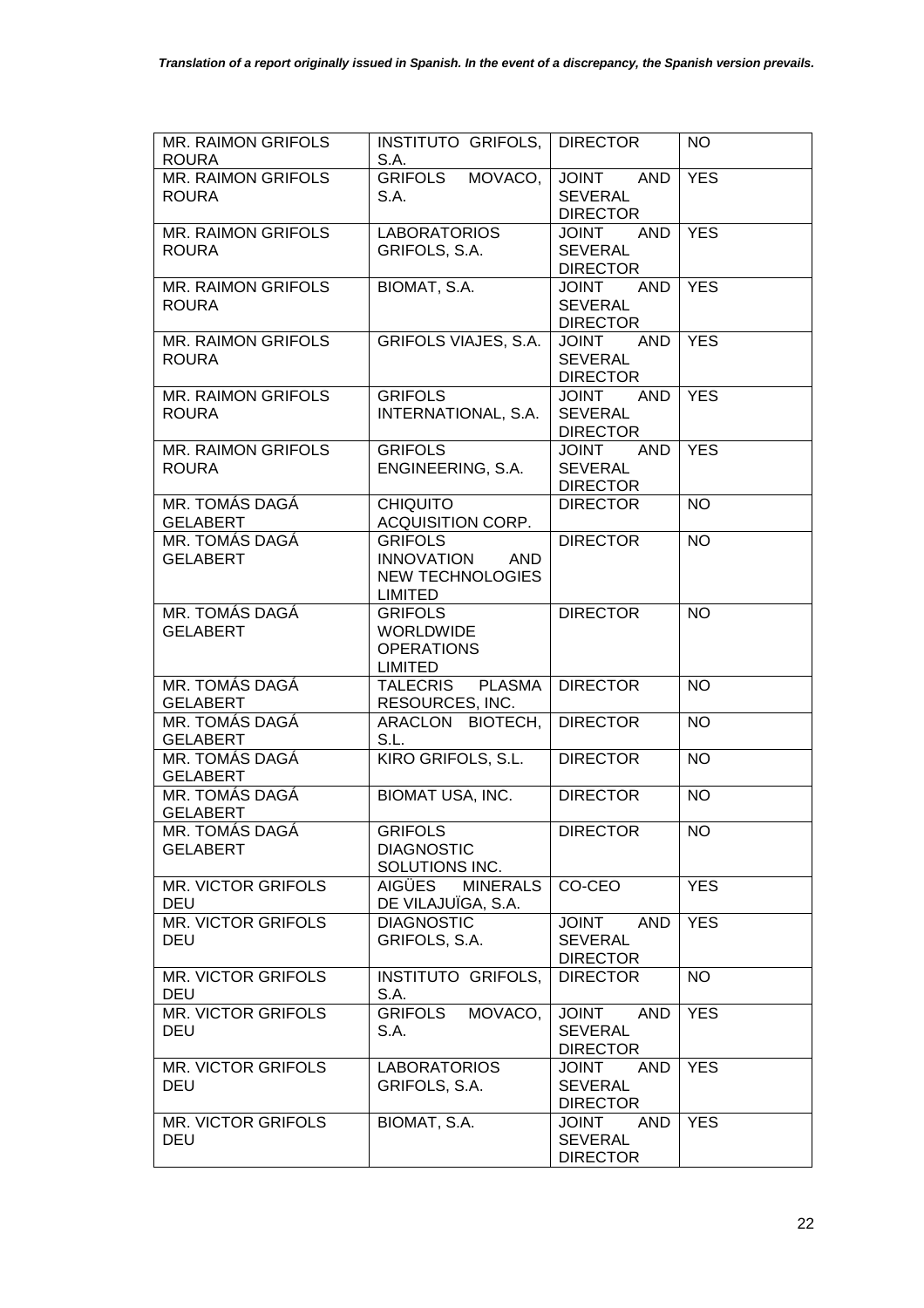| <b>MR. VICTOR GRIFOLS</b><br>DEU                      | GRIFOLS VIAJES, S.A.                                    | <b>TINIOL</b><br><b>AND</b><br><b>SEVERAL</b><br><b>DIRECTOR</b> | <b>YES</b> |
|-------------------------------------------------------|---------------------------------------------------------|------------------------------------------------------------------|------------|
| <b>MR. VICTOR GRIFOLS</b><br>DEU                      | <b>GRIFOLS</b><br>INTERNATIONAL, S.A.                   | <b>AND</b><br><b>TUIOL</b><br><b>SEVERAL</b>                     | <b>YES</b> |
|                                                       |                                                         | <b>DIRECTOR</b>                                                  |            |
| <b>MR. VICTOR GRIFOLS</b>                             | <b>GRIFOLS</b>                                          | <b>AND</b><br><b>TNIOL</b>                                       | <b>YES</b> |
| DEU                                                   | ENGINEERING, S.A.                                       | <b>SEVERAL</b><br><b>DIRECTOR</b>                                |            |
| <b>TOMÁS</b><br>DAGÁ<br>MR.<br>GELABERT               | ALKAHEST, INC                                           | <b>DIRECTOR</b>                                                  | <b>NO</b>  |
|                                                       |                                                         |                                                                  |            |
| <b>TOMÁS</b><br><b>DAGA</b><br>MR.<br><b>GELABERT</b> | GCAM, INC                                               | <b>DIRECTOR</b>                                                  | <b>NO</b>  |
| <b>TOMÁS</b><br>DAGÁ<br>MR.<br><b>GELABERT</b>        | INTERSTATE BLOOD<br><b>BANK, INC</b>                    | <b>DIRECTOR</b>                                                  | <b>NO</b>  |
| <b>TOMÁS</b><br><b>DAGA</b><br>MR.<br><b>GELABERT</b> | BPC PLASMA, INC                                         | <b>DIRECTOR</b>                                                  | <b>NO</b>  |
| DAGÁ<br><b>TOMÁS</b><br>MR.<br>GELABERT               | <b>CROSS</b><br><b>GREEN</b><br><b>BIOTHERAPEUTICS,</b> | <b>DIRECTOR</b>                                                  | <b>NO</b>  |
|                                                       | INC.                                                    |                                                                  |            |
| <b>TOMÁS</b><br>DAGÁ<br>MR.<br><b>GELABERT</b>        | <b>BIOMAT USA SOUTH,</b><br><b>INC</b>                  | <b>DIRECTOR</b>                                                  | <b>NO</b>  |

**C.1.11. Give details, where applicable, of the directors or the representatives of legal entity directors of your company which are members of the board of directors or representatives of legal entity directors of other entities listed on official securities markets other than your group, which may have been communicated to the company:** 

| Personal or corporate name of the<br>l director | Corporate name of the group   Position<br>entity |  |
|-------------------------------------------------|--------------------------------------------------|--|
| MS. CARINA SZPILKA LÁZARO                       | Meliá Hotels International, S.A.   Director      |  |

**C.1.12. Indicate and where applicable explain whether the company has established rules on the maximum number of boards on which its own directors may sit. Indicate, where applicable, where its regulation is laid down:** 

NO

**C.1.13. Indicate the amounts of the following items relating to the aggregate remuneration received by the board of directors:** 

| Remuneration accrued during the year by the Board of Directors (in                                                                                  | 4.965 |
|-----------------------------------------------------------------------------------------------------------------------------------------------------|-------|
| thousands of euros)                                                                                                                                 |       |
| Amount of the aggregate remuneration corresponding to rights<br>accumulated by present directors in relation to pensions (in thousands<br>of euros) |       |
| Amount of the aggregate remuneration corresponding to rights<br>accumulated by former directors in relation to pensions (in thousands<br>of euros)  |       |

**C.1.14.Identify the members of senior management which are not also executive directors, and indicate the total remuneration accrued by them during the financial year:** 

| Personal or corporate name | <b>Position/s</b>                       |
|----------------------------|-----------------------------------------|
| MR. ROBERT JAGT            | PRESIDENT, HOSPITAL COMMERCIAL DIVISION |
| MR. MATTHEW MURAWSKI       | VP INNOVATION OPER & ANALYTICS          |
| MS. MARIA TERESA RIONE     | VP, CORPORATE COMMUNICATIONS            |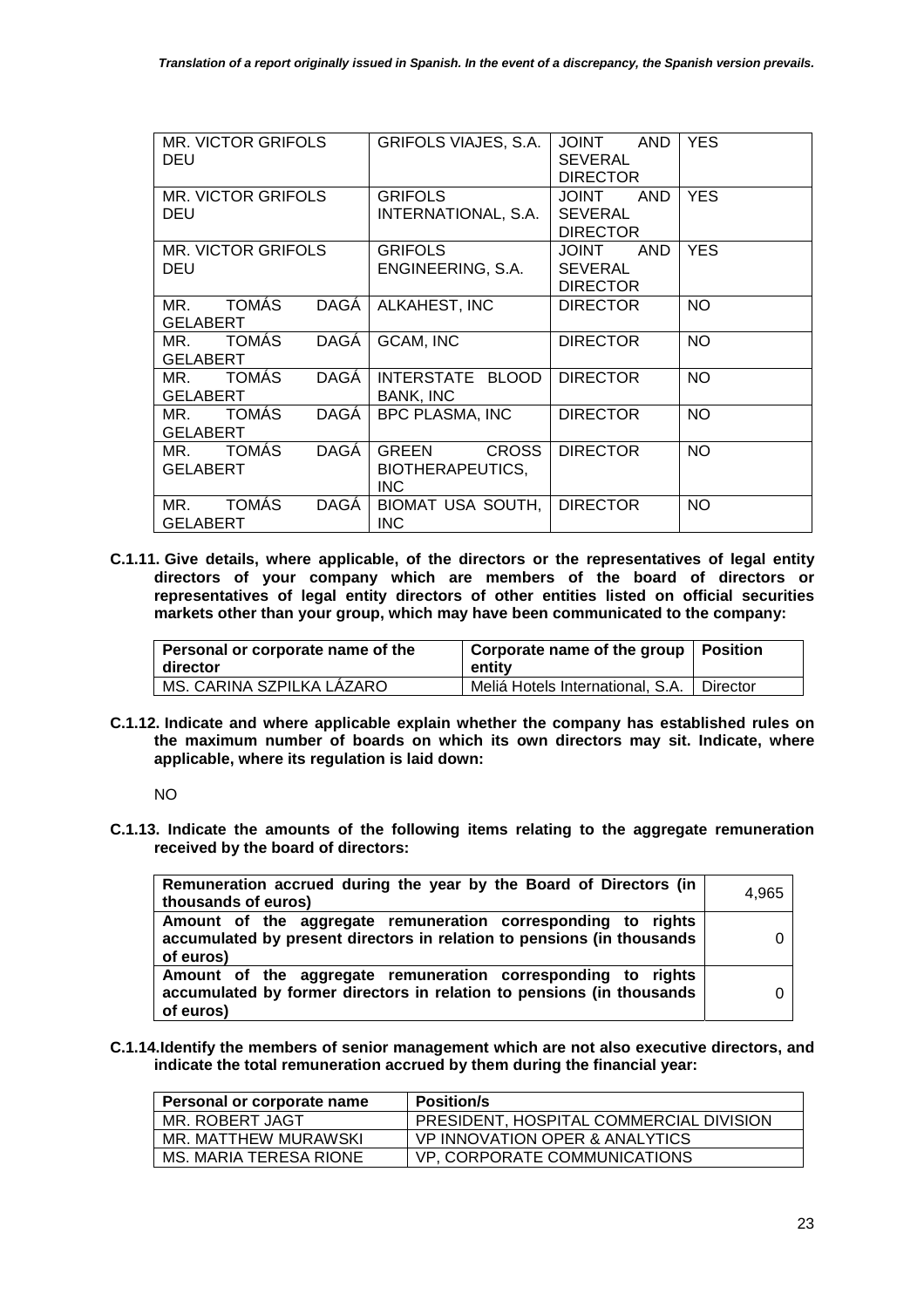| Personal or corporate name     | <b>Position/s</b>                             |  |
|--------------------------------|-----------------------------------------------|--|
| <b>LLANO</b>                   |                                               |  |
| MR. JOEL EDWARD ABELSON        | PRESIDENT, BIOSCIENCE COMMERCIAL DIVISION     |  |
| <b>MR. JAVIER SUEIRAS GIL</b>  | <b>CHIEF IT OFFICER</b>                       |  |
| MR. LUIS TWOSE GARÇON          | MANAGING DIRECTOR LABORATORIOS GRIFOLS        |  |
| MR. ALBERT GRIFOLS COMA-       | PRESIDENT, GWWO                               |  |
| <b>CROS</b>                    |                                               |  |
| MR. LAFMIN CLEOFUS             | CHIEF COMMERCIAL OFFICER                      |  |
| <b>MORGAN</b>                  |                                               |  |
| MR. ALFREDO ARROYO             | <b>CHIEF FINANCIAL OFFICER</b>                |  |
| <b>GUERRA</b>                  |                                               |  |
| MS. NURIA PASCUAL LAPEÑA       | VP, CORP TREASURY & INVESTORS RELATIONS       |  |
| MR. ALBERTO GRIFOLS            | PRESIDENT, COMMERCIAL OPERATIONS              |  |
| <b>ROURA</b>                   | <b>MANAGEMENT</b>                             |  |
| MR. MIGUEL PASCUAL             | PRESIDENT, COMMERCIAL OPERATIONS              |  |
| <b>MONTBLANCH</b>              | <b>MANAGEMENT</b>                             |  |
| MR. EDUARDO RAIMUNDO           | PRESIDENT BIOSCIENCE INDUSTRIAL GROUP         |  |
| HERRERO JIMÉNEZ                |                                               |  |
| MR. VICENTE BLANQUER           | VP, QUALITY & REGULATORY AFFAIRS              |  |
| <b>TORRE</b>                   |                                               |  |
| MR. MATEO FLORENCIO            | CHIEF HUMAN RESOURCES OFFICER                 |  |
| <b>BORRAS HUMBERT</b>          |                                               |  |
| MR. DANIEL FLETA COIT          | CHIEF INDUSTRIAL OFFICER                      |  |
| MR. DAVID BELL                 | CHIEF INNOV. OFFICER & GEN. COUNSEL NA        |  |
| MR. ANTONI JAUMA FAGES         | PRESIDENT, DIAGNOSTIC<br><b>MANUFACTURING</b> |  |
|                                | <b>OPERATIONS</b>                             |  |
| <b>MARTINEZ</b><br>MR. ANTONIO | PRESIDENT, DIAGNOSTIC SCIENTIFIC & R&D        |  |
| <b>MARTINEZ</b>                |                                               |  |
| MR. FERNANDO SEBASTIAN         | VP CORPORATE PLANNING & CONTROL               |  |
| RODRIGUEZ HARO                 |                                               |  |
| <b>MR. SERGIO ROURA ADELL</b>  | PRESIDENT, COMMERCIAL TECH SUPPORT            |  |
| MR. CHRIS HEALEY               | PRESIDENT NA CORPORATE AFFAIRS                |  |

| Number of women in senior management positions                                |        |
|-------------------------------------------------------------------------------|--------|
| Percentage over the total number of members in senior management<br>positions | 9.00   |
| Total remuneration of senior management (in thousands of euros):              | 17,164 |

**C.1.15. Indicate whether there have been any amendments in the board regulations during the financial year:** 

## **YES**

### **Description of the modifications**

The Board of Directors of the Company, in the meeting held on 11 December 2020, agreed to modify, in view of the Audit Committee's mandatory report, articles 5, 12, 14, 22, 28 and 41 of the Regulations of the Board of Directors, and to include a new article 15 bis, with the aim of adapting its content to the current recommendations of the Code of good governance for listed companies.

### **C.1.16. Indicate the procedures for the selection, appointment, re-election and removal of directors. Give details of the competent bodies, the processes to be implemented and the criteria used in each of the procedures.**

Regulations of the Board of Directors: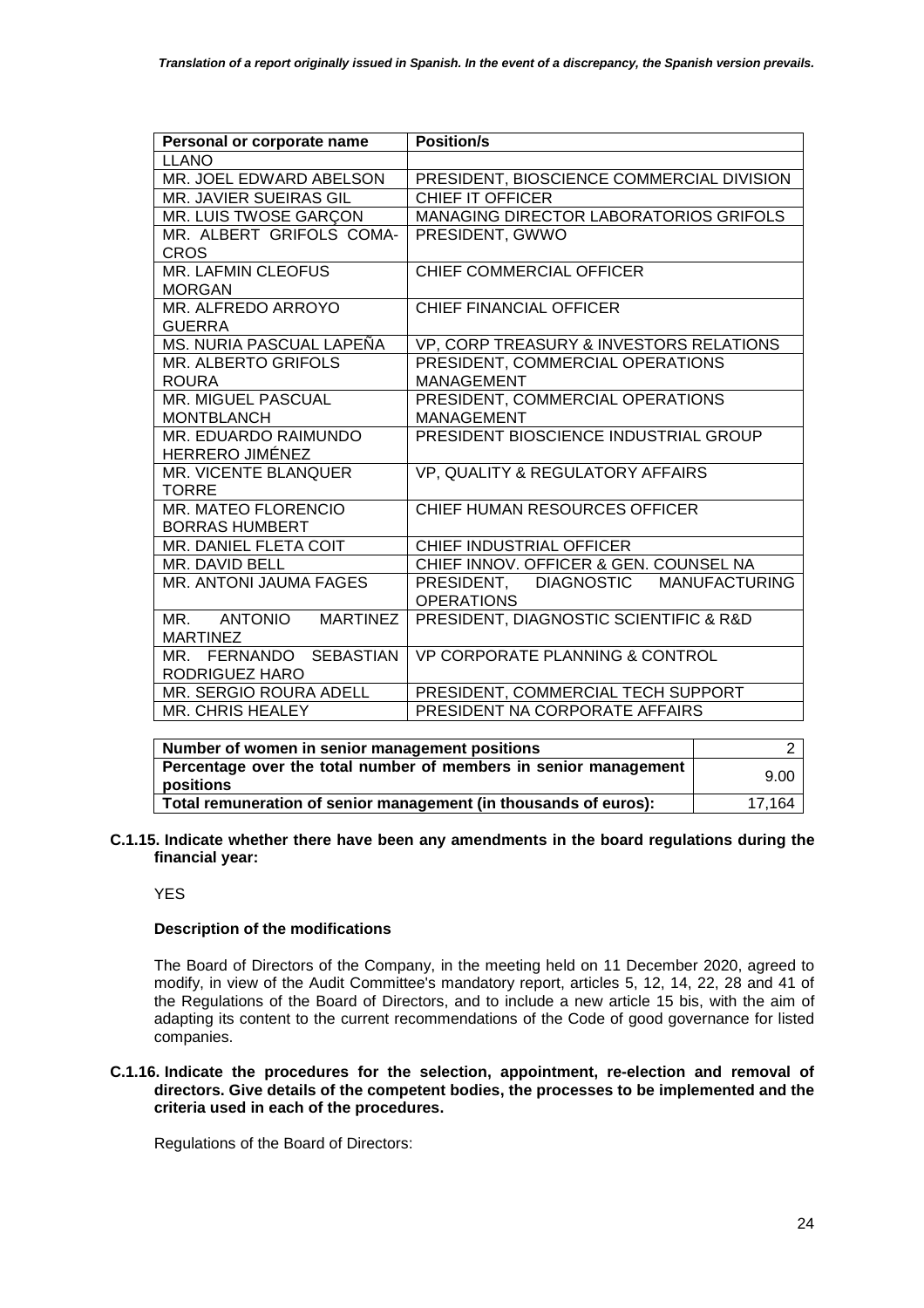#### Article 18. Appointment of Directors

- 1. The Directors shall be appointed by the General Shareholders' Meeting (the "GSM") or by the Board, in accordance with the provisions established in the Companies Act.
- 2. The proposals for appointment of Directors, submitted by the Board for consideration by the GSM, and the appointment decisions that said body adopts by virtue of the powers of cooption that are legally attributed to it, shall be preceded by the corresponding proposal by the Appointments and Remuneration Committee (the "ARC"), if they are independent directors, and, in any case, with a report prepared by the Board, in which the candidate's competence, experience and merits are assessed, and which shall be attached to the minutes of the GSM or the Board, as appropriate.

The proposal to appoint any non-independent director must be also preceded by the corresponding report issued by the ARC.

3. This article will also apply to any natural person who is designated to represent a legal entity appointed to the Board.

Article 19. Appointment of Non-Executive Directors

- 1. The Board and the ARC, within the boundaries of their competences, shall endeavour that the election of candidates falls on persons of recognized solvency, competence and experience, paying particular attention to those people called on to cover posts as independent Directors as established in Article 6 of the Regulations.
- 2. The Board shall not propose or appoint, for the post of independent Director, any person that is related to the management of the Company or is linked by family, professional or commercial reasons to the Executive Directors or Executive Officers of the Company.

In particular, the following shall not be proposed or appointed as Independent Directors:

- (a) individuals who during the last year have had a working, commercial or contractual relationship, directly or indirectly, of significance, with the Company, its Executives, Proprietary Directors or companies in the group, whose shareholding interests are represented, banking institutions with a significant position in the financing of the Company or organizations that receive substantial subsidies from the Company;
- (b) Directors of another listed company that has Proprietary Directors in the Company;
- (c) those persons related to the Executive or Proprietary Directors or to members of the management of the Company; in view of the current Regulation, it shall be understood that persons related to those Directors are those that are involved in some of the conditions foreseen in Article 231 of the Companies Act; and
- (d) persons with other relationships with the Company which in the opinion of the ARC could reduce its independence.

Article 20. Re-election of Directors

The proposals for re-election of Directors that the Board decides to submit to the GSM must follow the same formal working process established by Law and article 18 of the Regulations for the appointment of directors.

Article 17 bis Periodic evaluation

The Board in full shall evaluate once a year: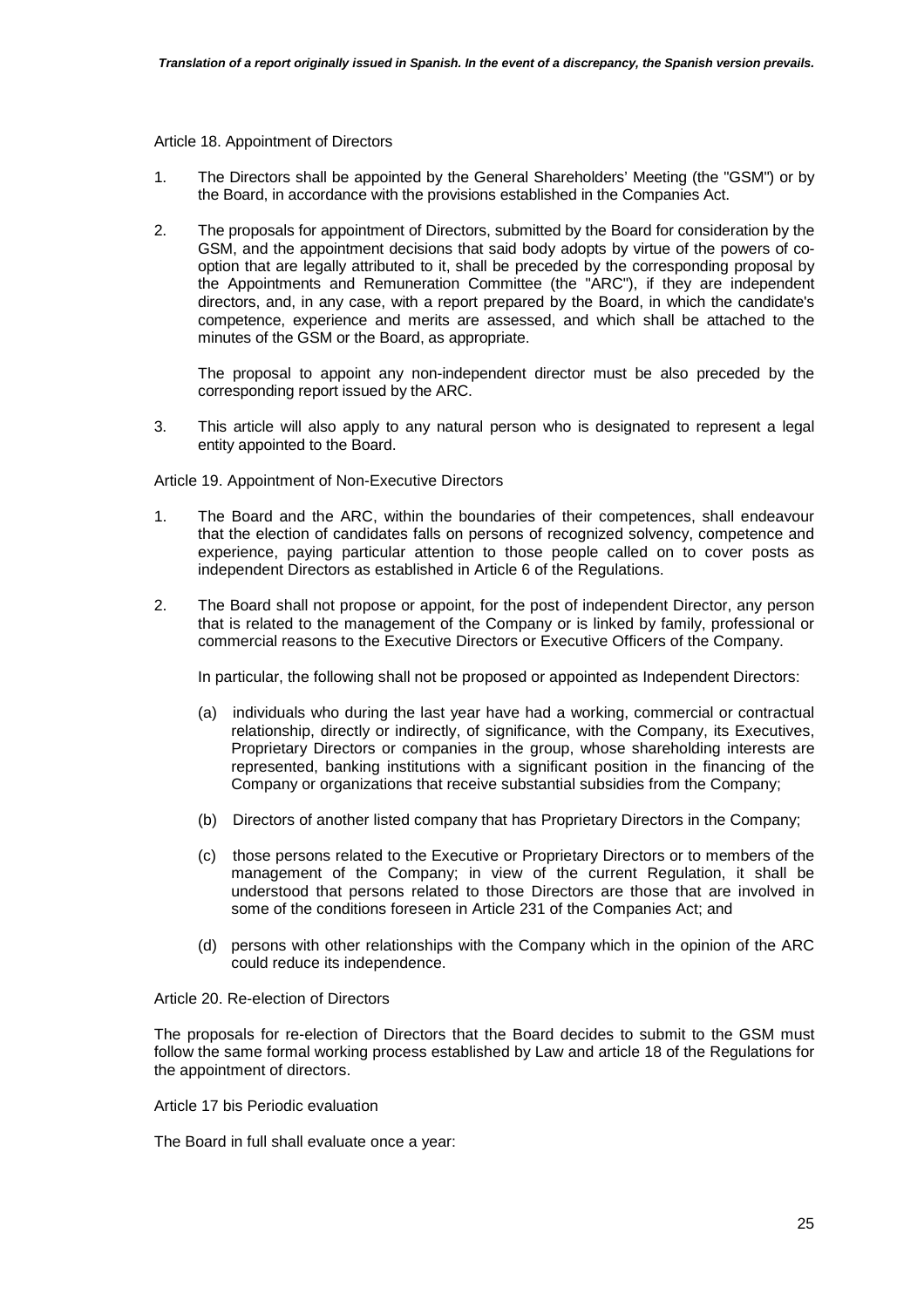- (a) its quality and efficiency;
- (b) the performance of the duties of the Chairperson of the Board and the chief executive officer of the Company;
- (c) The performance of its Committees.

Article 22. Resignation of Directors

- 1. The Directors will resign from office when the period of time for which they were appointed has elapsed and when decided by the GSM by virtue of the powers it is legally or statutorily granted.
- 2. The Board shall abstain from proposing to the GSM the resignation of non-executive Directors (proprietary or independent), before the completion of the statutory period for which they were elected, except when exceptional and justified causes exist and when previously informed by the ARC.
- 3. The Directors must place their position at the disposal of the Board and formalize the relevant resignation in the following cases:
	- (a) when they cease to occupy the executive posts which were associated with their appointment as Director, except by express ratification by the Board, following a non-binding report prepared by the ARC;
	- (b) when circumstances arise that might harm the Company's name and reputation, related or not to their actions within the Company;
	- (c) when they incur in any of the legally foreseen cases of incompatibility or prohibition;
	- (d) when any criminal charges are brought against them, prior report of the ARC or are the object of disciplinary actions of a serious or very serious nature by supervisory authorities.
	- (e) when the Audit Committee gives them a serious warning for having infringed their obligations as Directors;
	- (f) when their Directorship on the Board could place the best interests of the Company at risk or when the reasons for their appointment disappear; and
	- (g) in the case of a Proprietary Director, when the shareholder whose interests he/she represents on the Board sells his/her participation in the Company, or when they are reduced to below a level that reasonably justified such an appointment.
- 4. When a director leaves his/her position, whether by resignation or resolution of the GSM before his/her tenure expires, he/she shall explain, in enough detail, the reasons behind this decision or, in the case of non-executive directors, his/her opinion of the reasons for the GSM resolution, in a letter that must be sent to the members of the Board via the Chairperson or the Secretary. Without prejudice to including it in the annual corporate governance report, insofar as it is relevant for investors, the Company will publish as soon as possible the dismissal with enough reference to the reasons or circumstance s provided by the director.
- **C.1.17. Explain the extent to which the annual assessment of the board of directors has led to important changes in its internal organization and in relation to the procedures applicable to its activities:**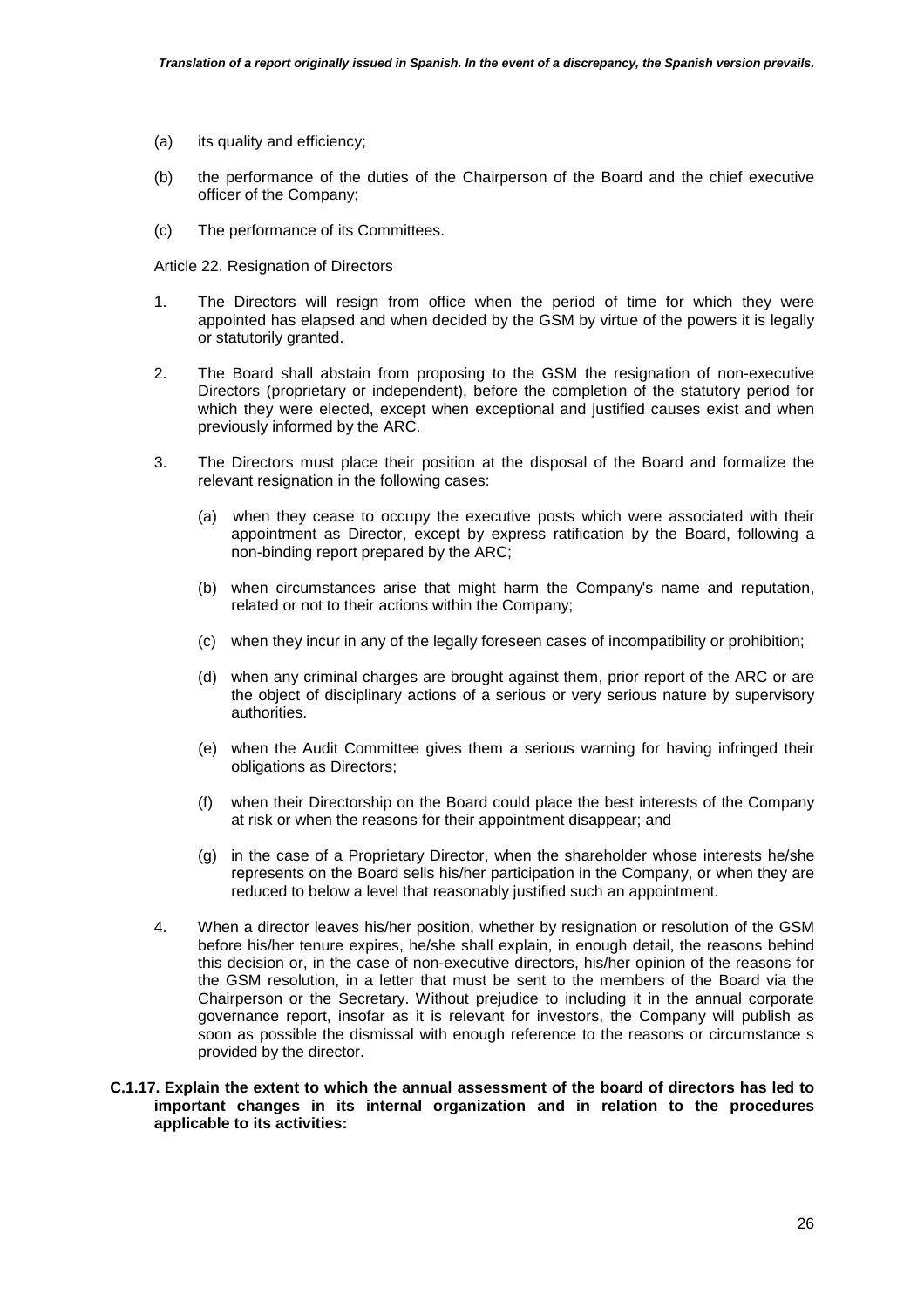In 2020, as in 2019, the Board of Directors decided that the board's assessment should be done internally. This assessment has been carried out with the support of both the Appointments and Remuneration Committee and the Board's Secretary.

In 2018, the Board's annual assessment was carried out with the support of an external consultant. The Company plans to alternate both assessment systems. Thus, every three years, the Board of Directors will carry out the assessment with the support of an external consultant, whose independence will be confirmed by the Appointments and Remuneration Committee.

Compared with the assessment carried out last year, rating has increased in all areas that have been analysed and no potential problems or risks have been identified on the same.

#### **Describe the process of assessment and the areas assessed by the board of directors with the help, where applicable, of an external consultant in connection with the functioning and composition of the board, its committees as well as any other area assessed:**

In accordance with article 17.bis of the Regulations of the Board of Directors, all its members have evaluated the following in relation to financial year 2020: (a) the quality and efficiency of the Board's performance; (b) starting from the report presented to it by the Appointments and Remuneration Committee, the performance of the duties of the Chairperson of the Board and the chief executive officer of the Company; and (c) the performance of its Committees, from the reports presented to it by them.

During the Board of Directors' meeting held on 11 December 2020, the Board assessed the performance of the Board of Directors during 2020, concluding that it had enough resources to carry out its tasks and duties efficiently. During this assessment process, the Appointments and Remuneration Committee provided the directors with a questionnaire concerning the organization of the Board of Directors, the Appointments and Remuneration Committee and the Audit Committee, which covered different issues, such as the quality and quantity of the information provided to the directors before each meeting held by the Board of Directors or a Committee, the adequate length of the meetings, the diversity of topics discussed in said meetings, the follow-up of approved decisions, as well as the performance and efficiency of each of these corporate bodies. The results of the questionnaire were discussed during the above mentioned Board of Directors' meeting, held on 11 December 2020. More specifically, it should be highlighted that all the members of the Board have declared to be satisfied with the progress and running of the Board meetings during this financial year, given the challenges faced as a result of the global pandemic caused by COVID-19. Likewise, they declared being very satisfied with the work carried out by the Company's executive directors and some directors made certain proposals for case studies. All the directors confirmed that they had the necessary and adequate means to carry out their duties and that they are satisfied with the Company's evolution.

It should be highlighted that the Board is constantly self-evaluating its performance and that it tries to implement as soon as possible any needed improvements. Each committee carries out its own evaluation before the last Board meeting of the year is held, where they express their satisfaction or dissatisfaction with the performance of each committee, as well as specifying if they need any further resources to carry out their duties. Both the Appointments and Remuneration Committee and the Audit Committee have expressed their satisfaction with the performance and resources available to them. The Chairperson of the Appointments and Remuneration Committee has met with the Co-CEOs. Likewise, the Audit Committee members have met with the Company's auditors, as well as with its internal audit and compliance teams. Additionally, the Appointments and Remuneration Committee assessed the performance of the Company's Chairman of the Board and of both Co-CEOs reporting their findings to the Board. Female directors represent 30.7% of the board of directors and the selection of its members is carried out favouring knowledge, experiences, age and gender diversity.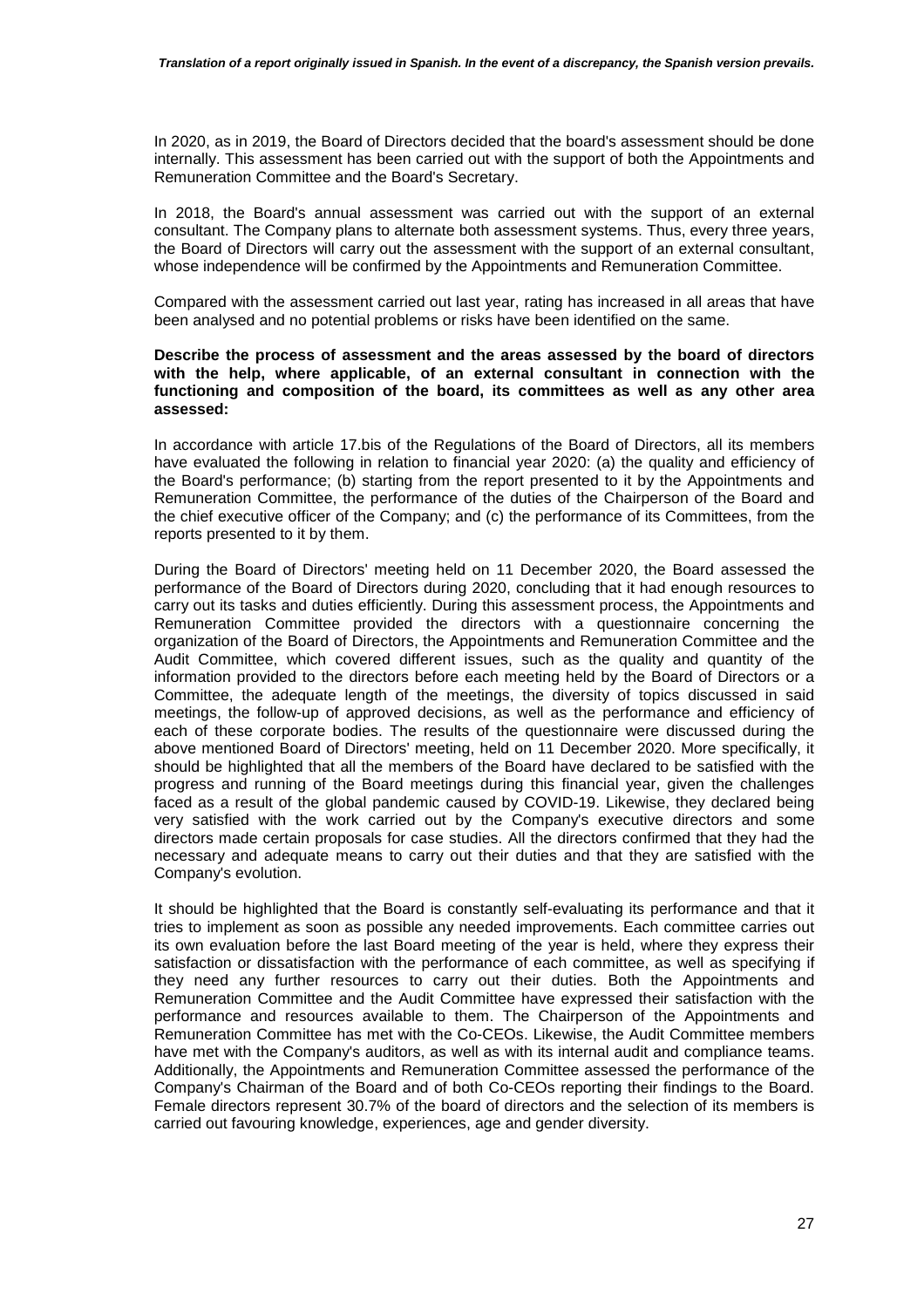#### **C.1.18. Give details, in those years in which an external advisor has participated, the business relationships with the external advisor or any company belonging to his/her group has with the company or any company in the group:**

In 2016 and 2018 Rusell Reynolds carried out the evaluation of the Board of Directors and the Company's Committees. Grifols has hired its headhunting services in some occasions. In 2020 the evaluation was carried out internally, as in the previous year.

### **C.1.19. Indicate those cases in which directors are obliged to resign:**

Regulations of the Board of Directors

Article 22. Resignation of directors

(…)

3. The Directors must place their position at the disposal of the Board of Directors and formalize the relevant resignation in the following cases:

- (a) when they cease to occupy the executive posts which were associated with their appointment as Director, except by express ratification by the Board of Directors, following a non-binding report to the Appointments and Remuneration Committee;
- (b) when circumstances arise that might harm the Company's name and reputation, related or not to their actions within the Company;
- (c ) when they incur in any of the legally foreseen cases of incompatibility or prohibition;
- (d) when any criminal charges are brought against them, prior report of the Appointments and Remuneration Committee or are the object of disciplinary action of a serious or very serious nature by supervisory authorities;
- (e) when the Audit Committee gives them a serious warning for having infringed their obligations as Directors;
- (f) when their Directorship on the Board could place the best interests of the Company at risk or when the reasons for their appointment disappear; and
- (g) in the case of a Proprietary Director, when the shareholder whose interests he/she represents on the Board sells his/her participation in the Company, or when they are reduced to below a level that reasonably justified such an appointment.

## **C.1.20. Are reinforced majorities, other than the legal ones, required for any type of resolution?**

NO.

**If so, please describe any differences.** 

**C.1.21. Explain whether there are any specific requirements other than the ones regarding directors, in order to be appointed chairman of the board of directors.** 

NO.

**C.1.22. Indicate whether the articles of association or the board of directors' regulations establish any limit to the age of directors:** 

NO.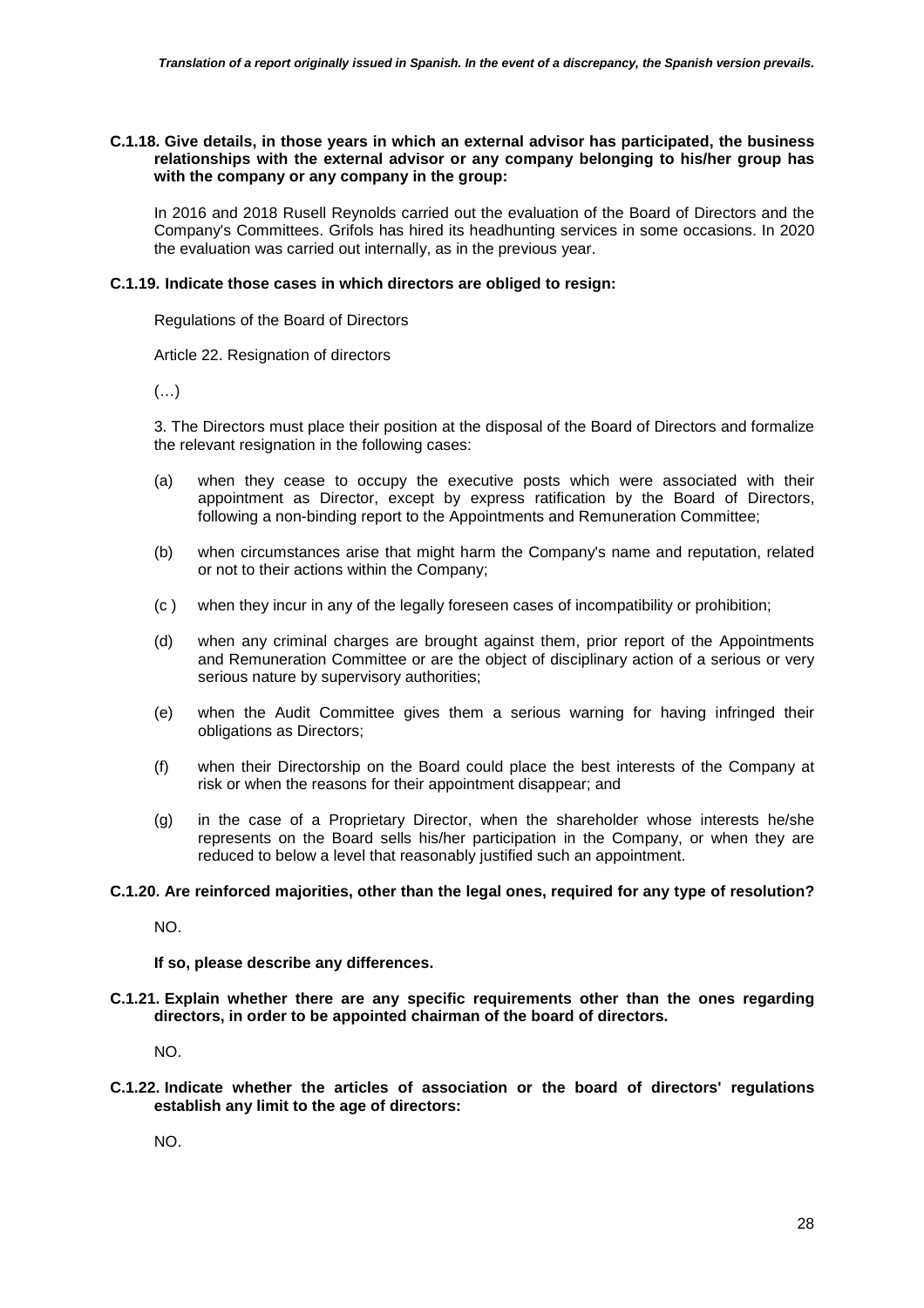- **C.1.23. Indicate whether the articles of association or the board of directors' regulations establish a limit to the maximum term of office of independent directors other than that established in the regulations:**  NO.
- **C.1.24. Indicate whether the articles of association or the regulations of the board of directors establish any specific rules for the delegation of votes in the board of directors in favour of other directors, the means of doing so, and, in particular, the maximum number of delegations that one director may have, as well as whether there is any limitation on the category of delegations beyond the limitations imposed by law. Where applicable, give brief details of these rules.**

Pursuant to the provisions of the Spanish Companies Act, Article 17 of the Regulations of the Board of Directors establishes that non-executive directors may only delegate their representation to another non-executive director.

**C.1.25. Indicate the number of board meetings held during the financial year. Where applicable, also state the number of sessions held by the board of directors without the attendance of the chairman. For the calculation, representations made with specific instructions shall be considered as attendances.** 

| Number of board meetings                                   |  |
|------------------------------------------------------------|--|
| Number of board meetings without the chairman's attendance |  |

Indicate the number of board meetings held by the lead director with the other directors without any executive director attending the meeting or being represented.

| Number of board meetings |
|--------------------------|
|--------------------------|

State the number of meetings held by the different Board Committees during the financial year:

| <b>Audit Committee</b>                         |  |
|------------------------------------------------|--|
| <b>Appointments and Remuneration Committee</b> |  |
| <b>Sustainability Committee</b>                |  |

The Company's Board of Directors in its meeting held on 11 December 2020 created the Sustainability Committee. Such Committee has not held any meeting during the year 2020.

#### **C.1.26. Indicate the number of board meetings held during the year with the attendance of all its members.**

| Number of board meetings with the personal attendance of at least     | 10    |
|-----------------------------------------------------------------------|-------|
| 80% of its directors                                                  |       |
| % of personal attendances in relation to the total votes during the   | 99.23 |
| financial year                                                        |       |
| Number of board meetings with the personal attendance of all the      |       |
| directors or the attendance of proxies with specific instructions     |       |
| % of personal attendances or attendances of proxies with specific     | 99.23 |
| instructions in relation to the total votes during the financial year |       |

**C.1.27. Indicate whether the individual and consolidated accounts presented to the board for approval are previously certified:** 

YES

**Identify, if appropriate, the person(s) certifying the individual and consolidated accounts for their formulation by the Board.**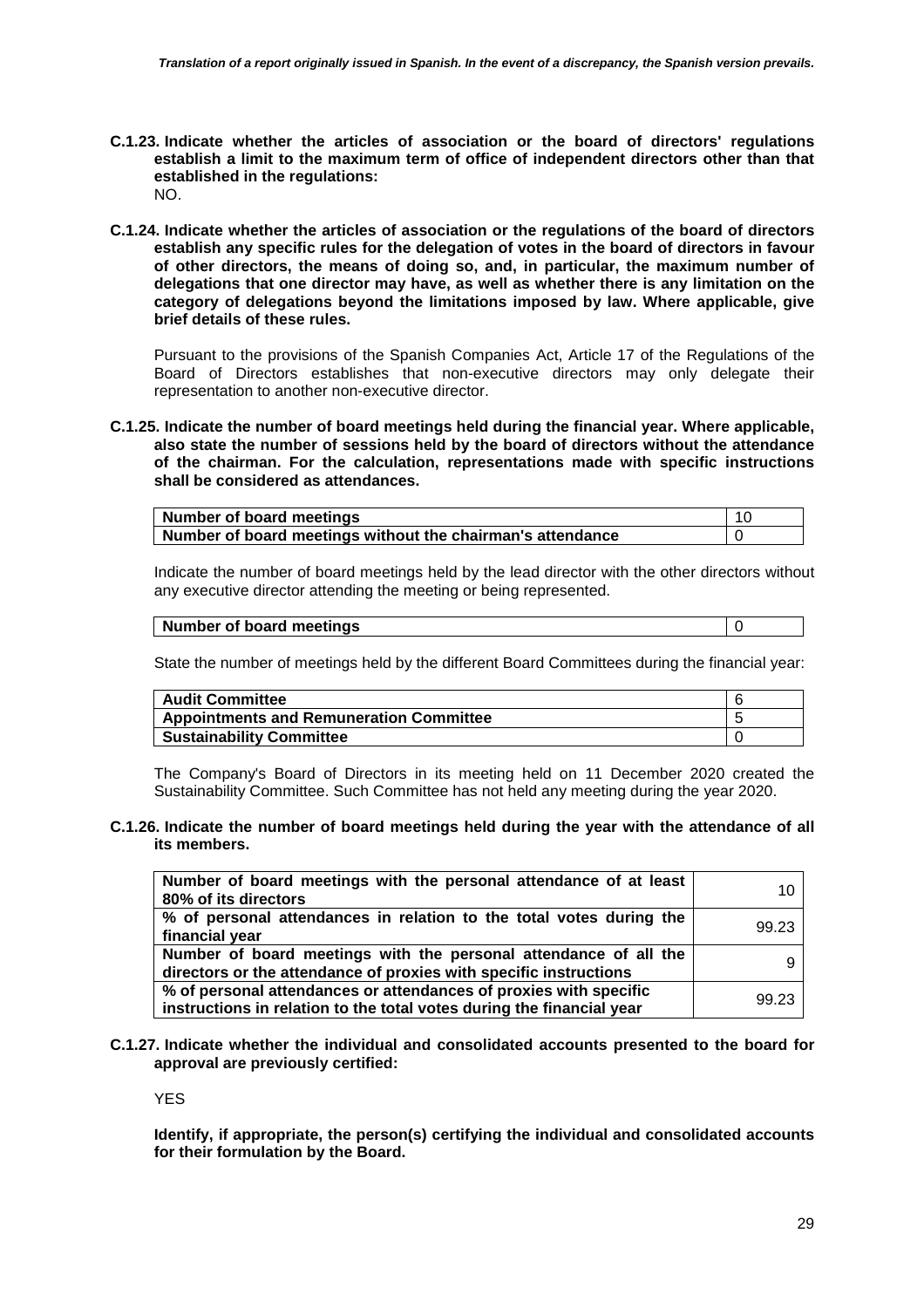| <b>Name</b>                   | <b>Position</b>                        |
|-------------------------------|----------------------------------------|
| MR. ALFREDO ARROYO GUERRA     | CHIEF FINANCIAL OFFICER                |
| MS. MONTSERRAT LLOVERAS CALVO | <b>VICEPRESIDENT</b><br>ADMINISTRATION |

### **C.1.28. Explain the mechanisms, if any, established by the board of directors so that the annual accounts submitted by the board of directors to the general shareholders' meeting are prepared in accordance with accounting regulations.**

Part of article 42.4 of the Regulations of the Board is transcribed here below:

Article 42. Relations with auditors

(…)

4. The Board of Directors will endeavour to formulate the final accounts in such a way that no reservations or exceptions are raised by the auditor and, in the cases when there are, the contents and scope of the discrepancies shall be explained to the shareholders not only by the Chairperson of the Audit Committee but also by the external auditors.

## **C.1.29. Is the secretary of the board also a director?**

NO.

If the Secretary is not a director, please fill out the following table:

| Personal or corporate name of the Secretary | Representative |
|---------------------------------------------|----------------|
| I MS. NURIA MARTIN BARNES                   |                |

**C.1.30. Indicate, if applicable, the specific mechanisms, established by the company to preserve the independence of the external auditors. Also, if any, the mechanisms to preserve the independence of the financial analysts, investment banks and rating agencies, stating how the legal provisions have been implemented in practice.** 

Article 14 of the Regulations of the Board gives the Audit Committee the following competences as regards the external auditor:

- (i) Submit to the Board of Directors any proposals regarding the selection, appointment, re-election and substitution of the auditor, being responsible for the selection process in conformity with the applicable regulations, including the terms of his contract, without prejudice to the faculties vested in the General Shareholders' Meeting and the Board with regard to the approval of such resolutions under Spanish law;
- (ii) Be directly in charge of the remuneration and supervision of the work performed by the external auditor regarding the audit report preparation and issuance or any other similar reports relating to financial statements;
- (iii) Regularly and directly collect from the external auditor information about the development, impact and execution of the audits, as well as the audit plan and results of its execution, and verify that top management takes their recommendations into account;
- (iv) Safeguard the external auditor's independence when performing his duties, and to do so: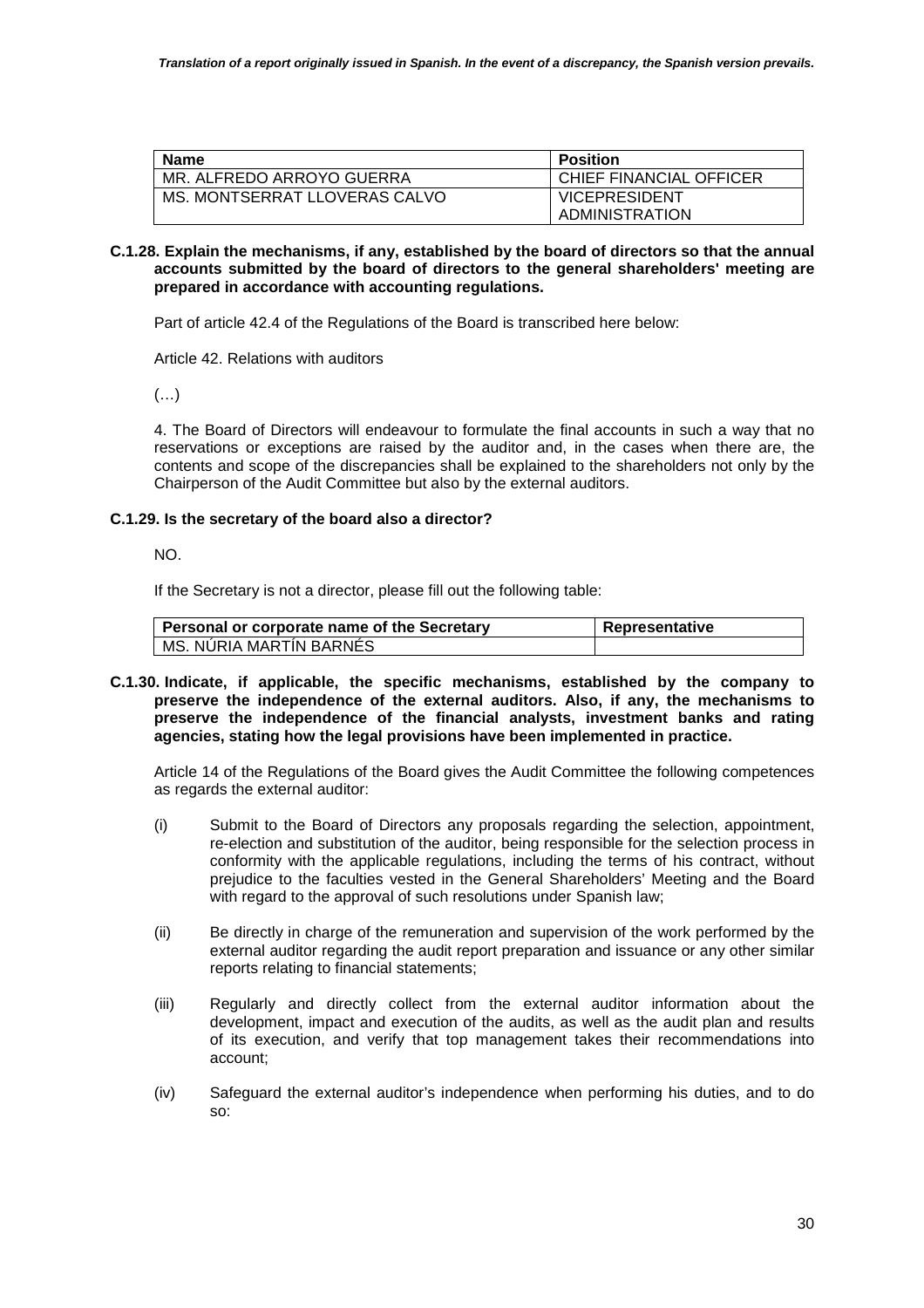- Ensure that the Company communicates through the CNMV the change in auditor and shall attach a statement of the possible existence of any disagreements with the outgoing auditor and, if applicable, its contents;
- Establish the necessary relationships with the external auditor to receive information about any issues that may entail a threat to his independence, and which the Audit Committee will examine, and any other issues regarding the development of the audit of accounts process, and, when applicable, the authorization of the services different from those prohibited in the terms established in the applicable regulations as regards independence, as well as any notifications required in the audit of accounts legislation and in the audit regulations;
- Ensure that the Company and the auditor respect the rules in force on providing services different to audit services, the auditor's market concentration limits and, in general, any others rules established to guarantee the independence of the auditors and, to that end, annually receive from the external auditors a statement of their independence in relation to the entity, or any entities directly or indirectly related to it, as well as the detailed and individualized information on any kind of ancillary services provided and the corresponding fees paid by these entities to the external auditor or the persons or entities related to it in accordance with the regulations applicable to the audit of accounts activity;
- Issue, prior to issuing the audit of accounts report and on an annual basis, a written opinion on whether the independence of the auditors or audit firms has been compromised. This opinion must include a reasoned assessment of each and every one of the ancillary services mentioned in the preceding paragraphs, which shall be individually and jointly assessed, different from the legal audit, and in relation to the independence status or regulations applicable to the audit of accounts activity; and
- If the external auditor resigns, examine the circumstances that have caused said resignation.
- (v) Encourage the Group auditor to undertake the responsibility of the audits of the companies making up the group.

On the other hand, article 41 of the Regulations of the Board establishes the duties that the Board has in relation to the financial markets (analysts, financial entities, rating agencies, etc.). Exercising the competences of this article, the Board initially approved on 27 May 2016 a communication and contact policy with the shareholders, institutional investors and voting advisors, and approved its modification on 11 December 2020. Said policy is based on the principles of transparency, veracity, immediacy, equality, symmetry and importance for the dissemination of the information. The policy is available on the Company's website www.grifols.com.

Article 42 of the Regulations of the Board furthermore establishes that the Board's relations with the Company's external auditors shall be channelled through the Audit Committee. Likewise, the Board of Directors shall not submit to the General Shareholders' Meeting a proposal to hire auditing firms whose fees exceed ten per cent (10%) of its total income during the last financial year. This article also sets out that the Board of Directors shall publicly inform, every year, of the overall fees that the Company has paid the auditing firm for services other than auditing.

Specifically, external auditors are in practice required to confirm their independence in writing and provide the Audit Committee with a threats and safeguards analysis in connection with the services rendered to the Group. They shall also provide a statement of independence indicating those matters that may pose a threat to the auditor's independence. The Audit Committee considers the information provided to it and maintains regular communication with the external auditors to decide on their independence and quality of their work.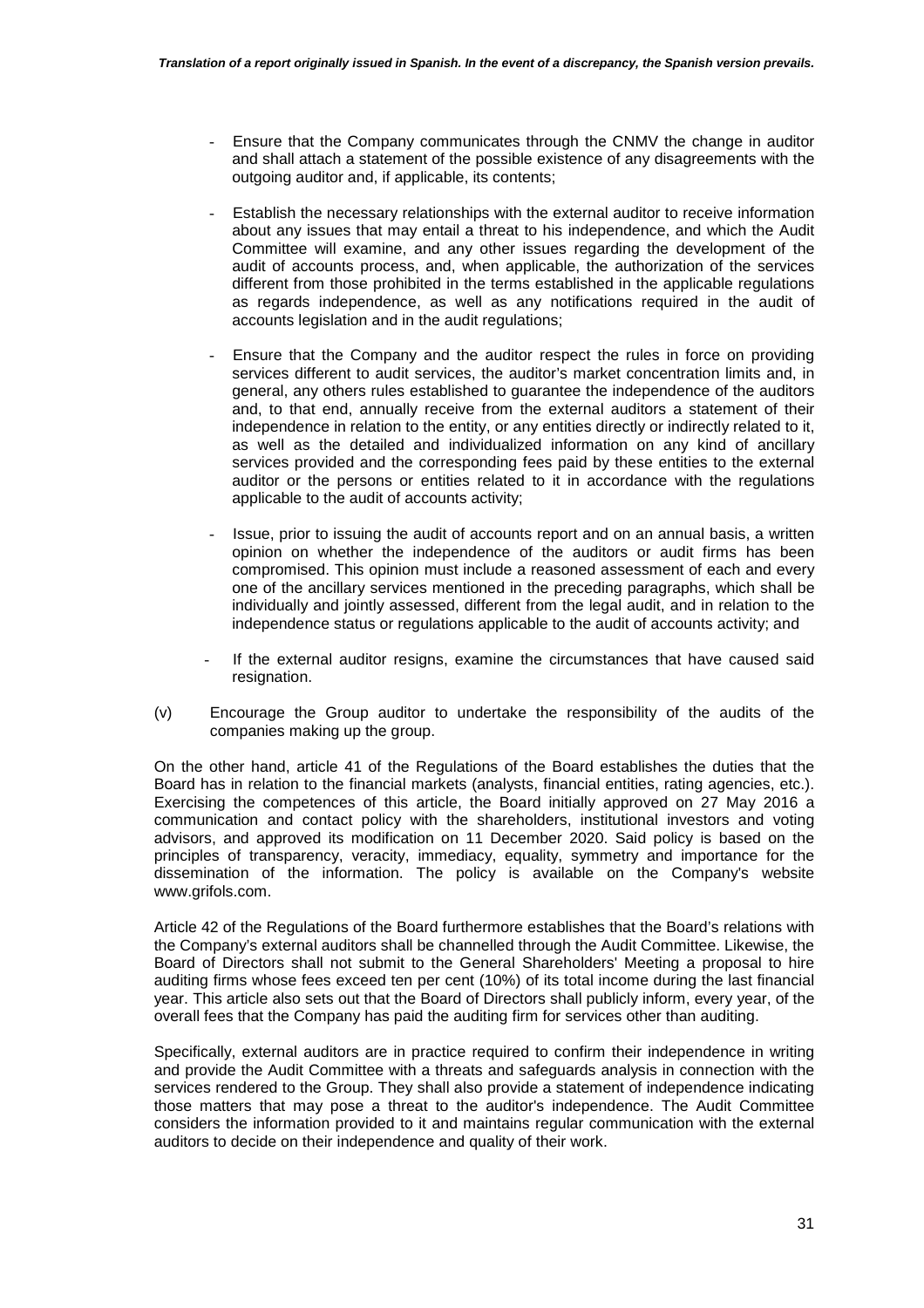In accordance with the policy on communication with financial markets, Grifols will maintain dialogue with financial analysts, respecting at all times the general principles described in such policy, and communication with financial analysts will be independent of the opinion and recommendation of the analyst towards the Company.

### **C.1.31. Indicate whether the company changed its external auditor during the financial year. if so, identify the incoming and outgoing auditors:**

NO.

In the event of any disagreements with the outgoing auditor, please provide details:

NO.

**C.1.32. Indicate whether the audit firm carries out other work for the company and/or its group apart from auditing, and if so, state the fees received for such work and the percentage such fees represent of the total fees invoiced to the company and/or its group:**  YES.

|                                     | Company | Group | Total |
|-------------------------------------|---------|-------|-------|
| Amount for other non-auditing work  | 316     | 198   | 514   |
| (thousands of euros)                |         |       |       |
| Amount for non-auditing<br>work/    | 15.30   | 4.90  | 8.50  |
| Total work invoiced by the auditing |         |       |       |
| firm (as $%$ )                      |         |       |       |

**C.1.33. Indicate whether the audit report of the previous year's annual accounts contains reservations or qualifications. If it does, give details of the reasons given by the chairman of the audit committee to the shareholders at the general shareholders' meeting to explain the content and scope of such reservations or qualifications.** 

NO.

**C.1.34. Indicate the number of consecutive years for which the current audit firm has been auditing the individual and consolidated annual accounts of the company. Likewise, indicate the percentage represented by the number of years the current audit firm has been auditing the accounts in respect of the total number of years for which the annual accounts have been audited:** 

|                                     | Individual accounts | <b>Consolidated accounts</b> |
|-------------------------------------|---------------------|------------------------------|
| <b>Number of consecutive years</b>  | 30                  | 30                           |
|                                     |                     |                              |
|                                     | Individual accounts | <b>Consolidated accounts</b> |
| Number of years audited by the      | 100.00              | 100.00                       |
| current audit firm /Number of years |                     |                              |
| the company or its group accounts   |                     |                              |
| have been audited (%)               |                     |                              |

It is noted that during financial year 2020, Grant Thornton has been re-elected as co-auditor for the Company's individual annual accounts.

**C.1.35. Indicate and, where applicable, give details as to whether there is a procedure for directors to be able to obtain the information needed to prepare for meetings of the governing bodies sufficiently in advance:** 

Yes.

**Explain the procedure:**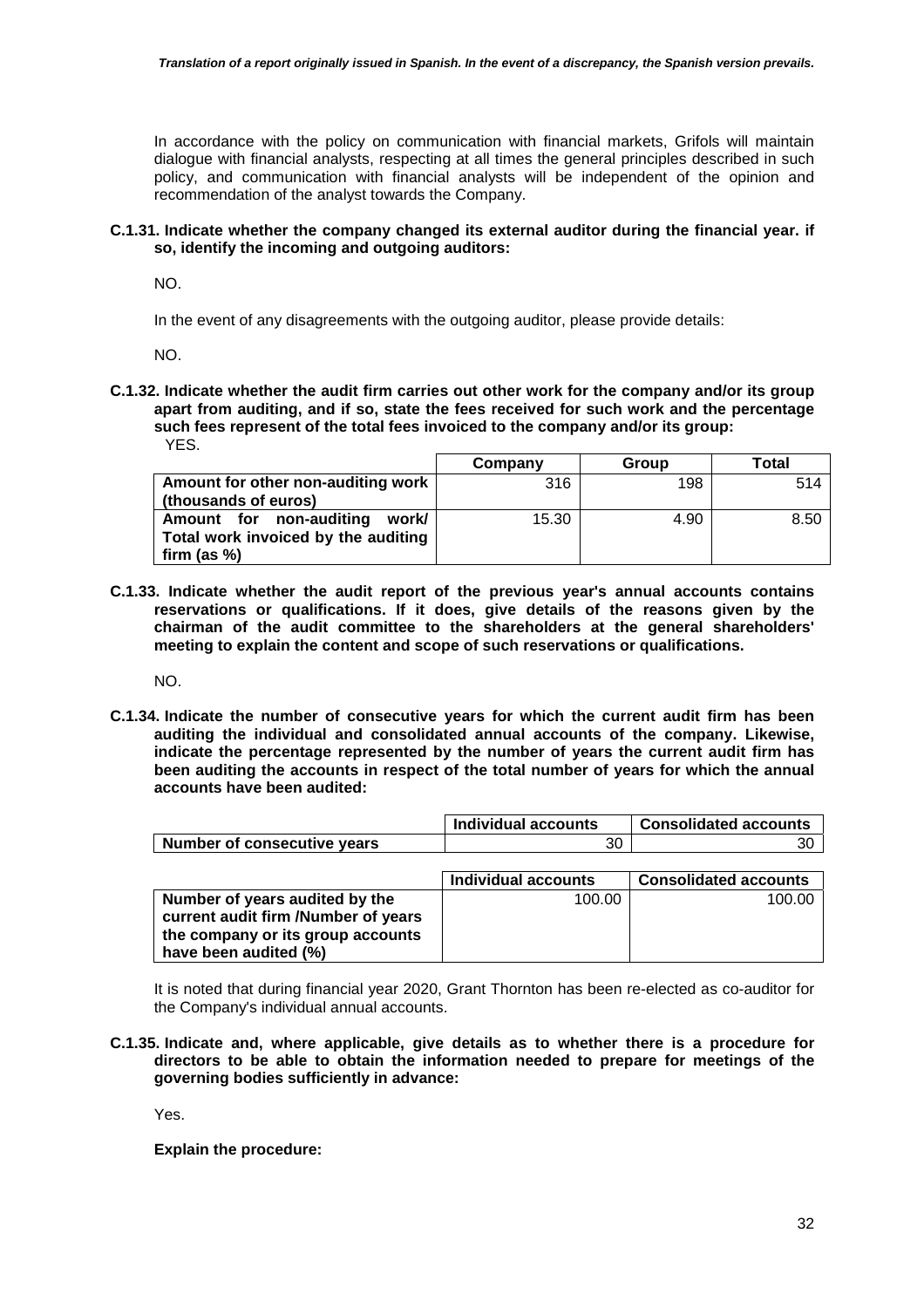In accordance with article 16.2 of the Regulations of the Board, the call for ordinary meetings shall be made in accordance with the advance notice and the procedures stipulated in the Articles of Association.

The call shall always include the agenda of the meeting and shall have attached all the relevant information, properly summed up and prepared, sent long enough in advance to properly prepare the meeting. When, in the Chairman's opinion, this proves inadvisable for security reasons, the information shall not be attached and the directors will be informed of the possibility of examining this at the registered office.

#### **C.1.36. Indicate and, where applicable, give details of whether the company has established rules obliging directors to report and, where appropriate, resign when a situation affects them, related or not with their conduct in the company, and which could harm the image or reputation of the company:**

Yes.

### **Explain the procedure:**

Article 28.2 of the Regulations of the Board lays down the directors' obligation to inform the Appointments and Remuneration Committee about any circumstance that affect them, related or not to their actions within the Company, that might harm the Company's name and reputation and, in particular, report any criminal case brought against them and the progress of any subsequent trial.

Article 22.3 envisages the directors' obligation to place their position at the disposal of the Board of Directors and formalize the relevant resignation in the following cases:

- (a) when they cease to occupy the executive posts which were associated with their appointment as director, except by express ratification by the Board of Directors, following a non-binding report to the Appointments and Remuneration Committee;
- (b) when circumstances arise that might harm the Company's name and reputation, related or not to their actions within the Company;
- (c) when they incur in any of the legally foreseen cases of incompatibility or prohibition;
- (d) when any criminal charges are brought against them, prior report of the Appointments and Remuneration Committee or are the object of disciplinary action of a serious or very serious nature by supervisory authorities;
- (e) when the Audit Committee gives them a serious warning for having infringed their obligations as directors;
- (f) when their Directorship on the Board could place the best interests of the Company at risk or when the reasons for their appointment disappear; and
- (g) in the case of a proprietary director, when the shareholder whose interests he/she represents on the Board sells his/her participation in the Company, or when they are reduced to below a level that reasonably justified such an appointment.

#### **C.1.37. Indicate, unless exceptional circumstances have taken place and have been recorded in the relevant minutes, if the board was notified or was otherwise made aware of any situation affecting the director, related or not to his/her conduct within the Company, that could have a negative impact on its name and reputation:**

NO.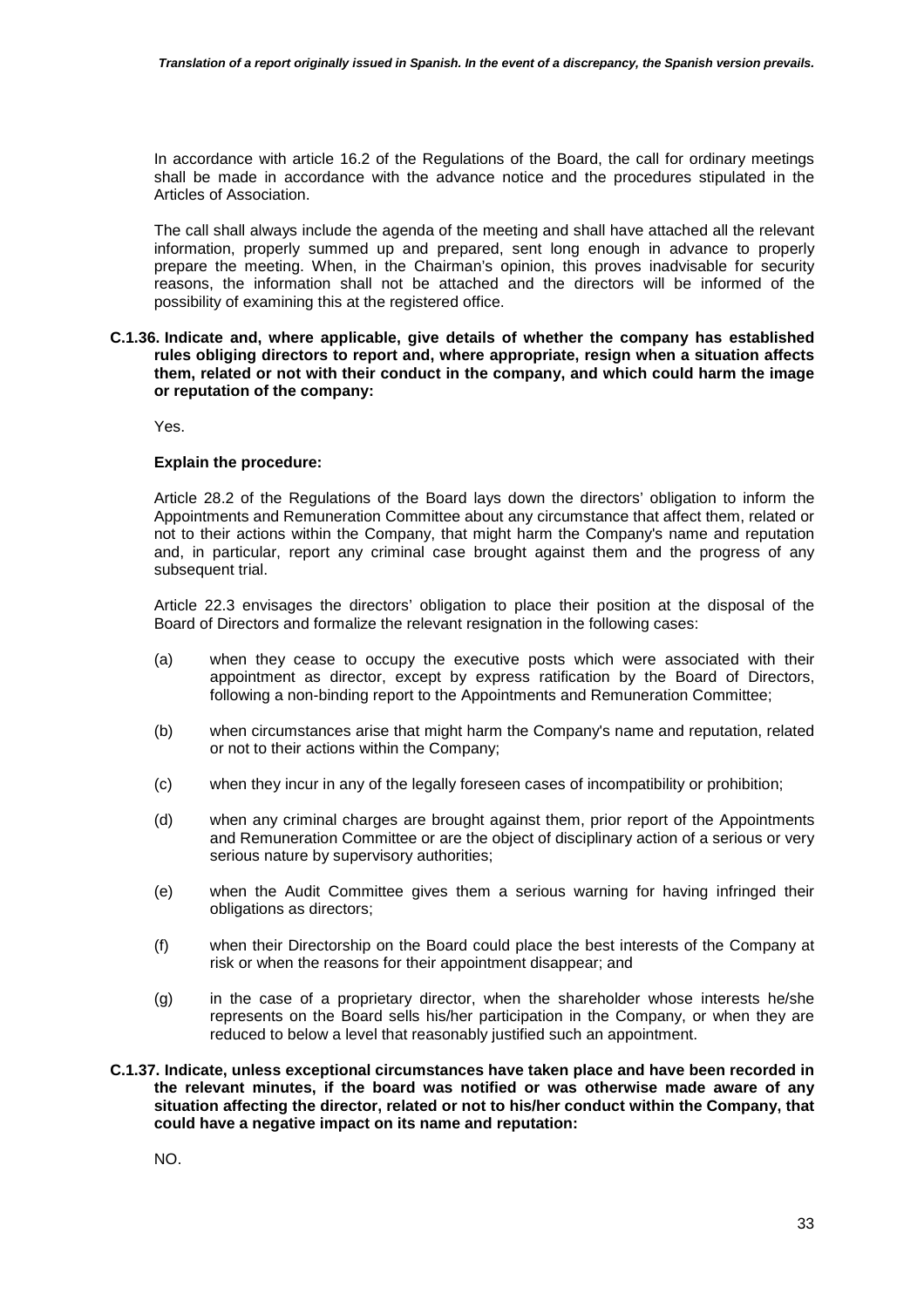**C.1.38. Give details of any significant agreements which the company may have concluded and which may enter into force, be amended or terminated in the case of change of control of the company as a result of a public takeover bid, and the effects of the same.** 

Not applicable.

**C.1.39. Identify in an individual manner, in the case of directors, and in a global manner in the rest of the cases, and indicate, in detail, the agreements between the company and its positions of administration and management or employees which may have indemnities, guarantee or protection clauses, whenever these may resign or be dismissed on unfounded grounds or if the contractual relationship comes to an end due to a public takeover bid or any other type of transactions.** 

| <b>Number of beneficiaries</b>                         | 57                                                                                                                                                                                                                                                                                                              |  |
|--------------------------------------------------------|-----------------------------------------------------------------------------------------------------------------------------------------------------------------------------------------------------------------------------------------------------------------------------------------------------------------|--|
| Type of beneficiary                                    | Description of the agreement                                                                                                                                                                                                                                                                                    |  |
| Board members (directors), executives and<br>employees | The Group has agreements with employees<br>and directors by virtue of which these may<br>rescind their employment contracts with the<br>Company unilaterally, being legally entitled<br>to indemnities ranging from 2 to 5 years of<br>salary in those cases where the control of<br>the Company is taken over. |  |
|                                                        | Furthermore, contracts exist<br>with<br>5<br>executives by virtue of which they will<br>receive indemnities ranging from one year<br>to 4 years of salary in different cases.                                                                                                                                   |  |

**Indicate whether, in addition to the cases provided for in the regulations, these contracts must be communicated and/or approved by the corporate bodies of the company or of its group. If so, explain the procedures, scenarios and nature of the bodies in charge of approving or making such communication:** 

|                                  | <b>Board of directors</b> | Meetina | General Shareholders' |
|----------------------------------|---------------------------|---------|-----------------------|
| Body that authorizes the clauses |                           |         |                       |

|                                                                                           | <b>Yes</b> | No |
|-------------------------------------------------------------------------------------------|------------|----|
| <b>Has</b><br>General Shareholders'<br>the<br>Meeting been informed about the<br>clauses? |            |    |

## **C.2 BOARD OF DIRECTORS' COMMITTEES**

**C.2.1. Give details of all board committees and their members, and the proportion of executive, proprietary and independent directors or other external directors that form these.** 

| <b>Audit Committee</b>                              |                 |             |  |
|-----------------------------------------------------|-----------------|-------------|--|
| <b>Name</b>                                         | <b>Position</b> | Category    |  |
| MR. STEVEN MAYER                                    | Member          | Independent |  |
| MS. CARINA SZPILKA LÁZARO                           | Chairperson     | Independent |  |
| <b>BELEN</b><br>MS.<br>VILLALONGA<br><b>MORENES</b> | Member          | Independent |  |

| % executive directors |  |
|-----------------------|--|
|                       |  |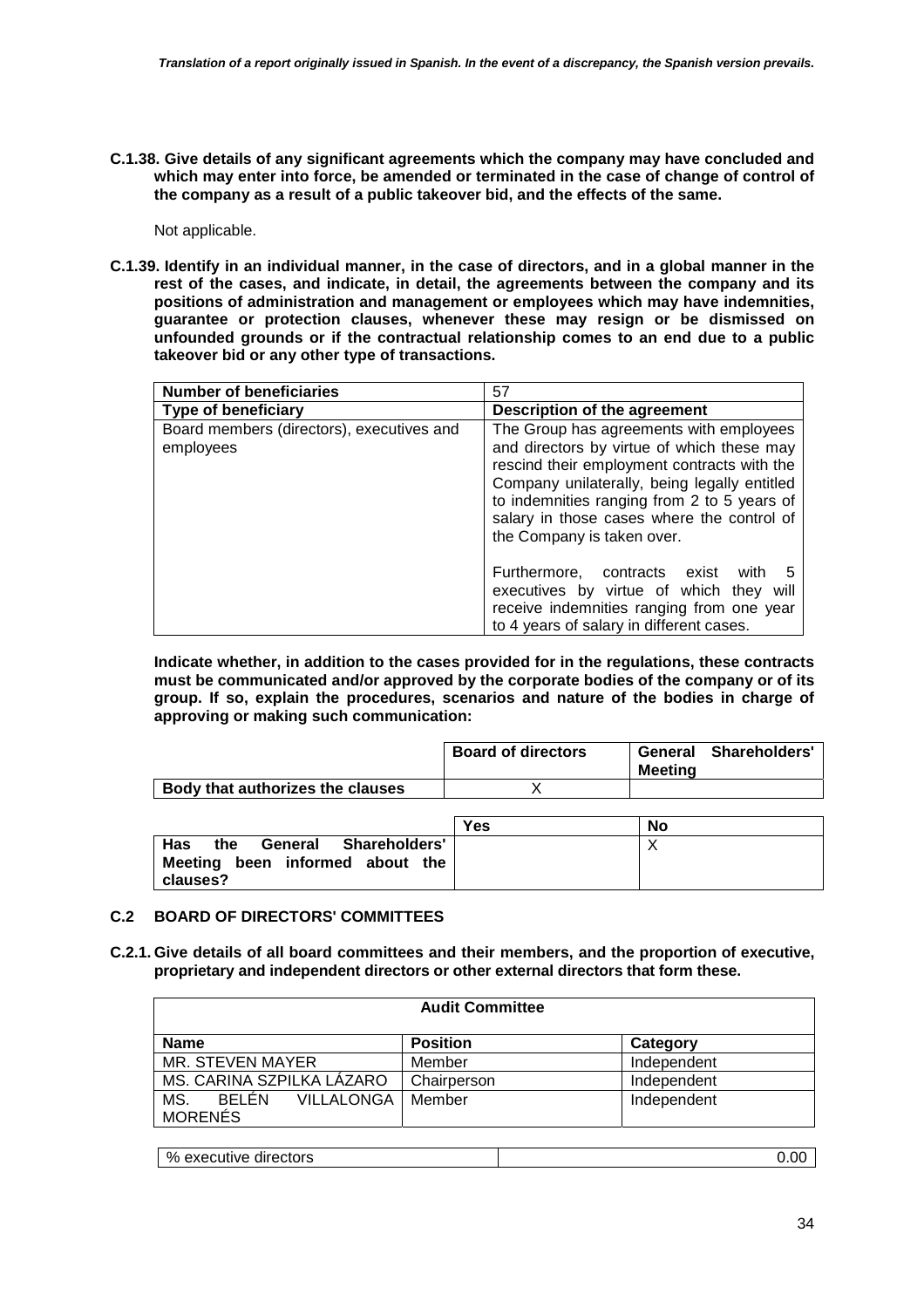| % proprietary directors    | 0.00   |
|----------------------------|--------|
| % independent directors    | 100.00 |
| % other external directors | 0.OC   |

Because of lack of space, the Audit Committee's most significant actions during 2020 are included here, and were: (i) pre-approval of the different audit-related services and other permitted services provided by KPMG; (ii) ratification and review of the additional audit services rendered by KPMG and which were authorized by the Chairperson during financial year 2019 and 2020; (iii) review and approval of the Annual Corporate Governance Report for financial year 2019; (iv) review and approval of the Company's individual and consolidated annual accounts corresponding to the financial year ended 31 December 2019, including the consolidated non-financial information statement; (v) preparing a reasoned report on the annual accounts auditor's independence; (vi) reporting on related-party transactions carried out during financial year 2019; (vii) approval of the internal audit plan, the enterprise risk management plan and the crime management system annual plan for financial year 2020 and their amendments due to the COVID-19 scenario; (viii) approval of the 2019 financial statements prior to these being approved by the Board and being notified to the markets and supervising agencies, and approving the financial statements prepared under the IFRS IASB in order to submit them to the Securities and Exchange Commission; (ix) proposal made to the Board on (a) the re-election of KPMG and Grant Thornton as co-auditors of the Company's individual accounts for financial year 2020 and (b) the re-election of KPMG as auditor of the Company's consolidated annual accounts for financial year 2020; (x) proposal to the Board to modify articles 5, 12, 14, 22, 28 and 41 of the Regulations of the Board of Directors of the Company, and to include a new article 15 bis in such Regulations, approval of the report to be submitted to the Board justifying such amendments and approval of a new wording for the Committee's own By-laws in order to adapt both texts to the current recommendations of the code of good governance for listed companies; (xi) annual review of the Committee's performance and drafting of the relevant report on the functioning and performance of the Committee during financial year 2020; (xii) approval of amendments to the Risk Control and Management Policy, to be submitted to the Board of Directors; and (xiii) analysis with the Company's CFO of the impact of COVID-19 on the annual accounts.

#### **Explain the functions attributed to this committee, including those added to the legally required. Describe the procedures and the organisational and operational rules. For each of these functions provide a summary of the most important activities carried out during the year, stating the practical implementation of the functions attributes by law, the articles of association or other company's resolutions:**

The Audit Committee shall be formed by three to five directors, appointed by the Board of Directors, taking into account their knowledge, competence and experience in accounting, audit and risk management (both financial and non-financial) and Committee's duties. The Audit Committee shall be exclusively composed by non-executive directors, of which the majority should be independent directors. The Board of Directors will appoint the Chairperson of the Audit Committee, a position that shall be necessarily held by an independent director. The Chairperson must be replaced every four years and may be re-elected after the term of one year has elapsed. The Audit Committee shall be validly formed when half plus one of its members are present or represented and their resolutions are approved by absolute majority of the assisting members.

Basic responsibilities:

Inform: (i) the General Shareholders' Meeting of questions raised in respect of those matters which are within the committee's competence and, in particular, with respect to the results of the audit of the annual accounts, explaining how it has contributed to the integrity of the financial information and the Committee's role during the process; (ii) in advance the Board of Directors about periodic financial statements, which the Company, due to its stock exchange listing must make public periodically; (iii) in advance of the creation or acquisition of shareholdings in special purpose entities or domiciled in countries or territories considered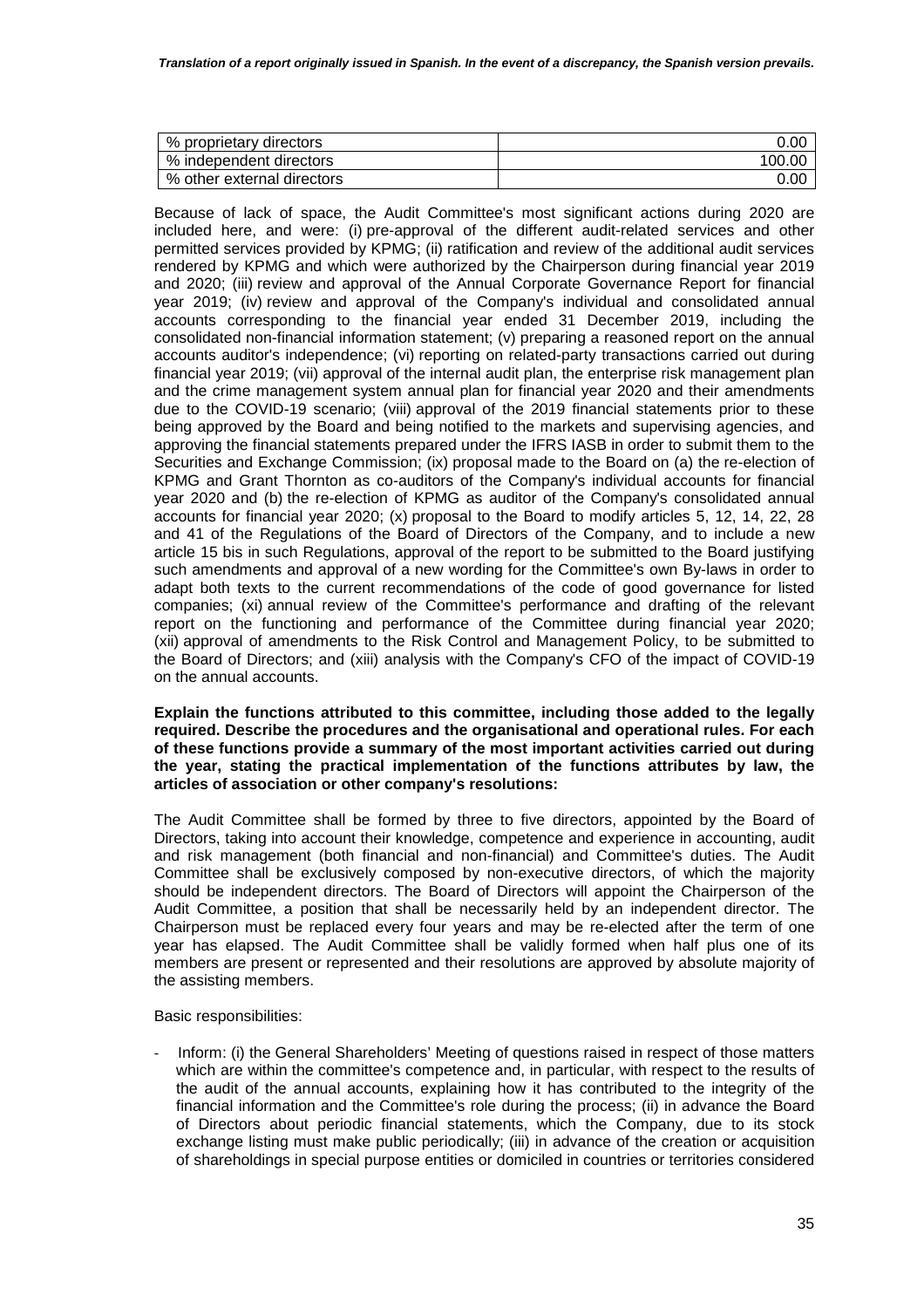tax havens, as well as any other transactions or operations of a similar nature, which due to their complexity, could harm the transparency of the Group; (iv) in advance of related party transactions and (v) of any matter that has or may have a material, financial or accounting impact.

- Supervise and evaluate: (i) the preparation and presentation, and integrity of the mandatory financial and non-financial information related to the Company and the Group, verifying compliance with the regulation requirements, the adequate defining of consolidation boundaries and the correct application of accounting criteria and submit recommendations or proposals to the Board of Directors to protect the integrity of this information; (ii) the efficiency of the Company's internal control, internal audit and risk control and management systems, financial and non-financial, concerning the Company and the Group, including any operative, technological, legal, social, environmental, political, reputational or corruption related risks, periodically reviewing the internal control and risk management systems, so that any principal risks are identified, dealt with and adequately recognized, as well as discussing with the auditor any major flaws in the control system identified during the audit process, without jeopardizing its independence. To such effects, the Committee may, if applicable, submit recommendations or proposals to the Board of Directors and the corresponding period of time for their fulfilment.
- Monitor the independence and efficiency of the internal auditing process; propose the selection, appointment and dismissal of the Director of the Internal Audit Department; propose the budget for this Department; approve or submit to the Board the proposal to approve the work orientation and annual work plan of said Department, ensuring that its activity is mainly focused on relevant risks (including reputational ones); receive periodic information on its activities (including the activities report for the financial year prepared by the head of the Department); and verify that the top management takes into account the conclusions and recommendations of their reports.
- Set up and supervise a mechanism that would allow employees and other parties related to the Company, such as directors, shareholders, suppliers, contractors or sub-contractors, to notify any potentially significant irregularities, including financial and accounting ones, or of any other nature, related to the Company, and which they are aware are at the centre of the Company or the Group, guaranteeing confidentiality and, in any event, anticipating any cases in which information can be provided anonymously, respecting the rights of both the complainant and the accused party.
- In general, ensure that the internal control policies and systems established are applied effectively in practice.
- Submit to the Board of Directors any proposals regarding the selection, appointment, reelection and substitution of the auditor, being in charge of the selection process pursuant to the applicable regulations and of the terms of his contract.
- Be directly in charge of the remuneration and supervision of the work performed by the external auditor regarding the preparation or issuance of audit reports or of any other similar reports, relating to financial statements.
- Regularly and directly collect from the external auditor information about the development. impact and execution of the audits, as well as about the audit plan and results of its execution, and verify that top management considers their recommendations, and safeguard his independence when performing his duties.
- Encourage the Group's auditor to undertake the responsibility of the audits of the companies that make up the group.
- Supervise compliance with the Internal Conduct Regulations in matters related to the Stock Exchange, the present Regulation, standards of conduct set out in the "Code of Ethics for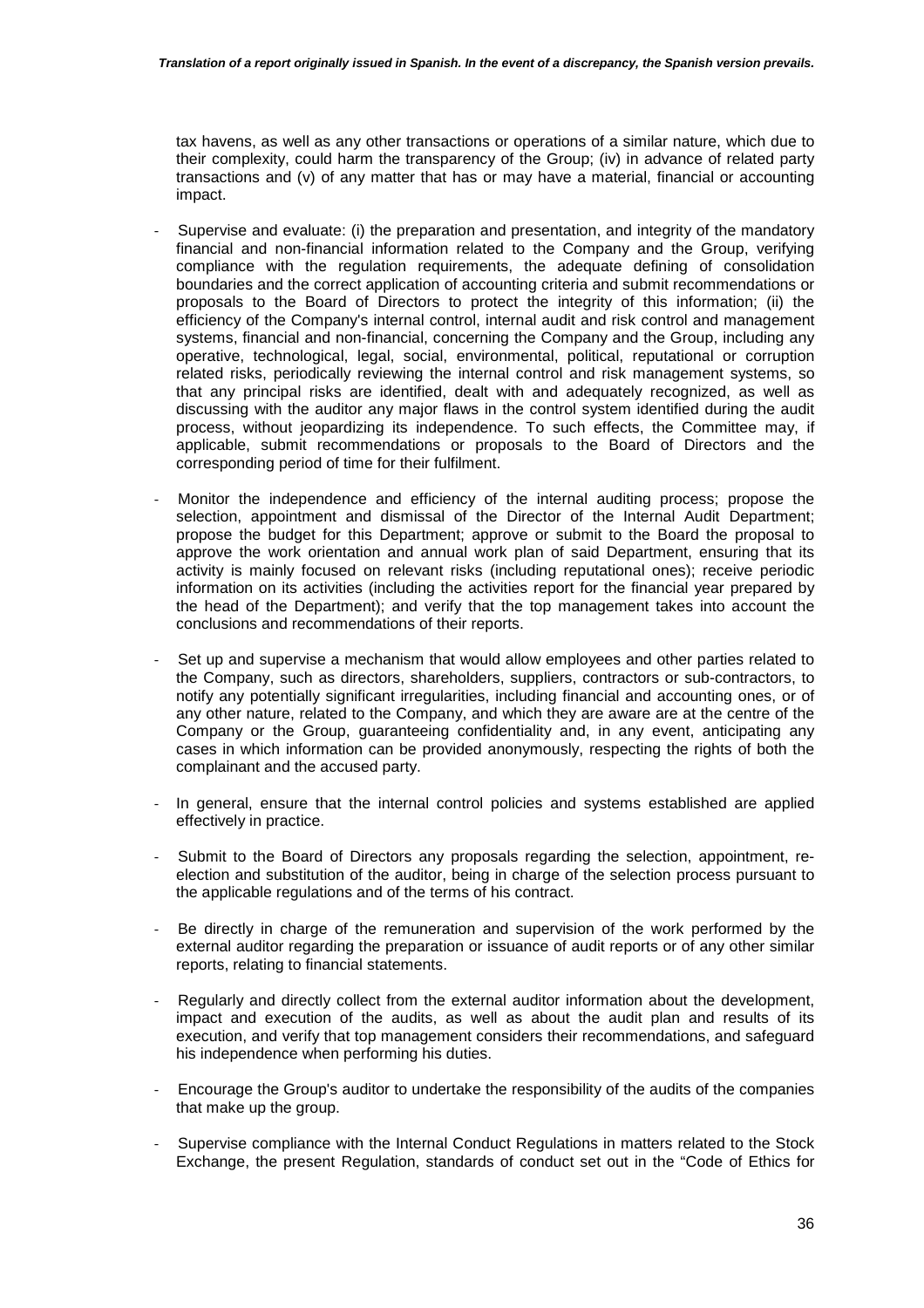Grifols Executives" and the "Code of Conduct for Grifols' Employees" and, in general, any other internal rules of governance of the Company, as well as make the necessary proposals for improvement.

**Identify the directors and members of the audit committee who have been appointed as such taking into account their accounting or auditing knowledge and experience, or both, and inform about the date that the chairperson of this committee has been appointed.** 

| Name of the director who has experience | MS. CARINA SZPILKA LAZARO |
|-----------------------------------------|---------------------------|
| Appointment date of the Chairperson     | 23/02/2018                |

| <b>Appointments and Remuneration Committee</b> |                 |                |  |
|------------------------------------------------|-----------------|----------------|--|
| Name                                           | <b>Position</b> | Category       |  |
| MS. MARLA ELIZABETH SALMON                     | Chairperson     | Independent    |  |
| MR. TOMÁS DAGÁ GELABERT                        | Member          | Other external |  |
| MR. JAMES COSTOS                               | Member          | Independent    |  |

| % executive directors      | 0.00  |
|----------------------------|-------|
| % proprietary directors    | 0.00  |
| % independent directors    | 66.67 |
| % other external directors | 33.33 |

Because of lack of space, the Appointments and Remuneration Committee's most significant actions carried out during the 2020 are included here, and were: (i) approval of the annual remuneration report corresponding to financial year 2019; (ii) approval of the proposal of the non-executive directors' remuneration; (iii) proposal not to re-elect Mr. Luis Isasi Fernández de Bobadilla as an independent member of the Board of Directors due to expiration of his term; (iv) drafting of the report on the prior analysis of the Board of Directors' required competence; (v) proposal to the Board of Directors to appoint Mr. James Costos as a new independent member of the Board of Directors; (vi) proposal to the Board of Directors to re-elect Mr. Steven F. Mayer as an independent member of the Board of Directors; (vii) drafting and approving the report on the re-election of Mr. Victor Grifols Deu and Mr. Thomas Glanzmann as nonindependent members of the Board of Directors; (viii) drafting of the report on the proposal of the director Remuneration Policy; (ix) proposal to the Board of Directors to re-elect Mr. Thomas Glanzmann as Vice-Chairman of the Board of Directors; (x) proposal to the Board of Directors to re-elect Mr. Steven F. Mayer as a member of the Audit Committee; (xi) proposal to the Board of Directors to appoint Mr. James Costos as a member of the Appointments and Remuneration Committee; (xii) approval of the evaluation of the Board of Directors to carry out internally; (xiii) annual review of the performance of the Committee, the Chairman and the CEOs and drafting of the relevant report on the functioning and performance of the Committee during financial year 2020; (xiv) review of the remuneration policy of key employees for 2021; (xv) review and approval of the category of each director; (xvi) report on the results of the Board of Directors' and Committees' evaluation; (xvii) proposal to amend the Policy on the diversity in the composition of the Board of Directors (previously the Policy on directors' selection and diversity) to be submitted to the Board of Directors and (xviii) proposal to create the Sustainability Committee and of the members who will form the Committee, to be submitted to the Board of Directors.

**Explain the functions attributed to this committee. Describe the procedures and the organisational and operational rules, and provide a summary of the most important activities carried out during the financial year, stating the practical implementation of the functions attributes by law, the articles of association or other company's resolutions:** 

The Appointments and Remuneration Committee shall be formed by three (3) to five (5) directors, appointed by the Board of Directors, taking into account their knowledge, competence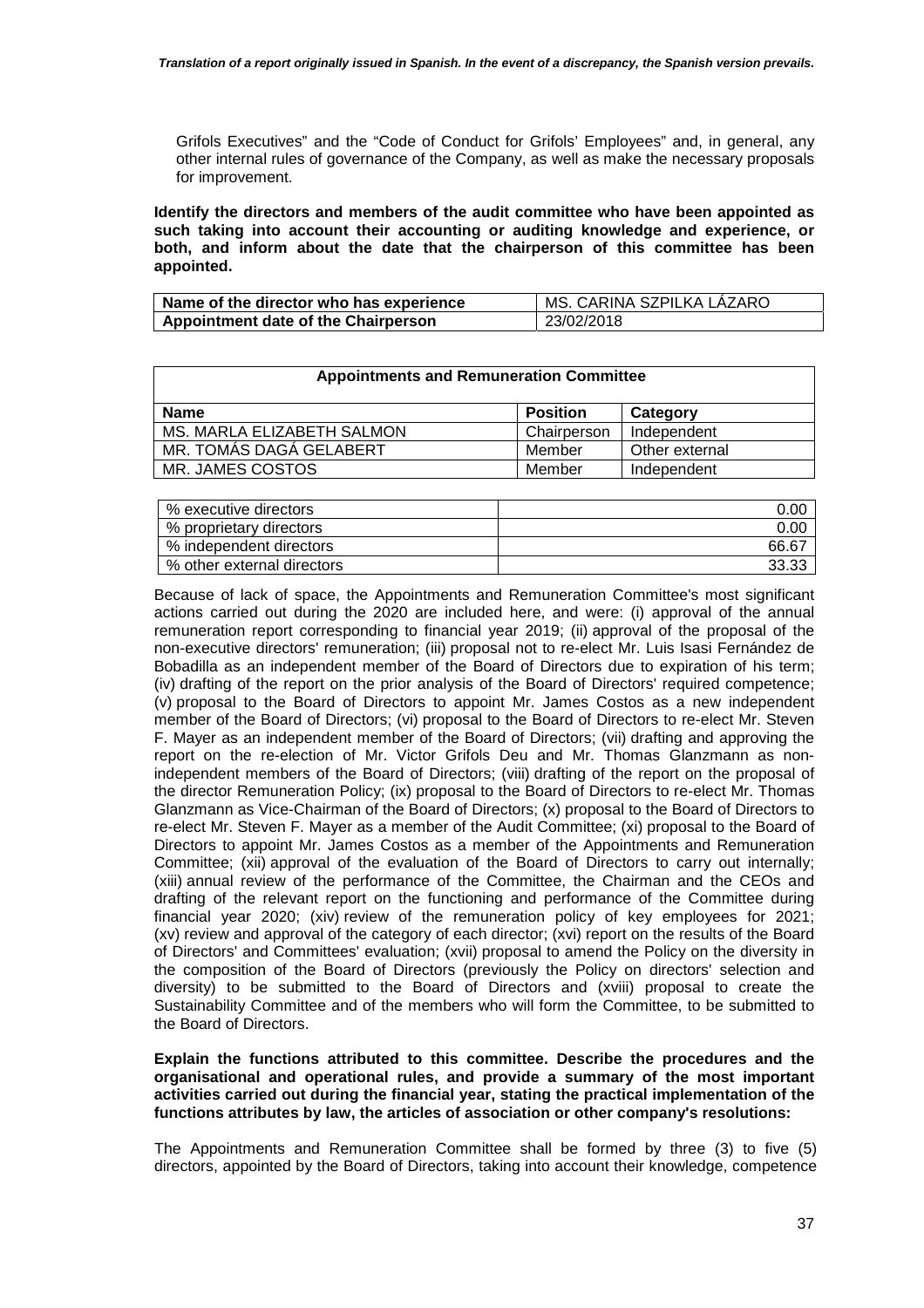and experience and the Committee's duties. The Appointments and Remuneration Committee shall be exclusively composed of non-executive directors, of which at least two must be independent directors. The Board of Directors shall appoint the Chairperson of the Appointments and Remuneration Committee. The position of Chairperson will necessarily be held by an independent director.

The Board of Directors shall appoint the Secretary of the Appointments and Remuneration Committee, who may be (a) one of the members of such Committee (and, in such case, he/she will be Secretary member of the Appointments and Remuneration Committee), (b) any other member of the Board of Directors of the Company who is not a member of the Committee (and, in such case, he/she will be Secretary non-member of the Appointments and Remuneration Committee), or (c) the Secretary or a Vice-Secretary of the Board of Directors of the Company (and, in such case, he/she will be Secretary non-member of the Appointments and Remuneration Committee). The Secretary shall draft the minutes of the resolutions adopted in each Committee meeting and shall report to the Board of Directors through its Chairperson.

Basic responsibilities:

- (a) to formulate and review the criteria to be followed for the composition of the Board of Directors and the selection of candidates, taking into account the competence, knowledge and experience necessary to be in the Board, specifying the duties and aptitudes that each candidate must have in case of vacancies in addition to assessing the time and commitment needed to perform their duties effective and efficiently;
- (b) to establish a representation target for the least represented gender in the Board of Directors and prepare quidelines to achieve said target:
- (c) to submit to the Board of Directors any proposals to appoint, re-elect and/or separate the independent directors prior to being submitted to the General Shareholders' Meeting or, as the case may be, being adopted by the Board exercising its power of co-option, and in all cases informing about the character of the director being proposed;
- (d) to report the proposals of appointment, re-election and/or separation of the nonindependent directors for their appointment by the Board of Directors by means of cooption or their submission to the General Shareholders' Meeting by the Board of Directors;
- (e) to report the proposals of appointment and removal of the Chairperson and Vicechairpersons of the Board of Directors;
- (f) to examine and organize the succession of the Chairperson of the Board of Directors and the chief executive officer and, as the case may be, to make proposals to the Board so that said succession takes place in an orderly and well planned manner;
- (g) to report the proposal and appointment and resignation of the Secretary and Vice-Secretaries of the Board;
- (h) to report the proposal of appointment and resignation of senior management proposed by the chief executive officer to the Board and the basic conditions of their contracts;
- (i) to propose to the Board of the Directors the directors who shall be part of each of the Committees;
- (j) to propose to the Board of Directors the remuneration policy of the directors and general managers or anyone performing top-level management duties under the direct supervision of the Board, executive committees or executive directors, as well as the individual remuneration and other contractual terms regarding the executive directors, ensuring its fulfilment;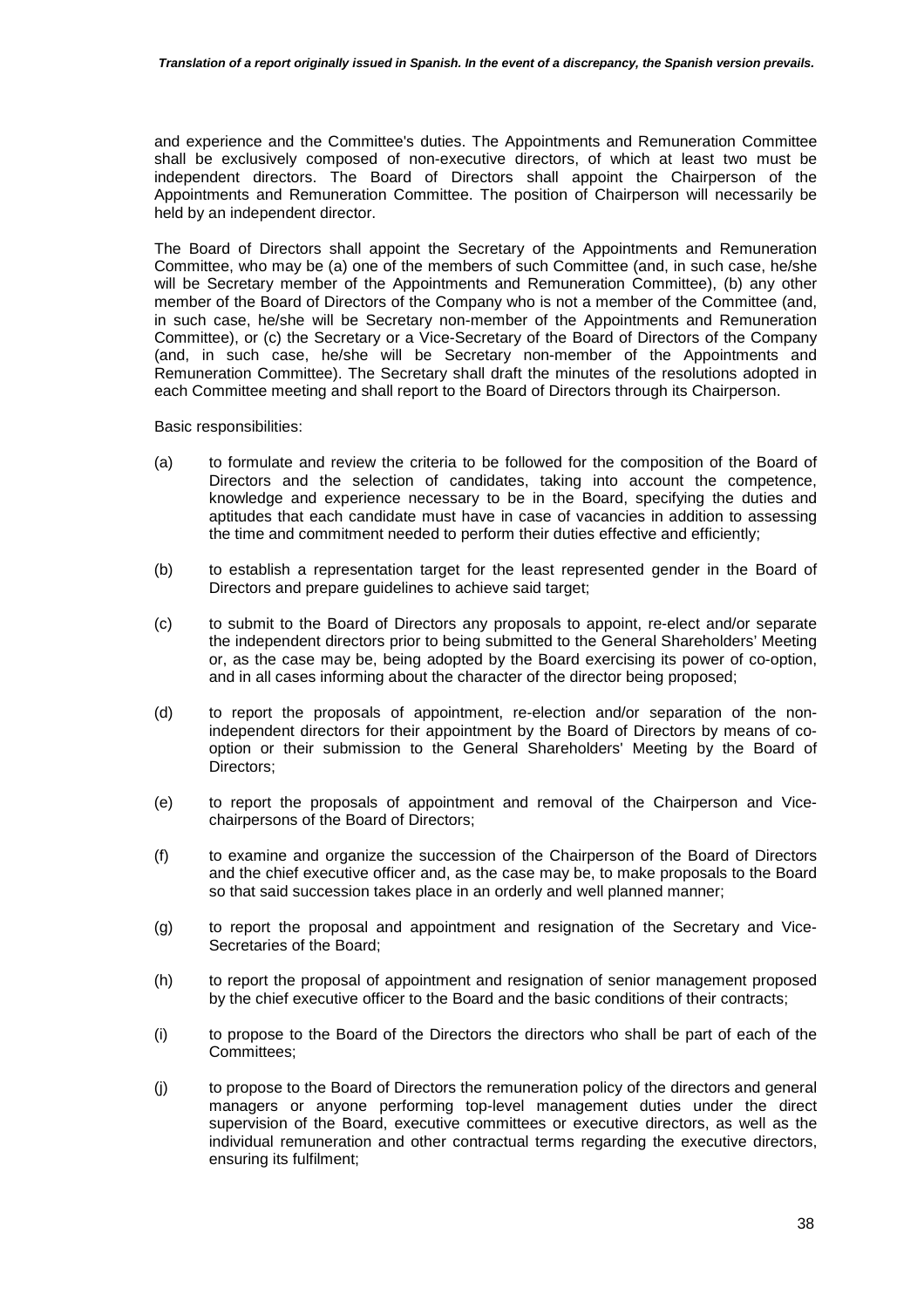- (k) to periodically review the payment programmes of executive officers, considering their adequacy and performance; and
- (l) to report on the transactions that imply or could imply conflicts of interest and, in general, on matters covered in Chapter IX of the Regulations.

| <b>Sustainability Committee</b>   |                 |                |  |
|-----------------------------------|-----------------|----------------|--|
| <b>Name</b>                       | <b>Position</b> | Category       |  |
| MR. THOMAS GLANZMANN              | Chairperson     | Other external |  |
| MR. INIGO SÁNCHEZ-ASIAIN MARDONES | Member          | Independent    |  |
| MS. ENRIQUETA FELIP FONT          | Member          | Independent    |  |

| % executive directors      | 0.00  |
|----------------------------|-------|
| % proprietary directors    | 0.00  |
| % independent directors    | 66.67 |
| % other external directors | 33.33 |

**Explain the functions attributed to this committee that are different to those set out in section C.1.9. Describe the procedures and the organisational and operational rules. For each of these functions provide a summary of the most important activities carried out during the year, stating the practical implementation of the functions attributed by law, the articles of association or other company's resolutions:** 

The Sustainability Committee shall be formed by three (3) to five (5) directors appointed by the Board of Directors, taking into account the knowledge, competence and experience of the directors and the duties of the Committee. The Sustainability Committee shall only be formed by non-executive members, the majority of them being independent. The Board of Directors shall appoint the Chairperson of the Sustainability Committee.

The Board of Directors shall appoint the Secretary of the Sustainability Committee, who may be (a) one of the members of the Sustainability Committee (in which case, it will be the Secretary member of the Sustainability Committee), (b) any other member of the Board of Directors of the Company who is not a member of the Sustainability Committee (who, in such case, shall be the Secretary non-member of the Sustainability Committee), or (c) the Secretary or Vice-Secretary of the Board of Directors (who, in such case, will be the Secretary non-member of the Sustainability Committee). The Secretary shall draft the minutes of the resolutions adopted in each committee meeting, and shall report to the Board of Directors through its Chairperson.

Without prejudice to any other tasks given by the Board, the Sustainability Committee shall have the following basic responsibilities:

- (a) monitor compliance with the Company's internal codes of conduct and corporate governance rules, and ensure that the corporate culture is aligned with its purpose and values;
- (b) monitor the implementation of the general policy regarding the disclosure of economicfinancial, non-financial and corporate information, as well as communication with shareholders and investors, proxy advisors and other stakeholders. Similarly, the way in which the Company communicates and relates with small and medium-sized should be monitored;
- (c) periodically evaluate the effectiveness of the Company's corporate governance system and environmental and social policy, to confirm that it is fulfilling its mission to promote the corporate interest and catering, as appropriate, to the legitimate interests of remaining stakeholders.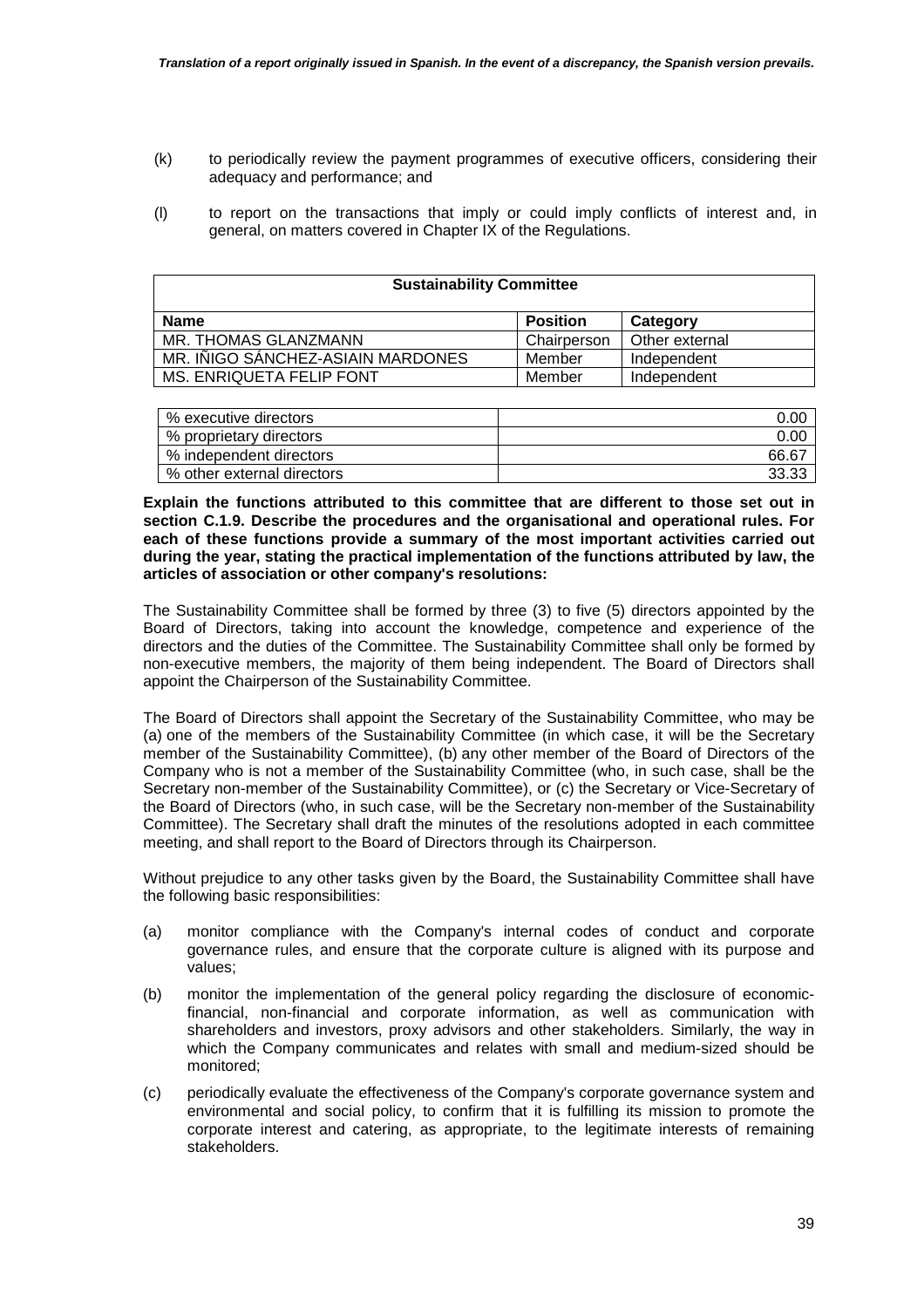- (d) ensure the Company's environmental and social practices are in accordance with the established strategy and policy; and
- (e) monitor and evaluate the Company's interaction with its stakeholder groups.

The Board of Directors of the Company, at the meeting held on 11 December 2020, created the Sustainability Committee. Said Committee did not meet during 2020 and has still not been able to formally carry out any of its assigned duties.

#### **C.2.2. Complete the following table with information relating to the number of female directors forming the committees of the board of directors during the last four financial years:**

|                        | <b>Number of female directors</b> |         |               |         |               |         |               |       |
|------------------------|-----------------------------------|---------|---------------|---------|---------------|---------|---------------|-------|
|                        | FY 2020                           | FY 2019 |               | FY 2018 |               | FY 2017 |               |       |
|                        | <b>Number</b>                     | %       | <b>Number</b> | %       | <b>Number</b> | %       | <b>Number</b> | %     |
| <b>Audit Committee</b> | 2                                 | 66.66   | 2             | 66.66   | 2             | 66.66   | 2             | 66.66 |
| <b>Appointments</b>    |                                   | 33.33   |               | 33.33   |               | 33.33   |               | 33.33 |
| and                    |                                   |         |               |         |               |         |               |       |
| <b>Remuneration</b>    |                                   |         |               |         |               |         |               |       |
| Commmittee             |                                   |         |               |         |               |         |               |       |
| Sustainability         |                                   | 33.33   | 0             | 0.00    | 0             | 0.00    | 0             | 0.00  |
| <b>Committee</b>       |                                   |         |               |         |               |         |               |       |

**C.2.3. State, where applicable, the existence of regulations governing the board's committees, the place where these are available for consultation, and any amendments that have been made during the financial year. It should also be stated whether any annual report on the work done by each committee has voluntarily been drawn up.** 

The Regulations of the Audit Committee are contained in (i) the Company's Articles of Association, (ii) the Regulations of the Board of Directors, and (iii) the Statutes of the Audit Committee.

The Appointments and Remuneration Committee is regulated in (i) the Company's Articles of Association and (ii) the Regulations of the Board of Directors.

The Sustainability Committee is regulated in the Regulations of the Board of Directors.

The documents mentioned above are available on the Company's website.

The Committees inform the Board of Directors of the activities carried out and the resolutions adopted by them in each meeting. Additionally, in the last meeting held in 2020, both the Audit Committee and the Appointments and Remuneration Committee prepared a report on their functioning and performance.

During 2020 the following amendments have been made to the rules of the Board's committees:

- Amendment of articles 12 and 14 of the Regulations of the Board of Directors and inclusion of new article 15 bis, with the aim of adapting its content to the current recommendations of the Code of good governance for listed companies, regarding the composition and duties of the Audit Committee, as well as the addition and regulation of the duties of the Sustainability Committee.
- Amendment of the Statutes of the Audit Committee with the aim of adapting its content to the current recommendations of the Code of good governance for listed companies regarding the composition and duties of the Audit Committee.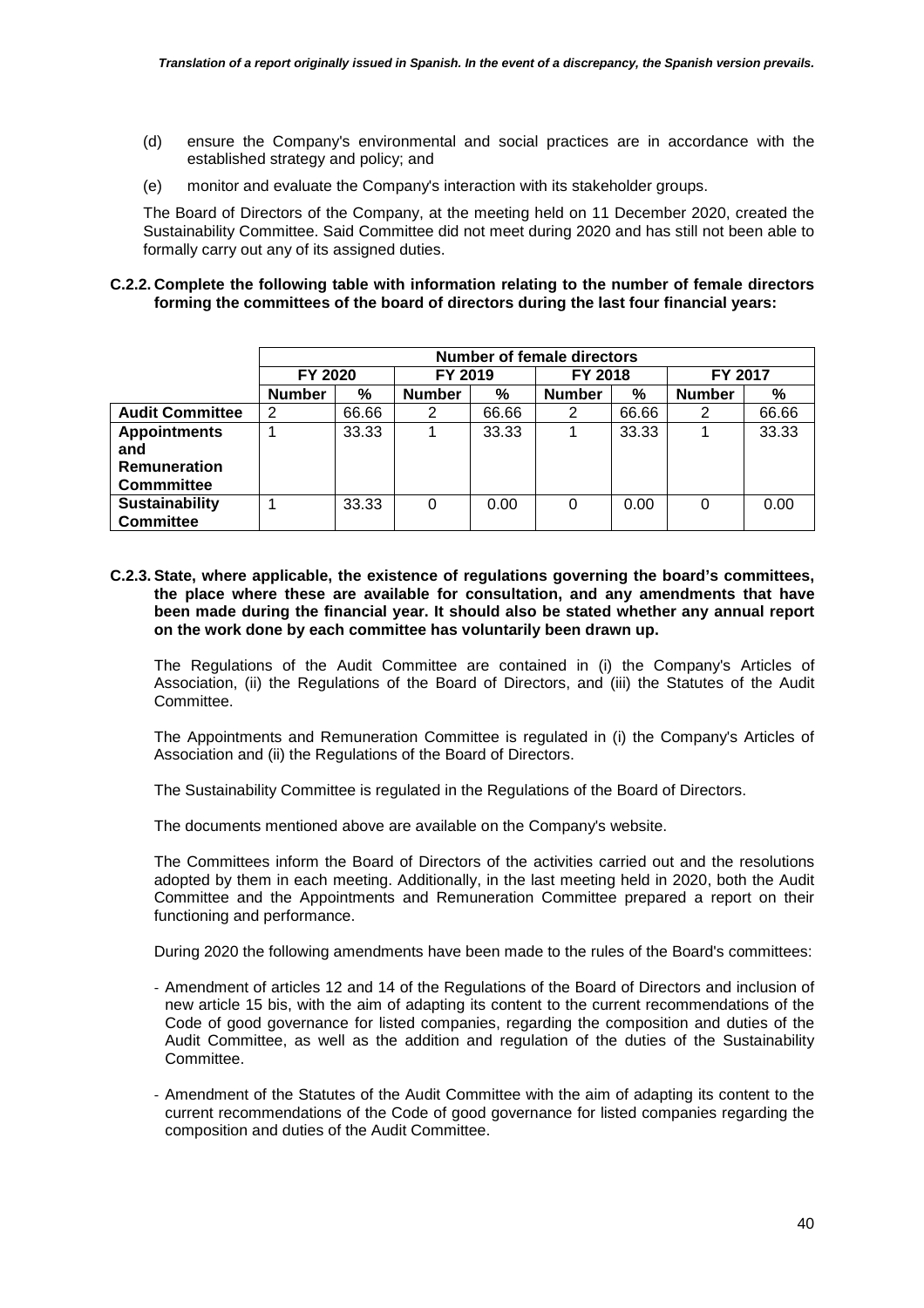### **D. RELATED-PARTY TRANSACTIONS AND INTRA-GROUP TRANSACTIONS**

#### **D.1. Explain, where applicable, the procedure for the approval of transactions with related parties and intra-group transactions.**

Pursuant to article 5 of the Regulations of the Board of Directors, the Board in full shall reserve the competence to approve, among others, those transactions which the Company may carry out with directors, significant shareholders or those represented on the Board of Directors or with persons related to these.

This authorization of the Board shall not, however, be understood as necessary in those relatedparty transactions which may simultaneously fulfil the three following conditions:

1) the ones carried out pursuant to contracts with standard conditions and applied on a large scale to a large number of clients;

2) performed at prices or rates established on general terms by those supplying the goods or services in question; and

3) that their amount does not exceed 1% of the Company's annual income.

The Board of Directors will approve related-party transactions only after the Audit Committee issues a favourable report. The directors which are affected by said related-party transactions, in addition to not exercising or delegating their voting right, are to leave the meeting room while the Board discusses and votes on these matters.

**D.2. Give details of significant transactions due to their amounts or which may be relevant due to their subject areas which have been carried out between the company or entities of its group, and significant shareholders of the company:** 

| Personal or corporate name of<br>the significant shareholder | <b>Personal</b><br>or<br>corporate<br>name of<br>the<br>company<br>or entity of<br>its group | Nature of the<br>relationship | Type of<br>transaction                  | Amount<br>(thousands<br>of euros) |
|--------------------------------------------------------------|----------------------------------------------------------------------------------------------|-------------------------------|-----------------------------------------|-----------------------------------|
| SCRANTON ENTERPRISES, B.V.                                   | Grifols, S.A.                                                                                | Contractual                   | <b>Others</b>                           | 5,137                             |
| SCRANTON ENTERPRISES, B.V.                                   | Grifols, S.A.                                                                                | Contractual                   | Purchase of<br>tangible<br>fixed assets | 13,500                            |

Both contractual relationship are between Centurión Real Estate S.A.U. and Grifols, S.A.; Scranton Enterprises B.V. (a significant shareholder of Grifols, S.A.) is the sole shareholder of Centurión Real Estate, S.A.U. Under the relationship "Other", the type of transaction would be classified as "Payments for right-of-use assets".

**D.3. Give details of significant transactions due to their amounts or which may be relevant due to their subject areas which have been carried out between the company or entities of its group, and directors or executives of the company.** 

| <b>Personal</b><br>or<br>Personal or corporate name of the<br>corporate<br>directors or executives<br>name of<br>the<br>company | Nature of the<br>relationship | <b>Nature of</b><br>the<br>transaction | Amount<br>(thousands)<br>of euros) |
|---------------------------------------------------------------------------------------------------------------------------------|-------------------------------|----------------------------------------|------------------------------------|
|---------------------------------------------------------------------------------------------------------------------------------|-------------------------------|----------------------------------------|------------------------------------|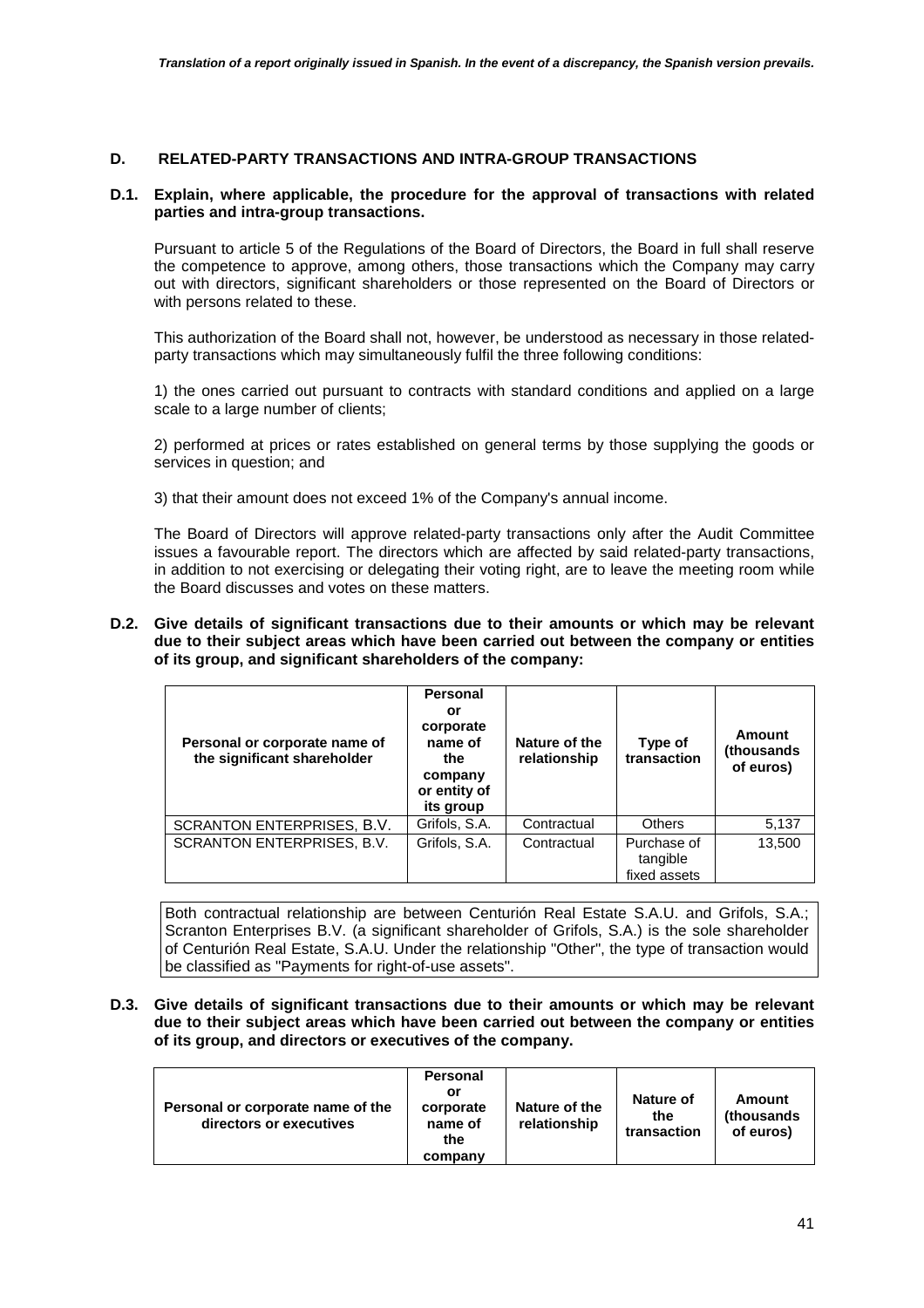|                | or entity of<br>its group |  |      |
|----------------|---------------------------|--|------|
| Not applicable |                           |  | N.A. |

**D.4. Give details of significant transactions carried out by the company with other entities belonging to the same group, provided that these are not eliminated in the process of preparation of consolidated financial statements and do not form part of the standard transactions of the company in relation to its purpose and conditions.** 

**In any case, information must be provided on any intra-group transaction carried out with entities resident in countries or territories that are treated as tax heavens.**

| Corporate name of the group<br>subsidiary | Brief description of the transaction      | Amount<br>(thousands<br>of euros) |
|-------------------------------------------|-------------------------------------------|-----------------------------------|
| FUNDACIÓN PRIVADA VICTOR                  | Management or collaboration               | 395                               |
| <b>GRIFOLS LUCAS</b>                      | agreements                                |                                   |
| PROBITAS FUNDACIÓN PRIVADA                | Management or collaboration<br>agreements | 9,949                             |
| ALKAHEST, INC.                            | Operating expenses                        | 12,399                            |
| ALKAHEST, INC.                            | Financial income                          | 783                               |
| ACCESS BIOLOGICALS LLC                    | <b>Sales</b>                              | 10,522                            |
| ACCESS BIOLOGICALS LLC                    | Purchases                                 | 459                               |
| ACCESS BIOLOGICALS LLC                    | Operating expenses                        | 230                               |
| ACCESS BIOLOGICALS LLC                    | <b>Dividends</b>                          | 7,942                             |
| GIGAGEN, INC.                             | Operating expenses                        | 2,350                             |
| <b>ARADIGM CORPORATION</b>                | Operating expenses                        | 31                                |
| SHANGHAI RAAS BLOOD<br>PRODUCTS CO. LTD.  | <b>Dividends</b>                          | 2,214                             |

**D.5. Detail any significant transactions carried out with the company or the group companies and other related-parties that have not been reported in the section above.** 

| Corporate name of the related party | <b>Brief description of the</b><br>transaction | Amount<br>(thousands of<br>euros) |     |
|-------------------------------------|------------------------------------------------|-----------------------------------|-----|
| Not applicable                      |                                                |                                   | N/A |

#### **D.6. Give details of any mechanisms set up to detect, determine and solve any possible conflicts of interest between the company and/or its group and its directors, executives or significant shareholders.**

One of the general obligations of any director laid down in article 28.2 of the Regulations of the Board is to clearly express their opposition, in particular independent directors and other directors who are not affected by a potential conflict of interest, when this involves decisions that might harm the shareholders not represented on the Board.

Furthermore, article 30.2 of the Regulations of the Board establishes that a director must consult the Appointments and Remuneration Committee before accepting any management position in another company or entity that might represent a conflict of interests or affect their dedication. Likewise, article 31 establishes the following: (i) the director must refrain from attending and getting involved in discussions which affect matters in which he or she is personally, directly or indirectly, an interested party; and (ii) the director shall not be able to carry out, directly or indirectly, any professional or commercial transactions with the Company unless the situation of conflict of interests is informed of in advance, and the Board approves the transaction, after receiving a report from the Appointments and Remuneration Committee.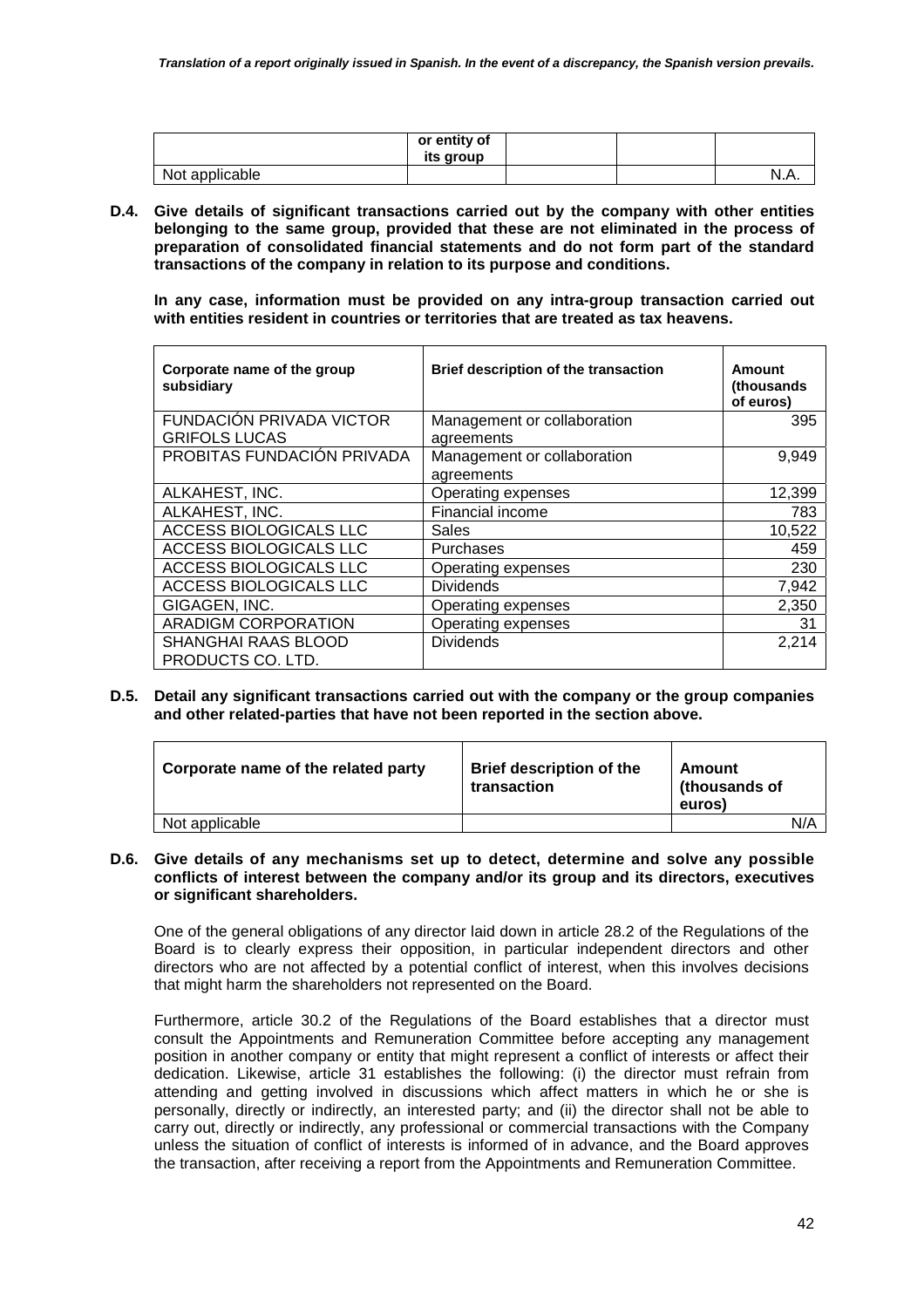Finally, the Internal Code of Conduct in matters relating to the securities market, sets out that the members of the Board of Directors and the managers of Grifols must notify the Financial Management Team and the Secretary of the Board of Directors of Grifols of any possible conflicts of interests they may be subject to due to their family relationships, personal assets or for any other reason, and they will abstain from intervening or influencing in decision-making that may affect people or institutions with which conflicts exists, and from accessing confidential information affecting said conflict.

**D.7. Indicate if the company is controlled by an another entity, pursuant to article 42 of the Commercial Code, listed or not, and if it has, directly or through its affiliates, business relationships with said entity or any of its affiliates (different from those of the listed company) or if it carries out activities in relation to any of them.**

## NO

## **E RISK CONTROL AND MANAGEMENT SYSTEMS**

#### **E.1. Explain the scope of the risk control and management system of the company including those related to tax matters.**

The Company's risk management system considers all kinds of risks, including those related to tax matters, and is applicable to the Company and the companies of its Group.

Regarding the affiliated companies over which the Company holds no control, the Company promotes principles, guidelines and risk limits coherent with those established in the control and management of risk policy and keeps the appropriate information channels to guarantee the adequate knowledge of the risks.

#### **E.2. Identify the corporate bodies of the company responsible for the preparation and execution of the management of risk system including those related to tax matters.**

The Board of Directors has the competence of approving the Risk Control and Management Policy, which sets forth the main principles and overall framework for action for the identification, evaluation, control and management of risks, of all nature, which the Company and the companies of its Group face.

The Audit Committee of the Company supervises the efficiency of the Company's internal control, internal audit and management of risk systems, including those related to tax matters, and periodically reviews the internal control and management of risk systems, so that any principal risks are identified, dealt with and adequately recognized.

The Audit Committee is assisted by the Internal Audit Department in these functions. Specifically, the activities inherent to Internal Audit in relation to the management of the risk system of the Company are:

- to provide a guarantee in relation to management of risk processes and the correct evaluation of the same, and

- to evaluate management of risk processes, including the overseeing of controls and procedures.

The Corporate Risk Committee, overviews senior management's duty to evaluate, deal with and control any risks, as well as to implement management of risk policies in Grifols, through the Company's procedures on risk management.

Additionally, the Sustainability Committee, by delegation of the Board of Directors, is responsible for following up and complying with the Sustainability Policy, as well as of any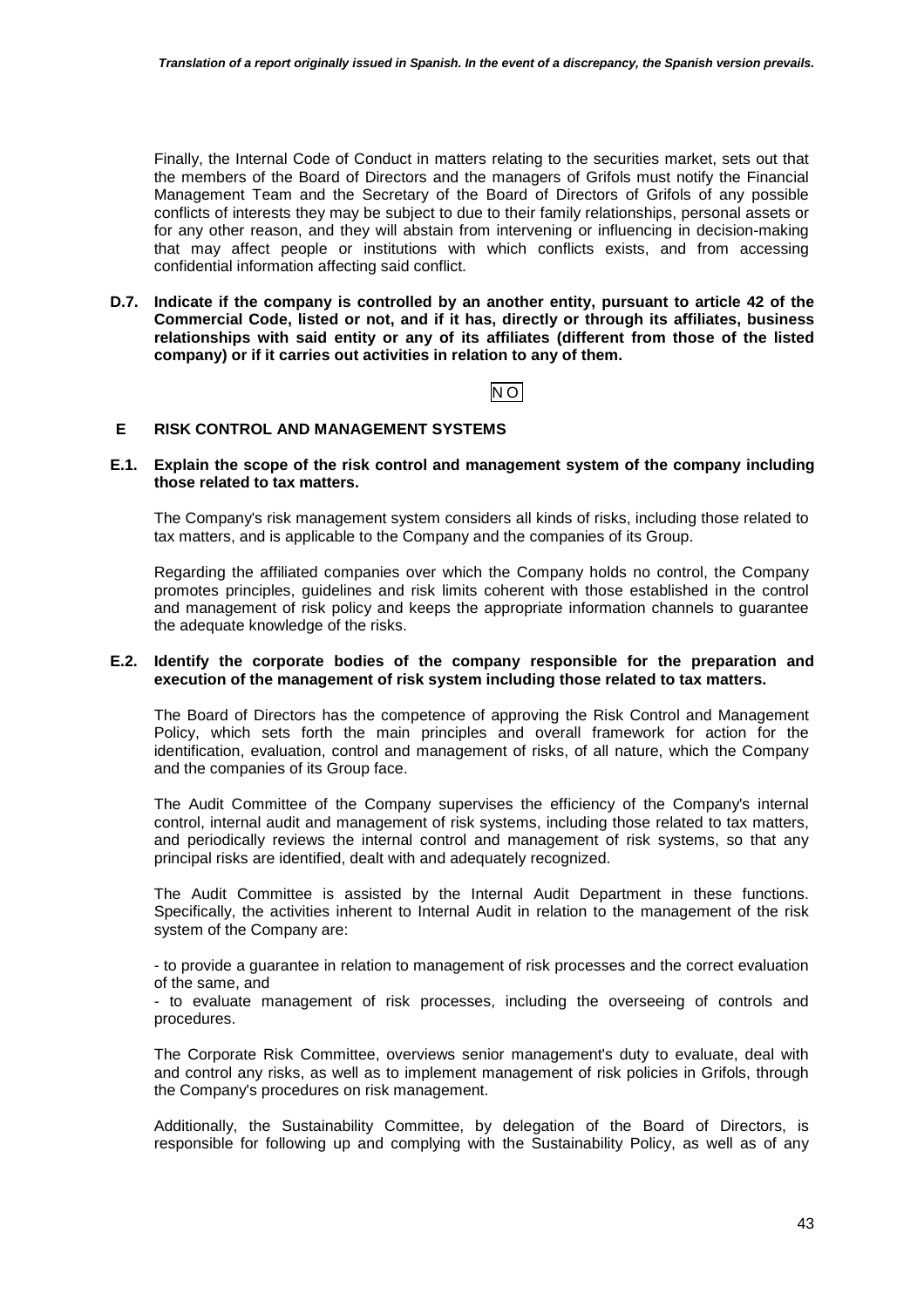associated risks. Also, the Sustainability Committee will overview non-financial risks, including ethical and business conduct aspects.

**E.3. Indicate the main risks, including those related to tax matters, and those arising from corruption (with the scope of these risks as set forth in Royal Decree Law 18/2017), to the extent that these are significant, which may affect the achievement of the business goals.** 

Grifols risks are grouped into the following categories:

- Strategic risks: risks that can impact the Company's business strategy and strategic objectives; including market risks and uncertainties, such as socio-political, and reputational risks.
- Financial risks: risks that can impact cash flows if not effectively managed, leading to a loss in revenue, shareholder value or the overall stability of the organization. Financial risks also include contingent liabilities and other off-balance sheet risks.
- Operational risks: risks related to direct or indirect economic losses resulting from inadequate internal procedures, technical failures, human error, or certain external events. Operational risks also include information technologies.
- Cybersecurity risks: risk of breaches of or attacks on information systems by malicious insiders and outsiders.
- Environmental, Social and Governance risks (ESG): environmental, social, and governancerelated risks that may impact the organization, including climate change, human capital and breaches of laws, regulations, internal standards, ethical value and contracts. Governance risks also include fraud and corruption related risks.
- Legal and Regulatory risks: risks arising from new or modified legislation, regulation and its interpretation.

#### **E.4. Indicate whether the entity has a level of risk tolerance, including those related to tax matters.**

The Company's business model is based on a solid corporate governance values such as integrity, ethics, security, quality and innovation. Grifols determines the tolerance thresholds regarding low risks, particularly in relation to the quality and security of products, the wellbeing and health of its employees, and its compliance with regulations and prevention of unlawful behaviours.

The Board of Directors, through its Audit Committee and its Corporate Risk Committee, controls that the management of risks implemented by the Company's management is aligned with acceptable risk levels and is in line with Grifols' objectives.

#### **E.5. Indicate which risks, including those related to tax matters, have materialized during the financial year.**

During the financial year, some inherent risks to the Company's activities have been materialised and the established control systems worked correctly, enabling these risks to be properly managed.

In addition, to manage the effects caused by COVID-19, the Company has implemented an action plan based on three main points:

- Ensure the health and safety of all its employees, as well as financial support to all of its more than 24,000 collaborators.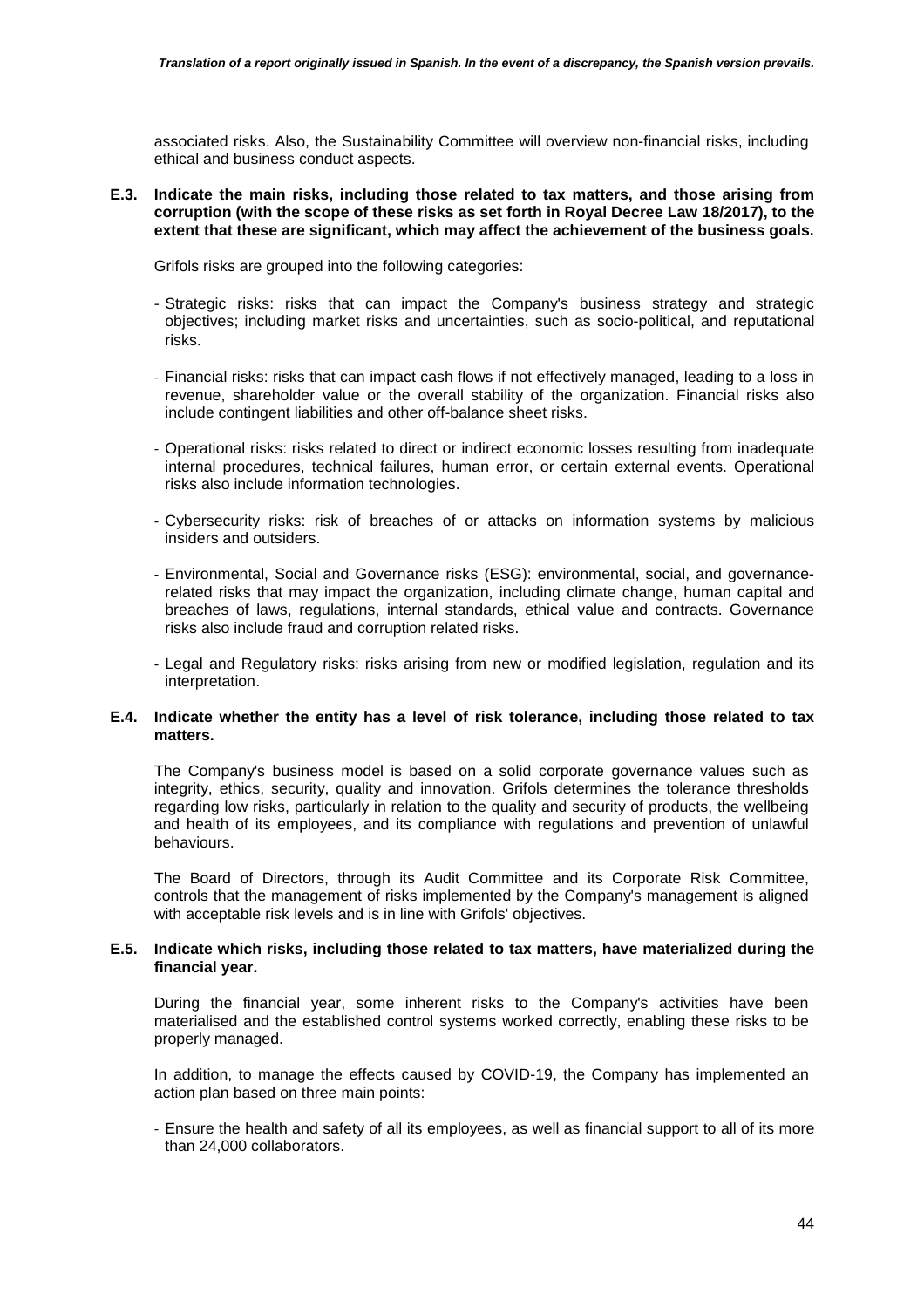- Increase the safety and supply of our critical medicines, health products, medical equipment, diagnostic and services to guarantee supply to our providers in the health sector.
- Support society with our skills and knowledge of the health sector. In this respect, Grifols currently has over 25 ongoing research projects to provide treatment in different stages of COVID-19, from an early exposure to the virus up to hospitalization and intensive care.

Grifols has taken additional initiatives to strengthen its liquidity position and has extended its existing multi-currency revolving credit facility from USD 500 million to USD 1 billion in order to further strengthen its strong liquidity position. Following the closing of the refinancing process in November 2019, Grifols does not face any significant maturities or prepayments until 2025. In addition, Grifols has implemented an operating cost containment plan, which was estimated to generate a positive impact on the profit and loss account of Euros 100 million for the full year 2020.

#### **E.6. Explain the response and supervision plans for the main risks of the entity, including those related to tax matters, as well as, the procedures followed by the company to ensure that the board of directors is ready to respond to the new challenges.**

The main contingency plan for each category of risk are the following:

- Strategic risks

Grifols has a Strategy Management Board that, with the support of the Strategy Office, identifies the changes that could affect compliance with the strategic objectives of the Company and, where appropriate, suggests the actions that would allow it to adapt to any change.

- Financial Risks
- (a) Market risks

The Group reduces market risks by the administration and control of the exposure to changes in market prices.

The Group has significant investments in its businesses abroad, whose net assets are subject to foreign exchange risks, in particular with the US Dollar. This risk is mainly managed by having borrowed resources in said foreign currencies.

The external resources issued at variable rates expose the Group to interest rate risks as regards cash flows. The resources issued at fixed rates expose the Group to interest rate risks at the fair value. The management of interest rates risks aims to achieve a balance in the structure of the debt, maintaining part of the fixed-rate debt securities and cover part of the variable debt rate through hedges.

The risk of the price and supply of raw materials is minimized by the vertical integration of the hemoderivatives business.

(b) Credit risk

The Group does not predict any significant insolvency risk.

(c) Liquidity risk

The cautious management of the liquidity risk based on the availability of cash and financing facilities by means of a sufficient amount of committed and unused long-term credit facilities, which enables the Group to carry out its business plan and operations with stable and ensured financing sources.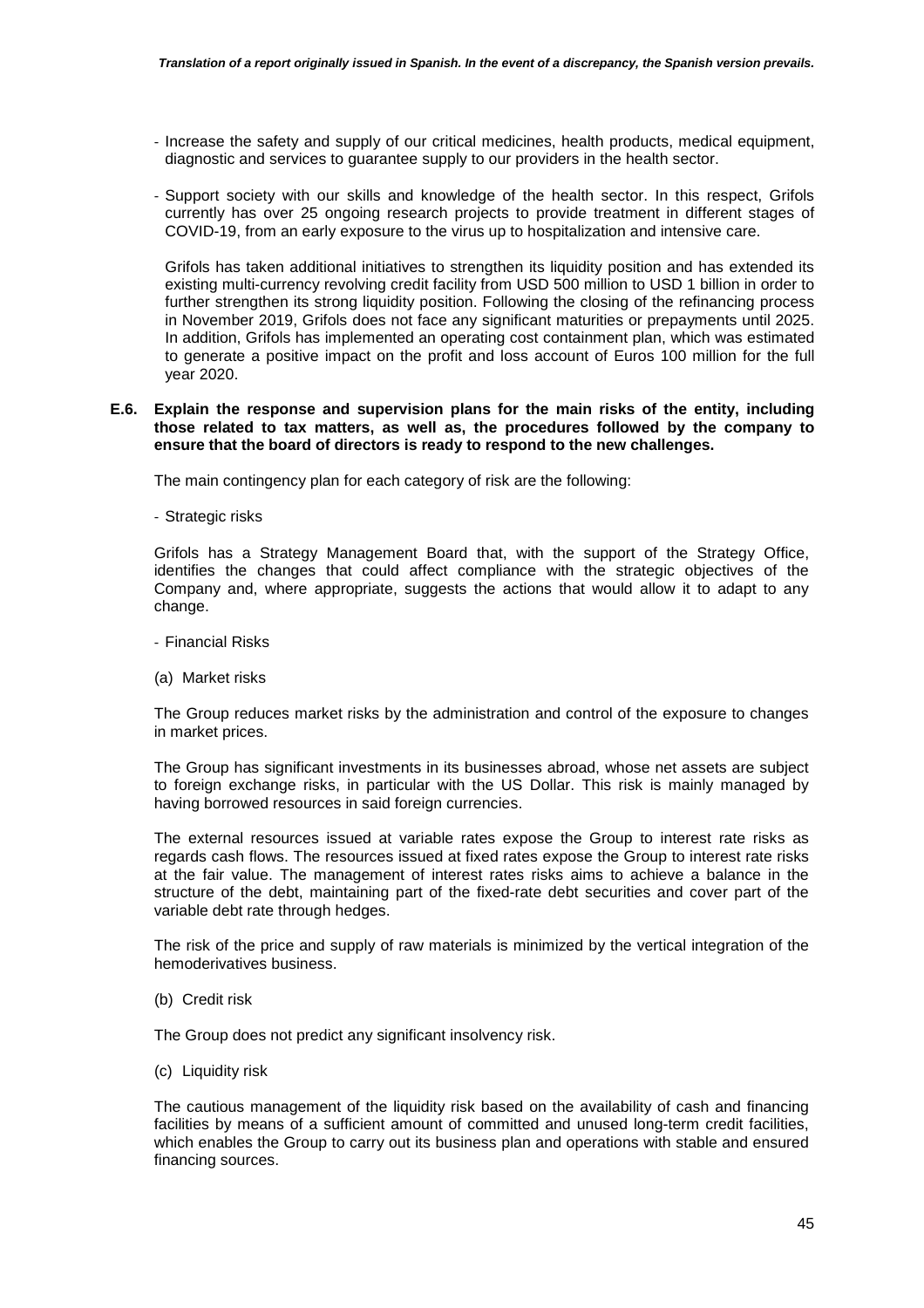- Environmental, Social, Corporate Governance and Operational risks

Environmental management is based on the principles of its policies on environment, energy and the environmental programme.

The Environmental Management system, certified in accordance to international regulation ISO 14,001, ensures the identification and compliance with the applicable environmental legislation, the knowledge of the environmental aspects of its procedures and products, as well as the implementation of any necessary prevention measures. Each company within the Group has an Environmental Committee that regularly analyses the environmental management and the adoption of improvement goals.

The Executive Committee regularly overviews Grifols' performance regarding each environmental programme. The Chief Industrial Officer is a member of the Executive Committee and of the Environmental Committee, and is also responsible for approving the environmental programme, and the financial and human resources allocated to achieve the objectives.

Grifols' occupational Health and Safety policy ensures that the activities developed by the Group companies and by the collaborating companies are carried out in compliance with each country's applicable local legislation, and fulfilled applying the its own safety regulations. This policy is developed using Health and Safety Management Systems that each company of the Group manages and implements based on the objectives that the Health and Safety department provides each year at a corporate level.

The control of the corporate health and safety programme is carried out in three levels: (i) monthly follow-up of key performance indicators; (ii) assessment visits to all companies and follow up of prevention plans and (iii) corporate audit processes.

The Company's quality system covers all the production process, from when the raw material is obtained until the release of the finished product for marketing in order to minimize the risk of releasing onto the market a product that could have its quality, effectiveness or safety impaired.

The Company also has a system of control of claims and pharmacovigilance, for early detection of any possible quality, efficiency or safety problems and the adoption of the corrective measures. The systems for monitoring product traceability enable fast and effective withdrawal of any batch of product from the market at any time.

The product responsibilities and possible incidents on the premises are furthermore covered by means of management of risk policies and overall insurance schemes.

The Data Protection Office supervises and ensures compliance with the data protection regulations within the organisation.

As regards the continuity of the business in the event of unexpected situations, which may interrupt the work at any critical factory, Grifols has alternative premises, which would allow ongoing operations at an acceptable level during the contingency. As for information technology services all critical procedures are backed up. On the other hand, all the services are replicated or included in a crisis recovery plan enabling service to be given to the entire Group in contingencies.

#### - Cybersecurity risks

Grifols has policies and procedures that define the duties and actions necessary to plan, manage, detect, respond and recover when cybersecurity incidents occur. Also, a series of work instructions have been prepared concerning the most significant threats (such as, ransomware, phishing, malware, etc.).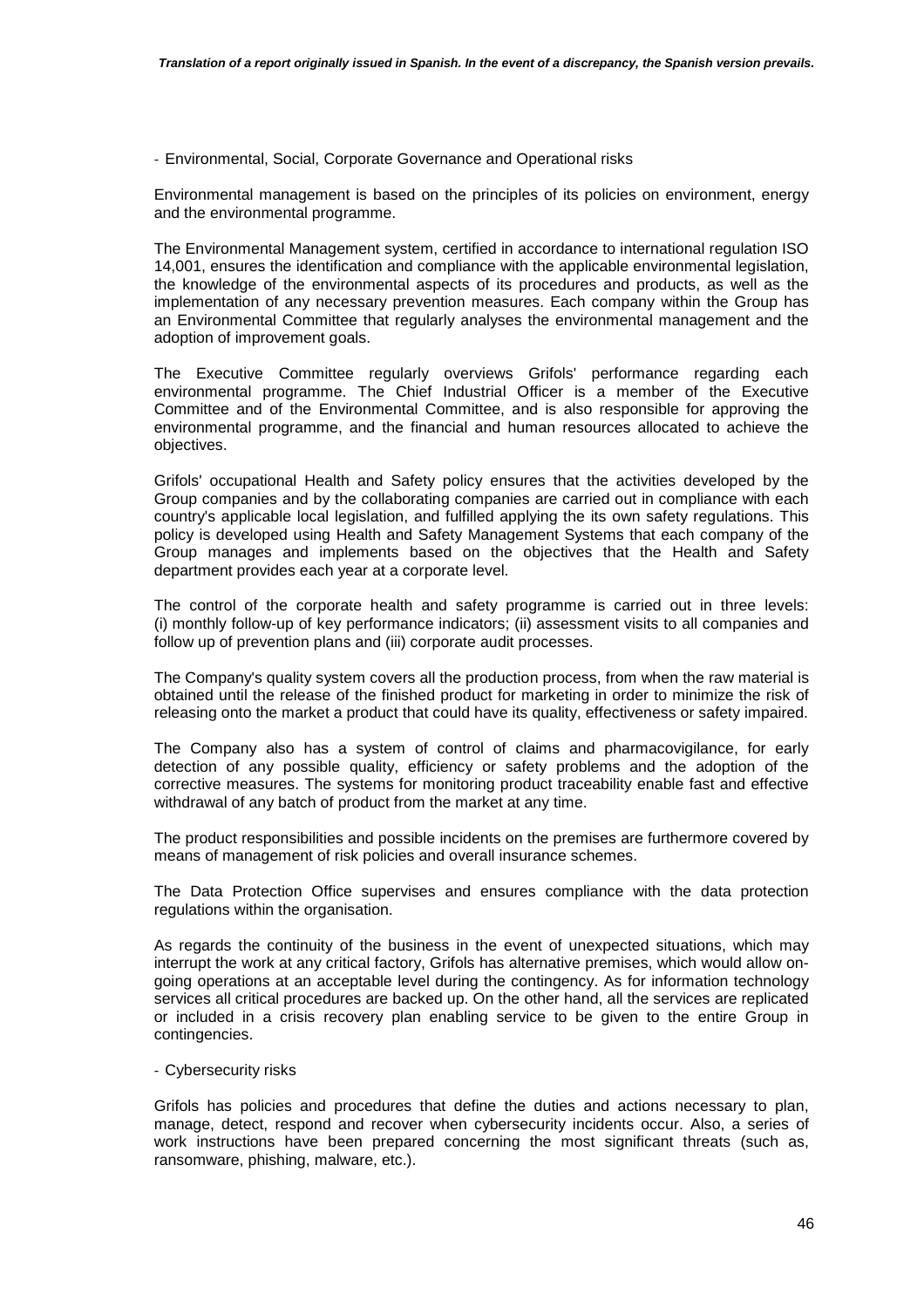- Legal and Regulatory risks

The Group has the necessary departments and the support of specialized external advisors to ensure awareness of any regulatory changes and compliance with any applicable laws or regulations, including tax ones. Also, the Criminal Management risk system sets out measures that are ideal to prevent or significantly reduce crime.

### **F INTERNAL CONTROL AND MANAGEMENT OF RISK SYSTEMS IN RELATION TO THE FINANCIAL INFORMATION ISSUING PROCESS (SCIIF)**

 Describe the mechanisms that make up the control and management of risk systems in relation to the financial information issuing process (SCIIF) in your entity.

### **F.1. CONTROL ENVIRONMENT OF THE ENTITY**

#### **Inform stating their main characteristics, in relation to at least the following:**

#### **F.1.1. Which bodies and/or functions are in charge of: (i) the existence and maintenance of an appropriate and effective SCIIF; (ii) their implementation, and; (iii) their overseeing.**

#### Board of Directors:

The Board of Directors of the Company is ultimately responsible for the existence, maintenance and overseeing of an appropriate and effective SCIIF. In accordance with its Regulations, the Board of Directors has delegated this responsibility to the Audit Committee.

#### Audit Committee:

Article 14, section 5 (c) of the Regulations of the Board of Directors of the Company establishes the basic responsibilities of the Audit Committee with regard to internal reporting and control systems, which include, among others, the following:

- Supervise and evaluate the preparation and presentation, and integrity of the mandatory financial and non-financial information related to the Company and the Group, verifying compliance with the regulation requirements, the adequate defining of consolidation boundaries and the correct application of accounting criteria and submit recommendations or proposals to the Board of Directors to protect the integrity of this information;

- Supervise and evaluate the efficiency of the Company's internal control, internal audit and risk control and management systems, financial and nonfinancial, concerning the Company and the Group, including any operative, technological, legal, social, environmental, political, reputational or corruption related risks, periodically reviewing the internal control and risk management systems, so that any principal risks are identified, dealt with and adequately recognized, as well as discussing, with the auditor, any major flaws in the control system identified during the audit process without jeopardizing its independence. To such effects, the Committee may, if applicable, submit recommendations or proposals to the Board of Directors and the corresponding period of time for their fulfilment;

- Monitor the independence and efficiency of internal auditing; propose the selection, appointment and dismissal of the Director of the Internal Audit Department; approve or propose to the Board of Directors the approval of the Internal Audit Department's work orientation and annual work plan, making sure that their activity mainly focuses on the relevant risks (including reputational risks); propose the budget for this Department; receive periodic information on its activities (including the annual activities reports prepared by the Director of the Department); and verify that the top management takes into account the conclusions and recommendations of their reports;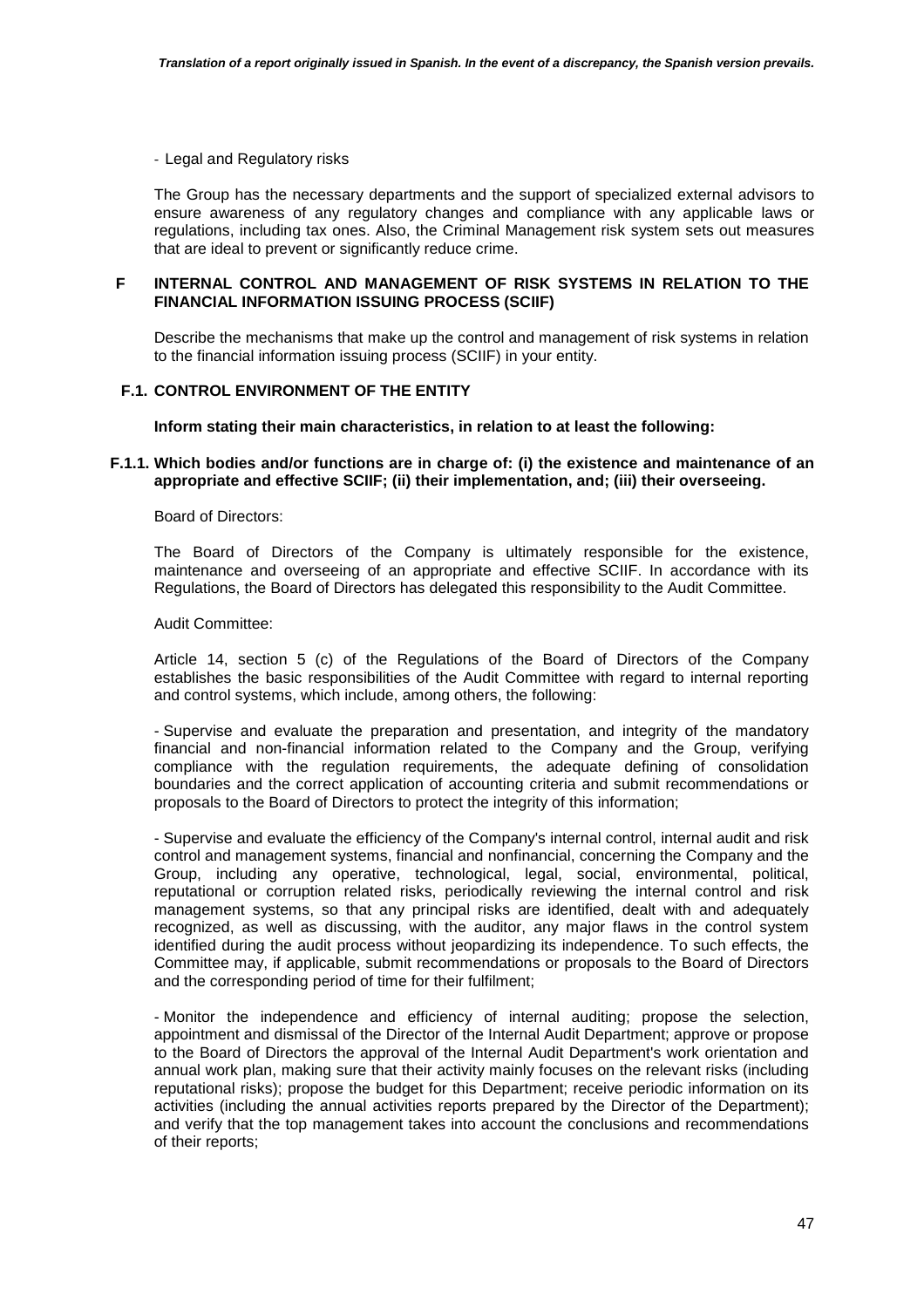- Establish and supervise a mechanism that allows employees and other persons related to the Company, such as directors, shareholders, suppliers, contractors or subcontractors, to report irregularities of potential significance, including financial and accounting irregularities, or those of any other nature, related to the Company, that they notice within the Company or its Group. This mechanism must guarantee confidentiality and enable communications to be made anonymously, respecting the rights of both the complainant and the accused party; and

- In general, ensure that the internal control policies and systems established are applied effectively in practice.

The members of the Audit Committee are appointed taking into consideration their knowledge, skills and experience in accounting, auditing and management of risk matters.

The Audit Committee has an internal audit function which, under its supervision, reviews the reliability, integrity and consistency of financial-accounting information, evaluating its risks and the controls implemented to mitigate them, and informs regularly on work performed and measures proposed for the correction of the same.

Finance / Accounting Policies and Internal Control:

The Finance Department has an Accounting Policies & Internal Control function with responsibility for developing and implementing policies, procedures and controls on financial information and overseeing their fulfilment. This function communicates approval of internal control policies and procedures for financial information to the companies of the Group and maintains the documentation related to financial information procedures and controls up-todate.

The internal financial information control system of Grifols is evaluated internally, every year, by independent staff.

#### **F.1.2. If these exist, especially in relation to the process of preparation of financial information, the following elements:**

**Departments and/or mechanisms in charge of: (i) the design and review of the organizational structure; (ii) clearly defining the lines of responsibility and authority, with an appropriate distribution of tasks and functions, and; (iii) ensuring the existence of sufficient procedures for the correct usage thereof in the entity.** 

The design and review of the organizational structure and the definition of the lines of responsibility and authority are carried out by the Board of Directors via the CEOs.

The distribution of tasks and functions is carried out in order to guarantee the efficacy and efficiency of the operations, ensuring an appropriate segregation of functions.

The detailed organizational chart of the functions of the Group is available to all of the employees of the Group in the Intranet of the Company.

**Code of conduct, corporate body of approval, level of implementation and instruction, principles and values included (stating whether there are any specific mentions of the register of operations and preparation of financial information), the authority in charge of analysing non-fulfilments and proposing corrective actions and penalties.** 

Code of Conduct:

The Code of Conduct of the Group establishes the rules of conduct, applicable to all employees and members of the Board of Directors and other administrative bodies of all the companies of the Group, both in relation to their own colleagues and as regards to third parties.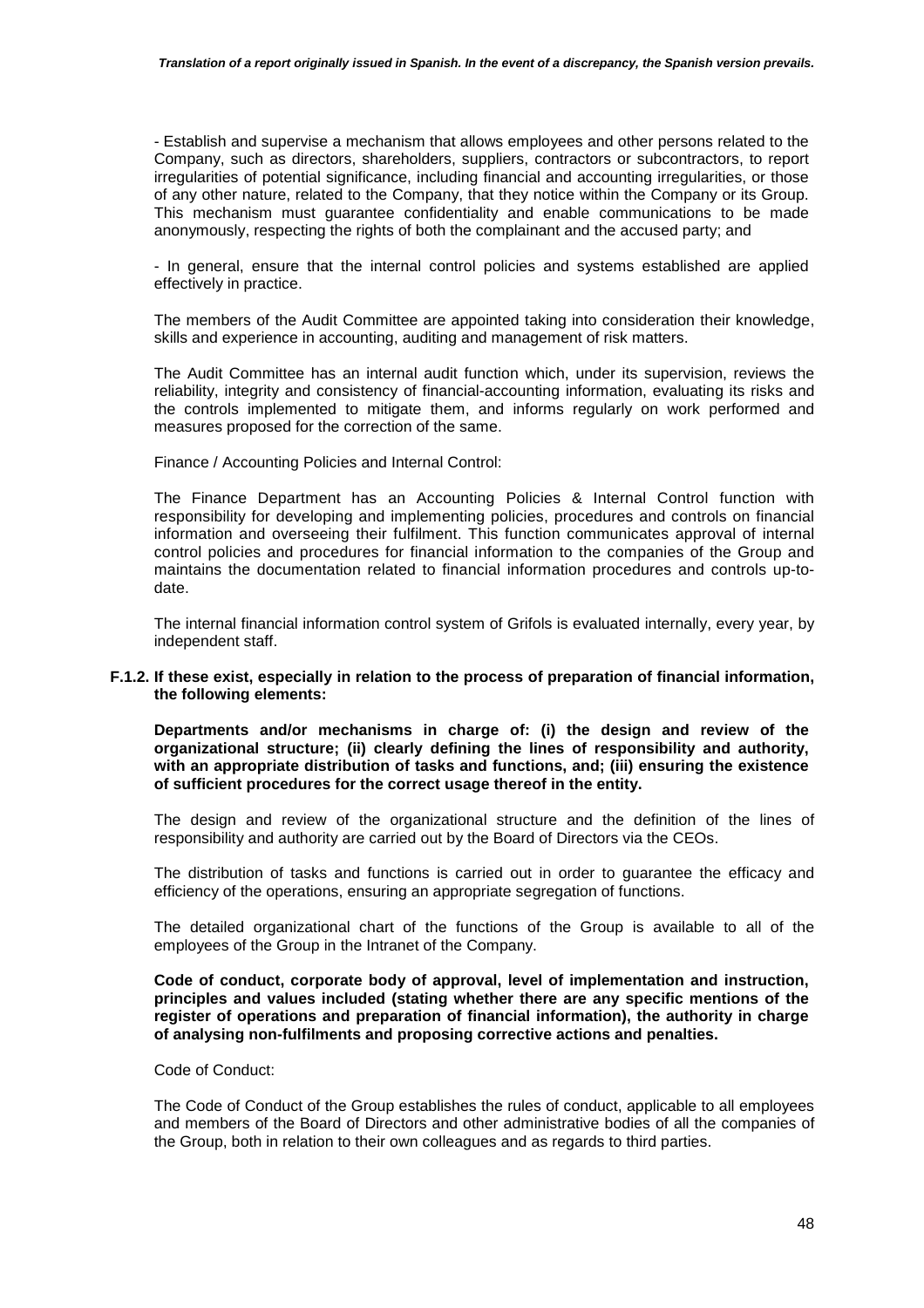Section 10 of the Code of Conduct is dedicated to the "Reliability of financial information and dissemination". In this respect, it establishes that:

- Financial statements, books, records and accounts of Grifols must reflect the operations reliably and in accordance with legal requirements and accounting principles. The dissemination of dishonest information, whether internally or externally, is absolutely forbidden.

- The Chief Executive Officers and the Finance Department's executives, the chief financial officer included, as well as the accounting officers, controllers and the person(s) performing similar functions are responsible for the complete, true, fair, accurate and understandable disclosure of any reports that Grifols must regularly submit to the CNMV (National Securities Market Commission) and the SEC (the United States Securities and Exchange Commission) and any other securities market regulators from time to time.

- In its relationship with the markets, Grifols' policy is one of transparency. The public financial statements, the information for regulatory bodies, and, in general, the information published in any mean must be exact and complete in all aspects.

-The market will be promptly informed of any circumstance that may affect the price of quoted shares.

The Code of Conduct is published as internal regulations in the Group's Intranet, available to all employees, and on the Company's website (www.grifols.com).

In its section 14, the Code of Conduct establishes that "Non-fulfilment of the Code of Conduct by any employee or manager of Grifols shall be considered a serious breach of his or her obligations with Grifols and it may even lead to his or her dismissal".

Ethical Code for Executives:

The Board of Directors approved the Ethical Code for Executives in 1998 and amended it in 2008.

This Code must be considered as a general framework of the basic principles that govern the actions of employees and other people working for the group, inspired by the ethical values by which the Company has always been governed, the main priority of which is the utmost safety and efficacy of its products.

The executives of all of the companies of the Group must read and accept the content of the Ethical Code every year.

Non-fulfilment of any of the ethical principles of the Company is a cause for dismissal.

Any possible non-fulfilment, either of the Code of Conduct or of the Ethical Code, must be notified to the Audit Committee for analysis and, where applicable, correction and/or penalties in relation thereto.

The Board of Directors, in its meeting held on 28 October 2016, resolved to approve the Internal Code of Conduct on Matters Related to the Securities Market, in order to comply with market abuse regulations, specifically European Regulation 596/2014. This Internal Code of Conduct on Matters Related to the Securities Market is available on the Company's website.

**Reporting channel, which is to enable communication to the Audit Committee of any irregularities of a financial and accounting nature, in addition to any possible nonfulfilments of the code of conduct and irregular activities in the organization, informing, where applicable, of whether this is of a confidential nature.**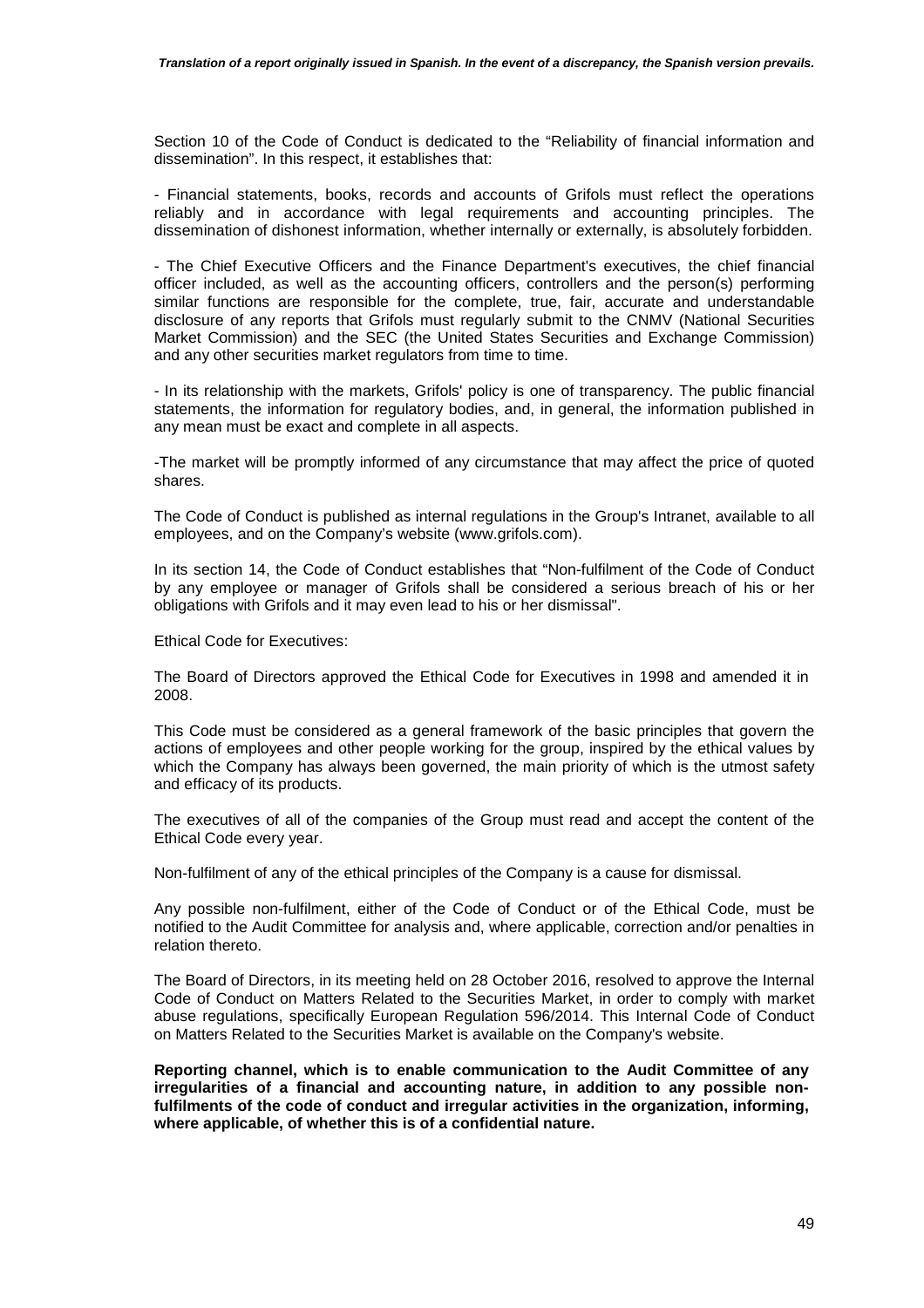The Company has a reporting channel which allows for concerns of an ethical nature to be submitted, and for the reporting of any behaviour contrary to the Code of Conduct, to the policies or procedures of the Company or to law, in a confidential and anonymous manner. It is currently available in 25 countries and in twelve languages as well as in English and Spanish. For the rest of the countries in which the Company is present, an internal communications channel exists for the reporting of any behaviour contrary to the Code of Conduct.

The reporting channel is managed by an external provider which classifies them according to their nature. The Internal Audit Management informs the Audit Committee, regularly, in relation to all issues reported and the results of the investigations and the measures adopted.

#### **Training programmes and regular updates for the personnel involved in the preparation and review of the financial information, as well as in the evaluation of the SCIIF, covering, at least, accounting regulations, audit, internal control and management of risk.**

It is a responsibility of the Finance Management and of the Corporate Accounting and Reporting function, dependent on the former, to ensure that all personnel involved in the preparation of the financial statements of the Group have the appropriate training and receive annual updates on International Financial Information Standards and in principles of internal control of financial information. The mentioned personnel regularly attend refresher seminars in the mentioned subject areas, presented by an external provider, and it regularly receives various publications, to which the Company subscribes, which offer up-to-date information on the evolution of the business and regulatory environment of the activities performed by the Group and on International Financial Information Standards and internal control.

## **F.2. EVALUATION OF FINANCIAL INFORMATION RISKS**

**Inform, at least, in relation to the following:** 

#### **F.2.1. Which are the main characteristics of the risk identification process, including those of error or fraud, in relation to:**

#### **If the process exits and has already been documented:**

The Company is subject to compliance with the United States Act "Sarbanes-Oxley".

The risk identification process in the financial information is documented in the methodological guide for compliance with the United States Act "Sarbanes-Oxley" (Grifols – SOX Methodology). The document explains in detail, among other information, the approach applied in relation to the following aspects:

- Identification of risks and definition of the scope;
- Management controls (also known as Entity Level Controls);
- General controls of the information systems;
- Documentation of processes;
- Strategy of controls testing.

#### **If the process covers the totality of the financial information goals (existence and occurrence; integrity; valuation; presentation, breakdown and comparability; and rights and obligations), if it is updated, and how often:**

Financial information risks materialize in five categories: integrity, existence and occurrence, valuation, presentation and breakdown and rights and obligations. The aim of the first three is to ensure that the accounts contain entries relating to real transactions, accurately booked. The last two are aimed at the rights and obligations being presented and described correctly in the financial statements.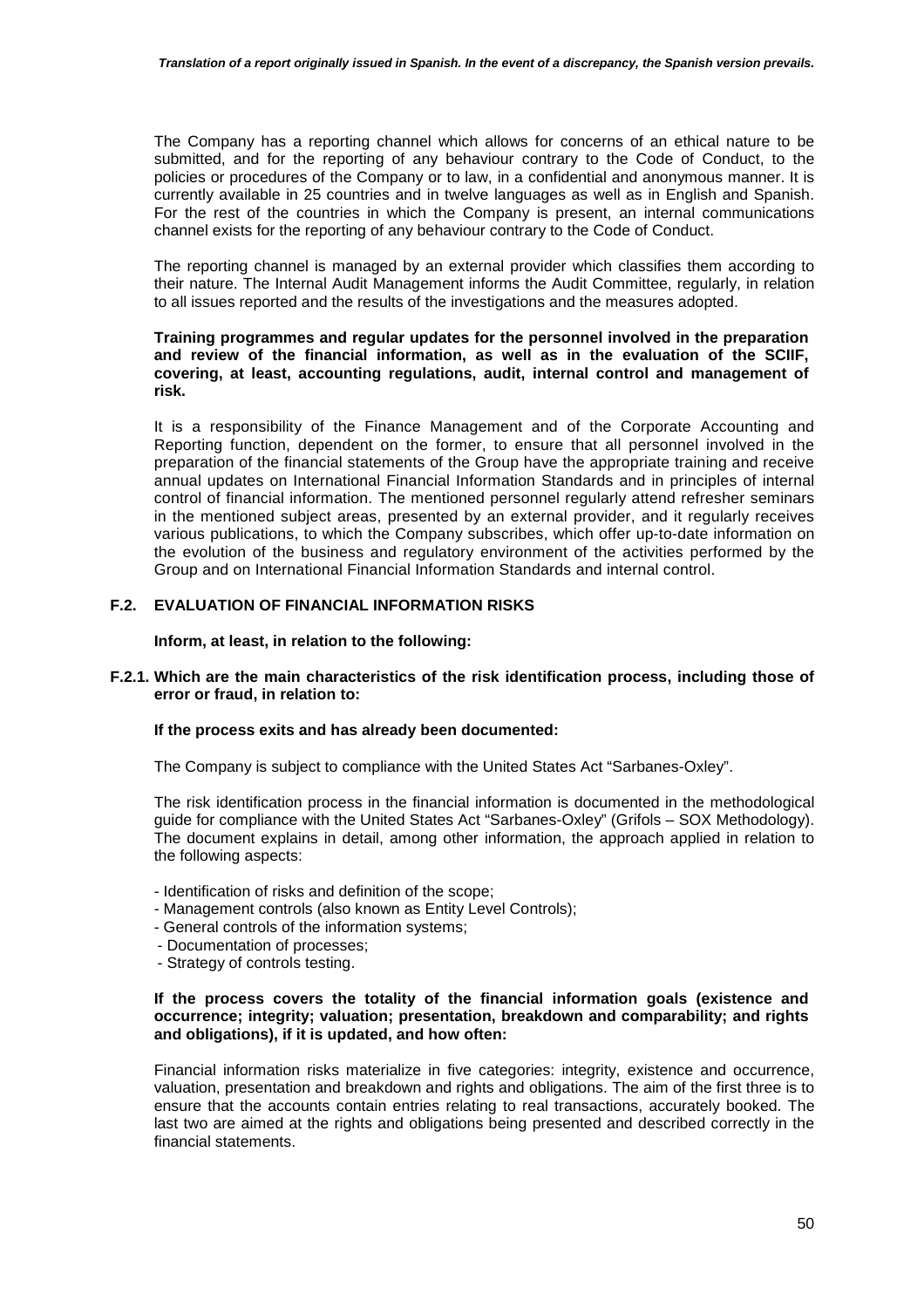In 2020, Internal Control identified the financial information risks with data from the financial year closed at 30 June 2020 and updated the analysis during the financial year, the last being with data referring to 31 December 2020.

#### **The existence of a process for the identification of the scope of consolidation, taking into account, among other aspects, the possible existence of complex corporate structures, instrumental entities or those with special purposes:**

The Company keeps a company shareholding book which contains the totality of the participations in the Group, both direct and indirect, as well as any entities in which the Group may have the capacity to exercise control irrespective of the legal form by means of which such control may be exercised, including, therefore, where appropriate, both instrumental companies and those of special purposes.

The scope of consolidation of the Company is determined monthly by the Corporate Accounting and Reporting / Consolidation and Reporting management, under the Finance Department, depending on the corporate record information and in accordance with International Accounting Standards and other local accounting regulations.

Overseeing the appropriate delimitation of the scope of consolidation is a responsibility of the Audit Committee.

#### **Whether the process takes into account the effects of other types of risks (operational, technological, financial, legal, tax, reputational, environmental, etc.) to the extent that these may affect the financial statements:**

The risk identification process of the Company is based on the evaluation of risks in the accounting entries of the financial statements.

An accounting entry is considered significant whenever a reasonable possibility of containing an error that, individually or jointly with others, it may have a material effect on the financial statements.

In order to determine whether an entry is significant, the Company considers both quantitative factors (the size and composition of the entry and the volume of the transactions recorded) and qualitative ones (uniformity and centralization of transactions, complexity and inherent risk).

Operational, cybersecurity, financial, legal and regulatory, environmental risks, etc., to the extent which they may affect the financial statements, are considered in the qualitative evaluation.

## **Which company's governing body supervises the process:**

The supervision of the financial information risk identification process is carried out by the Audit Committee as part of its functions in relation to the information and internal control systems, detailed in section F 1.1. of this report.

## **F.3. CONTROL ACTIVITIES**

**Inform, stating their main characteristics, if you have at least the following:** 

**F.3.1. Procedures for review and authorization of the financial information and the description of the SCIIF, to be published in securities markets, stating those responsible, as well as the documentation describing the flows of activities and controls (including those relating to fraud risk) of the different kinds of transactions which may have a material impact on the financial statements, including the procedure for accounting closure and the specific review of relevant opinions, estimates, valuations and forecasts.**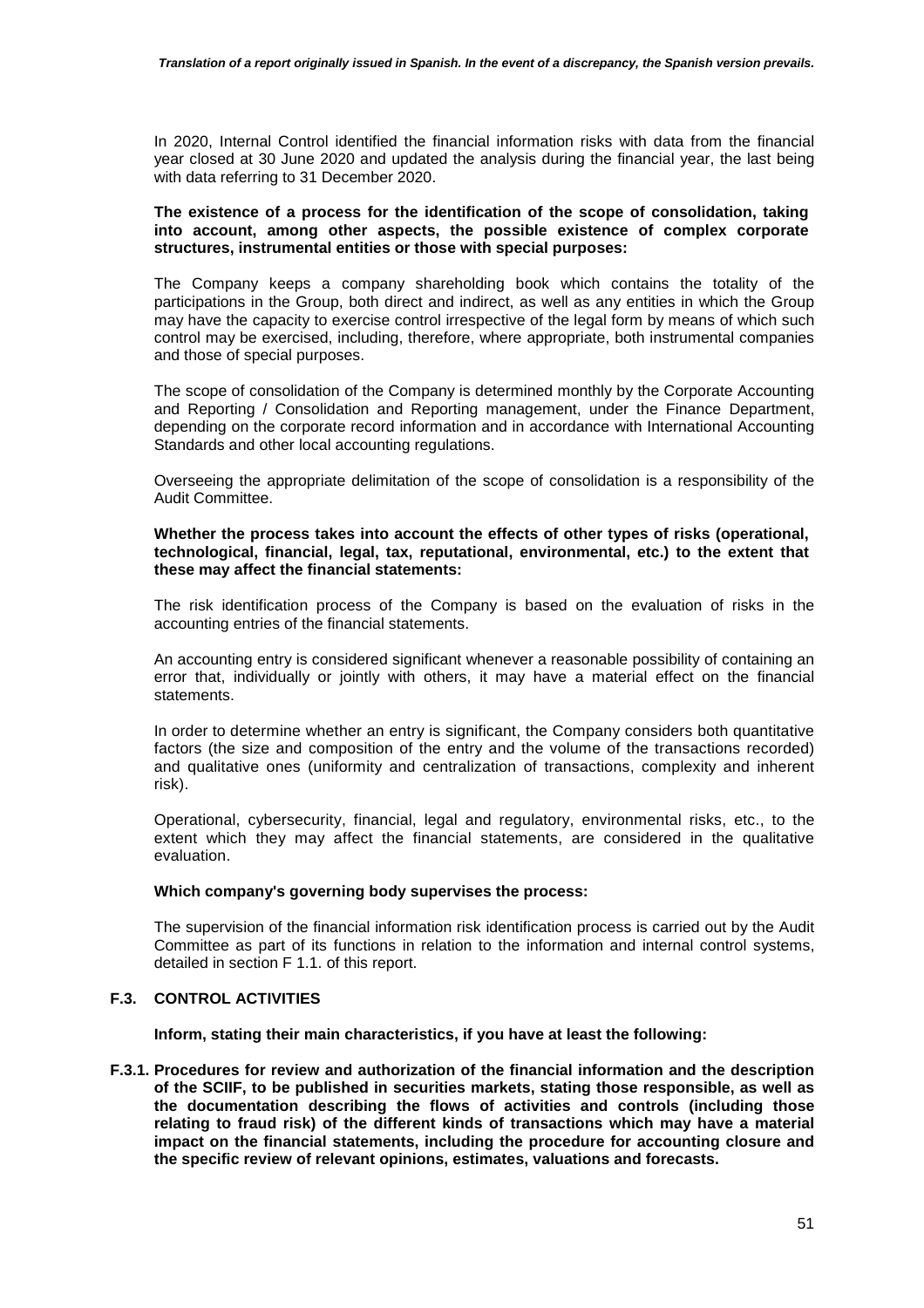The Company provides financial information to the securities market on a quarterly basis. The information is prepared and reviewed by the different units which make up the Finance Department of the Company and requires approval by the Corporate Finance Director.

The Audit Committee supervises the information that is submitted to the market. To do so, it is in possession of the conclusions of the external auditors on the results of their review of the quarterly consolidated financial statements. Finally, the Audit Committee communicates its conclusions on the financial information to the Board of Directors, which approves its publication.

The internal financial information control system of Grifols was implemented in order to comply with section 404 of the United States Act "Sarbanes-Oxley".

The initial points of the system are the management controls, also known as Entity Level Controls (hereinafter ELC). These controls work transversally, and are designed to supervise the effectiveness of the internal control system as a whole.

The Company classifies the ELC identified in accordance with the COSO control framework, which considers the following components:

- Control environment;
- Evaluation of the risk;
- Monitoring activities;
- Information and communication;
- Supervision;

Based on the analysis of the most important transactions, the business processes which must be documented are identified. The Company has identified the following business processes that group together all of the activities of the Group:

- Closure of the financial statements;
- Purchases and accounts payable;
- Sales and accounts receivable;
- Inventory;
- Treasury;
- Human Resources;
- Intangible fixed assets;
- Tangible fixed assets;
- Taxes.

The 9 main business processes are divided into sub-processes, adapted to the particularities of the business operations of each country or region.

For each process / sub-process, the following basic components have been identified:

- Control objectives: Control requirements which must be fulfilled in each activity of the process. They are intended to ensure the reliability of the financial information, covering the premises of integrity, existence and occurrence, valuation, presentation and breakdown and rights and obligations.

- Risks: The possibility of an event or action affecting the capacity of the Group to achieve its financial information goals, including the risk of fraud.

- Control: Policies and procedures and other resources established in order to ensure that control objectives are achieved in order to prevent or detect any material errors in the financial statements and/or fraudulent activities. The controls of the process are incorporated into the operations of the same.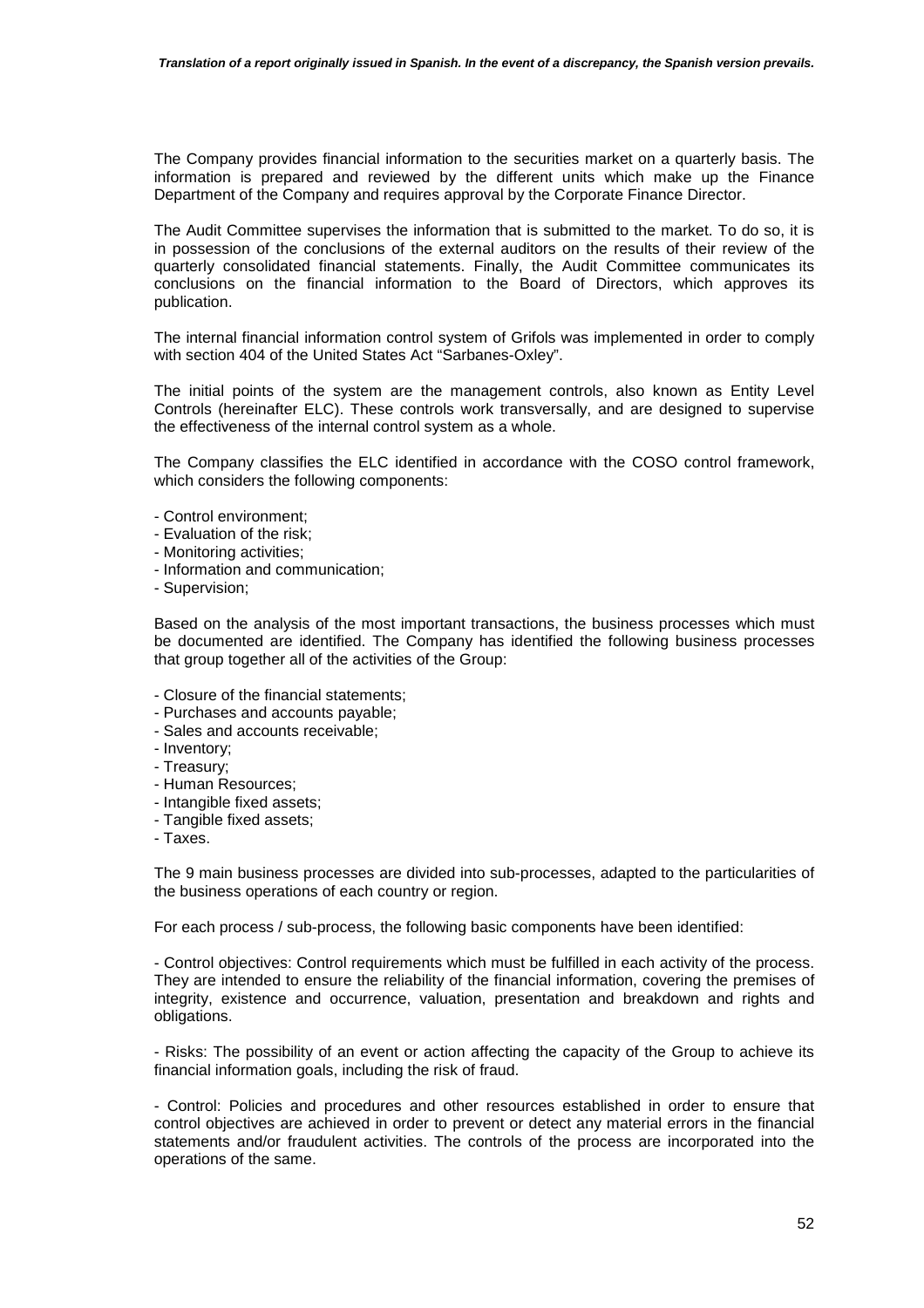Internal Control and Internal Audit have carried out tests to verify the correct operation of the controls. The shortfalls identified, where applicable, have been validated with the person responsible for the process, with action plans that have been considered necessary being agreed.

The persons responsible for the processes have confirmed that the risks and controls documented are correct as at 31 December 2020.

#### **F.3.2. Policies and procedures for internal control over information systems (among others, over access security, change control, operation of the same, operational continuity and segregation of functions) supporting the relevant processes of the entity in relation to the preparation and publication of financial information.**

The global Information Technologies (IT) division of the Company is responsible for the information systems of all the companies of the Group in the different territories where they operate. As part of its functions, the definition and monitoring of security policies and procedures for applications and infrastructures are included.

The internal control system of the Company identifies the applications and infrastructures that support the relevant processes in relation to the preparation and publication of the financial information and evaluates the reliability of their general controls.

In the evaluation of the general controls of IT, the system covers the following processes:

- Management of identities and authorizations for access;
- Development and implementation of new projects;
- Evolutionary and corrective changes;
- Environmental control and physical access to data processing centres;
- Safeguarding of information, recovery and continuity plans;
- Operation and monitoring of systems and applications;
- Incident management;

Any weaknesses detected, whenever no compensatory controls to mitigate these are identified, are corrected by means of specific remediation plans.

In addition, for the security of the information, the Company has a number of policies and procedures which establish and define, among others, the following operational principles:

- Development methodology: covering from the taking of requirements to the testing and acceptance by the business unit, it has the main objective of ensuring that the systems behave as they have been defined;

- Flows of review and approval of the specifications and documentation on the design of applications, changes to programs and systems, as well as the assignment of points of access to the information;

- Monitoring of the availability of systems and applications, the integrity of the data exchanged between the relevant applications as well as the security events;

- Segregation of functions based on an incompatibility matrix, supervised by the persons responsible for the different business processes;

- Recovery plan in a secondary location for the relevant systems;

- Policy on the use of the information systems.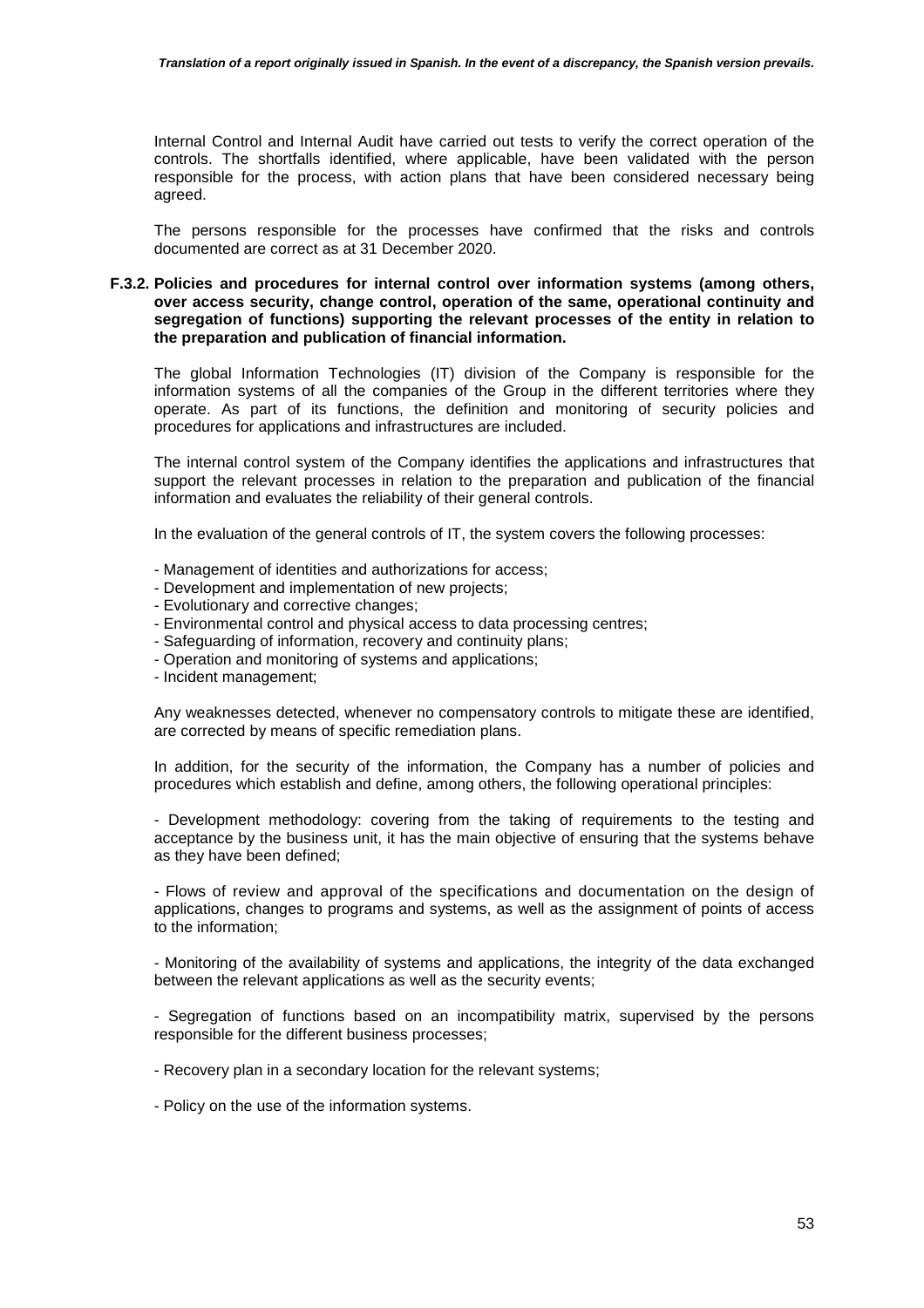The management of the information security and associated technological assets, as well as the responsibility, in the environment of IT processes, for compliance with regulations is a responsibility of the following bodies:

- IT Risk and Security Committee: It regularly analyses the different reports on risks, incidents and regulatory changes and proposes the action plans it considers appropriate in order to protect the information assets and to reach and maintain the desired level of security. It also coordinates the different activities related to the implementation of the proposed action plans.

- IT Management of risk Function: Its main mission is to analyse the risks of the different processes, systems and applications and maintain them at levels accepted by the Company, developing and coordinating the implementation of controls, where applicable;

- IT Security Function: It defines the policies, manages vulnerabilities and coordinates the implementation of the security program in IT infrastructures.

#### **F.3.3. Policies and procedures of internal control intended to oversee the management of activities sub-contracted to third parties, as well as those aspects of evaluation, calculation or valuation entrusted to independent experts, which may have a material impact on the financial statements.**

The Company demands providers of the main services to present an independent report on their internal control structure in accordance with Public Company Accounting Oversight (PCAOB) standard SSAE18 and/or carries out tests on the same directly in order to verify the correct operation of controls, especially those which affect the internal control of the Company itself.

When the Company uses the services of an independent expert, it verifies its competence and technical and legal capacity. Skilled personnel of the Company review these reports in order to validate the reasonability of their conclusions.

## **F.4. INFORMATION AND COMMUNICATION**

**Inform, stating their main characteristics, if you have at least the following:** 

**F.4.1. A specific function in charge of defining, keeping account policies (accounting policies area or department) up-to-date and resolving any queries or conflicts derived from the interpretation thereof, maintaining fluent communication with the persons responsible for the operations in the organization, as well as an up-to-date manual of accounting policies communicated to the units via which the entity operates.** 

In the Finance Department, there is a unit, named Accounting Policies & Internal Control, the functions of which, among others, include the following:

- To define and maintain the accounting policies of the Group up-to-date;

- To analyse particular transactions carried out or planned in order to determine their appropriate accounting treatment;

- To analyse the impact of regulatory accounting changes on the financial statements of the Group;

- To solve any queries on the application of the accounting policies of the Group.

The accounting policies of the Group, based on the international financing reporting standards, are included in a manual ("Finance Manual"), which is kept permanently up-to-date and is available to all employees via the Intranet of the Company.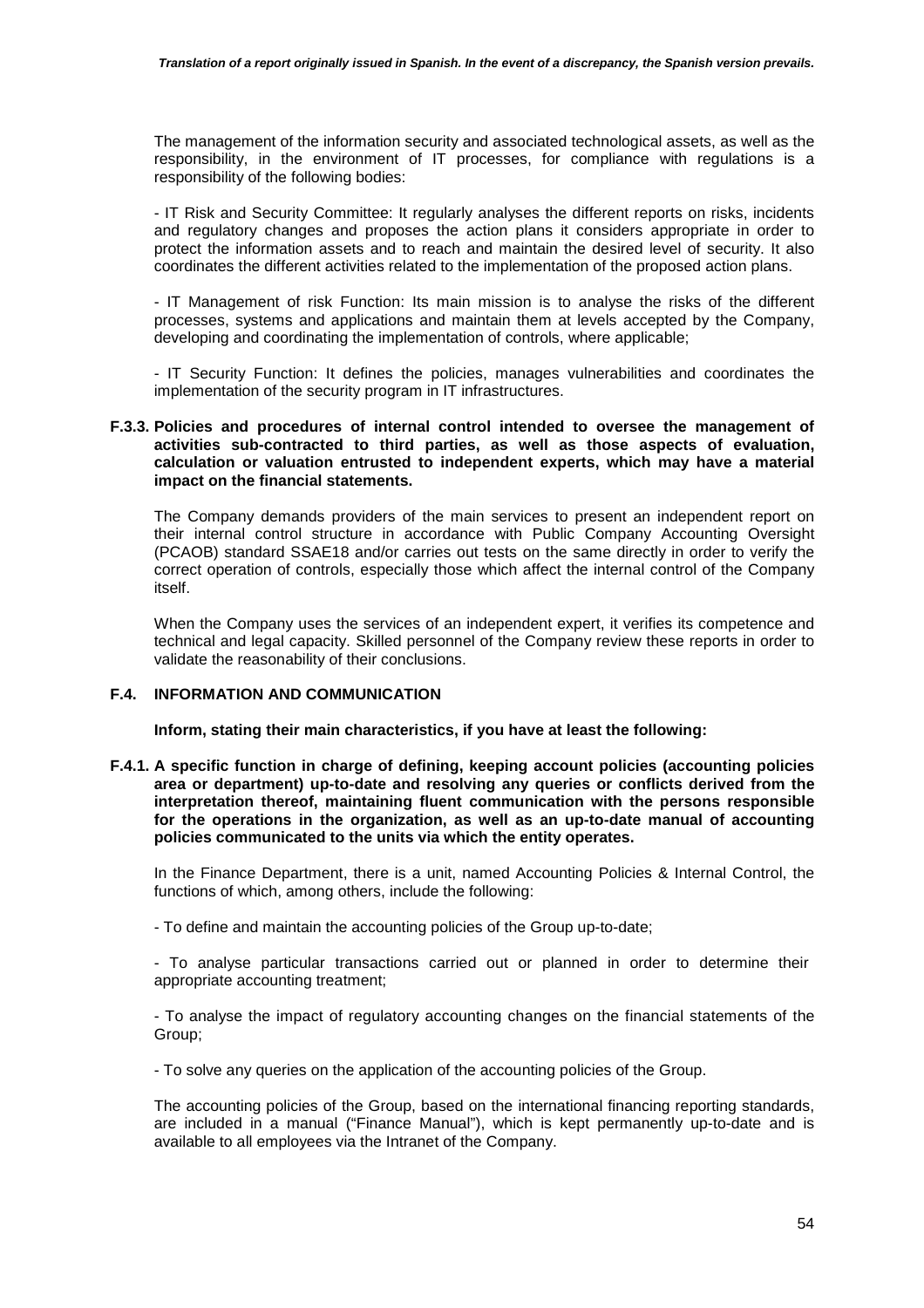#### **F.4.2. Mechanisms to capture and prepare financial information with uniform formats, applicable to and used by all of the units of the entity or of the group, which support the main financial statements and the notes, as well as the information set down in detail on the SCIIF.**

All of the companies of the Group report their individual financial statements and the notes or breakdowns necessary for the preparation of the consolidated annual accounts to the Consolidation and Reporting Unit, integrated within the Finance Department.

The information is captured in uniform formats on a computing tool (BI) which uses one single accounting plan. The loading of the information into the mentioned centralized tool is automatic, from the SAP-FI tool of the Company (transactional, implemented in the majority of the subsidiary companies), or manual for those companies in which the system has not been implemented. The information captured in BI is transferred to a SAP module (BPC) where the Consolidation and Reporting Unit carries out and documents the consolidation process.

The SCIIF is supported on a single computing system, administered by Accounting Policies & Internal Control and accessible to all the persons responsible for the documented business processes and Internal Auditing.

#### **F.5. SUPERVISION OF THE OPERATION OF THE SYSTEM**

**Inform, stating their main characteristics, at least the following:** 

**F.5.1. The SCIIF supervisory activities carried out by the audit committee, as well as if the entity has an internal audit function which may, among its competences, have that of supporting the committee in its task of supervising the internal control system, including the SCIIF. Furthermore, information is to be provided on the scope of the SCIIF carried out in the financial year and on the procedure by means of which the person responsible for executing the evaluation communicates its results, whether the entity has an action plan detailing any possible corrective measures, and if the impact of these on the financial information has been considered.** 

The Audit Committee is regularly informed of the internal evaluation of the SCIIF, described in section F3.1. of this report. Specifically, the Internal Audit function informs on the scope of the evaluation, on the level of progress, and, where applicable, on any shortfalls detected, on their impact on the financial information and on the action plans established. It also identifies and communicates, where applicable, any fraud involving agents or employees.

As of 31 December 2020, no material weaknesses have been identified in the review carried out on the internal control system.

In accordance with the foregoing, the management of the Company understands that the internal financial information control model is effective as of 31 December 2020.

**F.5.2. If it has a procedure for discussion by means of which the accounting auditor (in accordance with that established in the auditing technical standards), the internal audit function and other experts, may be able to communicate to the senior management and to the audit committee or managers of the entity any significant weaknesses in internal control identified during the processes of review of the annual accounts or any others with which they may have been entrusted. In addition, it is to inform on whether it has an action plan to endeavour to correct or mitigate any weaknesses observed.** 

The Internal Audit function communicates to the senior management and to the Audit Committee any significant shortfalls in the internal control system which it has identified in its reviews, as well as the action plans established in order to mitigate them.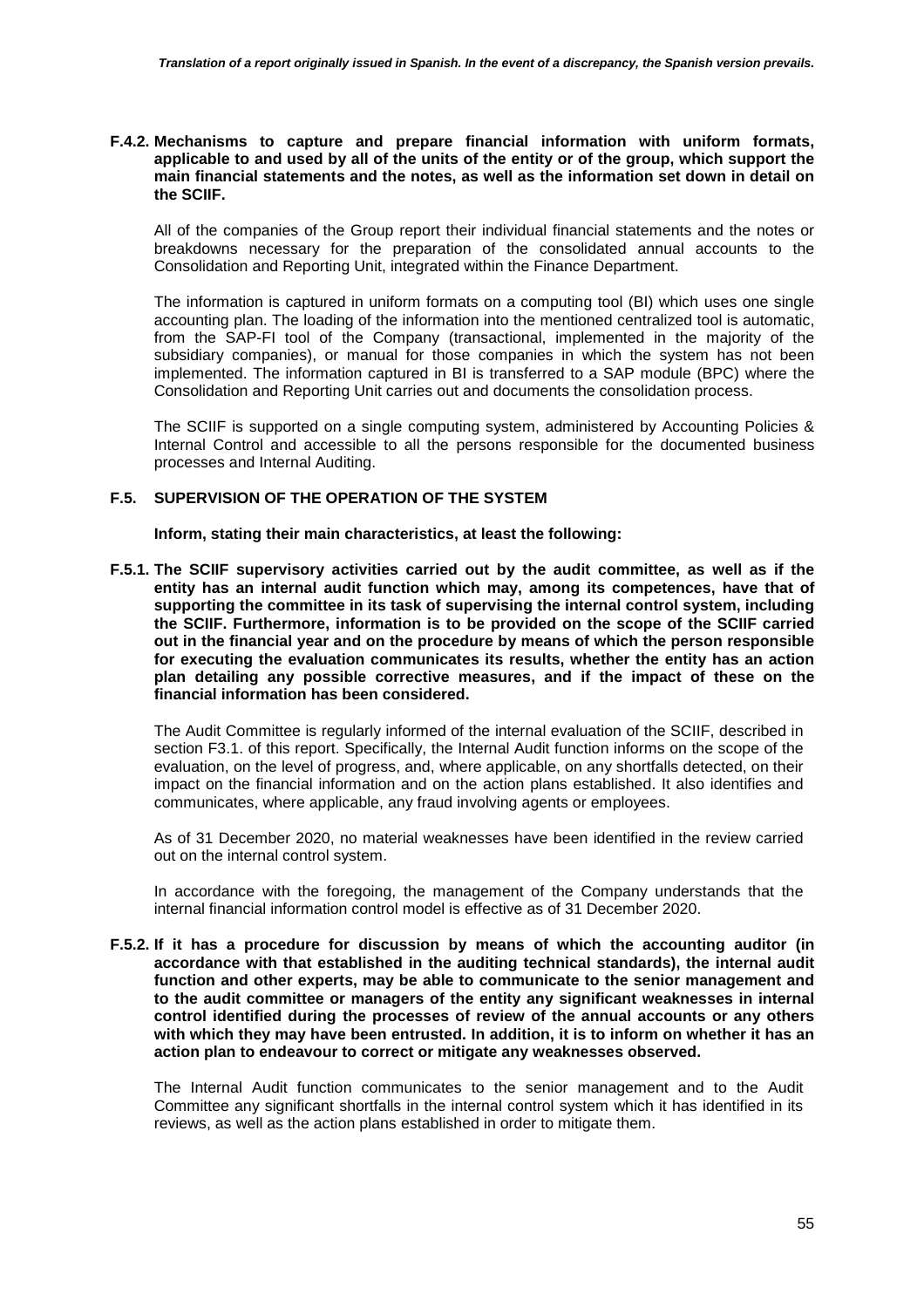The accounting auditor of the Group has direct access to the senior management and to the Audit Committee, holding regular meetings in order to obtain the information necessary to perform its work and to communicate any weaknesses detected in the internal control system.

At the same time, the accounts auditor annually presents a report to the Audit Committee in which it details any shortfalls it has detected in the internal control system during the performance of its work.

### **F.6. Other relevant information**

Nothing to be highlighted.

### **F.7. EXTERNAL AUDITOR'S REPORT**

**Report on:** 

### **F.7.1. If the SCIIF information sent to the markets has been subjected to review by the external auditor, in which case the entity must include the corresponding report as an annex. If it has not, information must be provided on the reasons for this.**

The Company has not requested a report from the external auditor reviewing the SCIIF information described in this report given that, with this being subject to the Sarbanes-Oxley Act, the external auditor shall issue the corresponding audit report on the effectiveness of the internal financial information control system, which shall be deposited together with the annual financial information in the SEC and published on the Company's corporate webpage.

## **G. DEGREE TO WHICH CORPORATE GOVERNANCE RECOMMENDATIONS ARE FOLLOWED**

**Indicate the extent to which the company follows the recommendations of the unified code of good governance for listed companies.** 

**If any of these recommendations are not complied with, or are complied with partially, give a detailed explanation of the reasons in order for the shareholders, investors and the market in general to have sufficient information in order to value the actions of the company. Explanations of a general nature shall not be acceptable**.

**1. The Articles of association of listed companies should not place any upper limit on the number of votes that can be cast by a single shareholder, or impose other restrictions hindering the control of the Company by means of purchasing its shares on the market.** 

- **2. That when the listed company is controlled, in accordance with article 42 of the Commercial Code, by another entity, listed or not, and it has, directly or through one of its affiliates, business relationships with said entity or any of its affiliates (different from the listed company's affiliates) or carries out activities related to the activities of any of them, publicly and accurately informs about:** 
	- **a) The respective areas of work engaged in and possible business relationships between , on the on hand, the listed company or its affiliates and, on the other hand, the parent company or its affiliates.**
	- **b) Any mechanisms planned to settle any possible conflicts of interest that might arise.**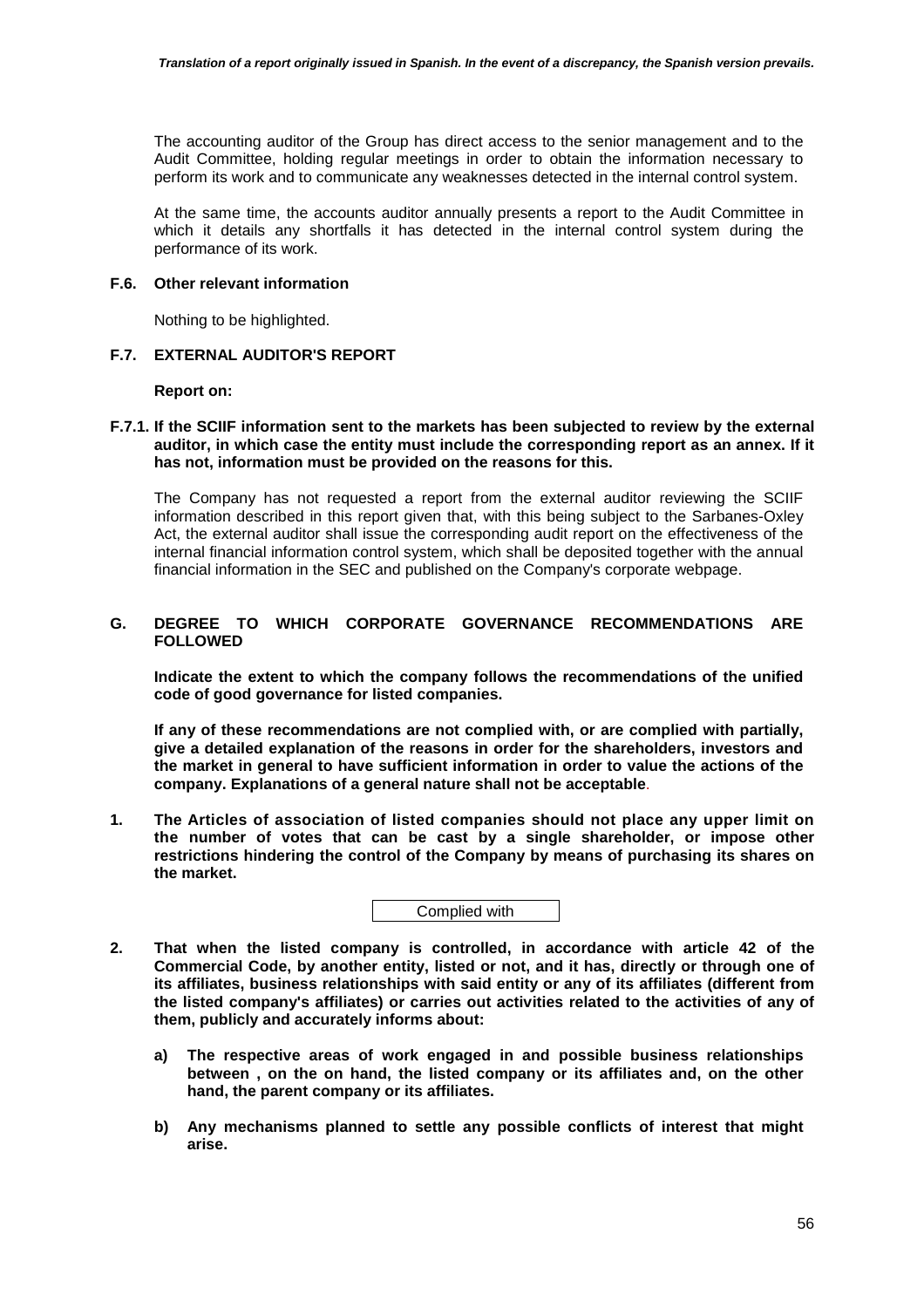Not applicable

- **3. During the annual general meeting the chairman of the board of directors should verbally inform shareholders in sufficient detail of the most relevant aspects of the company's corporate governance, supplementing the written information circulated in the annual corporate governance report. In particular:** 
	- **a) Changes taking place since the previous annual general shareholders' meeting.**
	- **b) The specific reasons for the company not following a given Good Governance Code recommendation, and any alternative procedures followed in its stead.**

| Complied with |  |
|---------------|--|
|               |  |

**4. The company should define and implement a policy of communication and contacts with shareholders and institutional investors within the framework of their involvement in the company , as well as with proxy advisors, that complies in full with market abuse regulations and gives equal treatment to shareholders who are in the same position. The company should make said policy public through its website, including information regarding the way in which it has been implemented and the parties involved or those responsible its implementation** 

**Also, without prejudice to any legal obligations of disclosure of inside information or of any other regulated information, the company also has a general policy regarding the communication of economic-financial, non-financial and corporate information through the channels it deems adequate (the media, social networks or other channels) that contribute to maximise the dissemination and quality of the information available to the market, the investors and other stakeholders of interest.** 

Complied with

**5. The board of directors should not make a proposal to the general shareholders' meeting for the delegation of powers to issue shares or convertible securities without preemptive subscription rights for an amount exceeding 20% of the capital at the time of such delegation.** 

**When the board of directors approves any issuance of shares or convertible securities without pre-emptive subscription rights, the company should immediately post a report on its website explaining the exclusion as envisaged in company legislation.** 

Complied with

- **6. Listed companies drawing up the following reports on a voluntary or compulsory basis should publish them on their website well in advance of the annual general shareholders' meeting, even if their distribution is not obligatory:** 
	- **a) Report on auditor independence.**
	- **b) Report on the performance of the Audit Committee and the Appointments and Remuneration Committee.**
	- **c) Audit committee report on related-party transactions.**

Complied with

**7. The company should broadcast its general shareholders' meetings live on the corporate website.**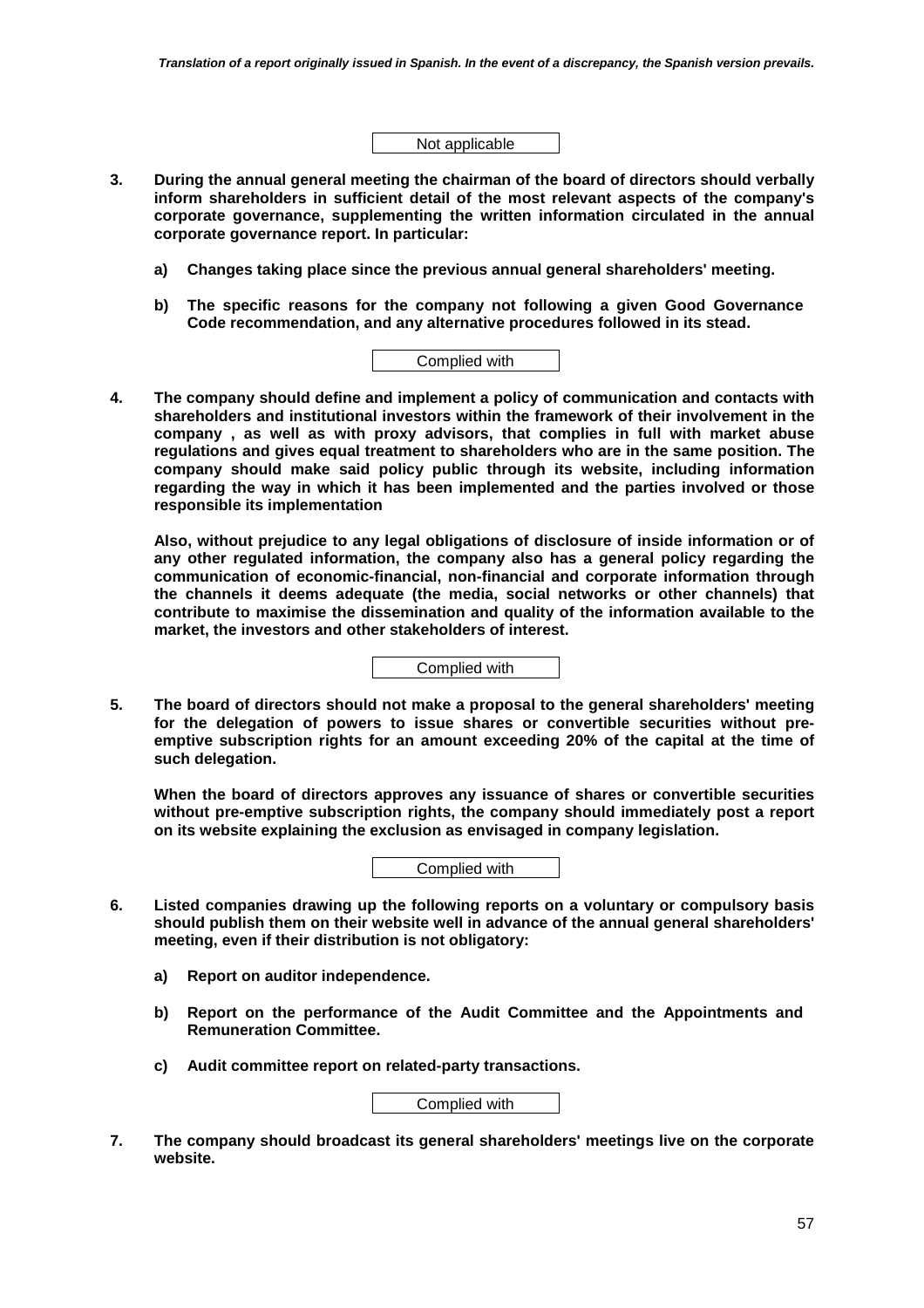**That the Company has the mechanisms that allow delegating and exercising the right to vote by telematic means and even, being companies with a high capitalization and as long as its proportional, the attendance and active participation in the general shareholders' meeting.** 



**8. The audit committee ensures that the annual accounts that the board of directors submits to the general shareholders' meeting are prepared in accordance with accounting regulations. In the event that qualifications exist, the chairperson of the audit committee should give a clear explanation at the general meeting of their opinion regarding the scope and content, making a summary of that opinion available to the shareholders at the time of the publication of the notice of the general meeting , together with the board's proposals and reports.** 

Complied with

**9. The company should disclose its conditions and procedures for admitting share ownership, the right to attend general shareholders' meetings or delegation of voting rights, and display them permanently on its website.** 

**Such conditions and procedures should encourage shareholders to attend and exercise their rights, and be applied in a non-discriminatory manner.** 

Complied with

- **10. When an accredited shareholder exercises the right to supplement the agenda or submit new proposals prior to the general shareholders' meeting, the company should:** 
	- **a) Immediately circulate the supplementary items and new proposals.**
	- **b) Disclose the model of attendance card or proxy appointment or remote voting form duly modified so that the new agenda items and alternative proposals can be voted on the same terms as those submitted by the board of directors.**
	- **c) Put all these items or alternative proposals to the vote applying the same voting rules as for those submitted by the board of directors, with particular regard to presumptions or deductions about the direction of votes.**
	- **d) After the general shareholders' meeting, disclose the breakdown of votes on such supplementary items or alternative proposals.**

Not applicable

**11. In the event that the company plans to pay for attendance at the general shareholders' meeting, it should first establish a general, long-term policy in this respect.** 

| Not applicable |  |
|----------------|--|
|                |  |

**12. The board of directors should perform its duties with unity of purpose and independent judgment, according the same treatment to all shareholders in the same position. It should be guided at all times by the company's best interest, understood as the creation of a profitable business that promotes its sustainable success over time, while maximizing its economic value.**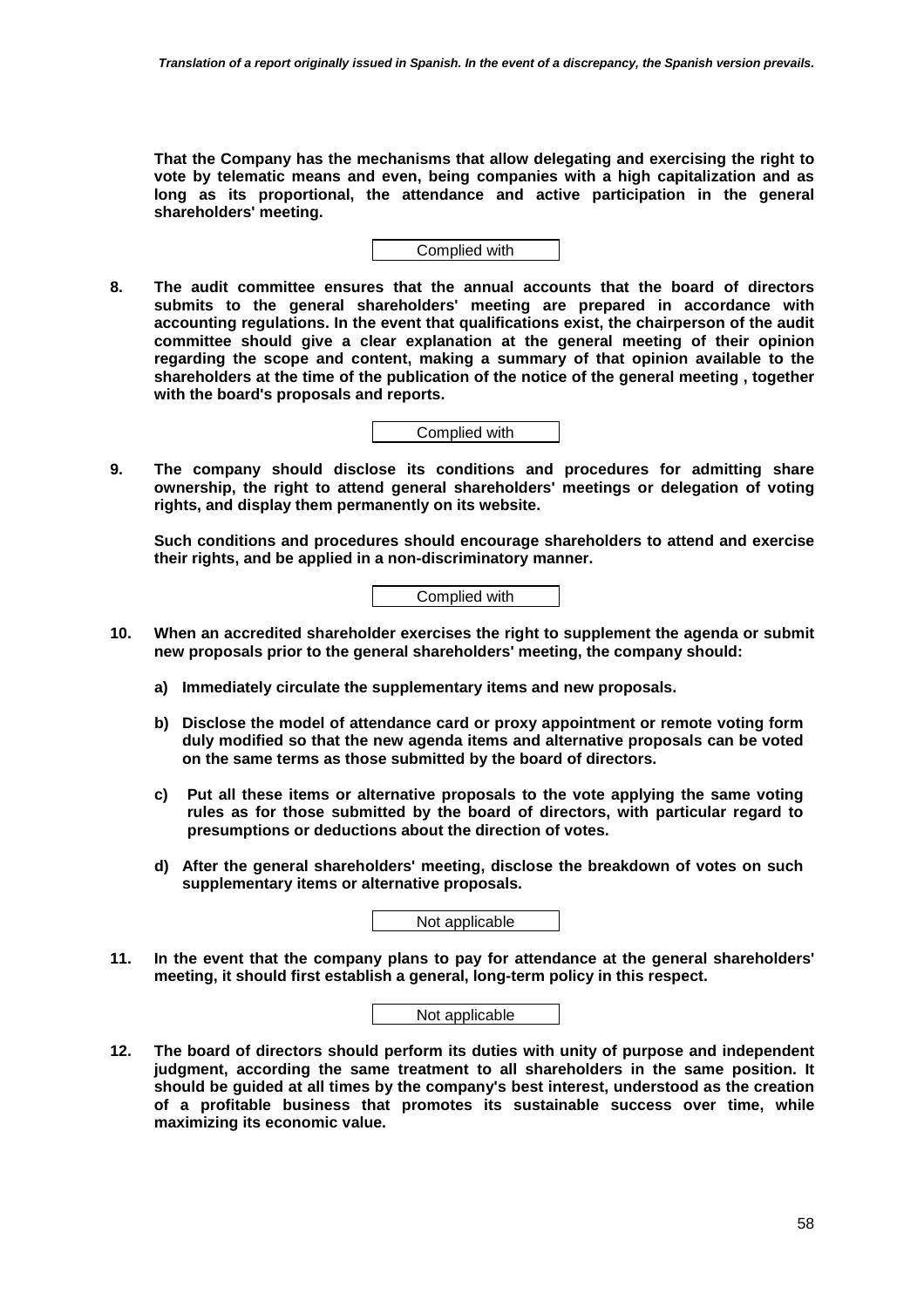**In pursuing the corporate interest, it should not only abide by laws and regulations and conduct itself according to principles of good faith, ethics and respect of commonly accepted customs and good practices, but also strive to reconcile its own interests with the legitimate interests of its employees, suppliers, customers and other stakeholders, as well as with the impact of its activities on the broader community and the natural environment.** 



**13. The board of directors should have the optimal size to promote its efficient functioning and maximize participation. The recommended range is accordingly between five and fifteen members.** 

Complied with

- **14. The board of directors should approve a policy aimed at promoting an appropriate composition of the board that:** 
	- **a) Is concrete and verifiable.**
	- **b) Ensures that appointment or re-election proposals are based on a prior analysis of the competences required by the board; and**
	- **c) favours diversity of knowledge, experience, age and gender. Therefore, measures that encourage the company to have a significant number of female senior managers are considered to favour gender diversity.**

**The results of the prior analysis of competences required by the board should be written up in the nomination committee's explanatory report, to be published when the general shareholders' meeting is convened, that will ratify the appointment and reelection of each director.** 

**The nomination committee should run an annual check on compliance with this policy and set out its findings in the annual corporate governance report.** 

Complied with

**15. Proprietary and independent directors should constitute an ample majority on the board of directors, while the number of executive directors should be the minimum practical bearing in mind the complexity of the corporate group and the percentage of ownership interests in the company capital that the executive directors control.** 

**That the number of female directors is, at least, 40% of board members before the end 2022 and after, not being below 30% prior to that.** 

Complied with

**16. The percentage of proprietary directors out of all non-executive directors should be no greater than the proportion between the ownership stake of the shareholders they represent and the remainder of the company's capital.** 

**This criterion can be relaxed:** 

**a) In large cap companies where few or no equity stakes attain the legal threshold for significant shareholdings.**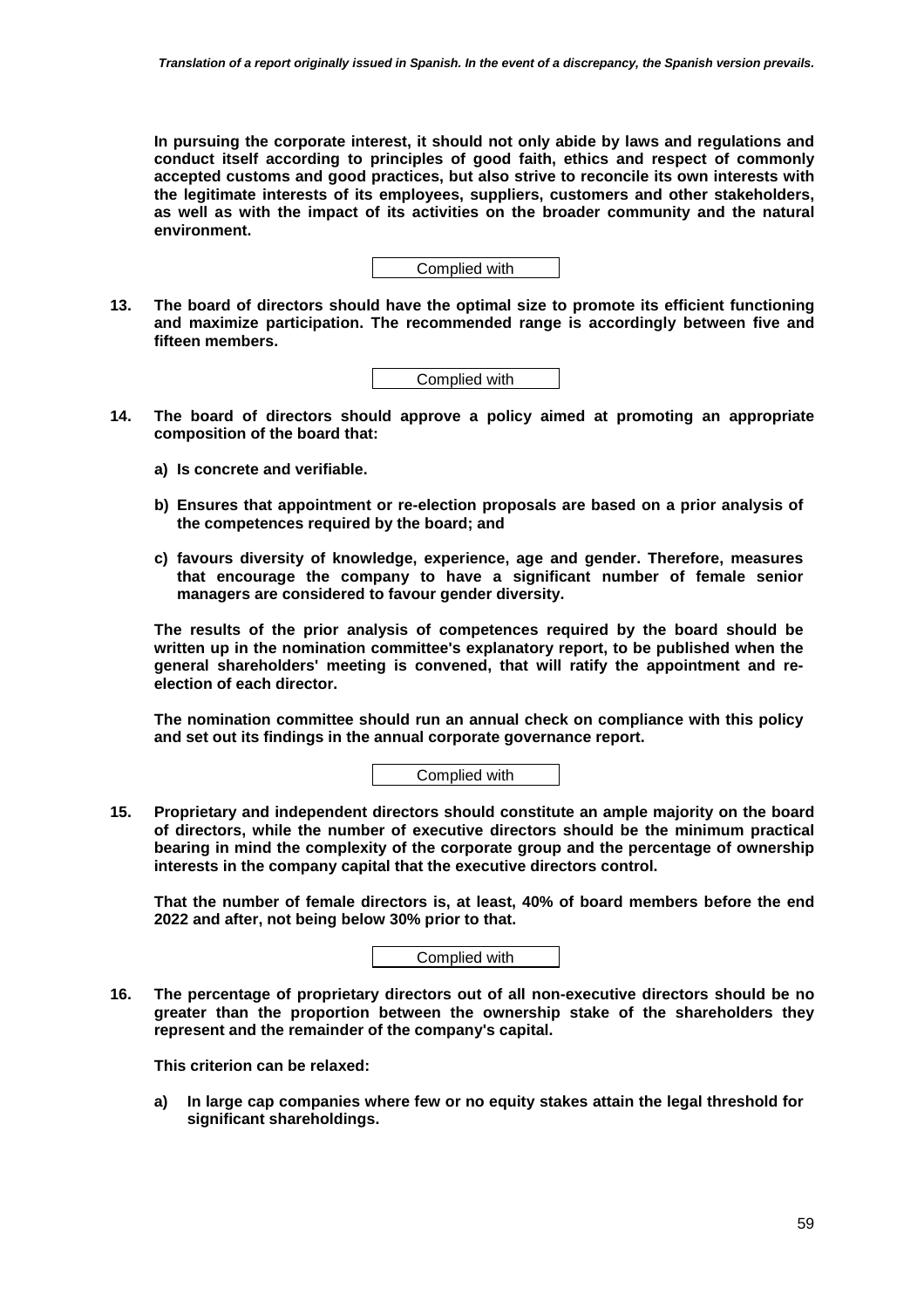**b) In companies with a plurality of shareholders represented on the board but not otherwise related.** 



**17. The number of independent directors should be at least half of the total number of all board members.** 

**However, when the company does not have a large market capitalization, or when a large cap company has shareholders individually or concertedly controlling over 30% of capital, independent directors should occupy, at least, a third of board places.** 

| Complied with |
|---------------|
|---------------|

- **18. Companies should disclose the following director particulars on their website and keep them regularly updated:** 
	- **a) Background and professional experience.**
	- **b) Directorships held in other companies, listed or otherwise, and other paid activities they engage in, of whatever nature.**
	- **c) Statement of the director category to which they belong, in the case of proprietary directors, indicating the shareholder they represent or have links with.**
	- **d) Dates of their first appointment as a board member and subsequent re-elections.**
	- **e) Shares held in the company, and any options on the same.**

Complied with

**19. Following verification by the nomination committee, the annual corporate governance report should disclose the reasons for the appointment of proprietary directors at the urging of shareholders controlling less than 3% of capital; and explain any rejection of a formal request for a board place from shareholders whose equity stake is equal to or greater than that of others applying successfully for a proprietary directorship.** 

Not applicable

**20. Proprietary directors should resign when the shareholders they represent dispose of their ownership interest in its entirety. If such shareholders reduce their stakes, thereby losing some of their entitlement to proprietary directors, the latter's' number should be reduced accordingly.** 

Complied with

**21. The Board of Directors should not propose the removal of independent directors before the expiry of their tenure as mandated by the articles of association, except where they find just cause, based on a proposal from the nomination committee. In particular, just cause will be presumed when directors take up news posts or responsibilities that prevent them allocating sufficient time to the work of a board member, or are in breach of their fiduciary duties or come under one of the disqualifying grounds for classification as independent enumerated in the applicable legislation.** 

**The removal of independent directors may also be proposed when a takeover bid, merger or similar corporate transaction alters the company's capital structure, provided**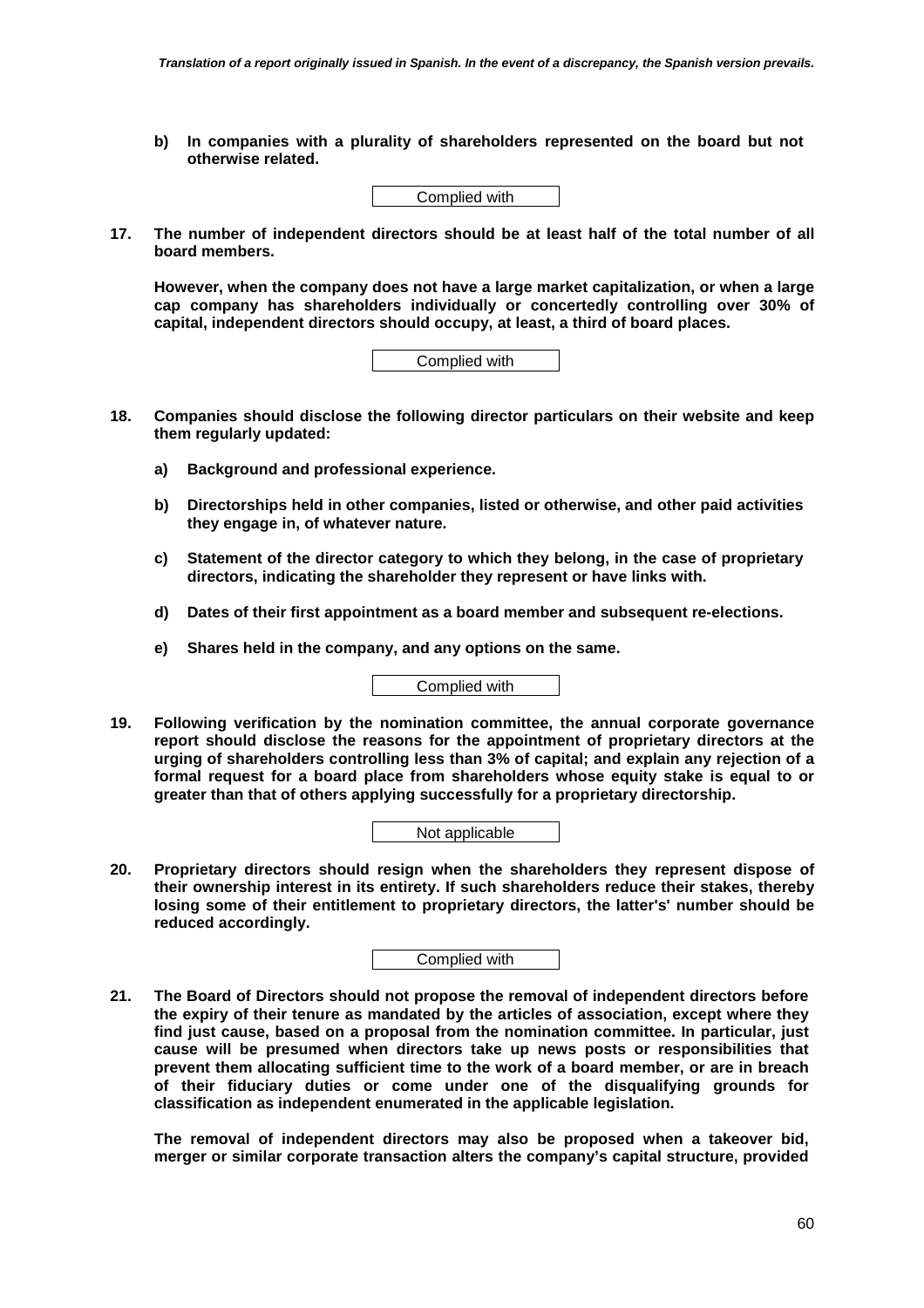**the changes in board membership ensue from the proportionality criterion set out in recommendation 16.** 



**22. Companies should establish rules obliging directors to disclose any circumstance that might harm the organization's name or reputation, related or not to their actions within the company, and tendering their resignation as the case may be, and, in particular, to inform the board of any criminal charges brought against them and the progress of any subsequent trial.** 

**When the board is informed or becomes aware of any of the situations mentioned in the previous paragraph, the board of directors should examine the case as soon as possible and, attending to the particular circumstances, decide, based on a report from the nomination and remuneration committee, whether or not to adopt any measures such as opening of an internal investigation, calling on the director to resign or proposing his or her dismissal. The board should give a reasoned account of all such determinations in the annual corporate governance report, unless there are special circumstances that justify otherwise, which must be recorded in the minutes. This is without prejudice to the information that the company must disclose, if appropriate, at the time it adopts the corresponding measures.** 

Complied with

**23. Directors should express their clear opposition when they feel a proposal submitted for the board's approval might damage the corporate interest. In particular, independents and other directors not subject to potential conflicts of interest should strenuously challenge any decision that could harm the interests of shareholders lacking board representation.** 

**When the Board makes material or reiterated decisions about which a director has expressed serious reservations, then he or she must draw the pertinent conclusions. Directors resigning for such causes should set out their reasons in the letter referred to in the next recommendation.** 

**The terms of this recommendation also apply to the secretary of the board, even when he or she is not a director.** 



**24. Directors who give up their position before their tenure expires, through resignation or resolution of the general meeting, should state the reasons for this decision, or in the case of non-executive directors, their opinion of the reasons for the general meeting resolution, in a letter to be sent to all members of the board.** 

**This should all be reported in the annual corporate governance report, and if it is relevant for investors, the company should publish an announcement of the departure as rapidly as possible, with sufficient reference to the reasons or circumstances provided by the director.** 

Complied with

**25. The nomination committee should ensure that non-executive directors have sufficient time available to discharge their responsibilities effectively.** 

**The board of directors' regulations should lay down the maximum number of company boards on which directors can serve.**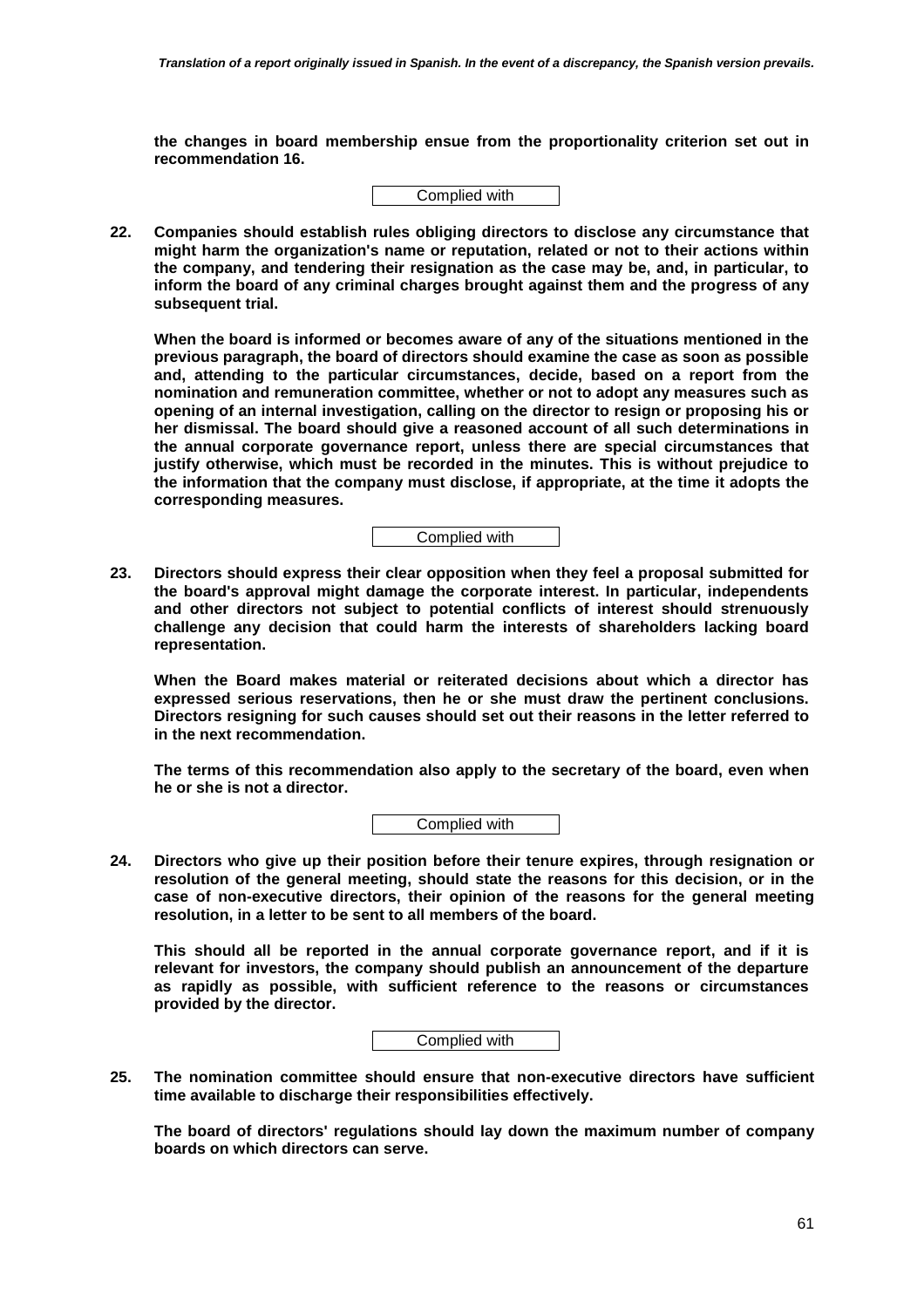#### Complied with partially

The Regulations of the Board of Directors do not establish any rules on the maximum number of boards that its directors may join; however, to ensure that directors have enough time to carry out their duties effectively, the policy on director diversity in the composition of the Board of Directors considers this possibility.

**26. The board should meet with the necessary frequency to properly perform its functions, eight times a year at least, in accordance with a calendar and agendas set at the start of the year, to which each director may propose the addition of initially unscheduled items.** 

| Complied with |
|---------------|
|---------------|

**27. Director absences should be kept to a strict minimum and quantified in the annual corporate governance report. In the event of absence, directors should delegate their powers of representation with the appropriate instructions.** 

Complied with

**28. When directors or the secretary express concerns about some proposal or, in the case of directors, about the company's performance, and such concerns are not resolved at the board meeting, they should be recorded in the minute book if the person expressing them so requests.** 

Complied with

**29. The company should provide suitable channels for directors to obtain the advice they need to carry out their duties, extending if necessary to external assistance at the company's expense.** 

Complied with

**30. Regardless of the knowledge directors must possess to carry out their duties, they should also be offered refresher programmes when circumstances so advise.** 

Complied with

**31. The agendas of board meetings should clearly indicate on which points directors must arrive at a decision, so that they can study the matter beforehand or gather together the material they need.** 

**For reasons of urgency, the chairperson may wish to present decisions or resolutions for board approval that were not on the meeting agenda. In such exceptional circumstances, their inclusion will require the express prior consent, duly minuted, of the majority of directors present.** 

Complied with

**32. Directors should be regularly informed of movements in share ownership and of the views of major shareholders, investors and rating agencies on the company and its group.** 



**33. The chairperson, as the person charged with the efficient functioning of the board of directors, in addition to the functions assigned by law and the company's articles of association, should prepare and submit to the board a schedule of meeting dates and**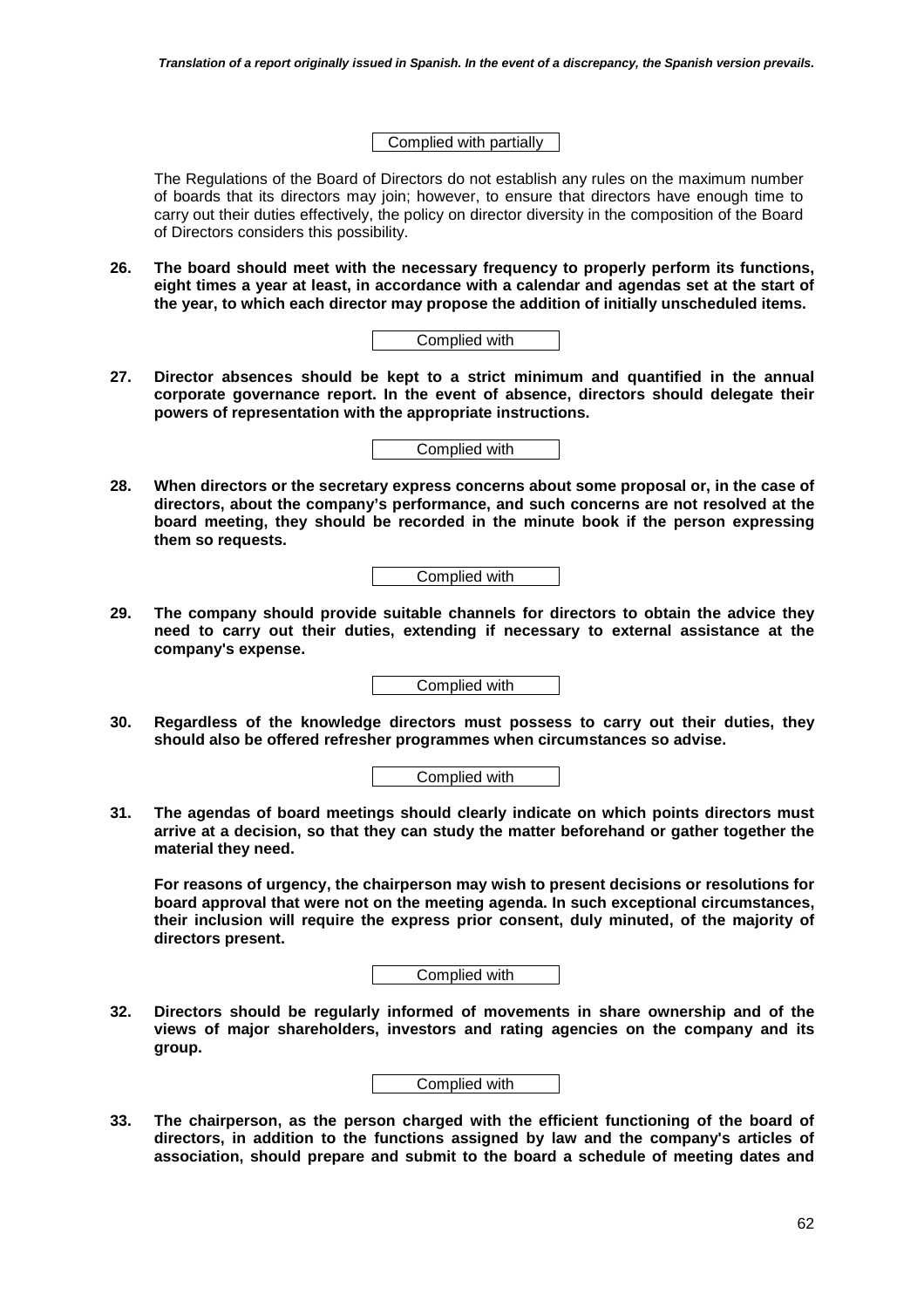**agendas; organize and coordinate regular evaluations of the board and, where appropriate, the company's chief executive officer; exercise leadership of the board and be accountable for its proper functioning; ensure that sufficient time is given to the discussion of strategic issues, and approve and review refresher courses for each director, when circumstances so advise.** 

Complied with

**34. When a lead independent director has been appointed, the articles of association or board of directors regulations should grant him or her the following powers over and above those conferred by law: chair the board of directors in the absence of the chairperson or vice chairperson; give voice to the concerns of non-executive directors; maintain contacts with investors and shareholders to hear their views and develop a balanced understanding of their concerns, especially those to do with the company's corporate governance; and coordinate the chairman's succession plan.** 

Complied with partially

The Regulations of the Board of Directors do not assign these duties to the lead director; however, in practice, he assumes most of these additional duties, because, for instance, he attends the Investor Day organized by the Company on an annual basis.

**35. The board secretary should strive to ensure that the board's actions and decisions are informed by the governance recommendations of the Good Governance Code of relevance to the company.** 

Complied with

- **36. The board in full should conduct an annual evaluation, adopting, where necessary, an action plan to correct weakness detected in:** 
	- **a) The quality and efficiency of the board's operation.**
	- **b) The performance and membership of its committees.**
	- **c) The diversity of board membership and competences.**
	- **d) The performance of the chairperson of the board of directors and the company's chief executive.**
	- **e) The performance and contribution of individual directors, with particular attention to the chairpersons of board committees.**

**The evaluation of board committees should start from the reports they send the board of directors, while that of the board itself should start from the report of the nomination committee.** 

**Every three years, the board of directors should engage an external facilitator to aid in the evaluation process.** 

**Any business dealings that the facilitator or members of its corporate group maintain with the company or members of its corporate group should be detailed in the annual corporate governance report.** 

**The process followed and areas evaluated should be detailed in the annual corporate governance report.**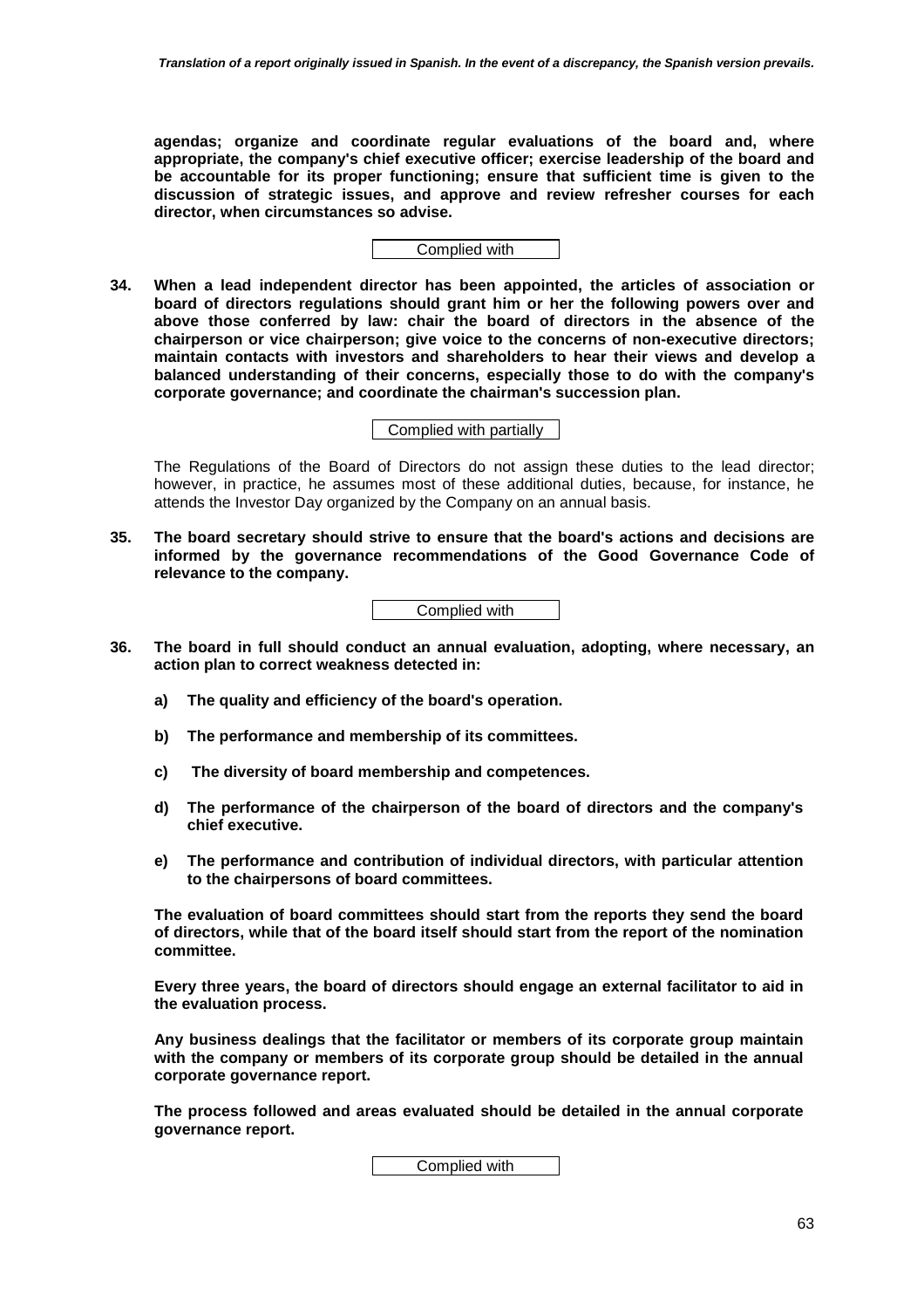**37. When there is an executive committee, there should be at least two nonexecutive members, at least one of whom should be independent; and its secretary should be the secretary of the board of directors.** 

Not applicable

**38. The board should be kept fully informed at all times of the business transacted and decisions made by the executive committee. To this end, all board members should receive a copy of the committee's minutes.** 

Not applicable

**39. All members of the audit committee, particularly its chairperson, should be appointed with regard to their knowledge and experience in accounting, auditing and risk management matters, both financial and non-financial.** 

Complied with

**40. Listed companies should have a unit in charge of the internal audit function, under the supervision of the audit committee, to monitor the effectiveness of internal reporting and control systems. This unit should report functionally to the board's non-executive chairperson or the chairperson of the audit committee.** 

Complied with

**41. The head of the unit handling the internal audit function should present an annual work programme to the audit committee, for its approval by this committee or by the board, and inform directly of its execution, including any incidents and limitations arising during its implementation, the results and follow-up of its recommendations, and submit an activities report at the end of each year.** 

- **42. The audit committee should have the following functions over and above those legally assigned:** 
	- **1. With respect to internal control and reporting systems:** 
		- **a) Monitor and evaluate the preparation process and the integrity of the financial and non-financial information, as well as the control and management systems for financial and non-financial risks related to the company and, where appropriate, to the group – including operating, technological, legal, social, environmental, political and reputational risks or those related to corruption – reviewing compliance with regulatory requirements, the accurate demarcation of the consolidation perimeter, and the correct application of accounting principles.**
		- **b) Monitor the independence of the unit handling the internal audit function; propose the selection, appointment and removal of the head of the internal audit service; propose the service's budget; approve or make a proposal for approval to the board of the priorities and annual work programme of the internal audit unit, ensuring that it focuses primarily on the main risks the company is exposed to (including reputational risk); receive regular report-backs on its activities; and verify that senior management are acting on the findings and recommendations of its reports.**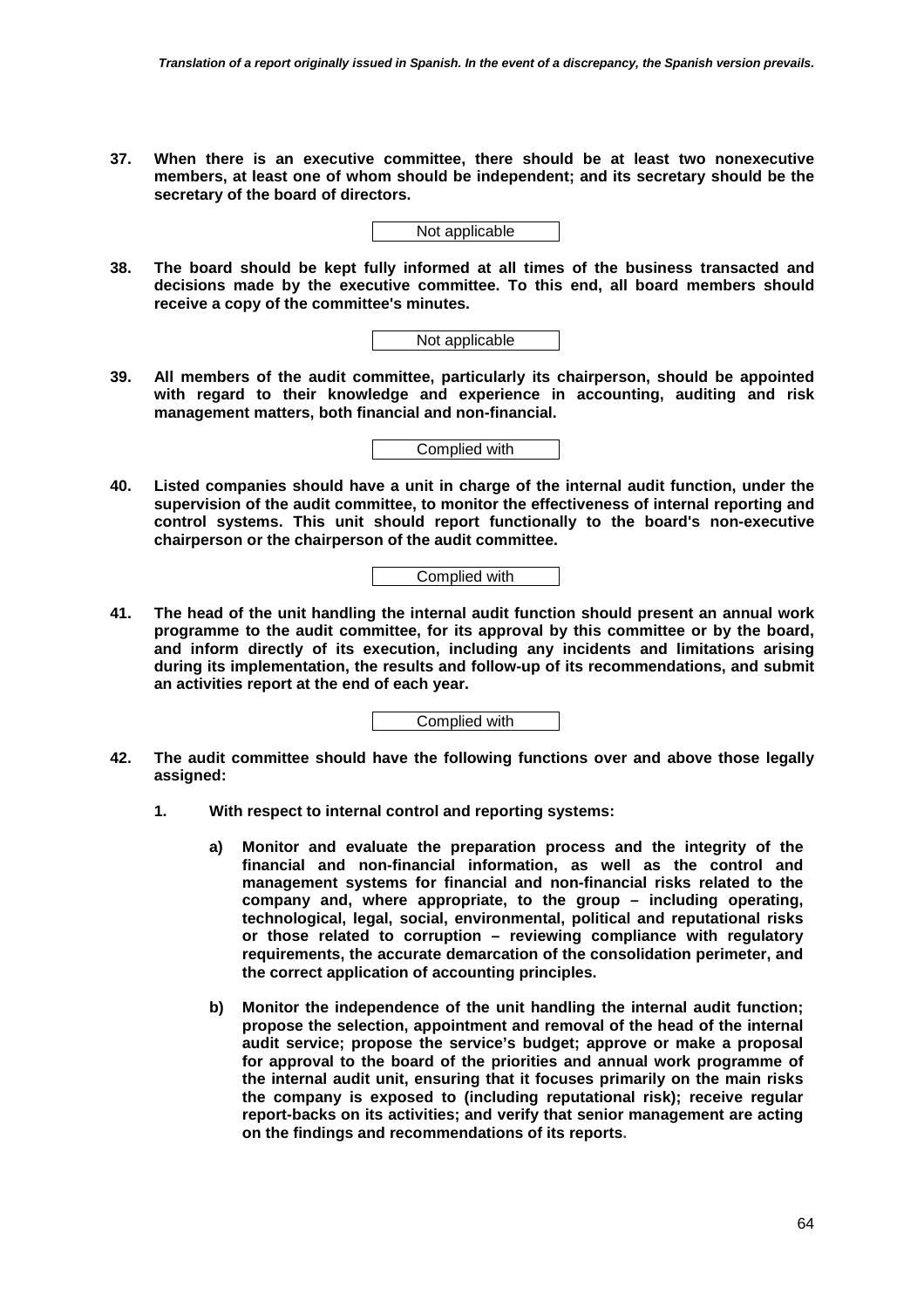- **c) Establish and supervise a mechanism that allows employees and other persons related to the company, such as directors, shareholders, suppliers, contractors or subcontractors, to report irregularities of potential significance, including financial and accounting irregularities, or those of any other nature, related to the company, that they notice within the company or its group. This mechanism must guarantee confidentiality and enable communications to be made anonymously, respecting the rights of both the complainant and the accused party.**
- **d) In general, ensure that the internal control policies and systems established are applied effectively in practice.**
- **2. With regard to the external auditor:** 
	- **a) Investigate the issues giving rise to the resignation of the external auditor, should this come about.**
	- **b) Ensure that the remuneration of the external audit does not compromise its quality or independence.**
	- **c) Ensure that the company notifies any change of external auditor through the CNMV (National Securities Market Commission) accompanied by a statement of any disagreements arising with the outgoing auditor and the reasons for the same.**
	- **d) Ensure that the external auditor has a yearly meeting with the board in full to inform of the work undertaken and developments in the company's risk and accounting positions.**
	- **e) Ensure that the company and the external auditor adhere to current regulations on the provision of non-audit services, limits on the concentration of the auditor's business and other requirements concerning auditor independence.**

Complied with

**43. The audit committee should be empowered to meet with any company employee or manager, even ordering their appearance without the presence of another senior officer.** 



**44. The audit committee should be informed of any fundamental changes or corporate transactions the company is planning, so the committee can analyse the operation and report to the board beforehand on its economic conditions and accounting impact and, when applicable, the exchange ratio proposed.** 

- **45. Risk control and management policy should identify at least:** 
	- **a) The different types of financial and non-financial risk the company is exposed to (including operational, technological, financial, legal, social, environmental, political and reputational risks, and also related to corruption), with the inclusion, under financial or economical risks, of contingent liabilities and other off-balance sheet risks.**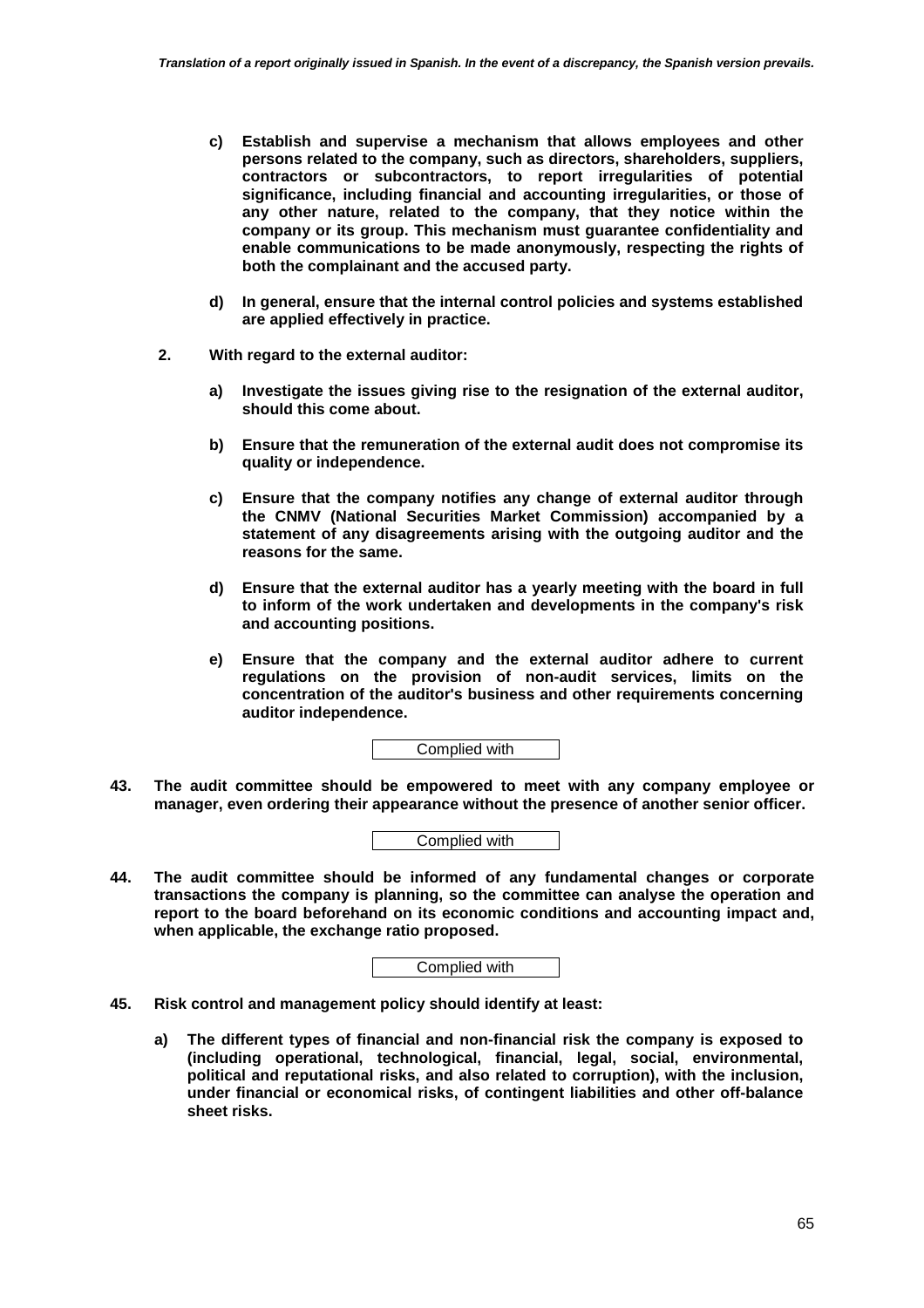- **b) A risk control and management model based on different levels, with a committee specialized in risk being part of it, when sector regulations foresee it or the company considers it necessary.**
- **c) The determination of the risk level the company sees as acceptable.**
- **d) The measures in place to mitigate the impact of identified risk events should they occur.**
- **e) The internal control and reporting systems to be used to control and manage the above risks, including contingent liabilities and off-balance sheet risks.**

- **46. Companies should establish a risk control and management function in the charge of one of the company's internal department or units and under the direct supervision of the audit committee or some other dedicated board committee. This function should be expressly charged with the following responsibilities:** 
	- **a) Ensure that risk control and management systems are functioning correctly and, specifically, that major risks the company is exposed to are correctly identified, managed and quantified.**
	- **b) Participate actively in the preparation of risk strategies and in key decisions about their management.**
	- **c) Ensure that risk control and management systems are mitigating risks effectively in the frame of the policy drawn up by the board of directors.**

Complied with

**47. Appointees to the Appointments and Remuneration Committee – or of the nomination committee and remuneration committee, if separately constituted – should have the right balance of knowledge, skills and experience for the functions they are called on to discharge. The majority of their members should be independent directors.** 

Complied with

**48. Large cap companies should operate separately constituted Appointments and Remuneration Committees**.

**Explain** 

As of today, the Company does not consider it is necessary to have two separate committees. One committee is able to assume both tasks and ensure the proper performance of its functions.

**49. The nomination committee should consult with the company's chairperson and chief executive, especially on matters relating to executive directors.** 

**When there are vacancies on the board, any director may approach the nomination committee to propose candidates that it might consider suitable.** 



**50. The remuneration committee should operate independently and have the following functions in addition to those assigned by law:**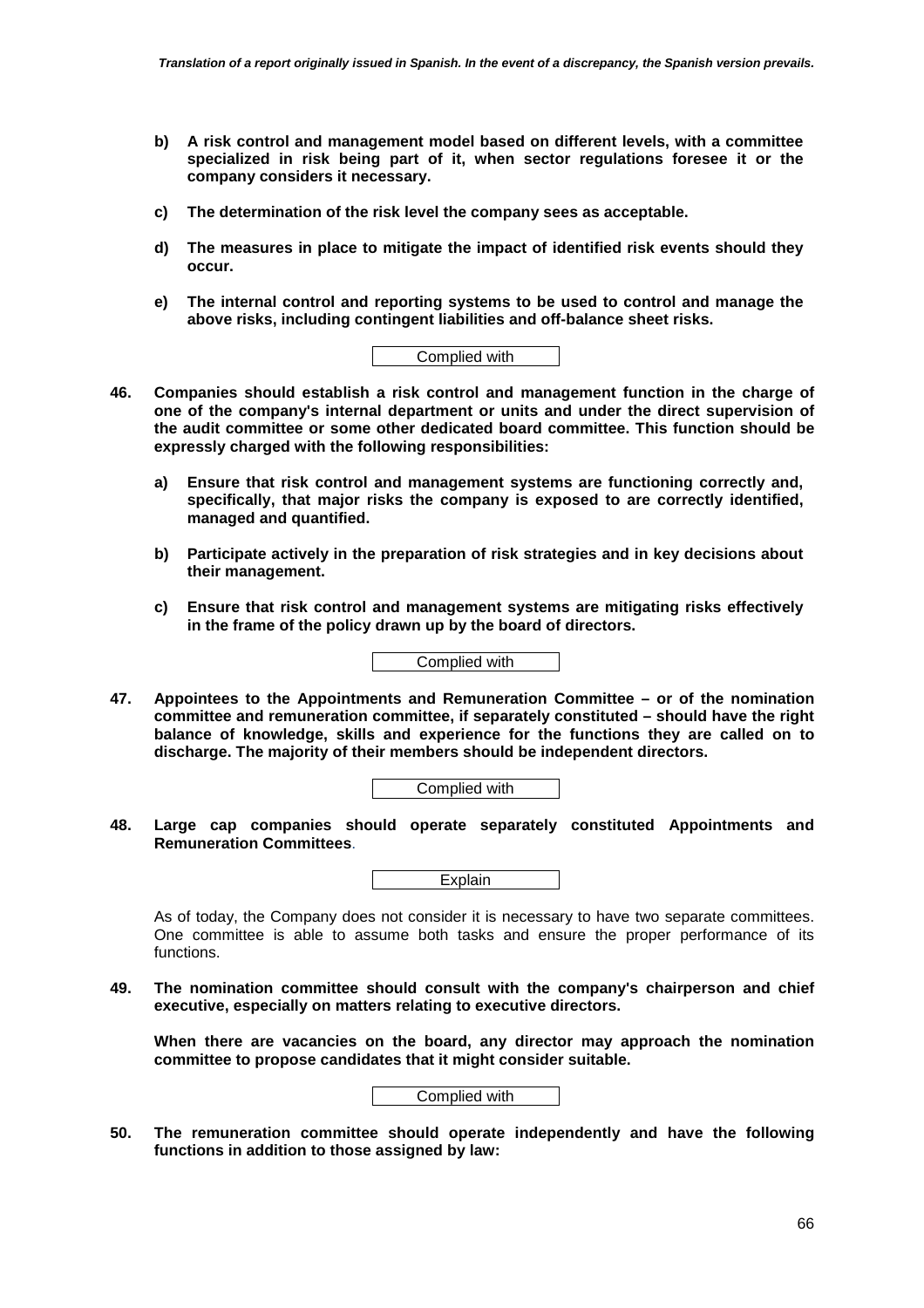- **a) Propose to the board the standard conditions for senior office contracts.**
- **b) Monitor compliance with the remuneration policy set by the company.**
- **c) Periodically review the remuneration policy for directors and senior officers, including share-based remuneration systems and their application, and ensure that their individual compensation is proportionate to the amounts paid to other directors and senior officers in the company.**
- **d) Ensure that conflicts of interest do not undermine the independence of any external advice the committee engages.**
- **e) Verify the information on director and senior officers' pay contained in corporate documents, including the annual directors' remuneration statement.**



**51. The remuneration committee should consult with the company's chairperson and chief executive, especially on matters relating to executive directors and senior officers.** 



- **52. The terms of reference of supervision and control committees should be set out in the board of directors' regulations and aligned with those governing legally mandatory board committees as specified in the preceding sets of recommendations. They should include:** 
	- **a) Committees should be formed exclusively by non-executive directors, with a majority of independents.**
	- **b) They should be chaired by independent directors.**
	- **c) The board should appoint the members of such committees with regard to the knowledge, skills and experience of its directors and each committee's terms of reference; discuss their proposals and reports; and provide report-backs on their activities and work at the first board plenary following each committee meeting.**
	- **d) They may engage external advice, when they feel it necessary for the discharge of their functions.**
	- **e) Meeting proceedings should be minuted and a copy made available to all board members.**

Complied with

**53. The task of supervising compliance with the policies and rules of the company in the environmental, social and corporate governance areas, and internal rules of conduct, should be assigned to one board committee or split between several, which could be the audit committee, the nomination committee, a committee specialized in sustainability or corporate social responsibility, or a dedicated committee established by the board under its powers of selforganisation. Such a committee should be made up solely of nonexecutive directors, the majority being independent and specifically assigned the following minimum functions.**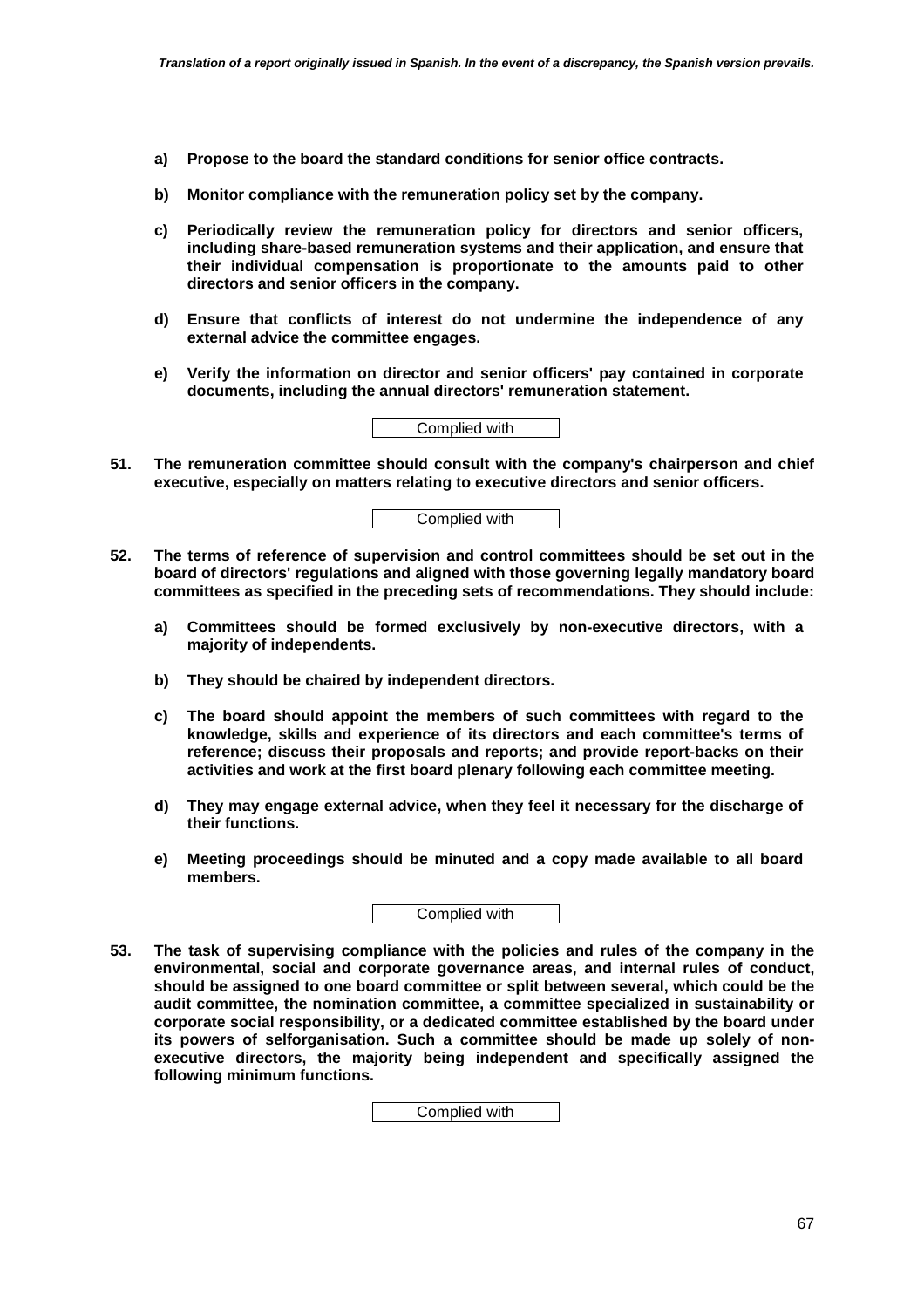- **54. The minimum duties to which the above recommendation refers are the following:** 
	- **a) Monitor compliance with corporate governance rules and the internal code of conduct of the company, ensuring that the corporate culture is aligned with its objective and values.**
	- **b) Monitor the implementation of the general policy regarding the disclosure of economic-financial, non-financial and corporate information, as well as communication with shareholders and investors, proxy advisors and other stakeholders. Similarly, the way in which the entity communicates and relates with small and medium-sized shareholders should be monitored.**
	- **c) Periodically evaluate the effectiveness of the company's corporate governance system and environmental and social policy, to confirm that it is fulfilling its mission to promote the corporate interest and catering, as appropriate, to the legitimate interests of remaining stakeholders.**
	- **d) Ensure the company's environmental and social practices are in accordance with the established strategy and policy.**
	- **e) Monitor and evaluate the company's interaction with its stakeholder groups.**

Complied with

- **55. The sustainability policies regarding environmental and social matters identify and include at least.** 
	- **(a) The principles, commitments, objectives and strategy regarding shareholders, employees, clients, suppliers, social welfare issues, the environment, diversity, fiscal responsibility, respect for human rights and the prevention of corruption and other illegal conducts.**
	- **(b) The methods or systems for monitoring compliance with policies, associated risks and their management.**
	- **(c) The mechanisms for supervising non-financial risk, including that related to ethical aspects and business conduct.**
	- **(d) Channels for stakeholder communication, participation and dialogue.**
	- **(e) Responsible communication practices that prevent the manipulation of information and protect the company's honor and integrity**.

Complied with

**56. Director remuneration should be sufficient to attract individuals with the desired profile and compensate the commitment, abilities and responsibility that the post demands, but not so high as to compromise the independent judgment of non-executive directors.** 

| Complied with |  |  |
|---------------|--|--|
|               |  |  |

**57. Variable remuneration linked to the company and the director's performance, the award of shares, options or any other right to acquire shares or to be remunerated on the basis of share price movements, and membership of long-term savings schemes such as pension plans, retirement schemes and other savings schemes, should be confined to executive directors.**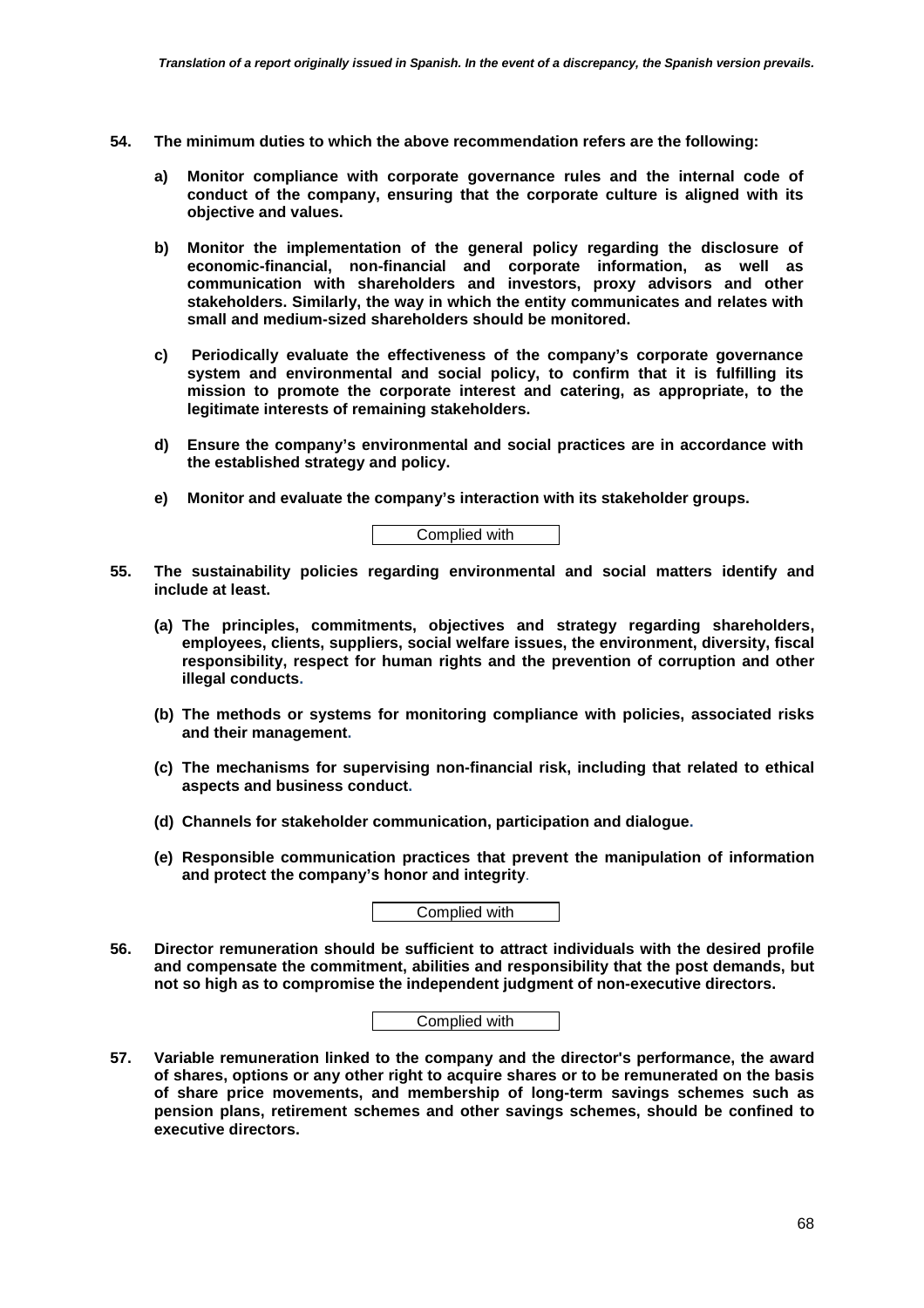**The company may consider the share-based remuneration of non-executive directors provided they retain such shares until the end of their mandate. This condition, however, will not apply to shares that the director must dispose of to defray costs related to their acquisition.** 



**58. In the case of variable awards, remuneration policies should include limits and technical safeguards to ensure they reflect the professional performance of the beneficiaries and not simply the general progress of the markets or the company's sector, or circumstances of that kind.** 

**In particular, variable remuneration items should meet the following conditions:** 

- **a) Be subject to predetermined and measurable performance criteria that factor the risk assumed to obtain a given outcome.**
- **b) Promote the long-term sustainability of the company and include non-financial criteria that are relevant for the company's long-term value creation, such as compliance with its internal rules and procedures and its risk control and management policies.**
- **c) Be focused on achieving a balance between the delivery of short, medium and long-term objectives, such that performance-related pay rewards ongoing achievement, maintained over sufficient time to appreciate its contribution to longterm value creation. This will ensure that performance measurement is not based only on one-off, occasional or extraordinary events.**

Complied with

**59. The payment of the variable components of remuneration is subject to sufficient verification that previously established performance, or other, conditions have been effectively met. Entities should include in their annual directors' remuneration report the criteria relating to the time required and methods for such verification, depending on the nature and characteristics of each variable component.** 

**That, additionally, entities should consider establishing a reduction clause ('malus') based on deferral for a sufficient period of the payment of part of the variable components that implies total or partial loss of this remuneration in the event that prior to the time of payment an event occurs that makes this advisable.** 

Complied with

**60. Remuneration linked to company earnings should bear in mind any qualifications stated in the external auditor's report that reduce their amount.** 

Complied with

**61. A major part of executive directors' variable remuneration should be linked to the award of shares or financial instruments whose value is linked to the share price.** 

Not applicable

Executive directors may decide the amount (maximum 50%) of their variable remuneration they wish to receive in Company's Class B shares; however, the delivery of shares is not mandatory and it may occur that the variable remuneration is not delivered in shares.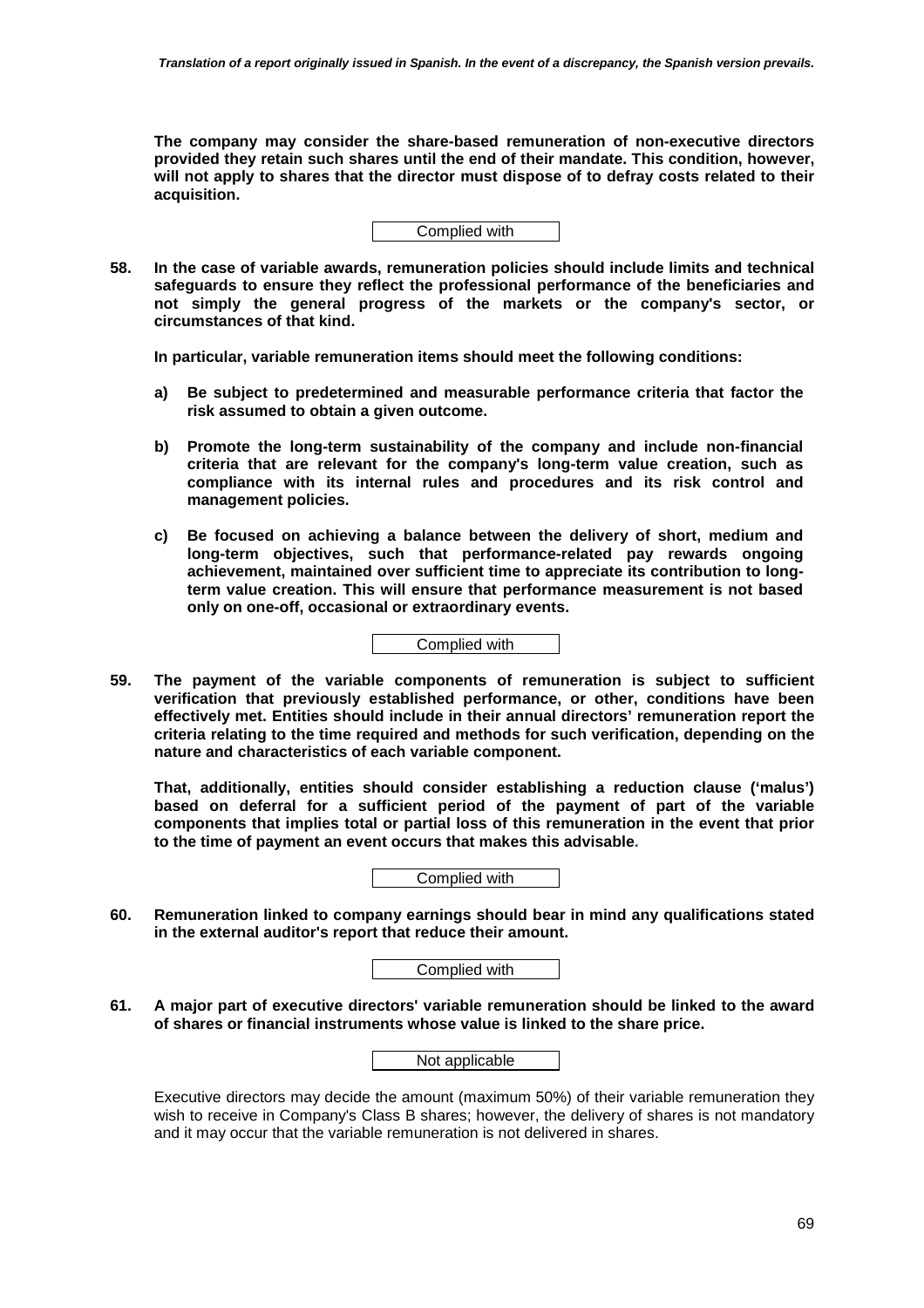To date, executive directors have always been paid their variable remuneration in shares.

The Company does not consider that the plan it implements may be deemed to be a shares remuneration plan.

**62. Following the award of shares, options or financial instruments corresponding to the remuneration schemes, executive directors should not be able to transfer their ownership or exercise them until a period of at least three years has elapsed.** 

**Except for the case in which the director maintains, at the time of the transfer or exercise, a net economic exposure to the variation in the price of the shares for a market value equivalent to an amount of at least twice his or her fixed annual remuneration through the ownership of shares, options or other financial instruments.** 

**The foregoing shall not apply to the shares that the director needs to dispose of to meet the costs related to their acquisition or, upon favourable assessment of the nomination and remuneration committee to address an extraordinary situation.** 

Explain

Executive directors have no restrictions with regard to the transferability of shares and they are entitled to receive Class B shares two years and one day after the date of their appointment as directors.

**63. Contractual arrangements should include provisions that permit the company to reclaim variable components of remuneration when payment was out of step with the director's actual performance or based on data subsequently found to be misstated.** 

**64. The foregoing shall not apply to the shares that the director needs to dispose of to meet the costs related to their acquisition or, upon favourable assessment of the nomination and remuneration committee to address an extraordinary situation.** 

**For the purposes of this recommendation, payments for contractual termination include any payments whose accrual or payment obligation arises as a consequence of or on the occasion of the termination of the contractual relationship that linked the director with the company, including previously unconsolidated amounts for long-term savings schemes and the amounts paid under post-contractual non-compete agreements.** 



The contracts of the executive directors are standard contracts since they do not include specificities beyond the normal ones for this type of contracts. Notwithstanding the foregoing, those contracts include a takeover clause, according to which, if a takeover takes place, they may choose between continuing or ending their contractual relationship with the Company. In the latter case, executive directors shall be entitled to receive compensation in an amount equivalent to five years of salary. If the contract ends by virtue of the will of the Company or due to a change in the general management of the Company the compensation would be in an amount equivalent to two years of salary, being this in line with those compensation agreements of similar companies.

The termination payments in case of a takeover are calculated on the basis of 5 years, they are lower (in absolute terms) than the termination payments of many similar companies, which calculate such concept on the basis of 2 years but could lead to the payment of a higher amount. This circumstance is due to the fact that the remuneration of Grifols' executive directors is moderate. Moreover, the amount is considered reasonable given that the contracts include non-compete clauses for a 1 year period. Additionally, the characteristics of the industry in